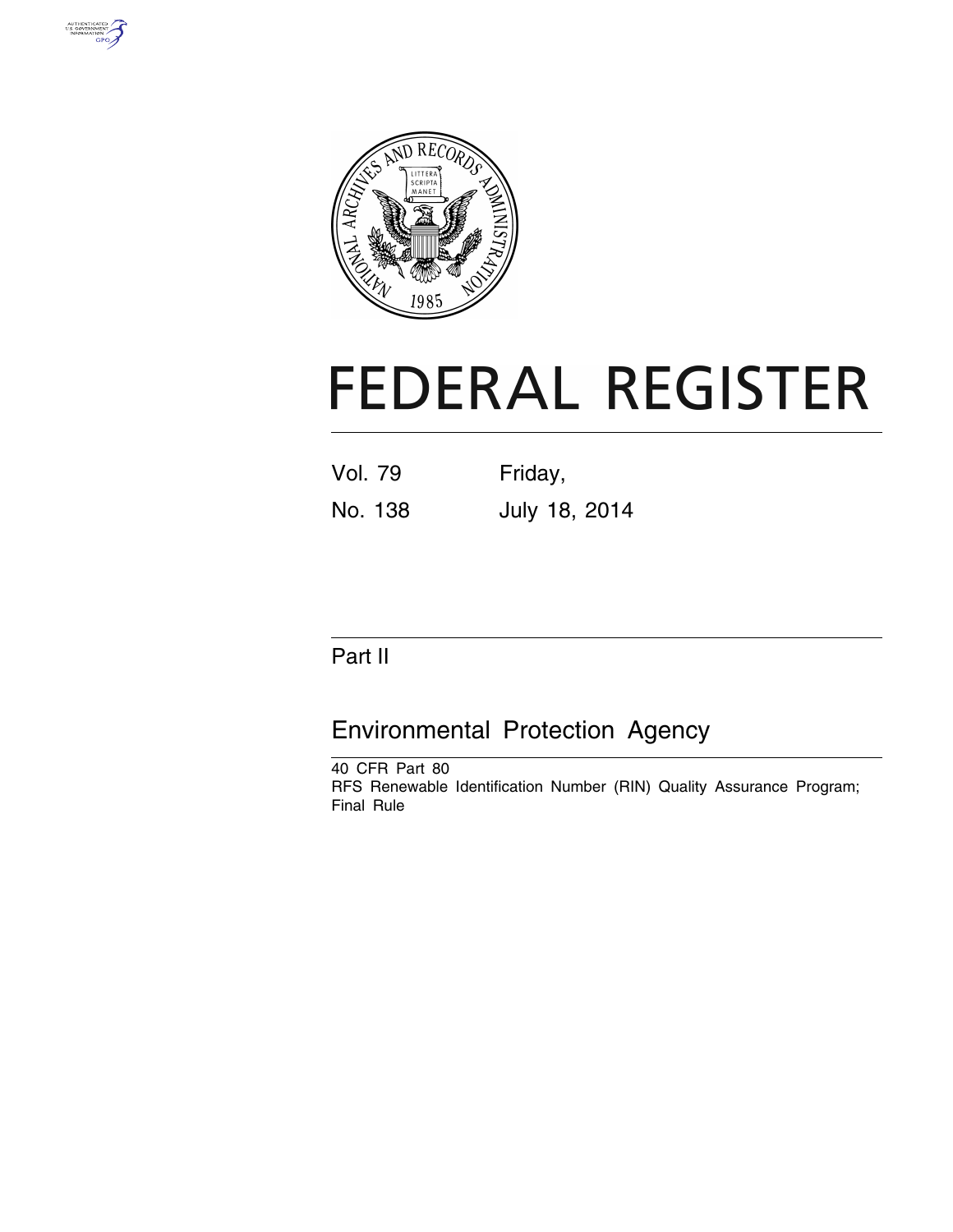# **ENVIRONMENTAL PROTECTION AGENCY**

# **40 CFR Part 80**

**[EPA–HQ–OAR–2012–0621; FRL–9906–55– OAR]** 

# **RIN 2060–AR72**

# **RFS Renewable Identification Number (RIN) Quality Assurance Program**

**AGENCY:** Environmental Protection Agency (EPA). **ACTION:** Final rule.

**SUMMARY:** Under the Renewable Fuel Standard (RFS) program, producers and importers of renewable fuel generate Renewable Identification Numbers (RINs) that are used by petroleum refiners and importers to demonstrate compliance with their renewable fuel volume obligations. Several cases of fraudulently generated RINs, however, led to inefficiencies and a significant reduction in the overall liquidity in the RIN market, resulting in greater difficulty for smaller renewable fuel producers to sell their RINs. Today's action finalizes additional regulatory provisions that are intended to assure reasonable oversight of RIN generation and promote greater liquidity in the RIN market, which in turn helps ensure the use of the required renewable fuel

volumes. The rule includes a voluntary quality assurance program and related provisions intended to meet these goals. The program also includes elements designed to make it possible to verify the validity of RINs from the beginning of 2013. Additionally, we are finalizing a number of new regulatory provisions to ensure that RINs are retired for all renewable fuel that is exported and to address RINs that become invalid downstream of a renewable fuel producer.

**DATES:** The provisions of this regulatory action become effective September 16, 2014. The incorporation by reference of certain publications listed in the rule is approved by the Director of the Federal Register as of September 16, 2014. **ADDRESSES:** The EPA has established a docket for this action under Docket ID No. EPA–HQ–OAR–2012–0621. All documents in the docket are listed in the *[www.regulations.gov](http://www.regulations.gov)* index. Although listed in the index, some information is not publicly available, e.g., CBI or other information whose disclosure is restricted by statute. Certain other material, such as copyrighted material, will be publicly available only in hard copy. Publicly available docket materials are available either electronically in *[www.regulations.gov](http://www.regulations.gov)* or in hard copy at the Air and Radiation Docket and

Information Center, EPA/DC, EPA West, Room 3334, 1301 Constitution Ave. NW., Washington, DC. The Public Reading Room is open from 8:30 a.m. to 4:30 p.m., Monday through Friday, excluding legal holidays. The telephone number for the Public Reading Room is (202) 566–1744, and the telephone number for the Air Docket is (202) 566– 1742.

#### **FOR FURTHER INFORMATION CONTACT:**

Deborah Adler-Reed, Office of Transportation and Air Quality, Compliance Division, Environmental Protection Agency, 2000 Traverwood Drive, Ann Arbor, MI 48105; Telephone number: 734–214–4223; Fax number: 734–214–4051; Email address: *[adlerreed.deborah@epa.gov,](mailto:adlerreed.deborah@epa.gov)* or the information line for the Office of Transportation and Air Quality Compliance Division; telephone number (734) 214–4343; Email address *[complianceinfo@epa.gov.](mailto:complianceinfo@epa.gov)* 

#### **SUPPLEMENTARY INFORMATION:**

#### **Does this action apply to me?**

Entities potentially affected by this final rule are those involved with the production, distribution, and sale of transportation fuels, including gasoline and diesel fuel or renewable fuels such as ethanol and biodiesel. Potentially regulated categories include:

| Category | NAICS <sup>1</sup><br>codes                                        | SIC <sup>2</sup> codes       | Examples of potentially regulated entities                                                                                                                                                                                                                                                             |
|----------|--------------------------------------------------------------------|------------------------------|--------------------------------------------------------------------------------------------------------------------------------------------------------------------------------------------------------------------------------------------------------------------------------------------------------|
| Industry | 324110<br>325193<br>325199<br>424690<br>424710<br>424720<br>454319 | 2869<br>2869<br>5169<br>5172 | 2911 Petroleum Refineries.<br>Ethyl alcohol manufacturing.<br>Other basic organic chemical manufacturing.<br>Chemical and allied products merchant wholesalers.<br>5171 Petroleum bulk stations and terminals.<br>Petroleum and petroleum products merchant wholesalers.<br>5989   Other fuel dealers. |

1 North American Industry Classification System (NAICS).

2Standard Industrial Classification (SIC) system code.

This table is not intended to be exhaustive, but rather provides a guide for readers regarding entities likely to be regulated by this action. This table lists the types of entities that the EPA is now aware could be regulated by this action. Other types of entities not listed in the table could also be regulated. To determine whether your activities would be regulated by this action, you should carefully examine the applicability criteria in 40 CFR part 80. If you have any questions regarding the applicability of this action to a particular entity, consult the EPA contact person listed in the preceding section.

# **Outline of This Preamble**

I. Executive Summary

- A. Purpose of This Final Action B. Summary of Major Provisions
- C. Impacts
- II. Description of the Regulatory Provisions for QAPs and Response to Comments Received
	- A. QAP Framework
	- 1. Finalization of a Single QAP Option 2. Description of the Affirmative Defense, Replacement Obligation, and Limited Exemption for the Single QAP
	- a. Affirmative Defense
	- b. Replacement Obligation for Invalid Q– RINs
	- c. Limited Exemption for Q–RINs
	- 3. Administrative Process for Replacement of Invalidly Generated RINs
	- 4. Producer Separation of RINs
	- B. Treatment of Interim Period RINs
- C. Provisions of RIN Verification Under QAP A During the Interim Period
- D. Provisions of RIN Verification Under QAP B During the Interim Period
- E. Provisions for RIN Verification Under the QAP
- 1. Elements of the QAP
- a. Feedstock-Related Components
- b. Production Process-Related Components
- c. RIN Generation-Related Components
- d. RIN Separation-Related Components
- 2. Approval and Use of QAPs
- a. Approval of QAPs
- b. Frequency of Updates/Revisions to  $OAPs$
- 3. Importers and the Use of a QAP
- F. Auditor Requirements
- 1. Who can be an auditor?
- a. Independence
- b. Professionally Qualified To Implement a **OAP**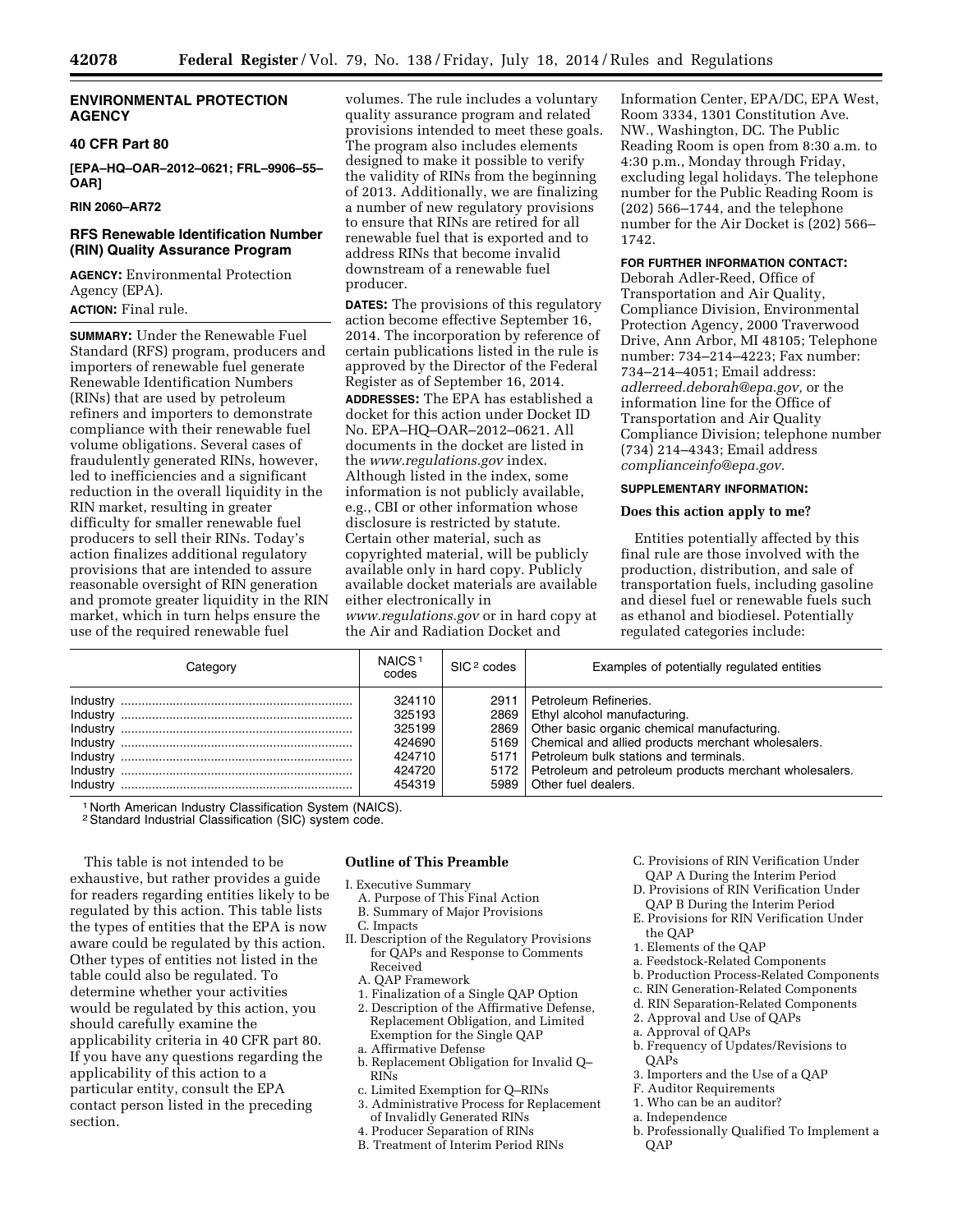- c. Errors and Omissions Insurance
- 2. Registration Requirements
- 3. Other Responsibilities of Auditors a. Notifying the Agency When There Are
- Problems b. Indentifying Verified RINs in EMTS
- c. Recordkeeping, Reporting, and Attest Engagements
- i. Recordkeeping Requirements
- ii. Reporting Requirements
- iii. Attest Engagements
- d. Prohibited Activities for Third-Party Auditors
- G. Audit Requirements
- 1. Document Review and Monitoring
- 2. Buyer/Seller Contacts
- 3. On-Site Visits
- 4. RIN Verification
- III. Additional Changes Related to the Definition and Treatment of Invalid RINs A. Export and Exporter Provisions
	- 1. Exporter RVO
	- 2. Require Identification of Renewable Fuel Content
	- 3. RIN Retirement Requirements
	- B. ''Downstream'' Invalidation and Product Transfer Documents
	- 1. Designation of Intended Renewable Fuel Use
	- 2. Required Actions Regarding Fuel for Which RINs Have Been Generated That Is Redesignated for a Non-Qualifying Fuel Use
	- 3. RIN Generation for Fuel Made With Renewable Fuel Feedstock
	- 4. Use of Renewable Fuel in Ocean-Going Vessels
	- 5. Treatment of Improperly Separated RINs
	- C. Treatment of Confidential Business Information
	- 1. Proposed Disclosure of Certain Registration and Reported Information
	- 2. Treatment of QAPs and Independent Engineering Reviews
	- D. Proposed Changes to Section 80.1452— EPA Moderated Transaction System (EMTS) Requirements—Alternative Reporting Method for Sell and Buy Transactions for Assigned RINs
- IV. Impacts
	- A. Time and Cost Assumptions
	- B. Labor Cost Assumptions
- C. Cost Estimate Results
- V. Public Participation
- VI. Statutory and Executive Order Review
	- A. Executive Order 12866: Regulatory Planning and Review and Executive Order 13563: Improving Regulation and Regulatory Review
	- B. Paperwork Reduction Act
	- C. Regulatory Flexibility Act
	- D. Unfunded Mandates Reform Act
	- E. Executive Order 13132 (Federalism)
	- F. Executive Order 13175 (Consultation and Coordination With Indian Tribal Governments)
	- G. Executive Order 13045: Protection of Children From Environmental Health Risks and Safety Risks
	- H. Executive Order 13211 (Energy Effects)
	- I. National Technology Transfer Advancement Act
	- J. Executive Order 12898: Federal Actions To Address Environmental Justice in Minority Populations and Low-Income Populations

K. Congressional Review Act VII. Statutory Authority

#### **I. Executive Summary**

The Renewable Fuel Standard (RFS) program began in 2006 pursuant to the requirements in Clean Air Act (CAA) section 211(o) which were added through the Energy Policy Act of 2005 (EPAct). The statutory requirements for the RFS program were subsequently modified through the Energy Independence and Security Act of 2007 (EISA), resulting in the publication of major revisions to the regulatory requirements on March 26, 2010.1

The RFS program requires that specified volumes of renewable fuel be used as transportation fuel, home heating oil, or jet fuel each year. To accomplish this, the EPA publishes applicable percentage standards annually that apply to the sum of all gasoline and diesel produced or imported into the United States. The percentage standards are set so that if every obligated party (refiners and importers of gasoline or diesel transportation fuel) meets the percentages, then the amount of renewable fuel, cellulosic biofuel, biomass-based diesel, and advanced biofuel used are projected to meet the volumes required on a nationwide basis.

Obligated parties demonstrate compliance with the renewable fuel volume standards in one of two ways. Obligated parties can demonstrate compliance either by acquiring the required volumes of renewable fuels together with the associated Renewable Identification Numbers (RINs), which are assigned by the renewable fuel producer or importer to every batch of renewable fuel produced or imported, or by acquiring just the RINs without the associated fuel. Validly generated RINs show that a certain volume of qualifying renewable fuel was produced or imported. The RFS program also includes provisions stipulating the conditions under which RINs are invalid, the liability carried by a party that transfers or uses an invalid RIN, and how invalid RINs must be treated. In general, all regulated parties are liable for transferring or using invalid RINs. As a result, all regulated parties are responsible to take the steps they deem appropriate to verify that the RINs they acquire are valid. This is generally referred to as a ''buyer beware'' approach to RIN validity for the obligated parties.

# *A. Purpose of This Final Action*

Several cases of fraudulently generated RINs in the last few years 2 led some obligated parties to limit their RIN purchases to renewable fuel produced by those parties that they are confident are generating valid RINs. In order to ensure that RINs are validly generated, individual obligated parties began conducting their own audits of renewable fuel production facilities. The time and effort to conduct such activities, as well as the large overall number of renewable fuel producers and importers, resulted in greater difficulty for some of the smallest renewable fuel producers to sell their RINs. Initially, the overall liquidity of the RIN market was significantly reduced. These circumstances also created inefficiencies in the RIN market, as some RINs have been treated as having more value and less risk than others. The purpose of today's final action is to address these issues by finalizing changes to the regulations that assure reasonable oversight of the validity of RIN generation, promote greater liquidity in the RIN market, and assure the use of the required renewable fuel volumes.

In today's final action we are finalizing a voluntary quality assurance program intended to provide regulated parties a structured way to ensure that RINs entering commerce are valid. The program provides an affirmative defense against liability for civil violations under certain conditions for the transfer or use of invalidly generated RINs, and specifies both the conditions under which invalid RINs must be replaced with valid RINs, and by whom. Quality assurance programs enable smaller renewable fuel producers to demonstrate that their RINs are valid, reducing the risk that obligated parties believe is associated with such RINs. We are finalizing, consistent with the proposal, provisions applicable to RINs generated in 2013 through December 31, 2014.

In today's final action, in consideration of comments received on the notice of proposed rulemaking (NPRM),3 we are also addressing export issues and circumstances in which RINs may become invalid subsequent to the renewable fuel producer's introduction of the RINs into commerce. For instance, exporters of renewable fuel

<sup>1</sup> 75 FR 14670.

 $\sqrt[2]{2}$  The EPA's Criminal Investigation Division and Office of Civil Enforcement issued three Notices of Violation in 2011–2012 which helped lead to criminal convictions against the fraudulent actors. EPA continues to vigilantly investigate cases of potential generation of fraudulently generated RINs as they arise.

<sup>3</sup> 78 FR 12158, February 21, 2013.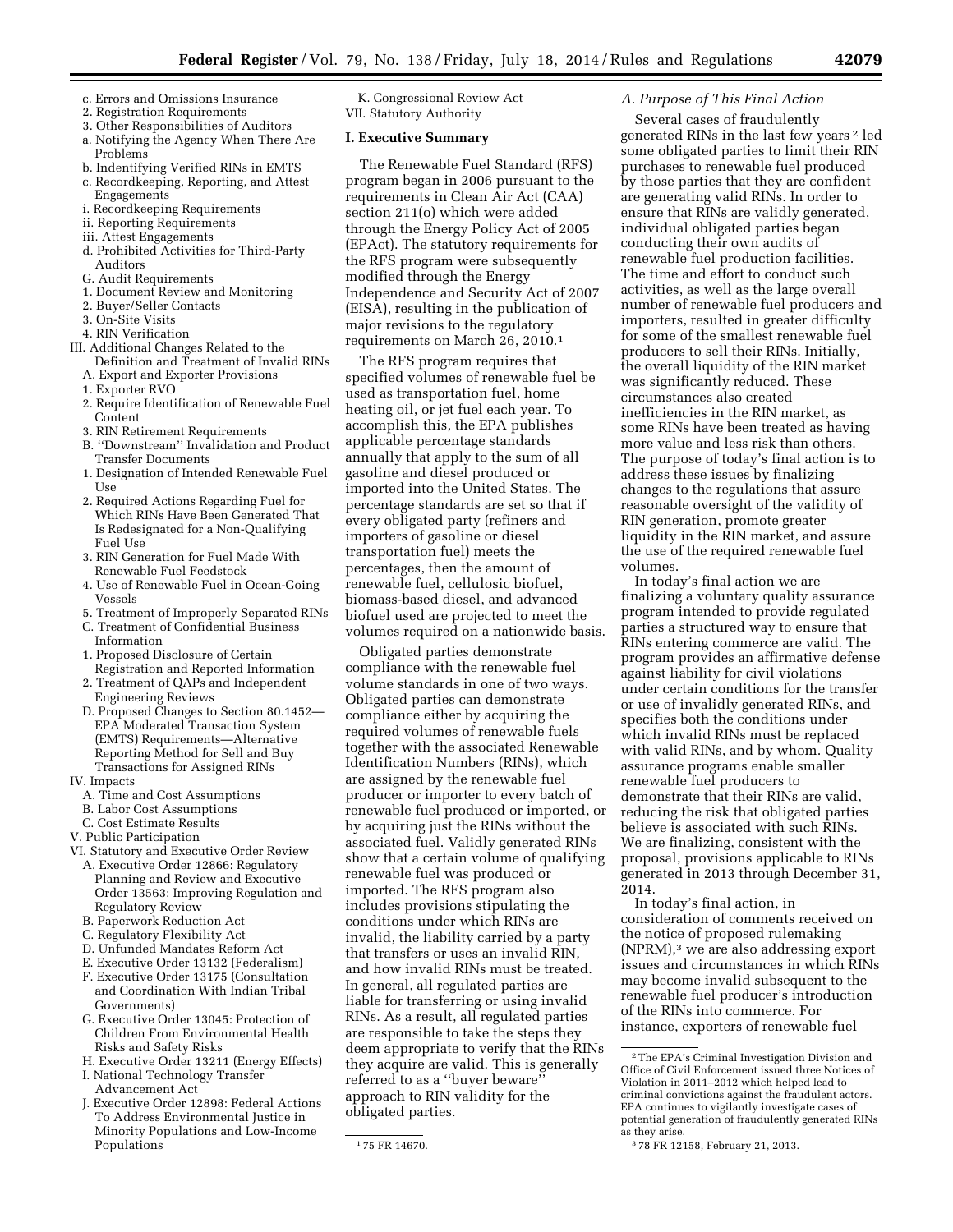may not have been retiring an appropriate number and type of RINs as required under the current regulations. In some cases parties may have exported diesel fuel containing amounts of biodiesel below levels that are currently required to be reported in other contexts, and are merely labeled as diesel fuel. Such exports would not have been reported as containing renewable fuel, and thus no RINs would have been retired. In other cases, exporters may have reported that renewable fuel had been exported, but might sell any RINs received and then go out of business before RINs are retired. The result of these circumstances could be a disparity between the RINs generated and the renewable fuel volume consumed in the U.S. We are finalizing modifications to the regulations pertaining to exporters of renewable fuel to address these issues. We are also finalizing a number of other modifications intended to address cases in which parties transfer or use RINs that have become invalid after the producer has introduced them into commerce.

# *B. Summary of Major Provisions*

Today's final action includes a voluntary third-party quality assurance program option for RINs that regulated parties may exercise as a supplement to the ''buyer beware'' liability as prescribed under existing regulations. The program provides a means for ensuring that RINs are properly generated through audits of renewable fuel production conducted by independent third-parties using quality assurance plans (QAPs), provides an affirmative defense for the transfer or use of invalid RINs that had been verified under an approved QAP, defines the conditions when RINs must be replaced, and a process for determining who will replace the RINs.

For the interim period only, which runs from February 21, 2013 through December 31, 2014, we are finalizing both of the proposed QAP programs, QAP A and QAP B.

Beginning January 1, 2015, after the interim period is over, the program will consist of a single QAP, with its associated verified RINs referred to as Q–RINs. To this end, we are finalizing the following for the single QAP:

• Minimum requirements for a QAP, including such things as verification of feedstocks, verification that volumes produced are consistent with amount of feedstocks processed, and verification that RINs generated are appropriately categorized and match the volumes produced

- Qualifications for independent thirdparty auditors
- Requirements for audits of renewable fuel production facilities, including minimum frequency, site visits, review of records, and reporting
- Conditions under which a regulated party could assert an affirmative defense to civil liability for transferring or using an invalid RIN
- Identification of the party or parties who are responsible for replacing invalid RINs with valid RINs and the timing of such replacement
- A two percent limited exemption for calendar years 2014, 2015, and 2016 that exempts a small fraction of a party's Renewable Volume Obligation (RVO) from the requirement of replacement of invalid RINs used for compliance if they were RINs verified through a QAP
- Changes to the EPA Moderated Transaction System (EMTS) that would accommodate the quality assurance program

We are finalizing certain provisions exclusive to QAP A in the interim period, such as the RIN replacement mechanism that provides for invalid A– RINs to be replaced, the RIN replacement cap for auditor replacement of invalid A–RINs, and the elements of an affirmative defense specific to A– RINs. Additionally, we are finalizing provisions exclusive to QAP B in the interim period, such as the elements of an affirmative defense specific to B– RINs, and a two percent limited exemption for B–RINs for calendar years 2013 and 2014.

We are also finalizing modifications to the exporter provisions of the RFS program. These modifications will help ensure that an appropriate number and type of RINs are retired whenever renewable fuel is exported. Finally, we are finalizing a number of changes to other aspects of the RFS regulations governing the transfer and use of RINs that become invalid downstream of the producer.

# *C. Impacts*

We anticipate that the quality assurance program will help to reduce the number of invalidly generated RINs in distribution, and thus help ensure that valid RINs are traded and used for compliance. As a result, it will help to ensure that the renewable fuel volumes mandated by Congress are actually used. In this respect, then, there will be no change to the expected impacts of the RFS program as projected in the March 2010 RFS final rulemaking 4 in terms of volumes of renewable fuel consumed or

the associated GHG or energy security benefits. The primary impacts of the quality assurance program will be improved liquidity and efficiency in today's RIN market and improved opportunities for smaller renewable fuel producers to sell their RINs.

Likewise, the changes to the regulations governing export of renewable fuel will ensure that the appropriate number and type of RINs are retired for every gallon of renewable fuel exported, consistent with the intent of the program.

The quality assurance program that we are finalizing in today's action will be voluntary. Even though the program is voluntary, there will likely be costs associated with an individual party's participation in the quality assurance program, and in Section IV we have provided estimates of some elements of the costs of participation. However, the fact that the quality assurance program will be voluntary means that a decision to participate will be made independently by each regulated party. Making the program voluntary allows the regulated parties to choose whether any costs incurred by participating will be less than the current costs in the marketplace resulting from efforts to verify, acquire, trade, and use RINs and the risk of buying fraudulent RINs associated with such activities. Although we cannot say that the voluntary QAP provisions will reduce the cost of the RFS program, we expect that parties will only choose to use these voluntary provisions if they believe doing so will reduce their risk of purchasing fraudulent RINs and possibly save them money when compared to the oversight actions they are currently implementing.

# **II. Description of the Regulatory Provisions for QAPs and Response to Comments Received**

#### *A. QAP Framework*

# 1. Finalization of a Single QAP Option

The NPRM proposed two new compliance options (''Option A'' and ''Option B'') in addition to the existing ''buyer beware'' approach. Each of the two proposed options contained provisions for: A quality assurance plan (''QAP'') that would be created and applied by an independent third-party auditor to verify the validity of RIN generation; an affirmative defense to civil liability for transfer or use of a verified but invalidly generated RINs; identification of the party responsible for replacement of verified but invalidly generated RINs, and limitations on the extent of that responsibility. Under both options, verification under an EPA-

<sup>4</sup> 75 FR 14670, March 26, 2010.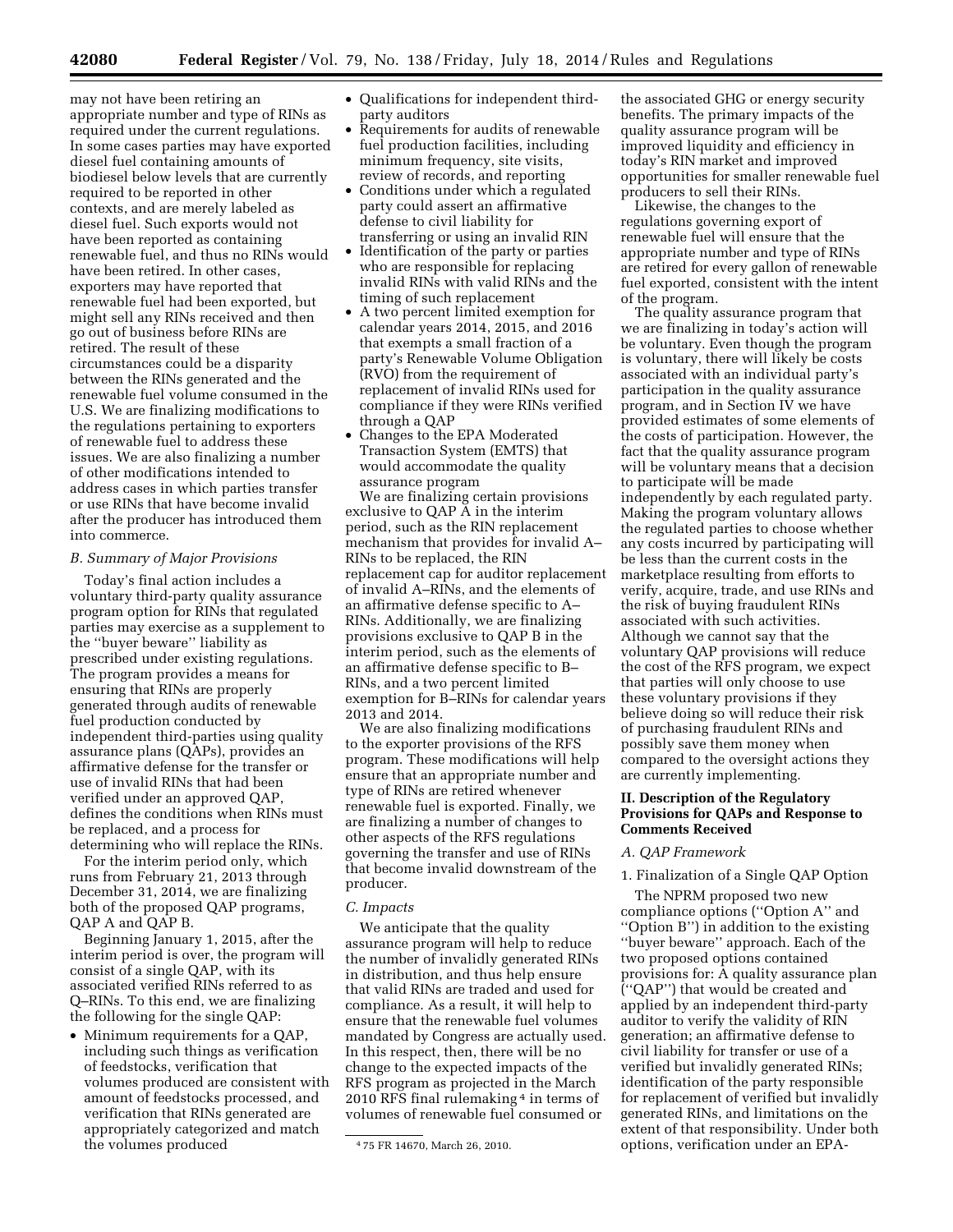approved QAP would provide the basis for the defense to civil liability for any prohibited acts premised on the RIN's invalidly generated status. In today's rule, we are finalizing a single QAP closely resembling the proposed Option B, with its associated verified RINs referred to as Q–RINs. Option A and Option B are only being finalized with respect to interim period RINs, which are addressed in section II.B of this preamble.

Under the proposal for Option A, the QAP requirements were very stringent, requiring for example continuous monitoring of renewable fuel production facilities and documentation of RIN generation. Also under Option A, the QAP auditor would be responsible for replacing any invalidly generated RINs it had verified, if the RIN generator itself failed to replace. The auditor's liability for replacement would be capped at two percent of the A–RINs it had verified in that compliance year and the previous four compliance years, and the auditor would be required to maintain a RIN replacement mechanism capable of immediately replacing any invalid RINs up to the amount of the auditor's potential liability at any given point in time. Under Option B, the QAP requirements were less stringent, requiring quarterly site monitoring and document review, among other features. Also under Option B, the obligated party bore the responsibility to retire or (if already transfered or retired for compliance) to replace any invalidly generated B–RINs, but only if the number of such invalid RINs exceeded two percent of the obligated party's RVO for the compliance year in which the invalid RINs were generated. A major difference between Option A and Option B, then, was the identification of and parameters for the replacement of RINs that were invalidly generated but nonetheless verified under an EPAapproved QAP. Under Option A, the replacement responsibility rested on the QAP auditor, effectively eliminating any risk of replacing invalid verified RINs for the obligated party, while under option B, the obligated party bore the risk of having to replace invalid verified RINs if the quantity of such RINs was greater than two percent of its RVO. There were also some important differences in the requirements of the audit program.

During the period between publication of the NPRM and this final rulemaking, the EPA worked with a number of potential QAP auditors as they developed proposals for their QAPs and began implementation of their auditing services. To facilitate the verification of RINs generated in 2013

prior to the final rule's effective date, the EPA developed an informal preregistration process. The EPA reviewed auditors' registration information and proposed QAPs, and provided guidance on whether the plans appeared to satisfy the proposed requirements. The EPA identified those auditors whose submissions were consistent with the requirements in the proposed regulations as part of this informal preregistration process. RINs audited prior to the effective date of the final rule through a QAP which the EPA had informally pre-registered could be informally verified by the auditor, but they would only be formally verified after the final rule goes into effect, and after the EPA approved the QAP that was used in the audit process. Several auditors made use of this informal process.

Based on these ongoing interactions, the EPA collected significant data on the potential utility and feasibility of both Option A and Option B QAPs. For many auditors, a major barrier to development of an Option A QAP was the expense and risk associated with establishment and maintenance of an acceptable RIN replacement mechanism. The NPRM required, for instance, that the RIN replacement mechanism be outside of the sole operational control of the QAP auditor, requiring a third party's involvement and control. As discussed in the NPRM, many traditional forms of financial assurance would not be suitable for a RIN replacement mechanism and those that would fulfill the program requirements would likely be very expensive for auditors to maintain. These difficulties were clearly borne out in the experience of auditors attempting to set up Option A QAPs in the interim period. One of the informally pre-registered Option A QAP providers suggested that if a producer could not afford to have all its RINs audited as A–RINs, the same A–RIN protocols minus the RIN replacement mechanism should be counted as a B– RIN audit.5 This comment underscores the significant expense associated with the RIN replacement mechanism and the auditors' perspective that many producers will not be able to utilize the Option A system simply because of this expense. In addition to the expense of the RIN replacement mechanism, one commenter also asserted that the RIN replacement mechanism could artificially skew demand for RINs and drive market prices up, if an auditor were to stockpile RINs (instead of a cash escrow) to fulfill the replacement

mechanism requirement. Looking beyond the RIN replacement mechanism, the additional oversight and review required in QAP A also inflates the cost of providing Option A auditing services, when compared to the less onerous Option B QAP requirements. The challenge of installing a continuous monitoring system requires significant capital investment and ongoing time and financial resources.

Of the four auditors informally preregistering Option A QAPs, only one actually used the Option A QAP to informally verify RINs in the interim period. Further, out of nearly 480 million RINs informally verified or pending informal verification through February 2014, less than 20 percent of them were Option A RINs (by the one informally pre-registered Option A auditor). This demonstrates a lower level of buy-in and lower utility of the Option A QAP when compared to the Option B QAP.

Most obligated party comments on Option A were consistent with auditors' experiences in attempting to set up the Option A QAPs. They asserted that given the increased stringency of the Option A auditing requirements and the replacement mechanism, the cost of these expenses would be passed through and reflected in the price of A–RINs. While A–RINs would indeed be seen as less risky than B–RINs or non-audited RINs, the decreased risk might not be worth the cost. Many commenters stated that the stringency of QAP B would be sufficient to guarantee the validity of audited RINs and the increased stringency of A was ''overly rigorous'' and not worth the additional expense.

Many small biodiesel producers also commented that they feared the Option A QAP would be too expensive for them to utilize. As discussed in the NPRM, the EPA hoped that the Option A QAP would improve liquidity for small producers on the RIN market, because the auditor replacement feature would eliminate any fear of a replacement obligation for RIN purchasers. Given the increased costs required to set up and run an Option A QAP program, however, many small producers do not expect they would be able to afford the cost of these services, even considering the speculative potential of increased value that A–RIN status might give to their RINs.

Given the difficulty experienced by auditors in setting up Option A QAPs, the apparent lack of use of the Option A QAP in the interim period, and the overwhelmingly negative comments regarding Option A by producers and obligated parties alike, we are not

<sup>5</sup>See docket document EPA–HQ–OAR–2012– 0621–0040 at page 9.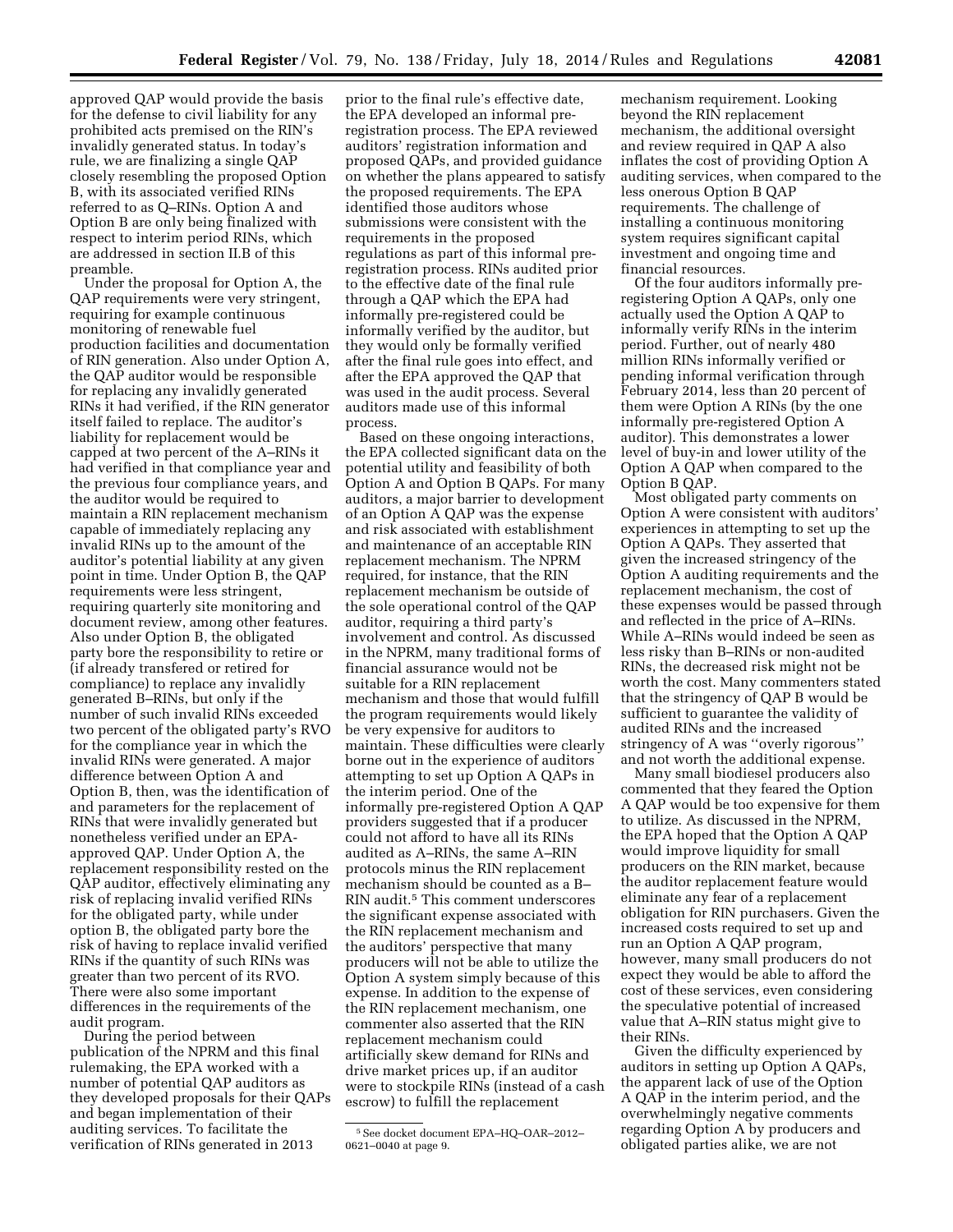finalizing Option A as a compliance alternative for use after the interim period.6 Instead, we are finalizing a single QAP for use after the interim period that closely resembles the proposed Option B. The full description of the terms and conditions of this compliance program is found in sections II.A.2 and II.E of this preamble.

In addition to the issues raised by parties in comment, the EPA also considered the higher implementation costs for the Agency to administer both QAP A and QAP B. While this was not the Agency's primary consideration in reaching this decision we do note that directionally this decision will also reduce the cost to the government to implement and provide ongoing maintenance of and support for QAP A. Lastly, we would note that many of the financial features of QAP A can be offered through private contracts and financial instruments without the need for EPA involvement.

2. Description of the Affirmative Defense, Replacement Obligation, and Limited Exemption for the Single QAP

# a. Affirmative Defense

Based on the reasoning and discussion detailed below, for the single QAP for use after the interim period (with its associated verified RINs referred to as Q–RINs), the Agency is finalizing an affirmative defense to civil liability for RIN owners like was proposed for QAP B in the NPRM, except for the notification element which we increased from one to five business days. See § 80.1473(e) of the regulations for more details.

The affirmative defense in this final rule will be modeled from the proposed affirmative defense for QAP B.7 Note that there will be an affirmative defense for A–RINs and B–RINs informally verified during the interim period. See § 80.1473 (c) and (d) of the regulations for more details.

The affirmative defense will only be available to RIN owners for RINs that were verified by an independent thirdparty auditor using an EPA-approved QAP.

Additionally, it is our intent that the affirmative defenses will not be available to the generator of an invalid RIN. Since the quality assurance program will be voluntary, parties could still purchase RINs not verified by an EPA-approved QAP and transfer or use these unverified RINs, but they could not assert an affirmative defense if the RINs were found to be invalid, regardless of their level of good faith.

Once a RIN has been verified by the auditor, any person, other than the generator of the RIN, who transfers or uses that verified RIN will be eligible to assert an affirmative defense if the RIN was invalidly generated and the person then transferred it to another party or used it for compliance purposes. The QAPs will be designed to verify valid generation of RINs, and the assertion of an affirmative defense will be limited to the prohibited acts of transferring and using invalidly generated RINs. The affirmative defense addresses violations of 40 CFR 80.1460(b)(2) and the use violation of 40 CFR 80.1460(c)(1). 40 CFR 80.1460(b)(2) prohibits any person from transferring to any other person a RIN that is invalid.  $40$  CFR  $80.1460(c)(1)$ provides that no person shall use invalid RINs to meet the person's RVO, or fail to acquire sufficient RINs to meet the person's RVO. The affirmative defense will apply to violations arising from a person's use of invalid RINs whether or not his/her use of the invalid RINs caused them to fail to acquire sufficient RINs to meet their RVOs.

We finalized new regulations in Section III.B to ensure that properly generated RINs cannot become invalid downstream of the RIN generator. It should again be noted that an affirmative defense is not available for a RIN that was not verified under an EPAapproved QAP. In other words, the ''buyer beware'' system as it exists under the current regulations will continue to be an option for obligated parties who do not wish to purchase RINs verified through a QAP.

When we proposed an affirmative defense in the NPRM, the Agency stated that the affirmative defense mechanism would allow any party, other than the generator of an invalid RIN, who holds invalidly generated RINs verified through a QAP to avoid civil liability for a prohibited act involving the transfer or use of invalid RINs for purposes of fulfilling an RVO. This approach is similar but not identical to the defense mechanisms used in other fuels regulation programs, such as the Diesel Fuel Sulfur Control regulations, 40 CFR 80.613(a), and the Reformulated Gasoline regulations, 40 CFR 80.79(b)(1). In order to establish this

affirmative defense under the QAP, a party will be required to prove six elements by a preponderance of evidence. This means that each element was more likely than not to have been met. A person asserting an affirmative defense also must submit a written report to the EPA, along with any necessary supporting documentation, demonstrating that the elements have been met. The written report will need to be submitted within 30 days of the person discovering the invalidity of the RIN. An affirmative defense is a defense that precludes liability even if all of the elements of a claim are proven, and generally is asserted in an administrative or judicial enforcement proceeding. We have included an explicit reporting requirement to allow the EPA to evaluate affirmative defense claims before deciding whether or not to commence an enforcement action.

In the event that invalidly generated Q–RINs are transferred or used, the elements that must be established for an affirmative defense to the prohibited act of transferring or using the invalid Q– RINs for compliance with an RVO are as follows and are described in § 80.1473:

1. The RINs in question were verified in accordance with an EPA-approved QAP as defined in the EPA regulations in § 80.1469;

2. The RIN owner did not know or have reason to know that the RINs were invalidly generated at the time of transfer or use for compliance, unless the RIN generator replaced the RIN pursuant to § 80.1474;

3. The QAP provider or RIN owner informs the Agency via the EMTS technical support line [\(support@epamts](mailto:support@epamts-support.com)[support.com\)](mailto:support@epamts-support.com) within five business days of discovering that the RINs in question were invalidly generated;

4. The RIN owner did not cause the invalidity;

5. The RIN owner did not have a financial interest in the company that generated the invalid RIN; and

6. If the RIN owner used the invalid RINs for compliance, the RIN owner adjusted its records, reports, and compliance calculations in which the invalid RIN was used as required by regulations (see § 80.1431), unless the RIN generator replaced the RIN pursuant to § 80.1474.

Further rationale for several of the elements required for asserting an affirmative defense are discussed in more depth below. In regard to element 2, owners of verified Q–RINs must not have known nor had reason to know of the invalidity of the RIN at the time they either transferred a RIN or used a RIN for compliance purposes unless the RIN generator had replaced the RIN per the

<sup>6</sup>As discussed in section II.C, Option A will be available for RINs generated during the interim period, as discussed at the proposal. This recognizes that there has been some informal use of this option during the interim period to date, even if limited. Finalizing Option A for just the interim period will avoid penalizing the parties who have informally verified RINs under this option to date, and the parties who have purchased such RINs.

<sup>7</sup>For more information regarding the rationale as to why an affirmative defense is being offered, please see the NPRM (78 FR 12176-12177 (February  $21, 2013$ )).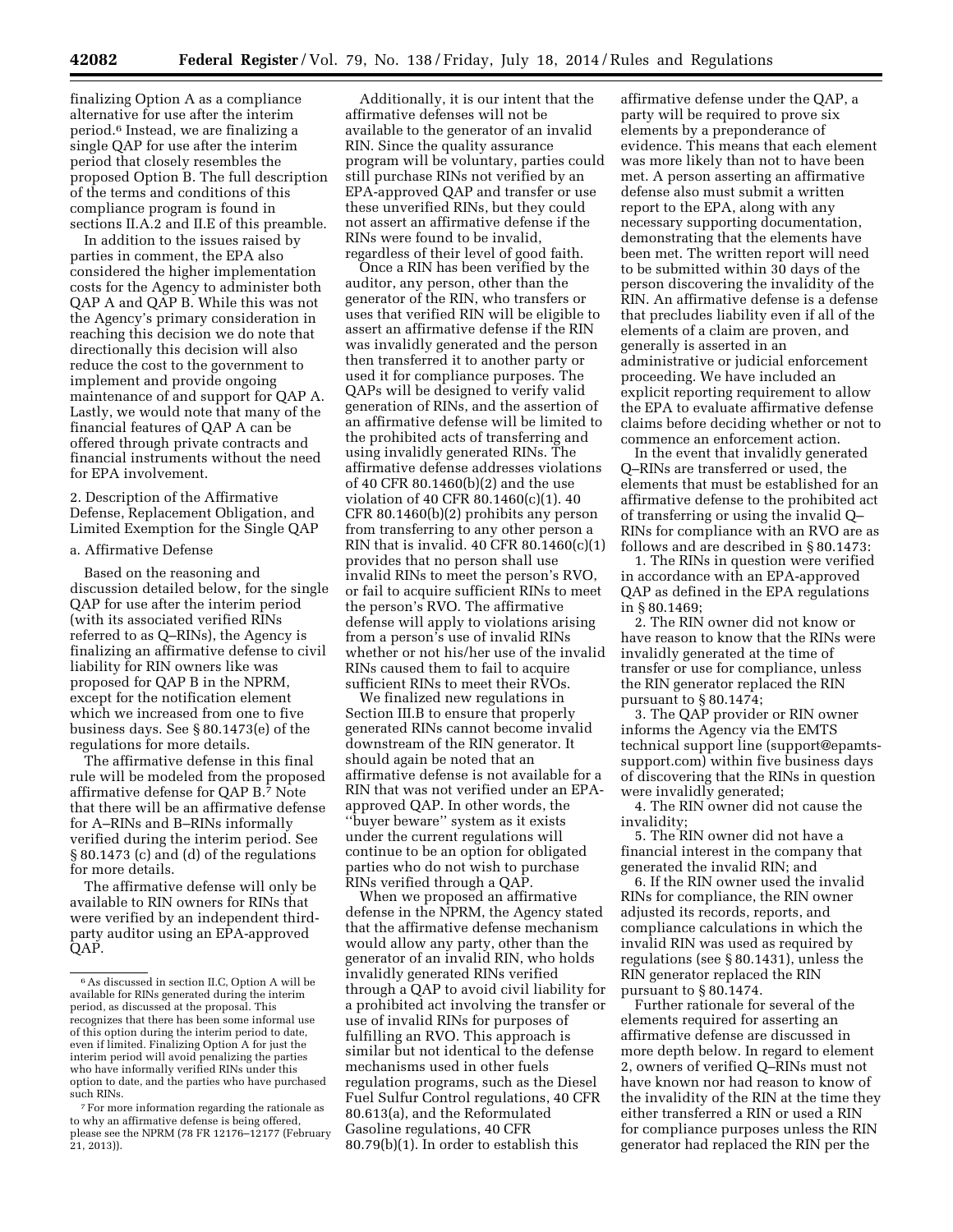regulations. See 40 CFR 80.1474. Since the obligated party has the replacement obligation under the QAP, it would not be appropriate for it to knowingly commit a prohibited act but still have an affirmative defense to civil liability. Similarly, we do not believe it would be appropriate to allow a RIN owner to transfer an invalid RIN to a third party if it knew the RIN was invalid. A transfer of the RIN with such knowledge would subvert the purpose of the quality assurance program, which is to help ensure the integrity of the RINs used for compliance purposes and to promote greater liquidity in the market. Knowing transfer of invalid RINs is inconsistent with these purposes. For these reasons, the owner of an invalid but verified Q–RIN cannot assert an affirmative defense if it knows or has reason to know of its invalidity at the time it transfers or uses the RIN for compliance purposes.

In regard to element 3, any party attempting to establish an affirmative defense will be required to inform the Agency within five business days of identifying that RINs were invalidly generated. This requirement should allow a reasonable and adequate amount of time for RIN owners to communicate this information internally first before communicating the discovery to the EPA while minimizing the amount of time available to capitalize on any incentives or financial advantages that might be gained from intentionally hiding invalidity or waiting to report. The Agency's primary goal to maintain and meet the annual RFS volume mandates would be frustrated by delayed reporting of invalidly generated RINs. The reporting requirement will therefore be both an element of good faith and a practical safeguard to meet the annual RFS volume mandates.

In regard to element 5, requiring that the RIN owner did not have any financial interest in the RIN generator's company ensures that the RIN owner did not receive and had no intention of receiving a financial benefit from the generation of invalid RINs. In regard to element 6, we have determined that the affirmative defense for Q–RINs should be contingent upon obligated parties taking the invalid Q–RINs out of the system or demonstrating that the producer implemented a remedial action 8 by retiring an equivalent

number of replacement Q–RINs. This will help the Agency efficiently ensure that the environmental goals of the RFS program are achieved.

Finally, two requirements of an affirmative defense are that the RIN was verified under an approved QAP, element 1, and that the party did not cause the invalidity of the RIN in question, element 4.

The Agency did receive comments regarding the affirmative defense provision. All comments were supportive of including an affirmative defense to civil liability for RIN owners.

Some biofuel producers commented that the affirmative defense should be available to RIN generators as well because RINs may be generated improperly through no fault of the producer due to feedstock supplier issues as well as the general complexity of the regulations. The EPA is not extending the affirmative defense to RIN generators. The affirmative defense provides protection from civil liability in the event that RIN owners performed adequate oversight by way of implementing a QAP, yet a RIN was deemed invalid nonetheless. This is appropriate as the person who owns the RIN after it has been generated generally has no control over the actual production of the renewable fuel. Renewable fuel producers, however, have control over the actual production of fuel and are in a much better position to know if the RINs associated with that fuel are valid. With this greater control comes greater responsibility and the associated liability to ensure valid generation of the RINs. Renewable fuel producers still have remedial actions at their disposal to correct certain errors that occur in regard to RIN generation.

Some obligated parties commented that an affirmative defense should be available to unverified RINs as well. This would undermine efforts to minimize the generation of fraudulent RINs, of which the QAP program is an important element. The structured parameters of the QAP provide a framework for a specified degree of oversight of RIN generation by RIN owners when it comes to the RINs they purchase. The Agency defined this framework and determined that if this degree of oversight and the other elements of the affirmative defense are met, then an affirmative defense to RIN owners for RINs that have been verified through an Agency-designed system is appropriate. RINs outside of that system can be subjected to whatever degree of oversight the RIN owner may view as appropriate for their own risk management. It would not be appropriate to provide an affirmative

defense to unverified RINs that do not meet the specified degree of oversight provided by the QAP, and have not gone through the process that the EPA has established for efficient administration of the affirmative defense. For example, auditors and their QAP plans must be approved by the EPA, and the EPA can monitor compliance by auditors with their responsibilities, providing confidence that the oversight will be implemented in practice. This does not occur outside of the RIN verification process established in this rule. It should be noted that the EPA considers a number of factors when deciding what action, if any, to take against a person who transfers or uses unverified invalid RINs.

Multiple commenters suggested that the EPA extend the timeframe to notify the Agency of discovery of a RIN that was invalidly generated. In element (3), the timeframe for notification was proposed to be within the next business day. The EPA agrees with extending the timeframe. The EPA acknowledges that it may take some time for a RIN owner to adequately communicate within its organizational structure that it is in possession of an invalid RIN. Therefore, the EPA is extending the notification timeframe to five business days. This should allow enough time for the corporate officers to be informed while providing prompt notification to the Agency to guard against any incentives for delaying reporting for illicit gains. There is an administrative process detailed in Section II.A.3 that deals with many of the concerns of commenters regarding whether a RIN is ''potentially'' invalid. Element (3) of the affirmative defense arises upon discovery that the RIN in possession has definitively been deemed ''invalid'' and it is then that the QAP provider or RIN owner must notify the Agency for the purposes of the affirmative defense. The QAP provider and renewable fuel producer still have the ability to correct any errors and/or perform a remedial action prior to the RIN being deemed ''invalid'' and the RIN owner being made aware of this fact.

b. Replacement Obligation for Invalid Q–RINs

Based on the discussion below and the comments received, the Agency is finalizing a QAP where invalid Q–RINs may not be used to demonstrate compliance with a Renewable Volume Obligation (RVO), just as invalid RINs may not be used under the current ''buyer beware'' program for unverified RINs. It should be noted that the Agency is also finalizing an administrative process for replacement of invalidly

<sup>&</sup>lt;sup>8</sup> A remedial action is an action taken by a party to remedy certain specific RIN violations of the RFS2 regulations. See the following link to the RFS2 Remedial Action Guidance page of the EPA Web site for further information on remedial actions as well as specific instructions: *[http://www.epa.gov/](http://www.epa.gov/otaq/fuels/renewablefuels/compliancehelp/rfs2remedialactions.htm) [otaq/fuels/renewablefuels/compliancehelp/rfs2](http://www.epa.gov/otaq/fuels/renewablefuels/compliancehelp/rfs2remedialactions.htm) [remedialactions.htm](http://www.epa.gov/otaq/fuels/renewablefuels/compliancehelp/rfs2remedialactions.htm)*.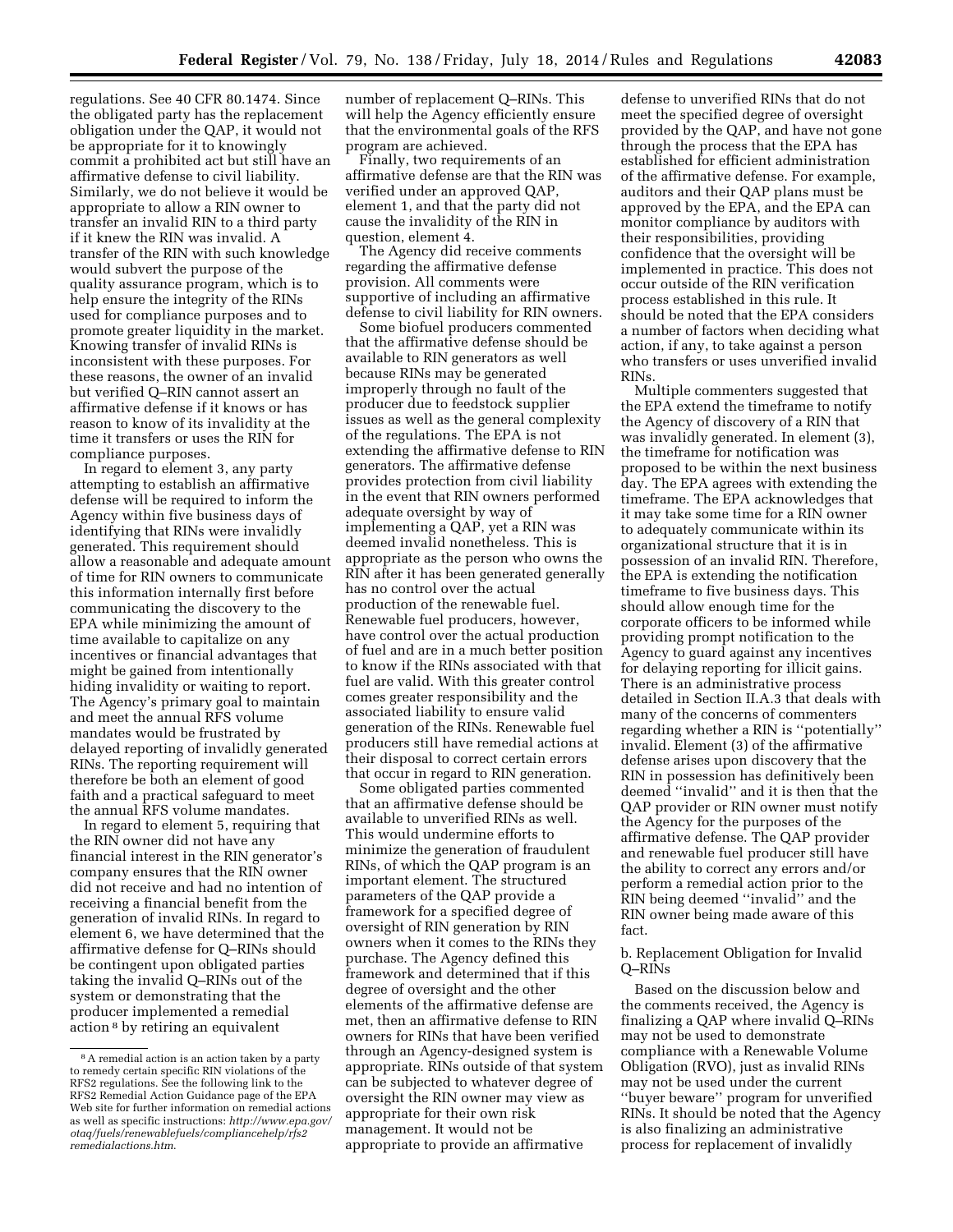generated RINs where the RIN generator is initially responsible for replacement of invalidly generated RINs. The administrative process details who has the responsibility to replace invalidly generated RINs and when those responsibilities begin. For RINs that have been retired for compliance, obligated parties must replace invalidly generated RINs when the RIN generator has not fulfilled their replacement obligation under the administrative process in order to remain in compliance. See § 80.1474 of the regulations for further details on the administrative process.

Regulated parties that purchase Q– RINs will not be subject to liability for a civil violation if a Q–RIN transferred or used for compliance purposes was later found to have been invalidly generated, if the elements of an affirmative defense were successfully asserted. See Section II.A.2.a. However, obligated parties will be responsible for replacing any invalidly generated Q– RINs used for compliance purposes. Obligated parties will be free to contract with producers, independent third-party auditors, or other parties, such as brokers, to limit their exposure for replacement of invalidly generated Q– RINs. Obligated parties will not be permitted to transfer or use Q–RINs they know or have reason to know have been invalidly generated. Any such transfer or use will be a prohibited act, pursuant to § 80.1460.

The QAP provides flexibility for obligated parties, producers, and thirdparty auditors to minimize the cost of verification services for RINs. Obligated parties that want the protection of an affirmative defense but would rather contract on their own terms regarding replacement of invalidly generated RINs should find this approach more flexible and appealing. Additionally, smaller producers could be drawn to this because the cost to participate in the quality assurance program under the QAP would be relatively small.

The Agency received comments from obligated parties and their trade associations that they should never have to replace invalid RINs that were a result of another party's malfeasance. The EPA is rejecting this approach, as retaining the replacement obligation is important to both ensure compliance with the renewable fuel volumes specified by Congress and to ensure that obligated parties take responsibility to make sure compliant fuel is purchased and introduced into commerce by either introducing compliant fuel themselves or by validating RIN integrity before buying RINs. QAP RIN replacement by obligated parties is meant to create the

same ''buyer beware'' type of scrutiny of third-party auditor performance by obligated parties. By retaining the replacement obligation under the QAP, obligated parties have the incentive to provide significant robust oversight of the quality of third-party auditors, which in turn increases the likelihood of valid RINs and compliant fuel being introduced into the marketplace.

The Agency also received numerous comments mirroring the EPA's view on replacement obligation discussed above. Commenters noted that for the RFS program to properly function, the obligated parties needed to retain the obligation to replace invalid RINs, which would ensure that their individual RVOs would be met as well as the renewable fuel volumes specified by Congress.

# c. Limited Exemption for Q–RINs

Based on the discussion below and the comments received, we are finalizing a two percent limited exemption for the QAP as was proposed for QAP B, except for the fact that it will only apply in calendar years 2014, 2015, and 2016.

The limited exemption exempts a small fraction of a party's RVO from the requirement for RIN replacement if QAP RINs up to the limit later turn out to be invalid. Given the perceived concerns about RINs generated by the smallest producers, a limited exemption, during the beginning of the program while auditors are learning to implement QAPs, could make obligated parties more willing to buy RINs from smaller, less well known biofuel producers. The limited exemption will be available only to obligated parties that are required to replace invalid RINs, not renewable fuel producers that are required to replace invalid RINs.

As described at proposal, we are setting the limit on the limited exemption for invalid Q–RIN replacement at two percent based on the uncertainty inherent in the gasoline/ diesel production market as determined by comparing EIA's Short Term Energy Outlook projections versus actual production of the same year.9 We have concluded this level of exemption is both rational relative to the uncertainty inherent in the standards process and sufficient to incentivize the use of QAPs.

The limited exemption will apply separately to each of the four standards under the RFS program: cellulosic

biofuel; biomass-based diesel; advanced biofuel; and total renewable fuel.

The limited exemption will apply separately to each obligated party that is responsible for replacing invalid Q– RINs rather than to the industry as a whole. For instance, an obligated party would apply the two percent limited exemption to each of its four Renewable Volume Obligations (RVOs) to determine the number of Q–RINs of each of the four types that would not need to be replaced should they be found to be invalidly generated.

The limited exemption is a threshold below which invalid RINs will not be required to be replaced; it is not a trigger that determines when all invalid RINs must be replaced. Under this threshold approach, an obligated party will know at the beginning of each year that two percent of the RINs needed to meet each of its RVOs will not need to be replaced if those RINs were Q–RINs and were determined to be invalidly generated. Under this threshold approach, the number of Q–RINs that an obligated party will be required to replace will be those in excess of the applicable limited exemption (LE) as calculated. See § 80.1474(f) for more details on calculation of the limited exemption.

Finally, the limited exemption will be applicable for Q–RINs verified under the QAP during the calendar years of 2014, 2015, and 2016 of the quality assurance program. We think the limited exemption is an important incentive, but at the same time we also recognize it may reduce the total volume of renewable fuel produced under the program. As noted below, we intend to monitor the use of the provision during these years and will propose to extend its use in the future if we decide, based on the experience gained from 2014–2016, that the limited exemption, on balance, is valuable to the overall success of the RFS program.

Generally, obligated parties and small producers supported the limited exemption and its methodology. Other comments the Agency received regarding a limited exemption included: The limited exemption should apply to unverified RINs as well, and the limited exemption should be made permanent as the uncertainty it is based on will not cease after two years. The Agency did receive a comment from a producer trade association that said that the limited exemption exceeded the EPA's authority and would effectively be a waiver.

The Agency believes that it would not be appropriate to apply the limited exemption to RINs that are not verified by an EPA-approved independent auditor. The limited exemption for RIN

<sup>9</sup>For a more detailed description of the calculation of the 2% limited exemption, see the NPRM ((78 FR 12184–12187 (February 21, 2013)).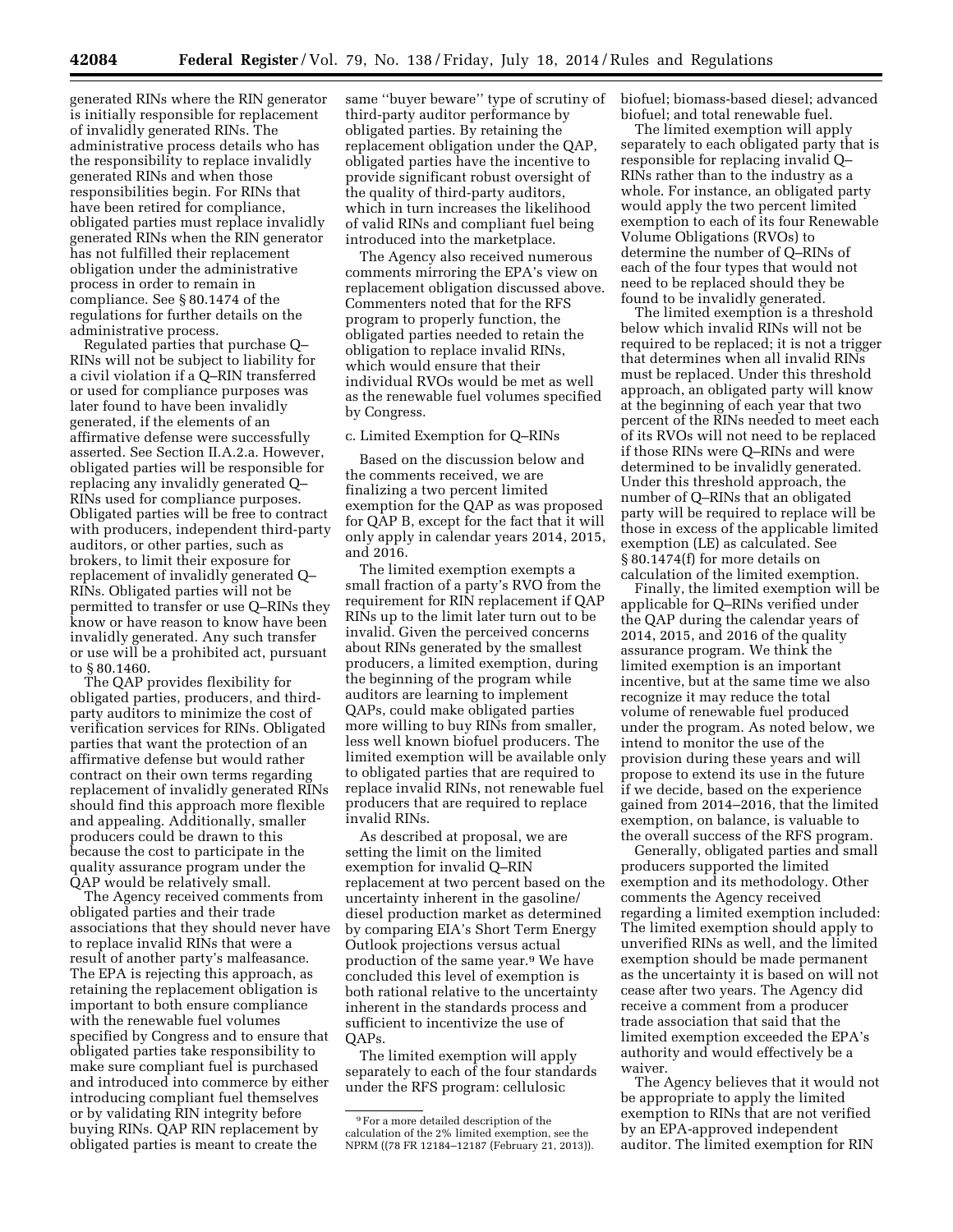replacement is a useful component of the voluntary QAP process and other measures aimed at achieving a regulatory structure that facilitates reasonable oversight of RIN generation, adequate assurance that invalid RINs will be replaced, and a market for RINs where the opportunity to produce and sell RINs is spread broadly across producers, including small producers. Outside of the QAP program, the limited exemption does not facilitate any of the functions and benefits achieved by the QAP process. Outside the QAP program, obligated parties retain full discretion to conduct the oversight they deem appropriate, and to establish appropriate contract indemnification or other risk reduction measures. There is no clear reason that a limited exemption is needed under these circumstances to provide relief to obligated parties, and providing the limited exemption outside the QAP program would provide none of the benefits from facilitating the introduction period of the QAP program. Thus the EPA is not expanding the limited exemption outside of the QAP program.

Additionally, in response to making the limited exemption permanent, we expect regulated parties to be working to optimize implementation of the quality assurance program for several years. The limited exemption can help to ensure that the RIN market is more liquid as the program starts up. But as the program matures, we believe that there will be much less need for a limited exemption as obligated parties will gain experience in the first few years of the program with the QAP, and we would expect their confidence in the validity of Q– RINs to grow over this timeframe as well. Accordingly, the Agency sees the work needed by industry to optimize implementation of the QAP continuing for some time past the proposed 2014 sunset, but not permanently. The Agency is committed to monitoring the situation surrounding the limited exemption and its use. We will assess whether the provision is working as intended and whether it has encouraged the use of small producer RINs. We will evaluate based on the circumstances whether it is appropriate to extend the limited exemption past 2016. In response to the comment that the limited exemption exceeded the EPA's authority because it would effectively be a waiver, the Agency views implementing a limited exemption over several years as falling under the Agency's ability to use reasonable discretion to ensure that volume mandates are met. There remains an obligation on the renewable fuel

producer to replace the RIN. A limited exemption will properly incentivize obligated parties to use the QAP, which in turn will increase the likelihood of valid RINs and compliant fuel being introduced into the marketplace. This is a reasonable way to ensure compliance with the volume mandates. It is not a waiver of a national volume or a waiver of the standards; instead it is a reasonable, temporary mechanism for determining compliance by an individual party with their individual RVO.

3. Administrative Process for Replacement of Invalidly Generated RINs

Based on the discussion below and the comments received, the Agency is finalizing the administrative process for replacement of invalidly generated RINs as proposed with minor changes and clarification. The Agency is changing the notification window from 24 hours to ''within five business days''. The Agency understands that identification may occur on a weekend, a holiday, or other period of time when the responsible corporate official is unavailable. This revision accounts for those situations where notification within 24 hours would not be practicable. Additionally, the Agency is clarifying that it is only asking for email notification of potentially invalid RINs (''PIRs'') via the EMTS support line (*[support@epamts-support.com](mailto:support@epamts-support.com)*), along with a brief initial explanation of why the RIN is believed to be a PIR. The Agency understands that resolution of the problem will take additional time in most instances, thus the requirement that the RIN generator has 30 days upon self-identification or notification by the QAP auditor of a PIR to take a corrective action, which still includes the remedial actions currently available to industry. See § 80.1474 of the regulations for details of the administrative process for replacement of invalid RINs.

The administrative process for replacement of invalid RINs places initial responsibility to replace invalidly generated RINs on the RIN generator responsible for causing the invalidity, regardless of who actually owns the invalid RINs at the time that the invalidity is discovered. In the event that the RIN generator does not replace the invalidly generated RINs according to the administrative process, the obligated party will be required to replace the invalid RINs if the RINs were verified under the QAP or were unverified. Thus, for invalidly generated RINs verified by a QAP and for unverified RINs, the obligated party who owns the RINs will bear the

replacement responsibility. The administrative process for replacement of invalid RINs does not, in any way, limit the ability of the United States to exercise any other authority to bring an enforcement action under Section 211 of the Clean Air Act, or the fuels regulations at 40 CFR part 80. Thus, in the event that regulated parties fail to implement the administrative process for replacement of any RINs, the EPA could bring an enforcement action seeking injunctive relief and civil penalties against any or all of the parties that were required to replace the invalid RINs. The EPA understands obligated parties would retain the ability to contest the invalidity of RINs in any enforcement action commenced.

As an example, the process (fully detailed in the regulations in § 80.1474) for replacing invalidly generated RINs, whether Q–RINs or unverified, is outlined below. In general, verified potentially invalid RINs cannot be transferred or used for compliance purposes.

In the event that the EPA or the independent third-party auditor identifies a RIN that may have been invalidly generated, the RIN will be a PIR. The RIN generator will be required to take one of three possible corrective actions within 30 days of being notified of the PIR:

• If the RIN generator no longer has the PIR in its possession, it must retire a valid RIN of the same D-code as the PIR, either by purchasing it or by generating a new valid RIN and separating it from the physical volume it represents;

• If the RIN generator still has the PIR in its possession, it must retire the PIR; or

• If the RIN generator believes the PIR was in fact validly generated, it must submit a written demonstration providing a basis for its claim of validity to the third-party auditor and the EPA. If the third-party auditor determines that the demonstration is sufficient, the RIN will no longer be a PIR, and will not need to be replaced; however, the EPA will reserve the right to make a determination regarding the validity of the RIN. If the EPA determines that the demonstration is sufficient, the RIN will not need to be replaced. However, if the third-party auditor determines the demonstration is not sufficient and if the EPA confirms that determination, or if the EPA determines the demonstration is not sufficient, it will notify the RIN generator of that finding and again require the RIN generator to replace the invalid RIN within 30 days.

In order to allow a producer to replace a PIR with a new valid RIN from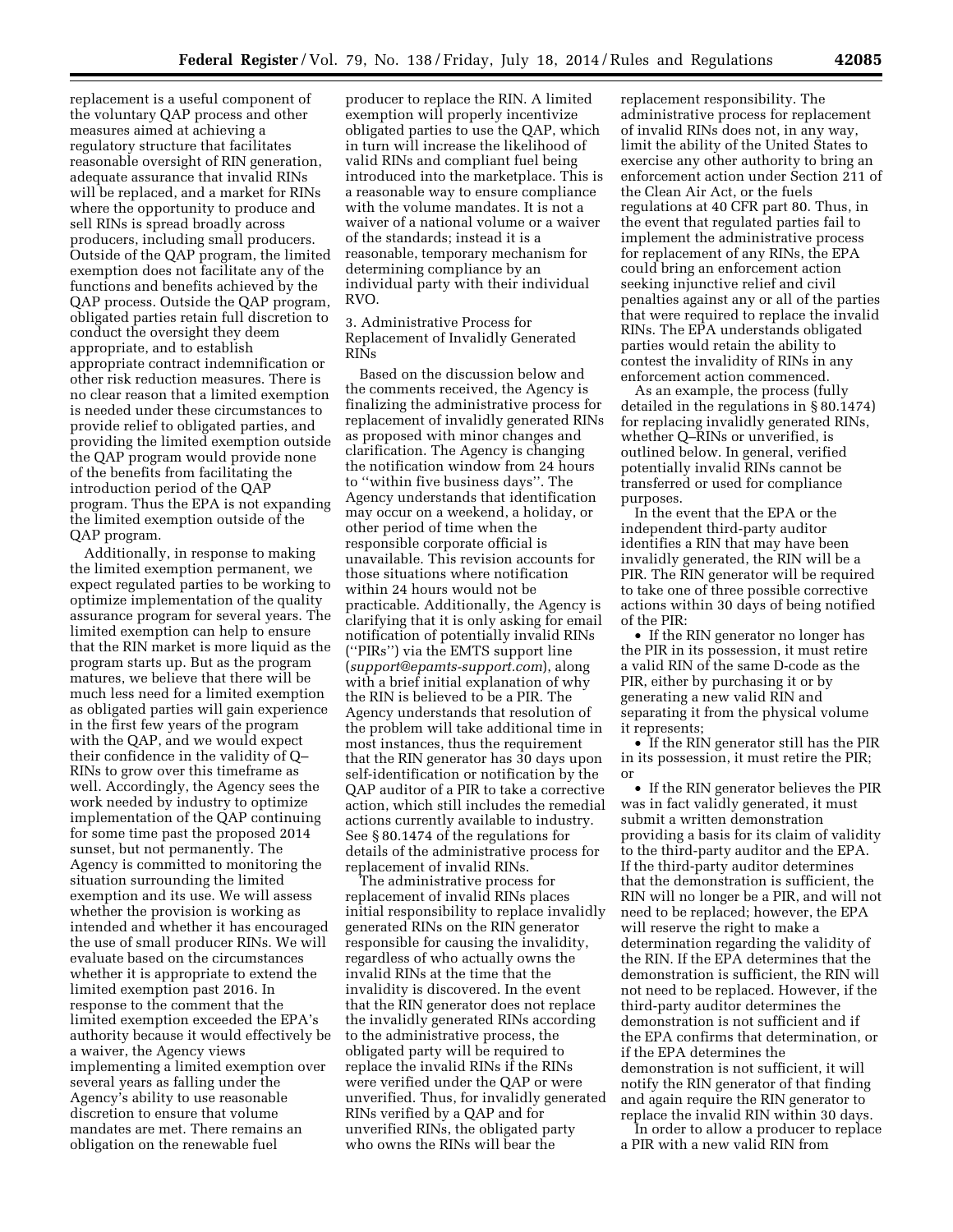renewable fuel that it has generated, we are finalizing a new provision in § 80.1429 that will permit producers to separate RINs from volume they produced for the specific purpose of retiring RINs to replace a PIR deemed invalid. If the RIN generator retired a valid RIN to replace a PIR deemed invalid, the invalid RIN that it replaced can continue to be transferred or used for compliance by any party. However, if the RIN generator for any reason failed to replace the PIR deemed invalid, the RIN owner will be notified of the failure and will be required to retire the invalid RIN within 60 days. If the PIR deemed invalid had already been used for compliance with its RVO, the obligated party will be required instead to correct its compliance reports by removing the invalid RINs from its reports and replacing the invalid RINs with valid RINs. Unless and until the PIR deemed invalid is replaced, either by the RIN generator or the obligated party, it will remain an invalid RIN and cannot be transferred or used for compliance purposes.

When an auditor or the EPA determines that a PIR is invalid, the RIN generator will be notified directly. At this point, the process of retiring an appropriate valid RIN will begin.

There will be two forms of invalid RIN replacement:

(1) If a party that is required to replace an invalid verified RIN owns the RIN in question, it may be retired through EMTS in the same way that invalid RINs under the current regulations are retired.

(2) If a party that is required to replace an invalid verified RIN does not own the RIN in question, or the RIN has already been used for compliance, the party will be required to acquire a valid RIN and retire it in place of the invalid RIN. In this case, since it will be a valid RIN that is being retired, a new retirement code reason has been created in EMTS for this purpose.

The Agency received multiple comments regarding one particular element of the administrative process for replacement of invalidly generated RINs. In the administrative process, RIN generators and independent third-party auditors are required to notify the EPA of their identification of PIRs within 24 hours. The commenters felt that 24-hour notice of PIRs to the EPA was too short of a window and did not allow sufficient time for proper investigation of the PIR and subsequent resolution of the problem. Commenters suggested being allowed anywhere between three and 30 days to notify the EPA of a PIR. The Agency's goal of this element is simply identification and notification of the PIR to the EPA, not resolution of the problem, if one exists, with the PIR. Therefore, the Agency is changing the notification window from 24 hours to ''within five business days''. The Agency understands that identification may occur on the weekend or holidays or while the responsible corporate official is unavailable. This revision accounts for those situations where notification within 24 hours would not be practicable.

Multiple commenters suggested that the administrative process should revolve around ''confirmed'' problems with RIN validity as opposed to ''potential'' problems with RIN validity. Commenters reasoned that if it applied to ''confirmed'' problems as opposed to ''potential'' problems, auditors and producers would have time to fix any associated problems and that many ''potential'' problems do not result in invalid RINs. The Agency is clarifying that it is only asking for email notification of PIRs via the EMTS support line, along with a brief initial explanation of why the RIN is believed to be a PIR. The goal of this element is simply identification and notification of the PIR to the EPA, not resolution of the problem, if one exists, with the PIR. The Agency understands that resolution of the problem will take additional time in most instances; thus the requirement that the RIN generator has 30 days upon identification or notification of a PIR to take a corrective action, which still includes the remedial actions currently available to industry. Additionally, only once the ''potential'' problem is ''confirmed'' and the RIN is invalid would the owner of that RIN be notified, so there will be no effect on liquidity in the market or any market disruptions for notifying the EPA of potential problems with RIN validity.

Additionally, the Agency originally proposed that an invalid verified RIN must be replaced by a valid verified RIN of the same D code. After receiving and reviewing several comments that any valid RIN, whether verified or unverified, should be able to replace an invalid verified RIN as long as they were of the same D code, the Agency agrees with this assessment. The purpose of replacement of invalid RINs is to ensure that a valid RIN has been retired in its stead to meet an RVO. The key is the validity of the RIN, not whether it was verified or not. Therefore, the Agency is finalizing that replacement of invalid verified RINs may be completed with either valid verified RINs of the same D code or valid unverified RINs of the same D code.

# 4. Producer Separation of RINs

We did not propose but requested comment on a regulatory change in which renewable fuel producers would be prohibited from separating RINs. Based on the discussion below and comments received, the Agency is keeping the separation provisions of the regulations as currently written, and producers will retain the ability to separate RINs under the limited circumstances specified in § 80.1429(b)(4).

Under the current regulations, RINs generally cannot be separated from the wet gallons they represent until the point of fuel blending or fuel purchase by an obligated party. However, a renewable fuel producer can separate RINs from their associated volumes of renewable fuel under the limited conditions specified in § 80.1429(b)(4), including where the fuel in question has been designated for a conforming use (i.e., for transportation fuel, heating oil or jet fuel) and is in fact used for such a conforming use, without further blending. In this circumstance, any owner of the RIN and associated gallon (including the producer of the fuel) may separate the RIN from the fuel. The intent of this provision was to avoid situations in which RINs were never separated from renewable fuel due to its use in neat form or some atypical blend.

In the fraud cases that occurred in 2011–2012, some registered biodiesel producers exploited this provision and generated, separated, and sold invalid RINs without an associated volume of renewable fuel. Some have argued that removing this option and prohibiting producers from separating RINs from the volumes they produce would reduce the ability of producers to generate fraudulent RINs without the knowledge of other parties in the RIN market.

While this mechanism might reduce the problem of producer fraud (of the type already seen), it would not eliminate the number of other ways invalid RINs could be generated at the point of production. Moreover, it could create new concerns, as legitimate cases of producers separating RINs from volume would be prohibited. This would only be a partial solution to the problem of fraud and invalid RIN production. We solicited comment on the benefits of producers' ability to separate RINs from wet gallons in the limited circumstances that are currently permitted, and whether these benefits outweigh the potential added risk of fraudulent RINs in the market.

The Agency received comments from obligated parties that removing producers' ability to separate RINs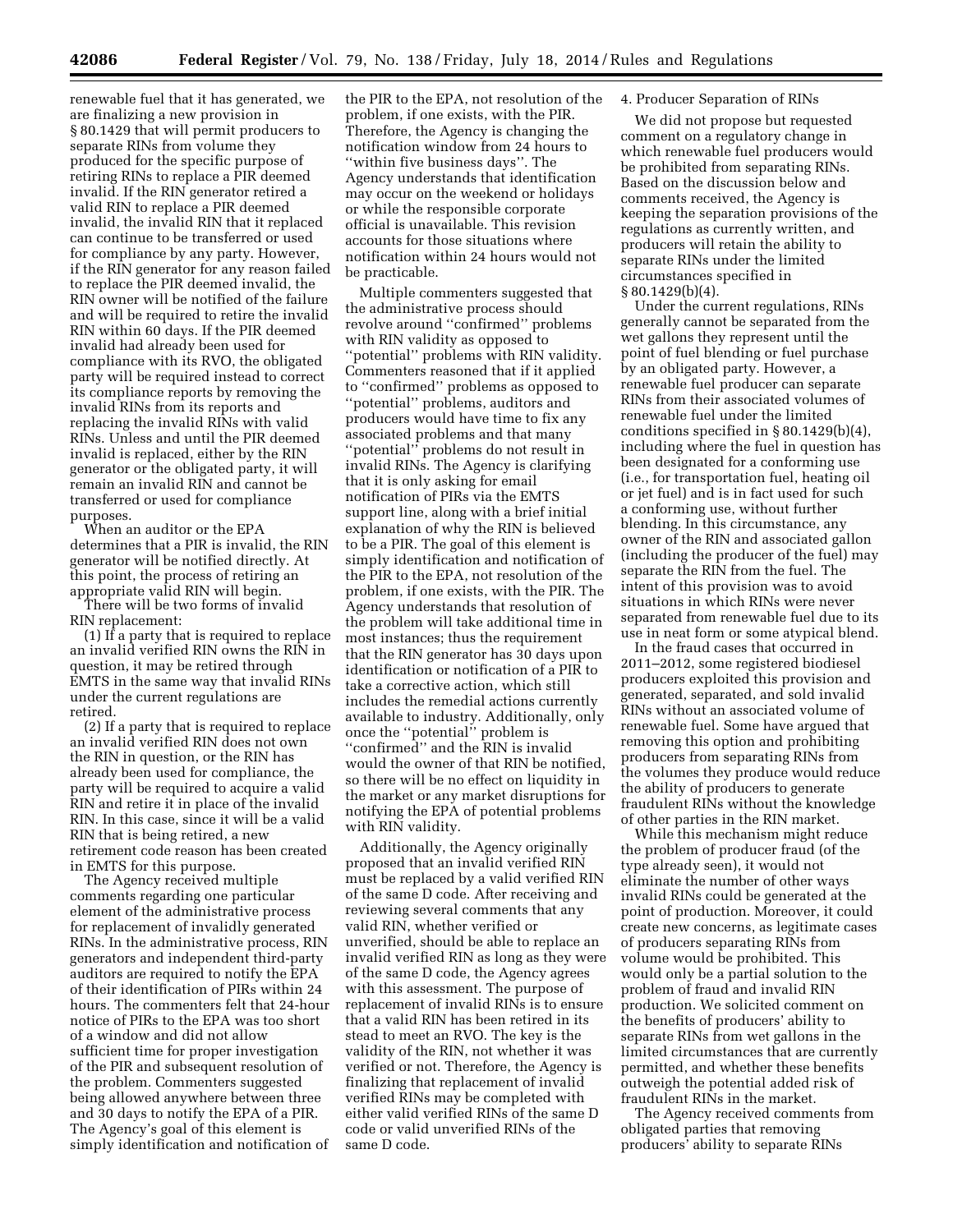would greatly reduce the ability of producers to generate fraudulent RINs. The Agency also received comments from producers, particularly small producers, as well as their trade associations, that the ability of small producers to separate RINs is vital to their livelihood. These comments stated that many of the gallons sold by small producers, particularly in local and regional markets, are sold to end-users who use the biodiesel directly and are not obligated parties under the RFS and do not want to be in the business of owning or selling RINs. These small producers often sell fuel directly to farmers or municipalities, and separate the RIN from the wet gallon so the buying party does not have to deal with the RIN. The producer comments also noted that allowing producers to separate RINs allows for easier compliance with the RFS volume requirements as the fuel can be used locally rather than shipped to obligated parties. The Agency agrees that allowing producers, particularly small producers, to separate RINs under certain circumstances is critical to their keeping their businesses viable.

The Agency notes that the percentage of RIN separations for neat use is extremely small when compared to the percentage of RIN separations by obligated parties and blenders. For example, through September 2013, for biomass-based diesel (D4 RINs), the percentage of RIN separations attributed to neat use was 1.7%, while the percentage of RIN separations attributed to obligated parties and blenders was 92.2%. Additionally, the implementation of QAPs will provide an added layer of scrutiny on producers to ensure they are producing actual gallons of fuel with the associated RINs. Overall, the EPA believes the benefits of continuing to allow producer separation of RINs under the conditions specified in the regulations outweighs the reduction in risk of invalid RIN generation.

#### *B. Treatment of Interim Period RINs*

In the proposed rulemaking, the EPA set forth guidelines for an informal ''preregistration'' process to facilitate the development and implementation of QAPs in the interim period between publication of the NPRM and the final rule's effective date. The EPA reviewed auditors' registration information and proposed QAPs, and provided guidance on whether the plans appeared to satisfy the proposed requirements. The EPA identified those auditors whose submissions were consistent with the requirements in the proposed regulations as part of this informal pre-

registration process. RINs audited prior to the effective date of the final rule through a QAP which the EPA had informally pre-registered could be informally verified by the auditor, but they would only be formally verified after the final rule goes into effect, and after the EPA approved the QAP that was used in the audit process. Several auditors made use of this informal process. The names of those auditors and QAPs whose submissions were consistent with the applicable requirements in the proposed regulations were published on the EPA's Web site (*[http://www.epa.gov/otaq/](http://www.epa.gov/otaq/fuels/renewablefuels/qap.htm) [fuels/renewablefuels/qap.htm](http://www.epa.gov/otaq/fuels/renewablefuels/qap.htm)*).

Furthermore, given the short time period of RIN generation at issue in the period between publication of the NPRM and the final rule's effective date and the desire to have QAP plans start up as quickly as possible, the EPA allowed auditors to verify RINs generated before the date the audit was completed. This ''retrospective'' RIN verification was only available prior to the effective date of the final rule, was only allowed for auditors whose QAPs were already in place and fully operational, and could only be performed once per producer. In other words, the one-time retrospective audit, if used, had to be completed prior to the effective date of the final rule. These limitations were intended to ensure that auditors were not inappropriately misusing this flexibility by doing all retrospective audits until the final rule's effective date. Instead, they were encouraged to get QAP-based audits up and running in their intended prospective form as soon as possible, while allowing reasonable flexibility to account for the start-up lag.

The EPA's review of proposed QAPs and the informal pre-registration process was not a final agency decision or approval of any auditor or QAP. The EPA's initial review of auditors' proposed QAPs provided guidance as to whether the EPA had any concerns about the plans and whether they were consistent with the requirements in the proposed regulations. Publication of the auditors' names and available QAPs was intended to provide useful information for outside parties who were evaluating the risk associated with RINs audited prior to the effective date of the final rule. The EPA's guidance or feedback to the auditors conferred no legal rights or privileges to the auditors, or to the production facilities and RINs they reviewed prior to the final rule's effective date.

Through this pre-registration process, the auditors began to market their QAP services and review RINs for purchasers,

with a great deal of confidence that those RINs would receive all the benefits of QAP-verified RINs after the final rule became effective. We noted in the NPRM that if the requirements or structure of the QAP program should be altered in the final rule, we expected that RINs reviewed by auditors prior to the final rule according to the requirements set out in the NPRM would still be eligible for treatment as QAP-verified RINs.

Since publication of the NPRM, the EPA received and reviewed a number of QAP plans from prospective auditors and informally pre-registered six of them. These auditors have been developing a clientele of producers and RIN purchasers and applying their QAP procedures to RINs. The review and development of the proposed QAPs has been an iterative process between the EPA and the potential auditors. This process has been extremely useful both for the auditors in developing a QAP that is consistent with the NPRM's standards and also for the EPA in developing the final rule. Both QAP A and QAP B procedures were developed and applied to RINs during this period, with the vast majority being QAP B RINs.

As further discussed in section II.A.1 of this preamble, we are finalizing only a single QAP for use as of January 1, 2015, with RIN owners retaining replacement obligation for invalid verified RINs. However, any RINs audited and informally verified according to a QAP A or QAP B as proposed in the NPRM prior to the final rule's effective date will still receive the treatment proposed for QAP A or QAP B RINs in the NPRM if the auditor's registration and QAP are approved by the EPA after the final rule is effective. The EPA will review all pre-registered QAPs after the final rule's effective date and any RINs that were informally verified under a pre-registered QAP by a registered auditor will be treated consistently with the proposed provisions for A–RINs and B–RINs in the NPRM. Also, any RINs generated from the effective date of the final rule through December 31, 2014 that are audited and verified according to a registered QAP A or B will also receive the treatment proposed for QAP A or QAP B RINs in the NPRM. In other words, all RINs verified by a QAP that is registered as an A or B QAP after the effective date of the final rule and that are generated prior to January 1, 2015, are considered ''interim RINs'' because the ''interim period'' is defined as the period from publication of the NPRM through December 31, 2014. We determined that in order to facilitate a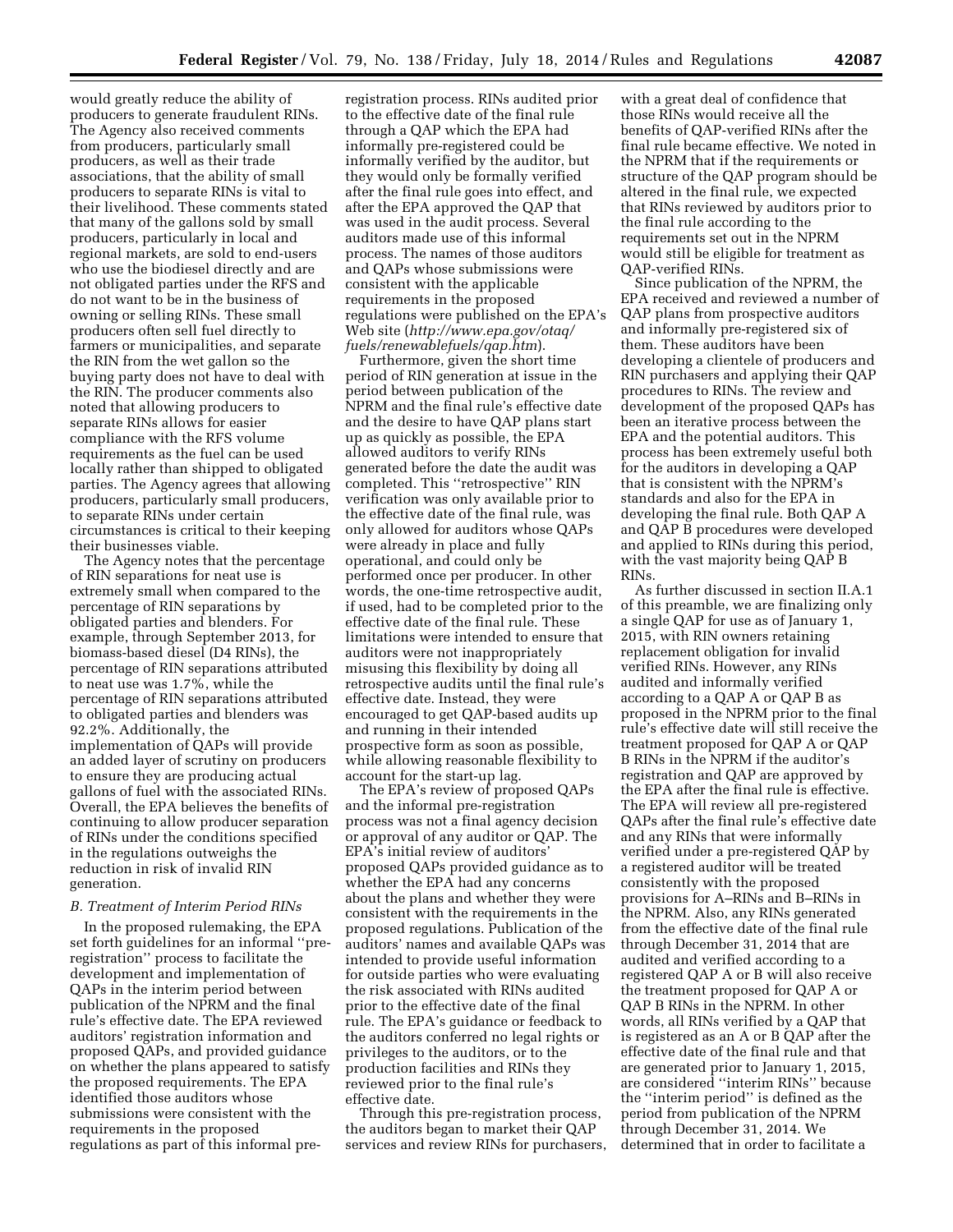smooth transition to EMTS and allow sufficient time for user testing and development, the interim period (in which auditors can continue to verify RINs according to an Option A or Option B QAP) would have to be extended beyond the effective date of the final rule. Auditors applying Option A and Option B QAPs will continue to maintain records of their activities and of RINs verified through their QAPs, just as they did in the period before the final rule's effective date. A–RINs and B– RINs will not be reflected in any way in EMTS reporting. If the EMTS system is capable of fully handling the ''tagging'' of RINs as Q–RINs prior to the end of the interim period, the EPA may offer auditors the opportunity to begin verifying RINs under the final ''Q–RIN'' protocol prior to January 1, 2015.

For A–RINs generated in the interim period, the applicable provisions, discussed further in section II.C of this preamble, include an affirmative defense to civil penalties for owners of invalid QAP-verified RINs who unknowingly transferred or retired the RINs for compliance with their RVOs. They also include the auditor's replacement responsibility for any invalid verified A–RINs that are not replaced by the producer up to a two percent cap, and the RIN owner's corresponding lack of replacement responsibility for those RINs. Auditors who verified these interim period A– RINs are obligated to maintain the replacement mechanism sufficient to meet their potential replacement responsibility, as set forth in the NPRM. Auditors who marketed and applied Option A QAP procedures during the interim period are not required to submit their QAP as an Option A QAP after the final rule, but may submit it as an Option B QAP. This may be preferable if, for instance, the auditor does not wish to maintain the replacement mechanism responsibility for the required 5 year period. The Option A QAP requirements set out in the NPRM were inclusive of all Option B requirements, so any QAP fulfilling the Option A requirements would also fulfill the Option B requirements.

RINs audited and informally verified according to a QAP B during the interim period will receive the treatment proposed for B–RINs in the NPRM, which is the same treatment proscribed generally for verified ''Q–RINs'' in the final rule. Once the EPA registers a QAP B auditor and approves their QAP, then any RINs that were informally verified during the interim period by that auditor using that QAP will be treated as QAP B verified RINs under the final rule, and will receive the benefits for

QAP B verified RINs, including an affirmative defense to civil penalties for owners of invalid B–RINs who unknowingly transferred or retired the RINs for compliance with their RVOs. They also include a limited exemption for the RIN owner's obligation to replace up to two percent of the invalid verified RINs, if the producer does not replace them first. These provisions are further described in section II.D of this Preamble.

# *C. Provisions of RIN Verification Under QAP A During the Interim Period*

Given that there will be only a single QAP finalized, the provisions and elements of QAP A that were proposed in the NPRM will be finalized for a QAP A used in the interim period. A number of comments were raised regarding QAP A which has led the Agency to not finalize it outside of the interim period. However, in considering those same comments for the interim period, we have concluded that it is appropriate to finalize QAP A as proposed since any benefits to changing QAP A in response to comments would not be outweighed by the significant complexity it would entail. This is especially true when considering parties have already implemented QAP A as proposed during the interim period. The discussion for why only a single QAP is being finalized is discussed in Section II.A.1.

We are finalizing the provisions of RIN verification under a QAP A used during the interim period as was proposed in the NPRM except for one element of the affirmative defense.10 For consistency in affirmative defense elements of QAP A and the single QAP after the effective date of this final rule, the Agency is increasing the notification timeframe for QAP A from ''within 24 hours'' to ''within five business days'' as it did for the single QAP. A QAP A used during the interim period will include an affirmative defense (see § 80.1473(c) of the regulations), a RIN replacement mechanism held by the auditor (see § 80.1470(b) of the regulations), a cap on auditor replacement of invalid A–RINs (see § 80.1470(c) of the regulations), and a process for determining who will replace any invalid RINs (see § 80.1474 of the regulations).

With regard to the required RIN replacement mechanism, it must provide coverage for two percent of each D code of A–RINs verified by an auditor in the current year and (up to) the previous four years. For example, the RIN replacement mechanism for A–RINs

verified during the interim period in 2013 should be capable of replacing those A–RINs until the end of 2017. Likewise, the RIN replacement mechanism for A–RINs verified during the interim period in 2014 should be capable of replacing those A–RINs until the end of 2018. Note that the interim period for verifying RINs under QAP A ends December 31, 2014. However, the RIN replacement mechanism must be capable of replacement of A–RINs until the aforementioned dates.

We also believe it is appropriate to cap the number of A–RINs that each auditor must replace at two percent of the A–RINs it has verified in the interim period. In other words, the RIN replacement cap should be equal to the minimum replacement coverage required for Option A auditors. Given that QAP A is only available during the interim period and will cease after December 31, 2014, the cap will apply to all A–RINs that have been verified by an auditor during the interim period.

# *D. Provisions of RIN Verification Under QAP B During the Interim Period*

Given that there will be only a single, new QAP finalized after the interim period, the provisions and elements of QAP B that were proposed in the NPRM will be finalized for a QAP B used during the interim period. The majority of commenters did not address individual elements of QAP B, and were in favor of the affirmative defense and limited exemption provisions. For consistency in affirmative defense elements of QAP B and the single QAP after the effective date of this final rule, the Agency is increasing the notification timeframe for QAP B from ''within 24 hours'' to ''within five business days'' as it did for the single QAP. As a result, in the final rule, the Agency is finalizing a single new QAP that incorporates the majority of the characteristics of QAP B (there will be one additional verification component under RIN generation). The finalization of QAP B for the interim period reflects the fact that parties have already implemented QAP B as proposed during the interim period. The discussion for why only a single QAP is being finalized is discussed in Section II.A.1.

Again, we are finalizing the provisions of RIN verification under a QAP B used during the interim period as was proposed in the NPRM.11 A QAP B used during the interim period will include an affirmative defense (see § 80.1473(d) of the regulations), a two percent limited exemption in calendar

<sup>10</sup>Please see 78 FR 12158 (February 21, 2013) for a detailed description of QAP A as proposed.

<sup>11</sup>Please see 78 FR 12158 (February 21, 2013) for a detailed description of QAP B as proposed.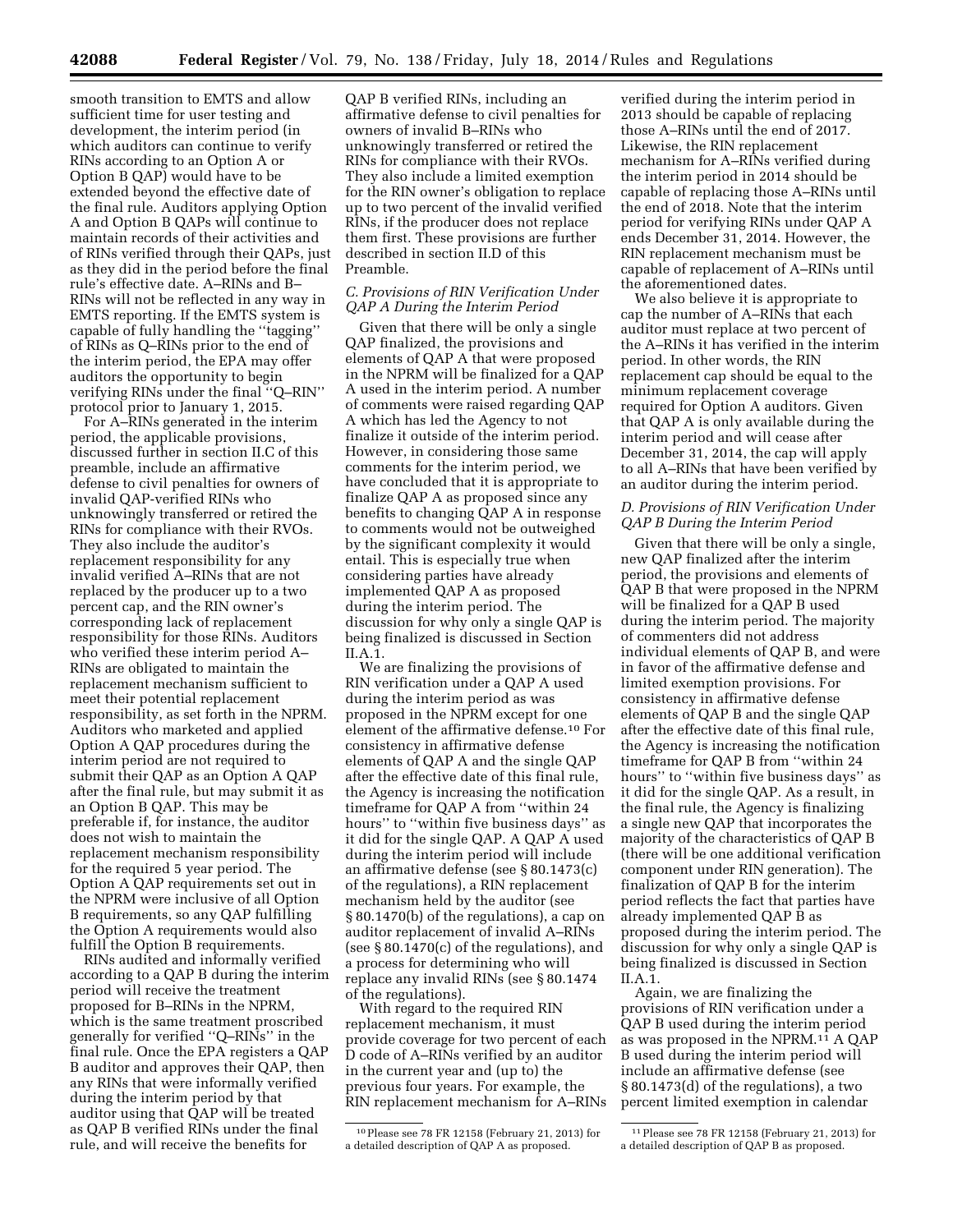years 2013 and 2014 (see § 80.1474(e) of the regulations), and a process for determining who will replace any invalid RINs (see § 80.1474 of the regulations).

*E. Provisions for RIN Verification Under the QAP* 

#### 1. Elements of the QAP

We are finalizing the elements for the QAP based on QAP B as proposed with one additional element. See Section II.E.1.c, RIN generation-related components, for this additional element. We are also removing the requirement that the production process is consistent with the D code being used. The existence of the element requiring that the production process is consistent with what is reported in EMTS (see Table II.D.1.b–1, element 2–1) renders it unnecessary. The QAP will be used by EPA-approved independent third-party auditors to audit renewable fuel production. The QAP will have to include a list of elements that the auditor will check to verify that the RINs generated by a renewable fuel producer or importer are appropriate given the feedstock, production process and fuel for which RINs were generated. Therefore, each QAP must identify the specific RIN-generating pathway from Table 1 to § 80.1426 or a petition granted pursuant to § 80.1416 that it is designed to audit.

We requested comment on these proposed elements, including detailed descriptions of any elements not mentioned below. We also requested comment on whether quarterly monitoring is appropriate, or whether different components could or should be subject to different schedules (e.g., monthly, biannually, etc.), and what those schedules should be, and why. Some commenters were against the quarterly requirement for various components of the QAP, stating that there is no reason to review documentation more frequently than annually if it does not change regularly. The EPA disagrees with these comments, as verifying quarterly that procedures and processes have not changed is an essential part of the QAP. Since RINs will be verified only for the period following an audit, allowing more time between reviews may increase the likelihood of fraud and reduce the effectiveness of the QAP. The one exception to this is the annual attest report, which is submitted annually, and therefore can be reviewed annually. Other comments expressed concern over the QAP covering elements of production that were not required under RFS2. We feel that the requirements are

balanced and give assurance that the production process from feedstock to RIN generation was performed appropriately, and thus, are finalizing all requirements for the single, new QAP as were proposed for QAP B.

Additional comments and the required elements of the QAP are discussed below.

# a. Feedstock-Related Components

There are eight required elements in the QAP designed to ensure that the feedstocks used in the production of renewable fuel qualify to generate RINs. First, for each batch of renewable fuel, the QAP must verify that feedstocks meet the definition of ''renewable biomass,'' and identify which renewable biomass per § 80.1401.

There are specific required elements depending on the type of feedstock. For instance, if the feedstock is separated yard waste, separated food waste, or separated MSW, the QAP must verify that a separation plan has been submitted and accepted or approved, as applicable, as part of the registration requirements under § 80.1450, and meets the requirements of § 80.1426(f)(5), and that all feedstocks being processed meet the requirements of the separation plan. If the renewable fuel producer claims that the feedstocks qualify under the aggregate compliance approach, the QAP will verify that the feedstocks are planted crops or crop residue that meet the requirements of  $§ 80.1454(g).$ 

The QAP must verify that the feedstocks used to produce renewable fuel are valid for the D code being claimed under § 80.1426 (or have an approved petition under § 80.1416) and must be consistent with the information reported in EMTS. The QAP will verify that the feedstock used to produce renewable fuel is not a renewable fuel from which RINs were already generated, unless the fuel is produced pursuant to an EPA-approved petition under § 80.1416 and the petition and approval includes an enforceable mechanism to prevent double counting of RINs.

Finally, the QAP must verify the accuracy of all feedstock-related factors used in calculation of the feedstock energy used under § 80.1426(f)(3)(vi) or (f)(4), as applicable, including the average moisture content of the feedstock, in mass percent, and the energy content of the components of the feedstock that are converted to renewable fuel, in Btu/lb. The feedstock-related elements required for the QAP are shown in the table below. All items will be required to be monitored on a quarterly basis.

# TABLE II.E.1.A–1—QAP MONITORING FREQUENCY—FEEDSTOCK-RELATED

|         | Component                           |
|---------|-------------------------------------|
| $1 - 1$ | Feedstocks are renewable biomass.   |
| $1 - 2$ | Separation plan for food or yard    |
|         | waste submitted and accepted.       |
| $1 - 3$ | Separation plan for municipal solid |
|         | waste submitted and approved.       |
| $1 - 4$ | Feedstocks meet separation plan.    |
| $1 - 5$ | Cropand/or crop residue feedstocks  |
|         | meet land use restrictions.         |
| $1 - 6$ | Feedstock valid for D code, con-    |
|         | sistent with EMTS.                  |
| $1 - 7$ | Feedstock is not renewable fuel     |
|         | where RINs generated.               |
| 1–8…    | Accuracy of feedstock energy cal-   |
|         | culation.                           |

b. Production Process-Related Components

There are four required elements in the QAP designed to ensure that the renewable fuel production process is appropriate for the RINs being generated. Auditors submitting QAPs for EPA approval will be required to provide a list of specific steps they will take to audit all four elements.

First, the QAP must verify that production process technology and capacity used matches information reported in EMTS and in the facility's RFS2 registration. The QAP also must verify that the production process is capable of producing, and is producing, renewable fuel of the type being claimed, i.e., is consistent with the D code being used as permitted under Table 1 to § 80.1426 or a petition approved through § 80.1416.

For each batch of renewable fuel, the QAP requires mass and energy balances of the production process, and must verify that the results match expectations for the type of facility being audited (e.g., biodiesel from soybean oil may have different expectations than biodiesel from nonfood grade corn oil) based on typical values from prior input/output values, or similar facilities if prior values are not available. Energy inputs from on-site energy creation (e.g., propane, natural gas, coal, biodiesel, heating oil, diesel, gasoline, etc.) and/or energy bills, and mass inputs/outputs such as feedstocks, additional chemicals, water, etc., are required as part of the mass and energy balances.

Finally, the QAP must verify the accuracy of all process-related factors used in calculation of the feedstock energy (FE) under § 80.1426(f)(3)(vi) or (f)(4), as applicable. The production process-related elements for the QAP are shown in the table below. All items shall be monitored on a quarterly basis.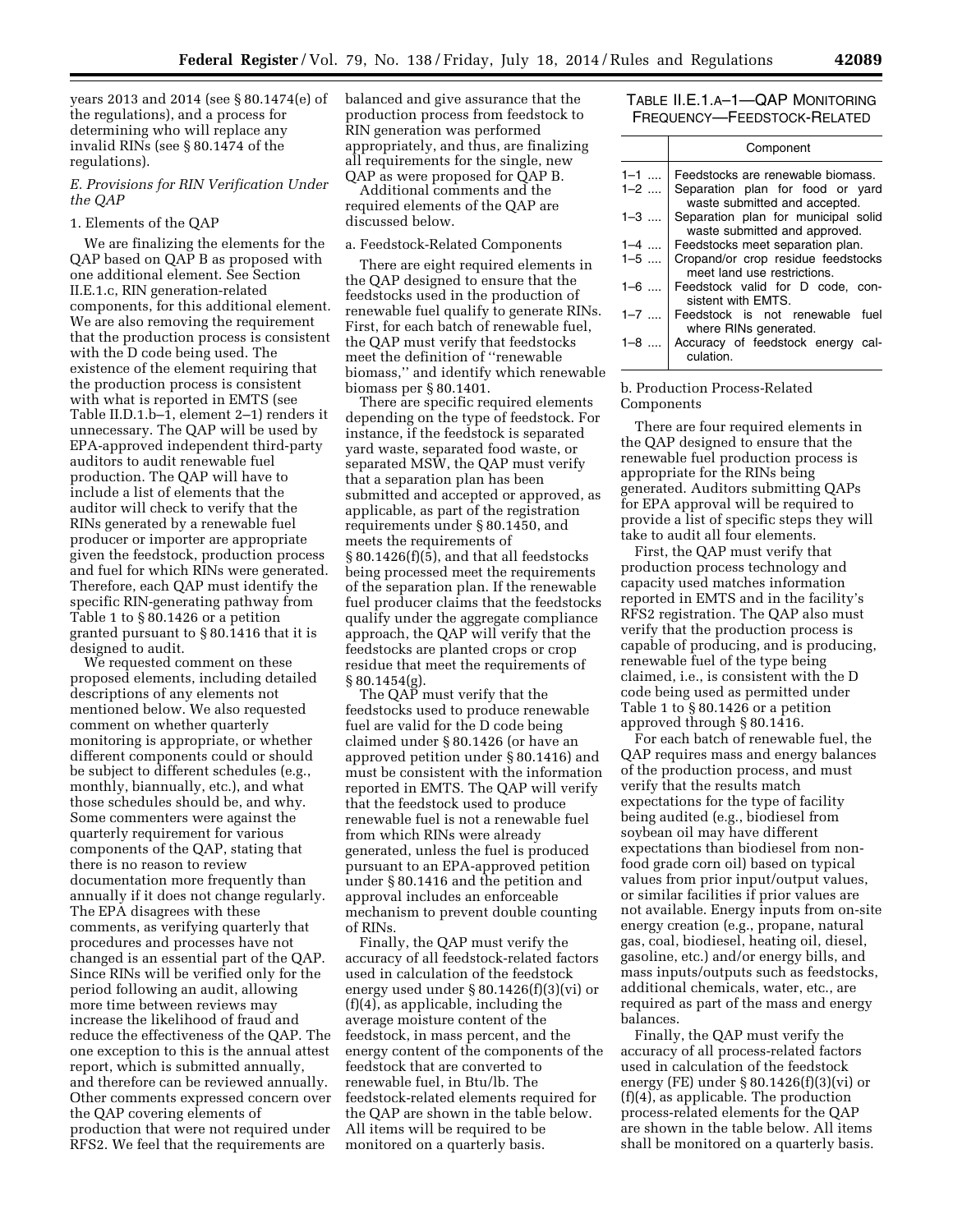TABLE II.E.1.B–1—QAP MONITORING FREQUENCY—PRODUCTION PROC-ESS-RELATED

|         | Component                                                                              |  |  |  |  |  |  |  |
|---------|----------------------------------------------------------------------------------------|--|--|--|--|--|--|--|
|         | 2-1  Production process consistent with<br>EMTS.                                       |  |  |  |  |  |  |  |
|         | 2-2    Mass and energy balances appro-<br>priate.                                      |  |  |  |  |  |  |  |
| $2 - 3$ | Accuracy of process-related factors<br>used in feedstock energy (FE) cal-<br>culation. |  |  |  |  |  |  |  |

#### c. RIN Generation-related Components

There are eight required elements in the QAP designed to ensure that the renewable fuel being produced qualifies to generate RINs, and that the number of RINs generated is accurate. In finalizing the elements for the QAP, we have added one requirement to the regulations that we proposed. The additional requirement is that auditors must verify that RIN generation is consistent with wet gallons produced. See the discussion below for more information.

For each batch of renewable fuel, the QAP must verify that volumes of renewable fuel for which RINs are being generated are designated for use as transportation fuel, heating oil, or jet fuel in the 48 contiguous states and Hawaii. This verification should also take into account the additional Product Transfer Document (PTD) designation requirements for all renewable fuels, and registration, reporting and recordkeeping requirements for fuels not typically used as transportation fuel, heating oil, or jet fuel. See section III.B.1 of this preamble for further discussion of these additional requirements.

The QAP must verify a number of things related to the fuel type. For instance, the QAP will include verification of the existence of certificates of analysis demonstrating that the renewable fuel being produced meets any applicable specifications and/ or definitions in § 80.1401, and verify contracts with lab(s) for certificates of analysis, unless a facility has an on-site laboratory. If on-site, the QAP must verify lab procedures and test methods. The QAP must verify that renewable fuel being produced at the facility and that can be produced, matches information in RFS2 registration in terms of chemical composition, and must sample and test the final fuel and compare to any applicable specifications. The QAP must verify that renewable fuel being produced matches the D code being claimed under § 80.1426, or approved petition under § 80.1416.

The QAP must verify a number of things related to the volume of renewable fuel produced, including a check to ensure that volume temperature correction procedures are followed correctly. The QAP must verify that the volume of renewable fuel produced matches expectations for the amount of feedstock being processed. The QAP also must verify the accuracy of all fuel-related factors used in calculation of the feedstock energy, as applicable, including equivalence value for the batch of renewable fuel and the renewable fraction of the fuel as measured by a carbon-14 dating test method.

The QAP must verify that the production volume being claimed matches storage and/or distribution capacity and that actual volume production capacity matches the value specified in the facility's RFS registration. Finally, the QAP must verify that appropriate RIN generation calculations are being followed under § 80.1426(f)(3), (4), or (5) as applicable, and that RIN generation was consistent with wet gallons produced. We are also specifying in the regulations that the auditor must verify that RIN generation was consistent with wet gallons produced. While this was discussed in the proposal (see 78 FR 12182), it was not explicit in the regulations. We are making it explicit in the final regulations. The RIN generation-related elements for QAPs are shown in the table below. All items will be required to be monitored on a quarterly basis.

TABLE II.E.1.C–1—QAP MONITORING FREQUENCY—RIN GENERATION-RE-LATED

|         | Component                                                        |  |  |  |  |  |
|---------|------------------------------------------------------------------|--|--|--|--|--|
| $3 - 1$ | Renewable fuel designated for quali-<br>fying uses.              |  |  |  |  |  |
| $3 - 2$ | Certificates of analysis.                                        |  |  |  |  |  |
| $3 - 3$ | Renewable fuel matches D code or<br>petition.                    |  |  |  |  |  |
| $3 - 4$ | Renewable content R is accurate.                                 |  |  |  |  |  |
| $3 - 5$ | Equivalence value EV is accurate.<br>appropriate.                |  |  |  |  |  |
| $3 - 6$ | Volume production capacity is con-<br>sistent with registration. |  |  |  |  |  |
| 3–7     | RIN generation calculations.                                     |  |  |  |  |  |
| $3 - 8$ | RIN generation consistent with wet<br>gallons.                   |  |  |  |  |  |

#### d. RIN Separation-Related Components

There are three required elements in the QAP to verify that RINs were separated properly. First, under the limited circumstances where a renewable fuel producer or importer separates RINs, the QAP will be required to verify that any RIN

separation being done by the producer was done according to the requirements of § 80.1429, was reported to EMTS accurately and in a timely manner, and is supported by records. The QAP will be required to ensure that renewable fuel producers who export renewable fuel, or cause the export of renewable fuel, do not generate RINs, or alternatively that any RINs generated were appropriately retired. Finally, the QAP must verify the accuracy of the annual attestation.

The RIN separation-related elements for the QAP are shown in the table below. All items must be monitored on a quarterly basis, except for the annual attestation review, which must be monitored yearly.

# TABLE II.E.1.D–1—QAP MONITORING FREQUENCY—RIN SEPARATION-RE-LATED

| Component                                                                      |  |  |  |  |  |  |
|--------------------------------------------------------------------------------|--|--|--|--|--|--|
|                                                                                |  |  |  |  |  |  |
| $4-1$ Verify RIN separation.<br>$4-2$ Exported fuel not used to generate RINs. |  |  |  |  |  |  |
| 4-3  Verify accuracy of annual attestation.                                    |  |  |  |  |  |  |

#### 2. Approval and Use of QAPs

# a. Approval of QAPs

A third-party auditor choosing to verify RINs under the quality assurance program must submit a QAP to the EPA for approval. A separate QAP is required for each different feedstock/production process/fuel type combination (i.e., pathway). A QAP for a given pathway may be used for multiple facilities for which that pathway applies. A QAP must be submitted for approval annually. A QAP will be deemed valid for one year from the date the EPA notifies the submitting party that its QAP has been approved. Only an EPAapproved QAP can be used by a thirdparty auditor to provide audit services to renewable fuel producers.

# b. Frequency of Updates/Revisions to QAPs

We are finalizing a ''general'' and ''pathway-specific'' QAP arrangement, where the general QAP will cover the common elements of the QAP and the pathway-specific QAP will cover elements that require additional verification steps outside of the general QAP. We are also finalizing that QAP plans are pathway-specific, and auditors may verify RINs for any facility that uses a pathway for which they have been approved. This is consistent with what was proposed in the NPRM, and is simply a clarification of the method for implementation.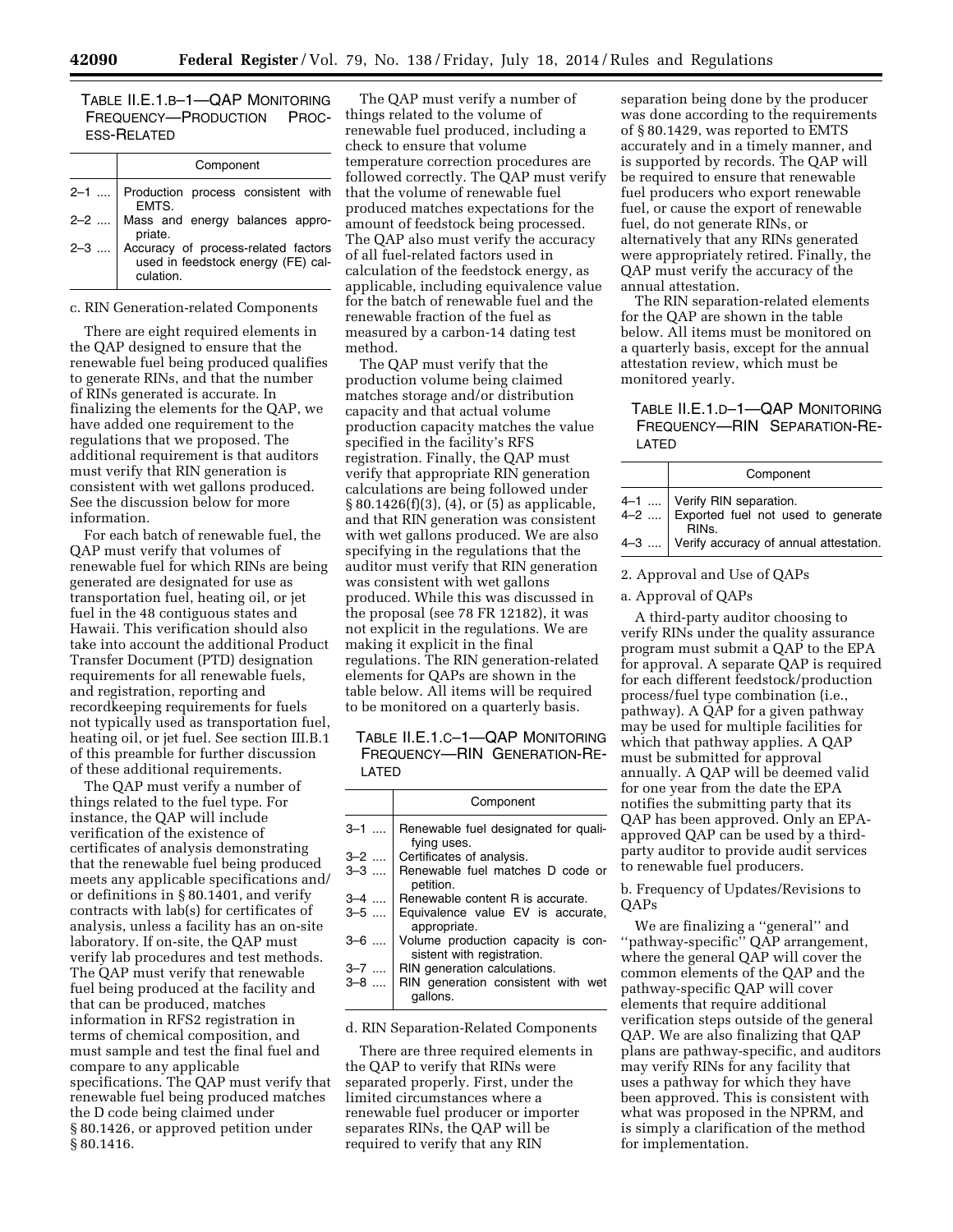We requested comment on what changes would require a new QAP to be submitted for approval. Specifically, we requested comment on whether a new QAP should be required to be submitted to the EPA if the audited facility changes operations, feedstock, fuel type, etc. Based on comments received, we would like to clarify the process for updating and/or revising a QAP.

Potential QAP auditors must submit a ''general'' QAP to the agency that outlines the plan for verifying each of the elements of the QAP. In addition to the general QAP, a ''pathway-specific'' QAP must be submitted for each of the pathways they intend to audit. For example, a general QAP might outline the steps the auditor will use to verify that equivalence value is appropriate for all producers, whereas a pathwayspecific QAP may outline the steps to verify that a separated food waste plan has been submitted for producers using used cooking oil as a feedstock to produce biodiesel. If an auditor feels that a section of the general or pathwayspecific QAP does not apply, they may indicate ''Not Applicable'' in that section of their QAP. An example might be an auditor that does not intend to audit any facilities that require testing of renewable content according to § 80.1426(f)(9), and would therefore indicate in the general QAP that it did not apply.

Once general and pathway-specific plans have been approved for a potential auditor by the agency, the auditor may verify production for any facility using one of their approved pathways. The auditor does not need to submit any additional information to the agency if they add producers who use a pathway for which they are approved. If, however, a producer chooses to use a pathway for which the auditor does not have approval, then any RINs generated by that producer will not be verified until the auditor submits an application for that pathway, and it is subsequently approved. Renewable fuel produced prior to the acceptance of a pathway for a QAP auditor may later be verified, as long as the QAP auditor followed the verification steps outlined in the submitted pathway-specific QAP, and the fuel is still within the eligible RIN generation window.

If an auditor finds that it is necessary to make a change to their QAP, they may submit an updated plan to the EPA for approval. In an effort to avoid penalizing producers for being proactive in their ongoing QAP development, submitting a change to the EPA will not affect the status of any current QAP plans. Rather, the change will be

queued, and the current QAP will remain in effect until approval or rejection of the updated submittal. If the agency chooses to reject the update, the existing QAP will remain in place and be unaffected by the attempt to update. If no QAP is in place, then RINs may not be verified until the QAP is approved.

#### 3. Importers and the Use of a QAP

We are finalizing that foreign producers may participate in the QAP under the same production requirements as a domestic producer, although the method of implementation for each of the requirements may vary based on circumstances for each producer, domestic or foreign.

We requested comment on the likelihood of such producers participating in the quality assurance program, any difficulties to participating they might encounter, and any issues that could affect the integrity of the proposed program.

The quality assurance program will also apply to RINs generated for foreignproduced renewable fuel. Foreign producers of renewable fuel must be approved by the EPA and must meet all requirements applicable to non-foreign producers, i.e., the provisions of Subpart M. Such producers can engage a registered third-party auditor to audit their facility in accordance with the proposed quality assurance program. However, RINs generated from imported fuel will only be considered verified under the quality assurance program if both the associated foreign renewable fuel production facility, and the corresponding importer, are audited under the same EPA-approved QAP. If multiple auditors are involved in the verification process, the procedure for verification must be explicitly spelled out in a single associated QAP. In addition, the party submitting the QAP must accept responsibility for the entire QAP process, even if sections are performed by a partner organization. If a pre-determined arrangement is not a part of the QAP, then RINs from foreign producers may not be audited by multiple parties (for example, Auditor A verifies the foreign renewable fuel production and Auditor B verifies the importer RIN generation).

Some commenters indicated that foreign producers should be allowed to use existing documentation to prove the validity of fuel produced. While the EPA does not intend to place any additional burdens on foreign producers above what is required for domestic producers, we do intend to require foreign producers to be bound by the same QAP guidelines and verification requirements as domestic producers,

although implementation for these elements (such as the verification of RIN generation) may vary considerably. For example, an auditor verifying production for a foreign RIN generating producer will need to ensure that the recordkeeping and bond requirements under §§ 80.1466 and 80.1467 are being met. It will also include verifying any certificates of fuel transfer, as well as port of entry testing, none of which are required for domestic RIN generation. This is by no means an exhaustive list, but rather an example to show that there may be significant differences in the requirements to verify a RIN, based on the location of the producer and the type of RIN generation. With these additional requirements, we believe foreign-produced RINs verified through a QAP can be treated in the same manner as any RINs verified from domestically produced fuel.

#### *F. Auditor Requirements*

In the NPRM, we outlined a number of proposed requirements for the independent third-party auditors that use approved quality assurance plans (QAPs) to audit renewable fuel production to verify that RINs were validly generated by the producer. We recognized that qualified, independent third-party auditors are integral to the successful implementation of the quality assurance program. Therefore, based on feedback from public comments and reasons discussed below, we are finalizing several requirements for third-party auditors in today's rulemaking. First, all third-party auditors are required to annually register with the EPA. We also will require that third-party auditors have professional liability errors and omissions insurance (E&O insurance). After the EPA has approved a QAP and registered the third-party auditor, the auditor can flag RINs in EMTS as verified and notify the EPA of potentially invalid RINs as QAPs are implemented. Finally, in order to ensure that QAPs are appropriately implemented, we are also finalizing recordkeeping, reporting, and attest engagement requirements on third-party auditors consistent with similar requirements on other parties in RFS.

# 1. Who can be an auditor?

One key element of the QAP process is the minimum qualifications that the auditors conducting facility visits must have. In the NPRM, we proposed three minimum qualifications for an auditor in order to implement a QAP and verify RINs. First, as is required of independent third-parties that conduct engineering reviews for renewable fuel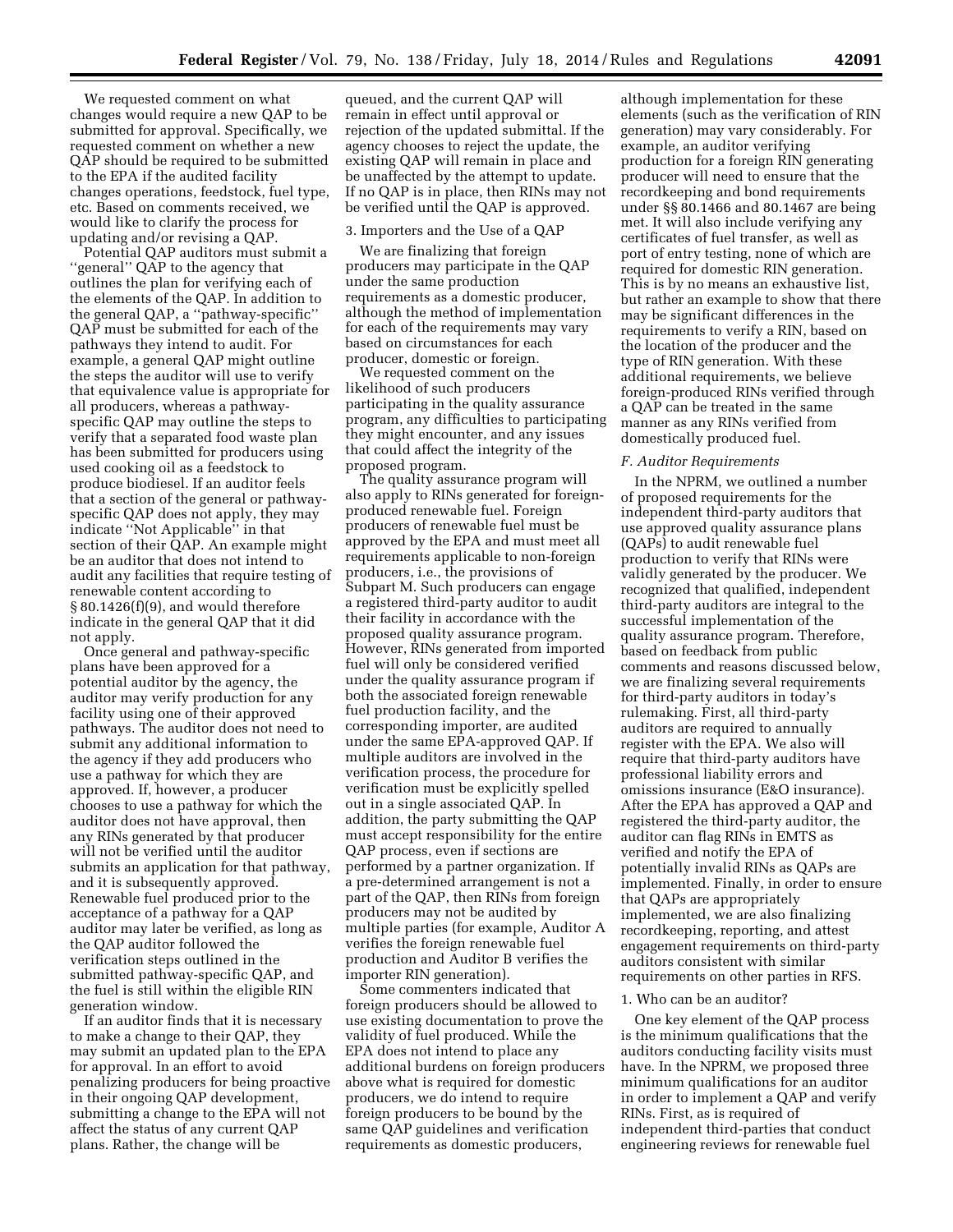producers under RFS, we proposed that auditors be independent of the renewable fuel producers that they are auditing. Second, we proposed that auditors have the professional expertise to effectively implement QAPs by having a professional engineer participate in the implementation of an EPA-approved QAP. Third, we proposed that third-party auditors carry E&O insurance. The EPA continues to believe that these key qualifications provide reasonable assurances that auditors can successfully implement QAPs and help avoid the generation of invalid RINs at the fuel producer level.

# a. Independence

One of the most important requirements for auditors is that they remain independent of renewable fuel producers. Independence of the auditor from RIN generators is necessary to ensure that RINs are not inappropriately validated due to a conflict of interest between the third-party auditor and the renewable fuel producer. In the NPRM, we proposed that third-party auditors be subject to the same independence definition that exists for independent professional engineers that conduct engineering reviews. In the March 2010 RFS final rule, we defined an independent third-party as a party that was not operated by the renewable fuel producer (or any subsidiary or employee of the producer) and free from any interest in the renewable fuel producer's business (See 75 FR 14670, March 26, 2010).

Recognizing the importance of preventing conflicts of interest to the successful implementation of the QAP program, we sought comment on whether our proposed definition of independence should be expanded to ensure that third-party auditors were free from interests from other parties regulated by the RFS (e.g., RIN owners and obligated parties). We also sought comment on whether we should preclude parties that have performed other services, like engineering reviews, attest engagements or acting as an agent for the RIN generator, from also implementing QAPs for the same RIN generator. For example, we recognized that portions of the QAP may involve investigating previous services provided by a third-party auditor to RIN generators, and third-party auditors may be hesitant to highlight issues that call into question their professional reputations creating a potential conflict of interest. We did not propose further requirements, however, as we did not believe they were necessary, they could interfere with existing efforts to ensure compliance, and there could be

problems given the limited number of parties that could be available for approval as an auditor.

Public comments overwhelmingly agreed that ensuring the independence of third-party auditors is paramount to the successful implementation of effective QAPs. Commenters noted that third-party auditors that had conflicts of interests with audited producers and importers or direct or indirect financial interest in RIN markets more generally could undermine the QAP program and potentially the entirety of the RFS program by failing to report potential issues and potentially participating in the perpetuation of fraudulent activities. Commenters noted that the EPA should do whatever it could to ensure that third-party auditors remained independent by providing meaningful oversight and limiting the services that third-party auditors may provide for audited RIN generators.

We received several comments asking that we expand the scope of independence to include independence from various parties and activities outside of audited RIN generators. Almost all comments that addressed the question of third-party auditor independence stated that the third-party auditors should be precluded from owning and trading RINs. Many commenters expressed concerns that RIN ownership may provide a clear financial incentive for third-party auditors to not report potential issues, especially if they owned RINs from facilities they are auditing. Additionally, commenters argued that allowing third-party auditors to own RINs would add one more source of uncertainty in an already turbulent RIN market and that the EPA should preclude third-party auditors from owning and trading RINs. Some commenters argued further that thirdparty auditors should not only be precluded from owning RINs, but should also be free from interest in parties that own RINs since an auditor could improperly verify RINs to allow the owners of those RINs to enjoy the benefits of the QAP program despite the fact that those RINs may be invalid. On the other hand, one commenter urged the EPA to allow third-party auditors to trade RINs since that would make them statutorily responsible for the validity of the RINs. The commenter argued that the potential civil liabilities from being convicted of RIN fraud would outweigh the EPA's conflict of interest concerns.

We agree with commenters that allowing third-party auditors to own or trade RINs could lead to a potential conflict of interest that may inhibit an auditor's ability to effectively

implement a QAP. The benefits to the auditor from allowing third-party auditors to own and trade RINs does not outweigh our conflict of interest concerns since third-party auditors are in the best position to identify potentially invalid RINs and without the proper implementation of a QAP, invalid or fraudulent RINs may never be identified, especially if the third-party auditor has an incentive to ignore potential issues because they have a financial interest in whether RINs are valid. Third-party auditors could also use their access to confidential business information for a number of RIN generators to speculate on unverified RINs from audited RIN generators. Therefore, we are finalizing requirements that preclude third-party auditors from owning and trading of RINs.

Some commenters argued that the EPA should expand the independence criterion for third-party auditors to include conflicts of interest with obligated parties. In the NPRM, the EPA suggested that it did not want to interfere with existing efforts by obligated parties or other intermediaries that may ensure compliance with RFS requirements and that such interference may hamper existing efforts by industry to mitigate invalid RIN generation. One commenter argued against this by pointing out that the EPA initially created the QAP program to be voluntary so that obligated parties could decide between the level of assurance in the quality of RINs outside the QAP program (i.e. under ''buyer beware'') or participate in the QAP program. They conclude that in order to promote consistency in the review for which an affirmative defense is available, thirdparty auditors must be independent even from obligated parties. We also received comments that suggested that we should allow the quality assurance efforts of an obligated party to be used in lieu of a QAP provided by an independent third-party auditor if the obligated party's quality assurance efforts satisfied all the elements of a QAP.

Although we recognize that obligated parties have historically implemented similar downstream quality assurance programs with great success, we also recognize the potential for conflict of interests to arise if obligated parties implemented a QAP for a producer or importer. If we treated RINs verified outside of a QAP by the obligated parties themselves the same as RINs verified by an approved QAP, there is a clear potential for the obligated party to verify RINs that are invalid to take advantage of the affirmative defense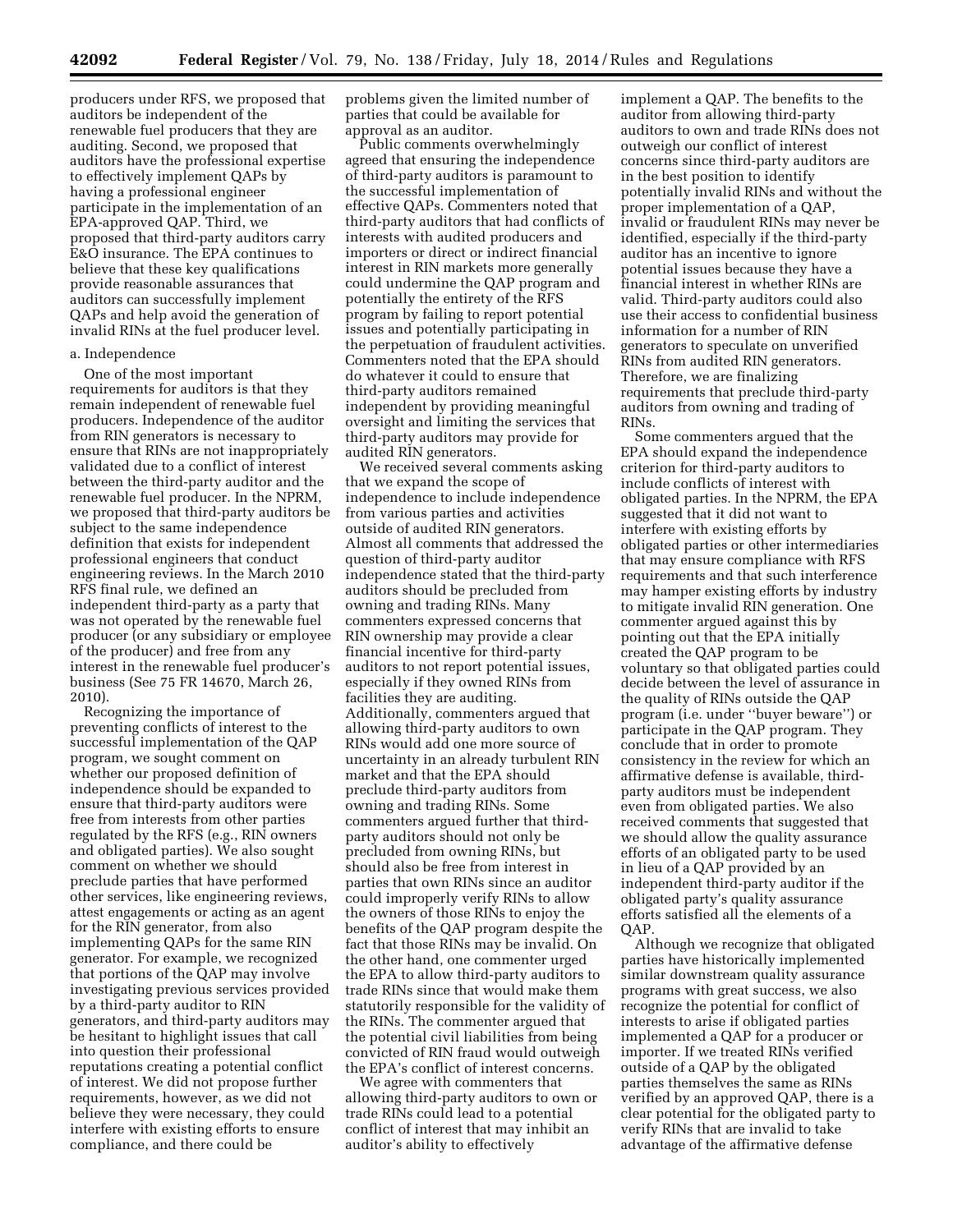elements and take advantage of, and possible even exploit, the flexibility of the limited exemption for RIN replacement. This is not an appropriate situation, and the EPA is not providing for it. Under the voluntary program adopted in this rulemaking, obligated parties will have to determine whether their existing quality assurance measures provide them adequate assurance to purchase RINs under the ''buyer beware'' program or in the alternative they can contract the services of independent third-party auditors to provide QAP services and take advantage of today's QAP program. For the same reasons, we are requiring that QAP auditors be independent from obligated parties the same way they are required to be independent from the RIN generator.

We also specifically sought comment on whether third-party auditors could act as agents for RIN generators that they were auditing.12 We received many comments across the spectrum of support for auditor agency. Many commenters argued that allowing such a relationship between third-party auditors and audited RIN generators could increase the likelihood for the verification of invalid RINs. Some commenters pointed out that an auditor acting as an agent for an audited RIN generator could over generate RINs in collusion with the RIN generator since there may be little policing of QAP providers and the QAP provider could financially gain from the sale of the additional RINs. Other commenters stated that providing these services on behalf of RIN generators financially tied third-party auditors too closely to the continued success and potentially expansion of audited RIN generators, which may inhibit the ability for thirdparty auditors to impartially implement a QAP.

Other comments supported the notion that third-party auditors should be allowed to serve as agents for audited RIN generators since being an associated agent would allow the third-party auditor to have full access to oversee RIN generation data to compare with ongoing QAP implementation. This access would also allow third-party auditors to help producers with corrective actions as they are identified via QAPs. This would allow producers to reduce compliance costs. Some commenters argued even further suggesting that the EPA require that third-party auditors serve as agents to

take advantage of the benefits of being an associated agent for an audited RIN generator.

Some commenters suggested that the EPA stop short of allowing third-party auditors to act as agents in a RIN generating capacity for audited RIN generators, but allow third-party auditors to submit compliance reports on behalf of audited RIN generators so long as the RIN generator signs off on the report. Such an approach would avoid the potential for collusion by allowing third-party auditors to generate RINs while saving time and reducing costs for audited RIN generators.

We believe, and one commenter also noted, that third-party auditors need not be agents of audited RIN generators to obtain access to RIN generation data since we can provide ''read-only'' access to auditors in EMTS which should provide enough information for auditors to effectively implement a QAP. Additionally, in the NPRM, we identified serious concerns about whether third-party auditors would be free from conflicts of interest if they were allowed to generate RINs for audited RIN generators. However, the EPA recognizes that submitting compliance reports, with assurances from the RIN generator of the accuracy and authenticity of required reported information, may provide an opportunity to reduce overall compliance costs for RIN generators without jeopardizing the independence of third-party auditors. Therefore, we are not allowing third-party auditors to generate RINs for audited RIN generators, but we are allowing thirdparty auditors to submit periodic compliance reports on behalf of audited RIN generators.

Some commenters noted that however the EPA designs the QAP program, auditors have an inherent conflict of interest since RIN generators must pay third-party auditors to enjoy the benefits of the program. This creates an incentive for auditors to ensure that their customers continue to produce RINs by not reporting potential issues arising from audits. The comment suggested that we should expand our definition to include that auditors should avoid even the appearance of a conflict of interest.

One commenter suggested that we adopt the conflict of interest standard outlined under rule 101 of the American Institute of CPAs. The commenter stated that the central articulation of this rule is that an auditor may have no direct or material indirect financial interest in the client. They argued that this clear and well-established requirement should be observed since it would better preserve

the integrity of the QAP program compared to the proposed requirement.

We agree that today's QAP program imposes an implicit conflict of interest since third-party auditors' services are paid for by RIN generators, or for that matter any similar situation that applies to any independent party required under the RFS regulations (e.g. engineering reviews and attest engagements). We do not agree that the independence criterion for third-party auditors should be limited to strictly direct and indirect financial conflicts of interest. We believe by interpreting conflict of interest more broadly, we will raise the standard of independence in the QAP program to a higher level than that seen in other portions of the EPA regulations, especially considering the importance of maintaining an effective QAP. Therefore, we are modifying the independence requirements for third-party auditors to preclude the appearance of a conflict of interest. This does not preclude thirdparty auditors from being paid by RIN generators to provide auditing services. An example of a situation that serves as a potential appearance of a conflict of interest is if a third-party auditor has provided consultative engineering services in the development and construction of a renewable fuel production facility and then later is selected to implement a QAP at the same facility. Several elements of the QAP would require the third-party auditor to verify services previously provided to the producer that owned the facility and would appear to be a conflict of interest since the third-party auditor may not wish to tarnish its reputation by reporting potential issues related to its previous engineering services. Furthermore, as discussed in greater detail below, we are finalizing requirements to try to mitigate the inherent conflict of interest in the QAP program to provide both the EPA and third-party oversight of third-party auditors.

We received many comments that addressed the potential for conflict of interests to arise from a singular party that offered a variety of services including a QAP for a RIN generator. Some commenters pointed out that many parties that may serve as thirdparty auditors have acted or currently act as consultants for RIN generators and this would equate to a vested interest by the auditor in the continued success of the RIN generators being audited. Other commenters highlighted that some potential third-party auditors have provided numerous services to a single RIN generator including initial engineering reviews, annual attest

<sup>12</sup>For purposes of this preamble, agents are persons that act on behalf of a regulated party, in this case RIN generators, to complete requirements under the RFS program (e.g. generate RINs, submit periodic compliance reports, etc.).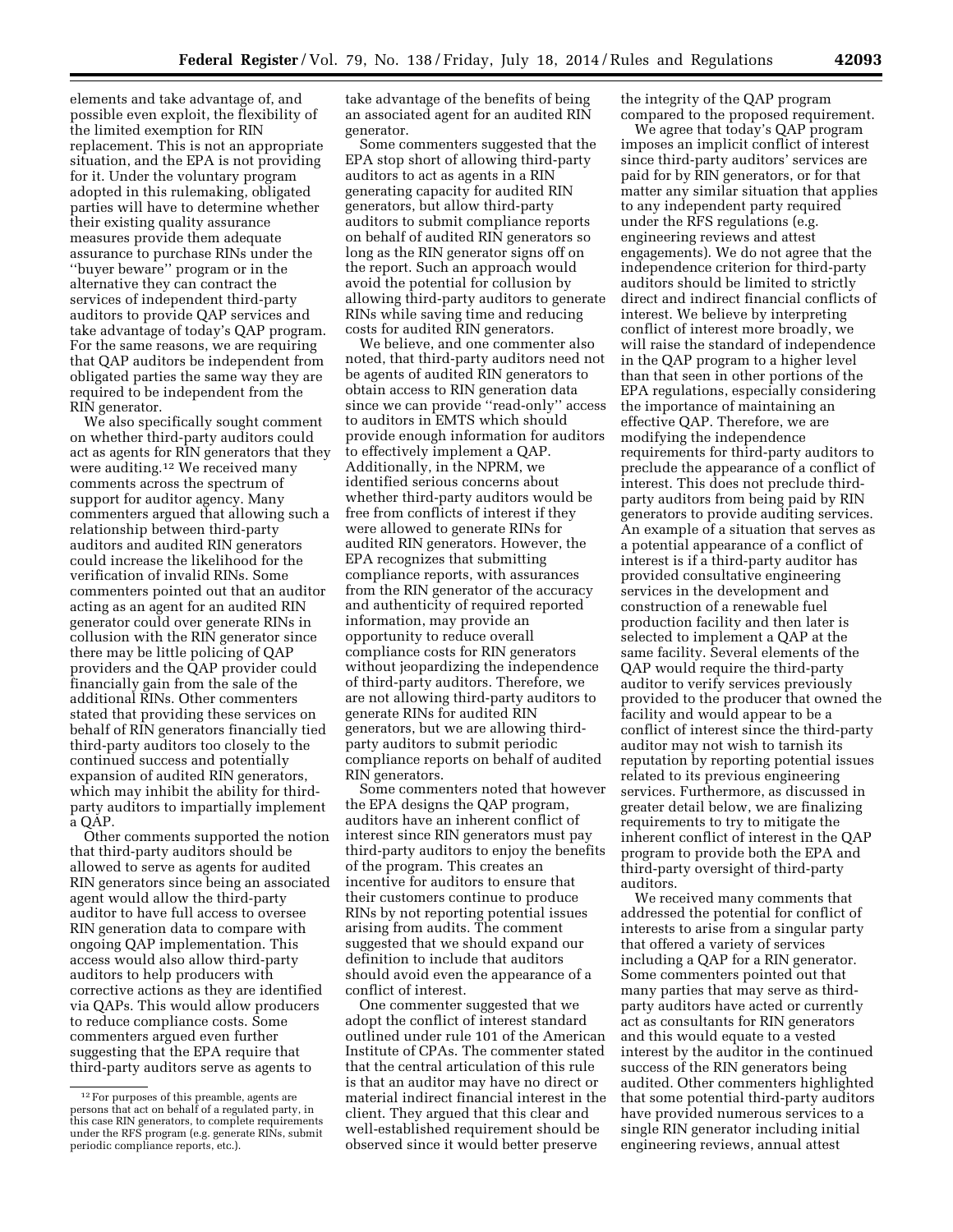engagements, the submission of periodic engineering reviews and annual attest compliance reports on behalf of RIN generators, and serving as an agent to generate RINs on behalf of the RIN generator. These comments argue that allowing a single party to provide ''cradle to grave'' services that will now include the verification of RINs via a QAP for a RIN generator provides a substantial financial incentive for thirdparty auditors to ignore potential issues that may have occurred during prior services and identified through a QAP. A third-party auditor that reported such potential issues may call into question the validity of all prior work for other RIN generators creating a possibility for cascading losses for the auditor and RIN generators. Ultimately, these commenters concluded that such incentives could possibly undermine the QAP program and lead to more RIN fraud.

The commenters generally offered two suggestions for the EPA in the final rule. First, these comments suggested that the EPA limit the services a third-party auditor can from provide a RIN generator if they are implementing a QAP for a RIN generator. Comments varied on which services an auditor should be precluded from providing. For example, some comments suggested that third-party auditors not be allowed to have conducted the initial engineering review. Others suggested that different independent parties should provide each separate requirement in RFS that calls for an independent third-party to conduct an action. Other comments argued even further that auditors only be allowed to implement a QAP and therefore, not allowed to provide any other service involving RFS requirements for a RIN generator. This would include providing consultation services to aid RIN generators with registration paperwork, submitting compliance reports to the EPA or otherwise acting as an agent for RIN generators.

Second, these comments generally advocated that the EPA ensure that a system of checks and balances or a ''check the checker'' program exist to help ensure that auditors are appropriately implementing QAPs and free from conflicts of interest.

On the other hand, other comments argued that RIN generators that participate in the QAP program should receive relief from requirements that they believed would be duplicated by the implementation of a QAP at a facility. For example, many commenters felt that the burdensome periodic facility audits and documentation reviews should displace existing requirements for the triennial

engagements since much of the information gleaned from these activities will be available through QAP implementation at a facility. These commenters pointed out that providing relief for these requirements would decrease overall compliance costs to facilities participating in the QAP program which may ultimately increase participation by facilities in the QAP program. One commenter suggested that the EPA not go as far as to eliminate triennial engineering review requirements, but rather allow third party auditors to incorporate the engineering review within periodic facility audits to reduce some of the compliance burden on audited RIN generators.

Commenters also alluded to the EPA's stated concern in the NPRM that excluding third-party auditors that had conducted initial engineering reviews for a facility from providing auditing services would limit the number of qualified independent-third parties with appropriate knowledge of the RFS program, which may delay the adoption of QAPs by facilities. Some comments pointed out that this may harm existing third parties and provide an advantage to late entry third parties since many of the most knowledgeable third-party firms have historically provided engineering review and/or annual attest requirements. These comments concluded that establishing new relationships with third-party auditors with limited RFS expertise could increase compliance costs for participating RIN generators and decrease the overall quality of assurance provided by the QAP program.

We are not removing the annual attest engagement and triennial engineering review requirements for audited producers and importers. We believe, as some commenters pointed out, that these requirements differ substantially from QAP audits enough that there is significant value in the information provided in these activities that are not captured as part of a QAP.

We continue to be concerned that allowing one party to perform most if not all regulatory requirements involving a separate party including engineering reviews, attest engagements, and QAP implementation will tie an auditor's financial interests too closely to the RIN generators being audited. We do not want a program that incentivizes third-party auditors to fail to report potentially invalid RINs. Furthermore, even if a third-party did not intend to verify a potentially invalid RIN due to a potential conflict of interest, having more than one independent party

provide required services under RFS serves to ''check the checker'' promoting better quality assurance and ensuring that the goals of the RFS continue to be met. However, we also want to promote the participation of RIN generators in this program because we believe that an effectively implemented QAP will also help fulfill RFS goals. Additionally, we do not want to exclude potential thirdparty auditors that have significant knowledge of the RFS program and renewable fuel production facilities from participating in the QAP program by establishing provisions that exclude such parties from implementing QAPs.

Therefore, in general we are not precluding third-party auditors from providing QAP services to a RIN generator such as initial engineering reviews and annual attest engagements. We are, however, prohibiting third-party auditors from continuing to provide both annual attest engagements and QAP implementation to the same audited RIN generator. This means that annual attest engagements and QAP implementation must be performed by two separate independent parties, i.e. the QAP auditor can perform one but not both of these services. For initial and triennial engineering reviews, a third-party auditor may conduct engineering reviews and QAP auditing services to the same RIN generator, and to reduce costs to the RIN generator, the third-party auditor may perform engineering reviews as part of a site visit required under the QAP.

For the reasons discussed above, we are finalizing independence requirements for third-party auditors based on the proposal with some amendments. We are expanding the independence requirement to include a prohibition on the buying and trading of RINs by third-party auditors. We are also modifying the definition of conflict of interest to include even the appearance of a conflict of interest between a third-party auditor and an audited RIN generator. This modified definition of conflict of interest will preclude third-party auditors from generating RINs for audited RIN generators. However, third-party auditors may still submit periodic compliance reports. Additionally, in order to both ''check the checker'' and preclude a single entity from providing all RFS services to a producer or importer, third-party auditors shall not be the same party that provides annual attest engagement services to producers or importers under § 80.1464. Having previously provided an attest engagement for a producer or importer does not preclude the third-party auditor from implementing a QAP for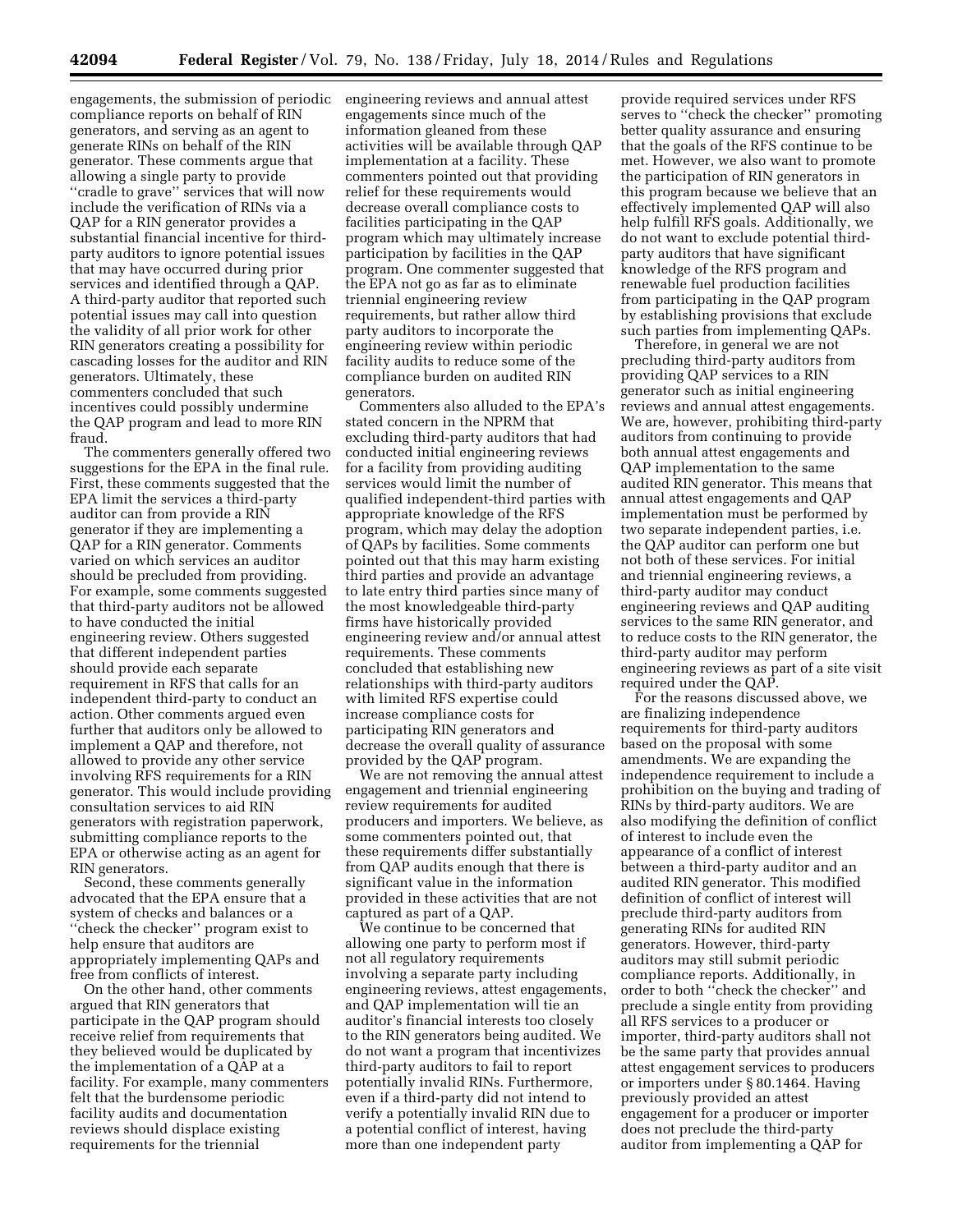that producer or importer. Third-party auditors can continue to provide engineering review services for audited producers and importers and may integrate those services with QAP implementation to the same producer or importer to reduce costs. We feel that this approach strikes the correct balance of maintaining auditors that are truly independent from producers and importers being audited while not excluding knowledgeable and capable potential third-party auditors from providing valuable QAP services.

b. Professionally Qualified to Implement a QAP

Another key element to ensure the effective implementation of QAPs at renewable fuel production facilities is that auditors have the necessary professional expertise and credentials. We require that each renewable fuel production facility undergo an engineering review by a licensed professional engineer as part of registration. In the NPRM, we proposed a similar requirement for auditors since the verification of production capabilities of a quality assurance program should be similar to the type of review conducted in the engineering review process for RFS registration. We proposed that independent third-party auditors would demonstrate that they possess the required professional expertise during registration. We also proposed to not require that companies that register as a third-party auditor be solely constituted of professional engineers to implement an EPAapproved QAP and conduct facility audits; however, a licensed professional engineer must supervise and or work in a team with other employees of the third-party auditing company. We also sought comment on whether we should require additional expertise (e.g. have third-party auditors have a certified public accountant on staff or under contract) and whether to establish a RFS competency requirement similar to requirements outlined in voluntary consensus standards (established by a voluntary consensus standards body) for greenhouse gas verification.

One commenter suggested that the QAP audits be designed by a professional engineer while the audit can be conducted by a team supervised by a professional engineer. While many commenters pointed out that although some portions of the facility site visits require similar expertise to engineering reviews (i.e. would require the services of a certified professional engineer), reviewing bills of lading and other records would require the expertise of a certified public accountant. Other

commenters suggested that having a breadth of expertise on audit teams will increase the overall effectiveness of third-party auditors' ability to implement QAPs. Some argued further that the periodic hiring of a third-party auditor to help supervise or conduct site visits would be prohibitively costly to audited producers and importers. On the other hand, one commenter expressed concern about allowing the third-party auditor to only be required to have a professional engineer design the audits, but not supervise or attend the audit. This commenter highlighted that such a responsibility may be delegated to personnel not qualified to successfully implement a QAP and ultimately undermine the integrity of a QAP.

We agree that there are certain elements of the QAPs that would better be served by third-party auditors with appropriate professional backgrounds in recordkeeping auditing such as a certified public accountant. Some of the elements required as a part of a QAP resemble, but do not mimic entirely, elements that are currently part of annual attest engagements, for which we require an independent certified public accountant. However, some elements more closely resemble the elements required under engineering reviews and thus necessitating a professional engineer. Since an effective QAP involves the technical experiences of both professional engineers and certified public accountants, we are finalizing requirements that third-party auditors have both the qualifications of a professional engineer and a certified public accountant.

We also recognize that third-party auditors may incur substantial cost if they have to tender the services of both a professional engineer and a certified public accountant for every periodic site visit or records review.13 We did not intend that every member of a team be constituted of professional engineers or certified public accountants, but rather that these qualified professionals would oversee the development and conducting of site visits and record reviews. We believe that qualified professionals will naturally take an active interest and participate in auditing activities since it is their professional reputations on the line and they may be liable for potential violations specified in the prohibited activities section at § 80.1460 and for making false statements to the

government under 18 U.S.C. 1001. Therefore, although we are not requiring qualified professionals on-site to conduct audits at facilities, they do need to certify audit reports generated from those site visits.

One commenter suggested that each member of audit teams have a four-year college degree. We disagree with this comment since professional licensure and E&O insurance requirements for those supervising should serve as a check to help ensure that auditing teams are composed of competent personnel. The technical nature of auditing in general and auditing renewable fuel production facilities under RFS necessitates an appropriate educational background.

One commenter suggested that audit teams collectively have at least 20 years experience in RFS or related fields to perform audits. Although we feel that it is most beneficial to the program to have experience in RFS or related fields to perform audits, a 20 year experience requirement would be very difficult to monitor and enforce. The existing professional engineer requirements already include language that a professional engineer must have professional experience in the chemical engineering field or related to renewable fuel production. Based on our experience with third-party auditors that have informally pre-registered through the interim period and discussions with other potential thirdparty auditors, we believe that any third-party auditor would have to have a significant amount of experience in RFS or related fields to simply put together a QAP that satisfies today's requirements. Therefore, we are not adopting a minimum experience threshold for third-party auditor qualification.

A few commenters supported requiring third-party auditors to adhere to a standards established by a voluntary consensus standard body 14 or that the Agency create its own thirdparty auditor competency standard. Others noted that EPA could develop a periodic examination of RFS standards to gauge the expertise of third-party auditors. However, while supportive, many commenters noted that the development of such a standard, which currently does not exist, could significantly delay the implementation of the QAP program. As we noted in the NPRM, ''several independent thirdparties have developed sufficient expertise with RFS to provide useful

<sup>13</sup>For this preamble, qualified professionals refers to certified professional engineers and certified public accountants that work for or that are acting on behalf of a third-party auditor to implement a QAP.

<sup>14</sup>For example, ISO 17024 provides a standard for the professional certification of greenhouse gas emissions.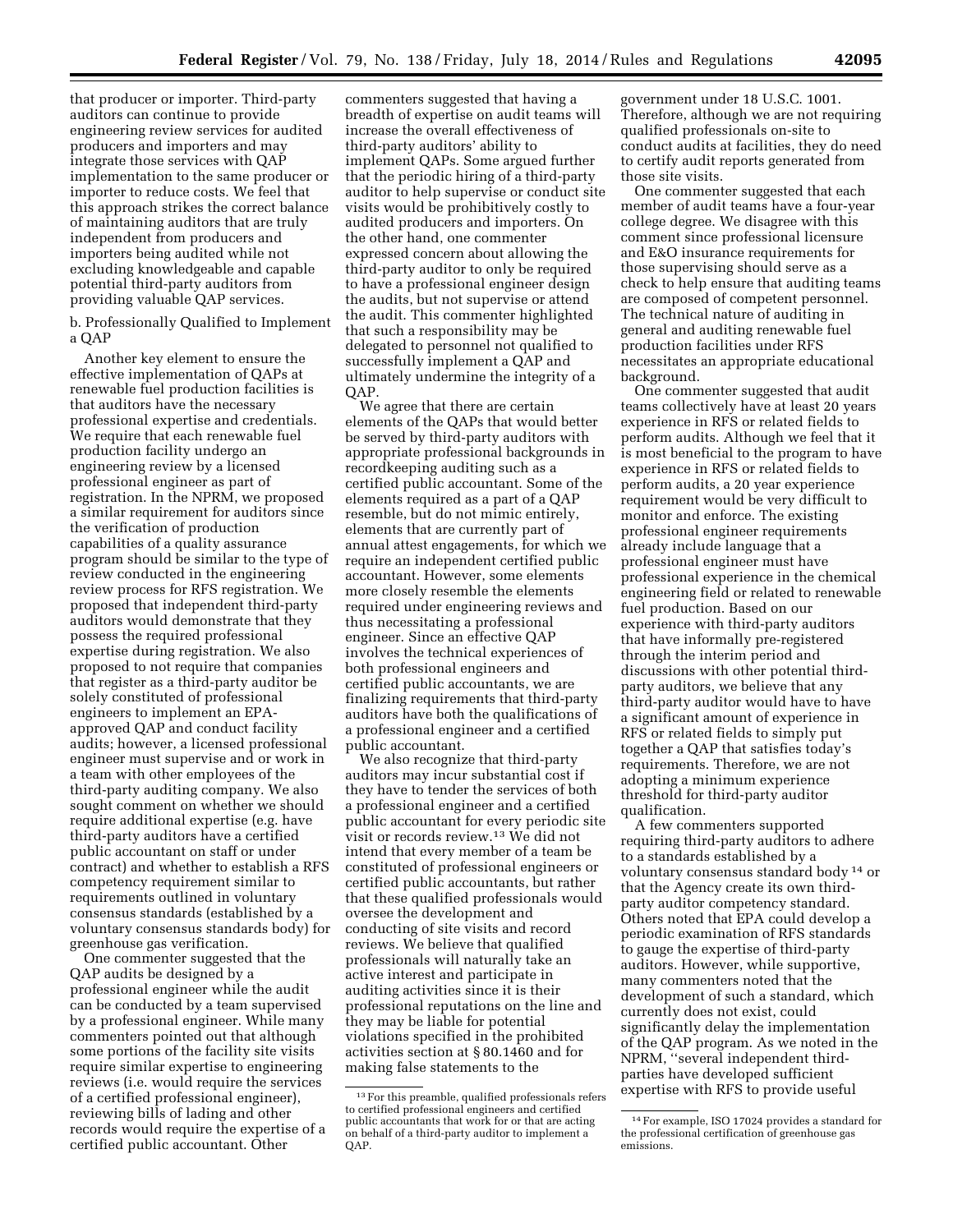validation services. . .and we believe that there exist adequate incentives for parties to ensure that third-party auditors understand the RFS program sufficiently.'' 15 We believe that based on our experience informally preregistering third-party auditors, that most potential auditors have an appropriate amount of experience to successfully implement a QAP. In addition, while we believe that it is generally good to have professional competency standards, it would take a significant amount of time to develop such standards, which would hinder the development of today's QAP program. Therefore, we will continue to monitor the quality and expertise of third-party auditors that register to implement QAPs, and may revisit the idea of establishing a professional competency standard or exam in the future.

For reasons discussed above, we are finalizing professional licensure qualifications to include that third-party auditors have access to both a professional engineer and certified public accountant. We feel that this combination of expertise would allow third-party auditors to most effectively implement QAPs. We are also not finalizing other professional competency standards at this time (i.e. those specified in a standard established by a voluntary consensus standard body). We will continue to monitor the effectiveness of third-party auditors through the annual registration renewable process discussed below, and may revisit the idea of incorporating additional third-party auditor professional qualifications or competency exams if necessary.

# c. Errors and Omissions Insurance

Based on the comments received and the discussion below, the Agency is finalizing a requirement of Errors and Omissions (''E&O'') insurance for independent third-party auditors from an insurance provider that possess a financial strength rating in the top four categories from either Standard & Poor's or Moody's (i.e., AAA, AA, A or BBB for Standard & Poor's and Aaa, Aa, A, or Baa for Moody's). Auditors will obtain coverage as they see fit to cover their professional liability exposure. Additionally, auditors will be required to disclose the level of E&O coverage they possess in a clause in every contract they enter into when providing RIN verification services.

We proposed that to ensure the effective implementation of QAPs at renewable fuel production facilities, independent third-party auditors would

be required to maintain professional liability insurance (commonly known as E&O insurance) if offering a QAP. The amount of insurance was proposed to be, at a minimum, equal to two percent of the RINs the auditor verifies in a year to cover the replacement of any RINs verified by an auditor that turn out to be invalid as a result of auditor error, omission, or negligence. Additionally, we proposed that independent thirdparty auditors would be required to use insurance providers that possess a financial strength rating in the top four categories from either Standard & Poor's or Moody's (i.e., AAA, AA, A or BBB for Standard & Poor's and Aaa, Aa, A, or Baa for Moody's). We explained that requiring E&O insurance would help to achieve the level of professionalism necessary for the quality assurance program to work as intended. Possession of E&O insurance would lend business and financial credibility to a potential QAP auditor.

The Agency received multiple comments in support of the requirement that auditors maintain E&O insurance. There were several comments regarding the levels at which it should be maintained and how those levels should be calculated. One comment suggested a minimum of \$1,000,000 in E&O insurance, with increases in coverage tied to increases in the number of RINs an auditor verifies. Another commenter suggested that E&O coverage be grouped into ''buckets''. For example, if an auditor verifies less than 10MM RINs, coverage should be \$2MM, and if the auditor verifies between 10MM and 50MM RINs, coverage should be \$5MM, etc. Commenters suggested that given the volatility in the prices of RINs, the amount of coverage should be tied to number of RINs verified as opposed to an amount equal to a percentage of RINs verified, which would vary based on the current price of RINs. The Agency agrees with this comment that any specified coverage would be better tied to the number of RINs verified as opposed to a set percentage of RINs verified.

In response to comments, the Agency sees the possession of E&O insurance primarily as an additional layer of auditor scrutiny. In order to obtain E&O insurance, auditors will have to undergo a robust underwriting examination that will look at the auditor's business expertise and financial status, among other factors. It may be that not all prospective auditors will be able to obtain a policy from an insurance provider with the required financial strength rating. This will help ensure that the auditors that do provide QAP services are qualified and have a track

record of success as a company. Moreover, the Agency views E&O coverage as a market business decision that should be in the hands of the participants in the market. Auditors can assess the level of professional liability insurance they feel comfortable maintaining and their customers can judge that level accordingly in deciding whether to employ their service or choosing another competing auditor. The Agency feels it is best that it does not prescribe a certain level of E&O coverage, but rather simply require that a QAP provider disclose the level of E&O coverage they possess in a clause in every contract they enter into when providing RIN verification services. Customers of QAPs will be fully informed at the time of entering into a service agreement exactly what level of professional liability the QAP provider possesses. The disclosure of the level of coverage would increase transparency of auditors and boost the integrity of the burgeoning RIN verification market. Finally, by only requiring possession of E&O coverage, the Agency will not be tasked with continually calculating and monitoring the level of E&O coverage maintained by auditors offering a QAP, and will thus be better able to focus on effective implementation of other key parts of the quality assurance program.

# 2. Registration Requirements

In order to implement and enforce the new quality assurance program, we proposed that third-party auditors become regulated parties under the RFS program. To do this, we proposed registration, recordkeeping, and reporting requirements on third-party auditors to ensure that appropriate QAPs are executed according to the requirements specified in the regulations. This would allow the EPA and affected parties to monitor and have confidence that third-party auditors are implementing QAPs appropriately. These requirements are similar to those that we require for other regulated parties under the RFS program. We proposed that during initial registration third-party auditors would provide basic company information, copies of E&O insurance policies, certification of professional qualifications, QAPs for EPA approval, and a signed affidavit that states that the third-party auditor is independent of and free from any conflicts of interest with any renewable fuel producer for which they intend to verify RINs. We also proposed that during registration third-party auditors would also identify which facilities they intended to audit, if known, and that auditors would update their registration

<sup>15</sup>See 78 FR 12188 (February 21, 2013).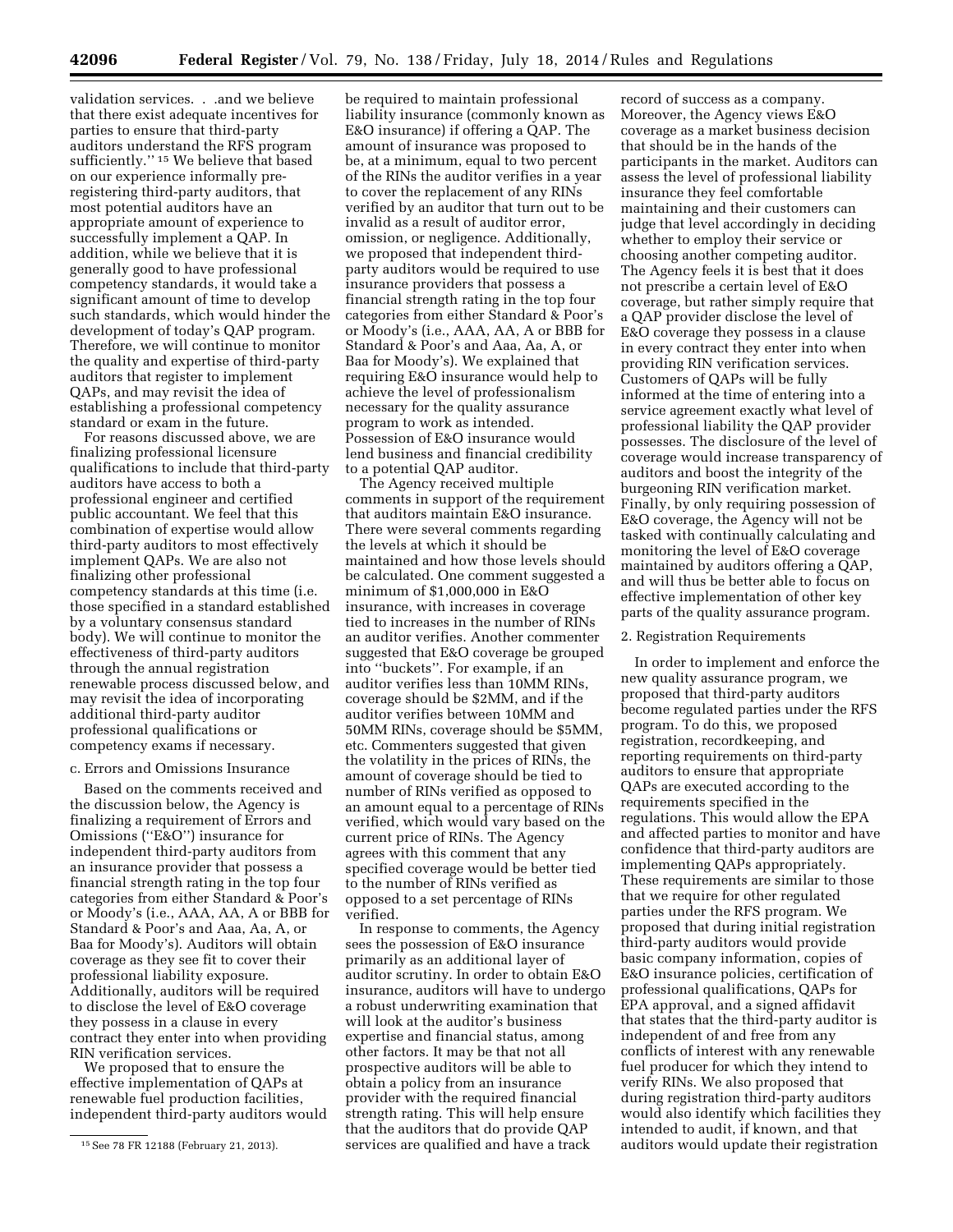information each time they intend to provide QAP services for a new facility.

Recognizing that foreign third-party auditors may have unique challenges compared with domestic third-party auditors, we proposed additional registration requirements for foreign third-party auditors. In the March 2010 RFS rulemaking (75 FR 14670, March 26, 2010), we outlined a number of requirements that applied to foreign RIN owners (see 40 CFR 80.1467). These additional requirements are designed to ensure enforcement of RFS regulations at the foreign RIN owner's place of business and are similar to requirements for foreign parties under other fuels regulations. For example, foreign RIN owners must submit reports in English and provide translated documents in English upon demand from the EPA inspectors or auditors, must submit themselves to administrative and judicial enforcement powers and provisions of the United States without limitation based on sovereign immunity, and post a bond covering a portion of the gallon-RINs that a foreign RIN owner owns.

We also proposed that third-party auditors would have to renew their registration on an annual basis. The effectiveness of this program is contingent on the integrity of the thirdparty auditors and their ability to competently implement approved QAPs. The registration process is designed to help ensure that QAPs are implemented by competent, qualified and independent third-party auditors. A third-party auditor may only verify RINs under the voluntary quality assurance program if the auditor is registered with the EPA. The renewed registration submissions must include updates to information required for initial registration and an affidavit by the auditor that it is in full compliance with applicable QAP regulations. The affidavit would include a specific certified statement that the third-party auditor: (1) Has only verified RINs that it reviewed under an EPA-approved QAP, (2) has informed the EPA and RIN generators of all potentially invalid RINs that it discovered, and (3) has fulfilled its RIN replacement obligation if applicable. Third-party auditors that fail to accurately and completely renew their registrations will no longer be registered and therefore can no longer implement QAPs and verify RINs.

Finally, we proposed requirements that would preclude the hiring by thirdparty auditors of persons that had formerly been employed by a third-party auditor whose registration had been revoked. We believed that such a provision was necessary to ensure that

third-party auditors employed competent persons of integrity. We also reserved the right to revoke a third-party auditor's registration at any time if we determine that the third-party auditor has failed to meet its regulatory requirements.

We received a number of comments on all aspects of the registration process for third-party auditors. Several commenters were concerned that the annual registration renewal process for third-party auditors would overburden the Agency and that the Agency would have difficulty approving many auditors before the start of new calendar years. This could potentially disrupt the verification of RINs at facilities that had an EPA-approved QAP implemented by a previously registered third-party auditor. These commenters suggested that the EPA should alter the requirements to automatically approve registration renewals for third-party auditors if the auditor had not heard back from the Agency after a period of time, for example 30 or 60 days. This would help ensure the continued implementation of QAPs and the verification of RINs. We agree that this would provide more certainty to audited RIN generators and third-party auditors; therefore, we are modifying the annual registration renewal requirements to automatically approve third-party auditor registration renewals if a previously registered third-party auditor has not received notice of a deficiency from the EPA regarding its registration renewal materials.

Many commenters noted that in most ways foreign third-party auditors should be treated similarly to domestic thirdparty auditors. Several comments called upon the EPA to recognize foreign credentials (i.e., foreign professional engineer certifications) of potentially third-party auditors. Others supported the EPA's proposal to have similar bonding and English language requirements to those required by foreign RIN owners. We agree that foreign professional credentials can be used to satisfy the professional competency requirements outlined above, and we are finalizing the additional foreign third-party auditor requirements as proposed.

One commenter suggested that the requirement for third-party auditors to submit a signed affidavit declaring their independence from audited RIN generators is superfluous. Another commenter suggested that we expand the affidavit requirement to include any documentation to support statements in the affidavit and make clear that the affidavit must be under oath. Such an approach would allow the EPA to go

under the covers of the affidavit statements to ensure that all potential conflicts of interest are disclosed.

The affidavit requirement declaring independence is an important piece of registration and potentially valuable if we have to pursue actions arising from alleged conflicts of interests. We also recognize that there are concerns that some parties that have informally preregistered during the interim period contract or subcontract out significant amount of auditing services, and that a simple affidavit that only applies to the third-party auditor's company may not cover the parties responsible for actually conducting much of the QAP implementation work. Therefore, we are expanding the independence affidavit requirement to include that third-party auditors assert that contractors and subcontractors employed to facilitate QAP implementation also adhere to the same conflict of interest standards in today's action.

One commenter asked for clarification about the list of facilities that needed to be supplied during registration that an auditor intended to audit. The commenter correctly noted that it would be unreasonable for a third-party auditor to anticipate all facilities they may audit during a year since they may sign up new clients. To clarify, we intend for the auditor to report at the time of registration only facilities that they know they will audit and for which they are seeking to have an EPA-approved QAP. Auditors will make updates to their registration information in accordance with the regulations when they sign up new clients and report that information during annual registration renewals.

Some commenters expressed concerns about the ability of the EPA to deny the registration of third-party that employ persons that were previously employed by an auditor whose registration was revoked. These commenters were worried that the EPA would unduly deny the registration of third-party auditors simply for hiring employees previously employed by an auditor with a revoked QAP even though the person in question may have had nothing to do with the circumstances that resulted in the revocation of the a registration for a previous employer. These commenters suggested further that the EPA only deny registrations for third-party auditors if a third-party auditor hires an employee where the preponderance of data demonstrates that the person was directly responsible for the revocation of the previous third-party auditor's QAP.

We agree that some employees of former third-party auditors whose registrations had been revoked may not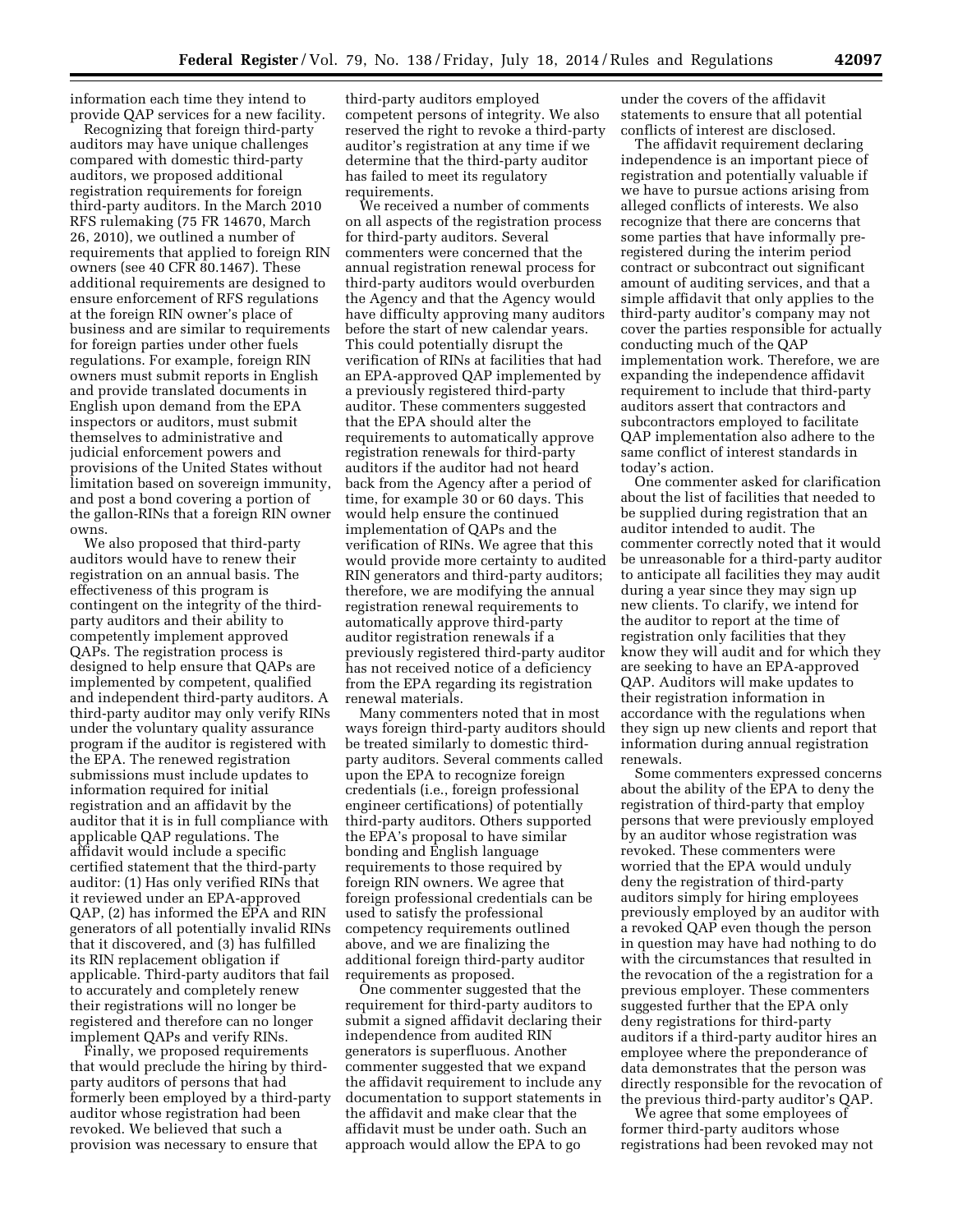have had any direct involvement in the questionable activities that led to the revocation of the former third-party auditor's registration. The purpose of this provision was to ensure through registration that qualified professionals or other employees that were responsible for the EPA revoking a third-party auditor's QAP or registration did not simply go work for another third-party auditor. However, we believe that we have enough flexibility through our authority to revoke registrations and QAPs for cause, e.g. if a third-party auditor and its employees or contractors fail to appropriately implement a QAP, to help ensure that only reputable and qualified third-party auditors are registered to implement a QAP. Additionally, we believe that the potential liability for violations of RFS requirements of third-party auditors and its contractors and subcontractors will also adequately deter third-party auditors from failing to meet their applicable requirements. Therefore, for reasons discussed above, the EPA is not finalizing regulatory language granting it the discretion to deny the registration of a third-party auditor for the hiring or contracting with prior employees or contractors of auditors whose registrations were revoked.

#### 3. Other Responsibilities of Auditors

a. Notifying the Agency When There Are Problems

As discussed in section II.A.4, we are requiring that third-party auditors notify the EPA and the renewable fuel producer of potentially invalid RINs, including but not necessarily limited to fraud, errors, and/or omissions, by the next business day after a problem has been identified.

#### b. Identifying Verified RINs in EMTS

In the NPRM, we proposed to require that third-party auditors be responsible for tagging RINs as having been ''verified'' in a way that is clearly visible in EMTS after they have been generated. In the NPRM, we explained that thirdparty auditors needed to identify RINs as having been verified so that downstream parties could know which RINs have been subjected to review by an auditor and thus can be eligible for an affirmative defense. We also proposed that the verification of a RIN in EMTS would be prospective, meaning that a RIN can only be verified after an auditor has audited a facility in accordance with an approved QAP and that RINs generated during the interim period will not be flagged as verified in EMTS. Finally, we proposed that thirdparty auditors would have the ability to

stop verification of newly generated RINs should a problem arise during the QAP implementation process. Since third-party auditors are in the best position to identify potentially invalid RINs, allowing third-party auditors this flexibility is necessary to ensure that problems with invalid RINs are quickly identified and corrected.

In general, comments received regarding the identification of RINs as verified in EMTS were supportive. Several commenters expressed the desire for the EPA to have EMTS fully functional by the effective date of the rulemaking and ensure that EMTS development provides an opportunity for affected parties to beta test and provide feedback on the development and deployment of EMTS. In recognition of these concerns, verified A–RINs and B–RINs may still be generated outside of EMTS through December 31, 2014. Additionally, once EMTS is able to accommodate Q–RIN transactions, parties will have the ability to generate and input verified Q– RINs within EMTS. Based on current development pace, this should occur prior to the January 1, 2015 single QAP start date.

One commenter suggested that we should not require third-party auditors to verify RINs in EMTS since this would further distinguish between RINs generated from small producers, which they anticipated would be verified through a QAP, and larger producers, which they argued would not be verified through a QAP. The comment argued further that the EMTS currently allows parties wishing to buy and sell RINs to specify which producers they would like to purchase or sell to and that verification in EMTS is unnecessary. We disagree with this comment. Partially based on our experience with the informal verification of RINs through the interim period, keeping track of verified RINs outside of EMTS is quite burdensome on third-party auditors and obligated parties that wish to purchase verified RINs and on the Agency when we need to follow up on potential issues. We believe that ''flagging'' RINs in EMTS is the most cost effective way for obligated parties to quickly know that RINs being purchased have been verified by an EPA-approved QAP and will promote the use of the QAP program.

Therefore, we are finalizing requirements that third-party auditors verify RINs in EMTS as proposed.

c. Recordkeeping, Reporting, and Attest Engagements

# i. Recordkeeping Requirements

We proposed that third-party auditors would be required to maintain records of all verification and validation activities related to the implementation of a quality assurance program. We explained that these records would serve to demonstrate that a QAP was appropriately implemented if invalid RINs are reported at a later date.

Although most comments were generally supportive of requiring thirdparty auditors to maintain records similar to other regulated parties under RFS requirements, one comment sought clarification of the proposed recordkeeping requirements. This comment argued that as proposed, the recordkeeping requirements would be too broad, would include potentially confidential business information and that much of this information would be duplicative of records already maintained by other regulated parties under RFS (e.g. RIN generators).

We believe that renewable fuel producers and importers can address concerns about the inappropriate disclosure of confidential information obtained by a third-party auditor through a QAP through private agreements with the third-party auditor. We also recognize that some information may be duplicative of records already maintained by other regulated parties. However, most recordkeeping requirements will not be kept by other regulated parties under RFS since they are specific to the QAP implementation activities of third-party auditors. Therefore, we are finalizing third-party auditor recordkeeping requirements as proposed.

#### ii. Reporting Requirements

Under the existing RFS program, obligated parties, exporters of renewable fuel, producers and importers of renewable fuels, and any party who owns RINs must report appropriate information to the EPA on a regular (e.g. quarterly and/or annual) basis. Similarly, the third-party auditors are required to submit quarterly reports, in line with RFS quarterly reporting deadlines, identifying how many RINs the auditor has verified the previous quarter. In addition, independent thirdparty auditors must include the facilities audited and the dates of those audits. This information allows the EPA to compare a third-party auditor's reported activity to information gleaned from EMTS to ensure that third-party auditors are appropriately implementing QAPs.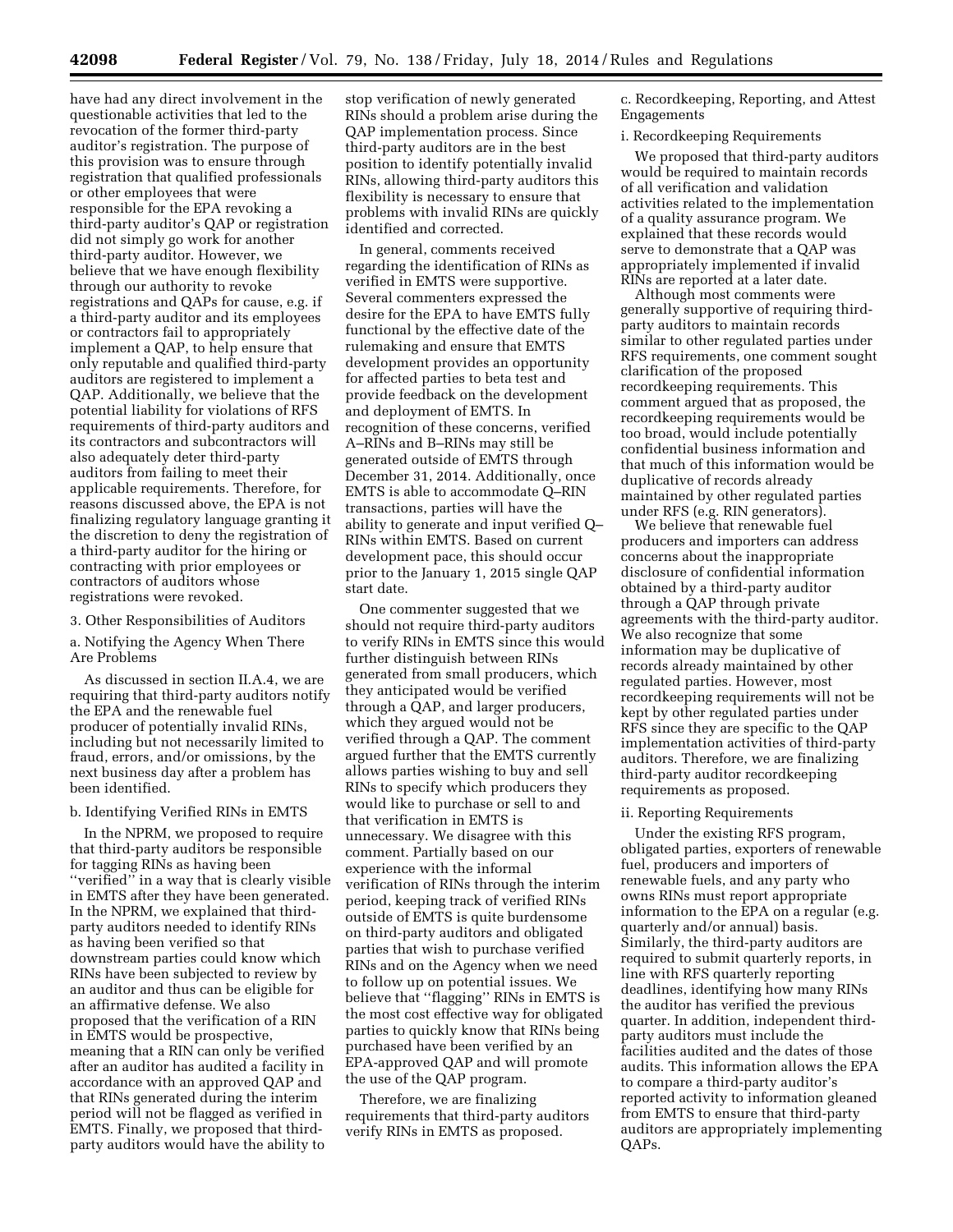Most comments we received supported quarterly reporting requirements for third-party auditors. One comment also expressed concerns that third-party auditor quarterly reporting was overly burdensome and that the information we proposed to require that third-party auditors report is duplicative of information already reported to the EPA via reports from other parties.

We continue to believe that periodic reports provides a useful compliance tool to better ensure that third-party auditors are effectively implementing QAPs since failure to fulfill reporting requirements constitutes a violation to the Clean Air Act and may subject the responsible party to the penalties discussed below. Although third-party auditor reporting requirements may partially overlap with some information already reported by other parties, much of the information reported by third party auditors (e.g., the dates facilities were audited, the number of RINs verified by a third-party auditor, etc.) is specific to auditing activities that currently are not captured in existing reports. Therefore, we are still going to require that third-party auditors submit quarterly reports that will capture their auditing activities. However, due to the addition of an annual attest engagement requirement for third-party auditors (discussed below) and to accommodate the flexibility of allowing third-party auditors to use a representative sample of batches to implement QAPs (also discussed below), we needed to make minor revisions to third-party auditors' quarterly reporting requirements. Thus, we are finalizing quarterly reporting requirements for third-party auditors as proposed with minor modifications.

#### iii. Attest Engagements

In the NPRM, we sought comment on whether to require third-party auditors to have an annual attest engagement similar to those required of other parties required under § 80.1464.16 We explained that attest engagements may be an appropriate means of verifying the accuracy of the information reported to us by the third-party auditors similar to those we require of other parties in RFS.

The public comments we received generally supported the imposition of annual attest engagement requirements on third-party auditors. Many comments highlighted the utility to the Agency with additional oversight of third-party auditors through an annual attest

requirement. Such measures would help ''check the checker'' and would overall increase the reliability of verified RINs. Other commenters noted that since the EPA is creating a new regulated party in the RFS program, they should have similar requirements including annual attest requirements to that of other parties regulated under RFS. Lastly, one comment suggested that the EPA should outline the attest engagement procedure for third-party auditors in more detail in the final rulemaking.

One commenter suggested that thirdparty auditor annual attest requirements and more broadly a ''check the checker'' program was not necessary and overly burdensome. The commenter did not provide explanation on why such a requirement was unnecessary or too burdensome.

We agree with comments that thirdparty auditors should undergo an annual attest engagement by an independent third-party. This will help improve the Agency's oversight of thirdparty auditors. Having another thirdparty conduct the annual attest engagement for the third-party auditor will mitigate some of the conflict of interests concerns with third-party auditors providing additional services (e.g. engineering reviews and completing quarterly compliance reports for RIN generators) discussed above, which will help ensure that verified RINs under the QAP program are valid.

Therefore, consistent with the nearly overwhelming response from public comments, in today's final rulemaking we are including a requirement that third-party auditors undergo annual attest engagements similar to that of other parties regulated under RFS. The attest engagements will consist of an outside certified public accountant following procedures outlined in § 80.1464 to determine whether underlying records, reported items, and transactions agree.

d. Prohibited Activities for Third-Party Auditors

Since third-party auditors are integral to the successful implementation of voluntary quality assurance programs, we proposed new prohibition and liability provisions applicable to thirdparty auditors. The prohibitions and liability provisions on third-party auditors are similar to those for other parties in the RFS and other fuels programs. Specifically, we proposed the following prohibited acts: Failing to properly implement an EPA-approved QAP; failing to timely notify RIN generators and the EPA of potentially invalid RINs; failing to replace invalid

RINs, if applicable; and verifying RINs that are invalid.

We also proposed that third-party auditors subject to an affirmative requirement under this rule be liable for a failure to comply with the requirement. For example, third-party auditors would be liable for separate violations for failing to comply with the registration, reporting and recordkeeping requirements. Like other fuels programs, if the third-party auditor causes another person to violate a prohibition or fail to comply with a requirement, the third-party auditor may be found liable for the violation. Finally, we noted that third-party auditors would be subject to the penalty and injunction provisions in section 211(d) of the Clean Air Act and thirdparty auditors may be subject to civil penalties of \$37,500 for every day of each such violation and for the amount of economic benefit or savings resulting from the violation. We sought public comment on the proposed prohibited activities and liability provisions specific for third-party auditors.

We received few public comments on the prohibited activities for third-party auditors and those public comments generally supported the proposed prohibited activities. However, one public comment noted that the proposed regulatory language at § 80.1460(i)(3), which proposed to hold third-party auditors liable for verifying RINs that were later determined to be invalid under § 80.1431, was too broad. The comment argued that such broadbased language unfairly imposed liability on third-party auditors that may have been misled by undetectably false information or documentation provided by a RIN generator. The comment concluded that imposing such a potential liability on third-party auditors may deter qualified auditing and accounting firms from participating in the QAP program.

We agree with concerns that the proposed language at § 80.1460(i)(3) is overly broad and we are therefore modifying the proposed language to more fairly hold third-party auditors liable for verifying invalid RINs. In the NPRM, we proposed that third-party auditors would be prohibited from ''identify[ing] a RIN as verified in accordance with § 80.1471(e) that is invalid under § 80.1431.'' The intent of this language was to help ensure that third-party auditors reported all potentially invalid RINs uncovered by an approved QAP to the EPA. Under Option A, we were concerned that thirdparty auditors would verify RINs that may have been invalid to avoid the potential of having to replace those RINs

<sup>16</sup>Attest engagements are used in many of the Agency's fuels programs and are similar to financial audits. Attest engagements consist of an independent, professional review of compliance records and reports.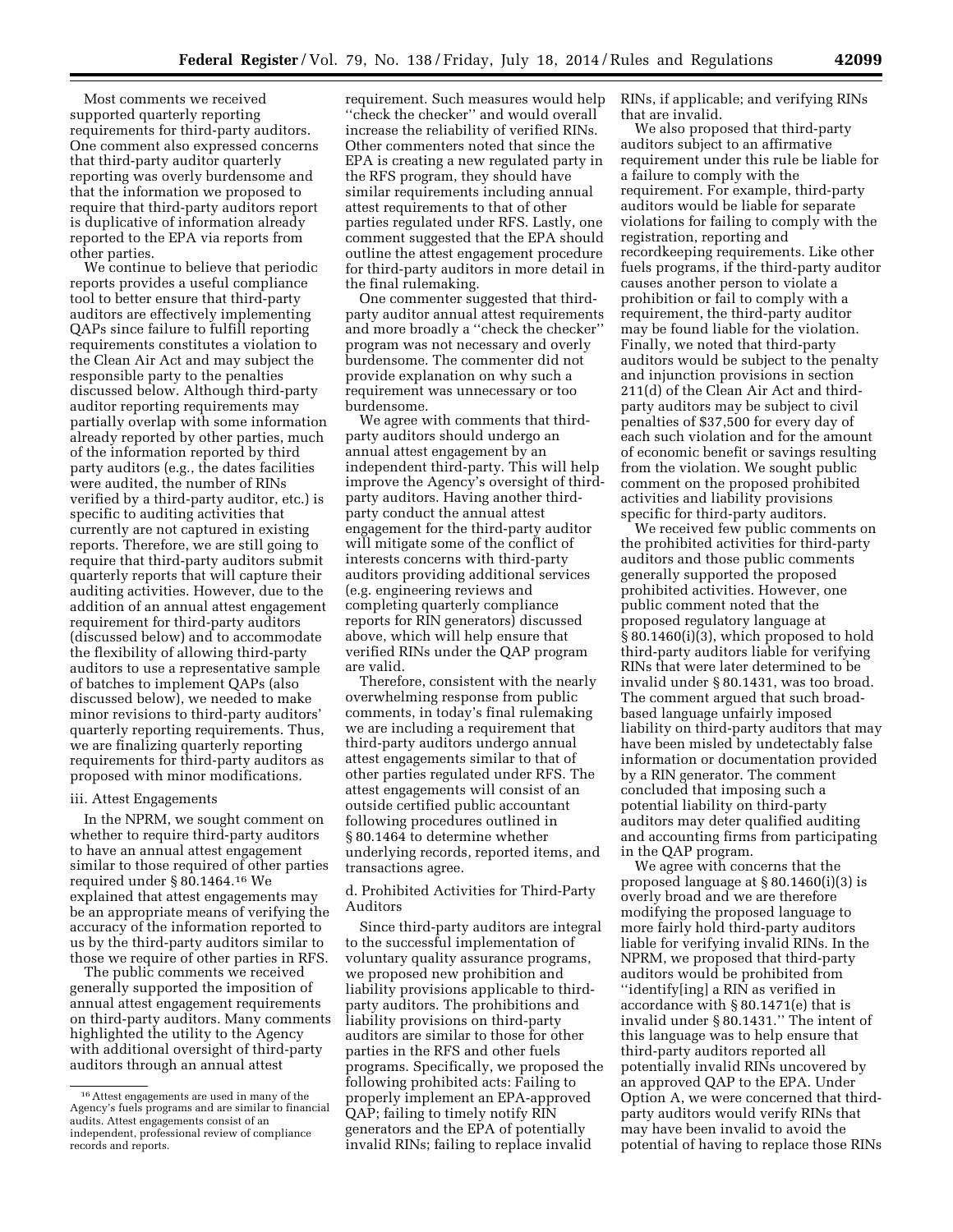since such a cost would be quite high. In light of our decision to not place a replacement obligation on third-party auditors, we are modifying the language of this prohibited act to prohibit thirdparty auditors from verifying a RIN without ensuring that every applicable requirement in an approved QAP was met. We believe the newly worded prohibited activities focuses more on the activities of the auditor instead of punishing the auditor for misleading information and documentation supplied by audited RIN generators.

For reasons discussed above, the EPA is finalizing the proposed prohibited activities with modification to the proposed regulatory language at § 80.1460(i)(3). The final prohibitive activities coupled with the provisions that require third-party auditors to register annually and the authority we have to revoke an auditor's QAP for cause will ensure that third-party auditors will appropriately implement EPA-approved QAPs.

# *G. Audit Requirements*

Under the quality assurance program, an auditor will use an approved QAP as the basis for the verification of renewable fuel produced and RINs generated at a facility. In order to verify production, the auditor must review documents, monitor facility activity, and conduct on-site visits. These components, when taken together, are what constitute an audit of the facility. An on-site visit to a facility is not in and of itself an audit. Rather, an audit encompasses all the elements of a QAP, i.e., document review, monitoring of facility activity, the on-site visit (when required), etc. The elements of the QAP are discussed in some detail in section II.E. The following provides some additional detail on the elements of an audit. As with other provisions of the RFS program, the use of a QAP and the associated audit will also be available to foreign producers of renewable fuel.

#### 1. Document Review and Monitoring

The auditor must ensure that the producer has fulfilled all applicable record-keeping requirements of § 80.1454. We expect the auditor to evaluate quarterly reports submitted to the EPA, and that the reports be year-todate, as applicable, and from the previous year, for comparison. These include Activity Reports, RIN transaction reports, RIN generation reports, and Renewable Fuel producer Co-product reports. The third-party engineering review and annual attestation report must also be reviewed.

Reports submitted to the EPA must be cross-checked with other records. For

instance, the auditor must have access to certificates of analysis. The auditor must check recent feedstock receipts (if the producer uses a variety of feedstocks, then the auditor should be provided with receipts for each feedstock). Integrated facilities may not have internal sales receipts for feedstock use, so an alternative paper trail will likely be required. Similar to the feedstock document review and crosscheck, renewable fuel and coproduct delivery documentation must be part of any audit.

For all documentation reviews, we expect the auditor to analyze reports to determine whether a producer is reporting volumes consistently, and to require (from the producer) explanation for missing or inaccurate reports. The auditor must investigate discrepancies between volumes reported and processed. Other reports the auditor must consider as part of its review include the EIA M22 Survey, any state reports, federal and state tax returns, and association dues reports. The auditor must also determine if there is any import or foreign biofuel producer documentation.

Of prime concern to the quality assurance program is the verification of RINs, and there are many aspects to this part of the audit. The auditor must evaluate monthly RIN generation reports submitted through EMTS, verify that RINs generated match wet gallons sold, determine if the facility purchases or separates RINs, and review product transfer documents for all RIN activity. We are finalizing that verification elements for the audit may be checked for a representative sample of batches of renewable fuel according to the sampling requirements in § 80.127. However, based on the documentation provided by the producer, the auditor can decide to review all documentation for all batches. We requested comment on the level of detail required for document review. A number of commenters indicated that requiring 100% document review would negatively impact producers and that a high confidence level could be achieved through random sampling. We agree with the spirit of these comments, and are finalizing the program using the criteria for the representative sampling of batches of renewable fuel in accordance with sampling guidelines that have already been established in § 80.127, and are effectively used as part of the annual attest report.

Furthermore, and in order to ensure that renewable fuel producers will maintain their records in a manner that will allow third-party auditors and the EPA to efficiently evaluate whether

RINs were properly generated, we are amending § 80.1426 to state that RINs may only be generated for fuel that the producer has demonstrated, pursuant to all applicable recordkeeping requirements of § 80.1454, was produced in accordance with the applicable pathway listed in Table 1 to § 80.1426(f) or a petition approved by the EPA pursuant to § 80.1416. Furthermore, RIN generation is only appropriate for renewable fuels that carry the appropriate designation on their product transfer documents, according to the new provisions of § 80.1453(a)(12). See Section III of this preamble for further discussion of PTD requirements.

#### 2. Buyer/Seller Contacts

We are finalizing a flexibility that allows for the random sampling of feedstock supplier invoices and contracts to provide a representative sample of renewable fuel batches, according to § 80.127. This is an appropriate method for feedstock verification, as it gives high confidence that the producer was in fact purchasing renewable biomass as feedstock. We are also finalizing that random sampling of product transfer documents and other sales-related receipts for a representative sample of batches of renewable fuel, according to § 80.127, is an appropriate method for ensuring that the renewable fuel was sold for transportation purposes.

We proposed that at the end of an audit, the auditor should know all customers of and suppliers to the facility, and all parties that distribute feedstock to and fuel from the facility. We proposed that the auditor contact all of the customers and suppliers in order to verify sales and purchases in accordance with the requirements under the QAP. We envisioned this proposed requirement as a ''spot check;'' the auditor should be able to provide a reason for such calls regarding the entity called, questions asked, etc.

We received numerous comments, particularly from biodiesel producers who collect used cooking oil from thousands of restaurants, that contacting every supplier would be especially burdensome. Some commenters indicated that feedstock suppliers who have multiple auditors contact them for verification may be less willing to sell feedstock to parties participating in the RFS2 program. Since these suppliers are not regulated under RFS2, they are under no obligation to provide this information, which could place an auditor in a difficult situation. We also received comments indicating that aggregate compliance is sufficient, and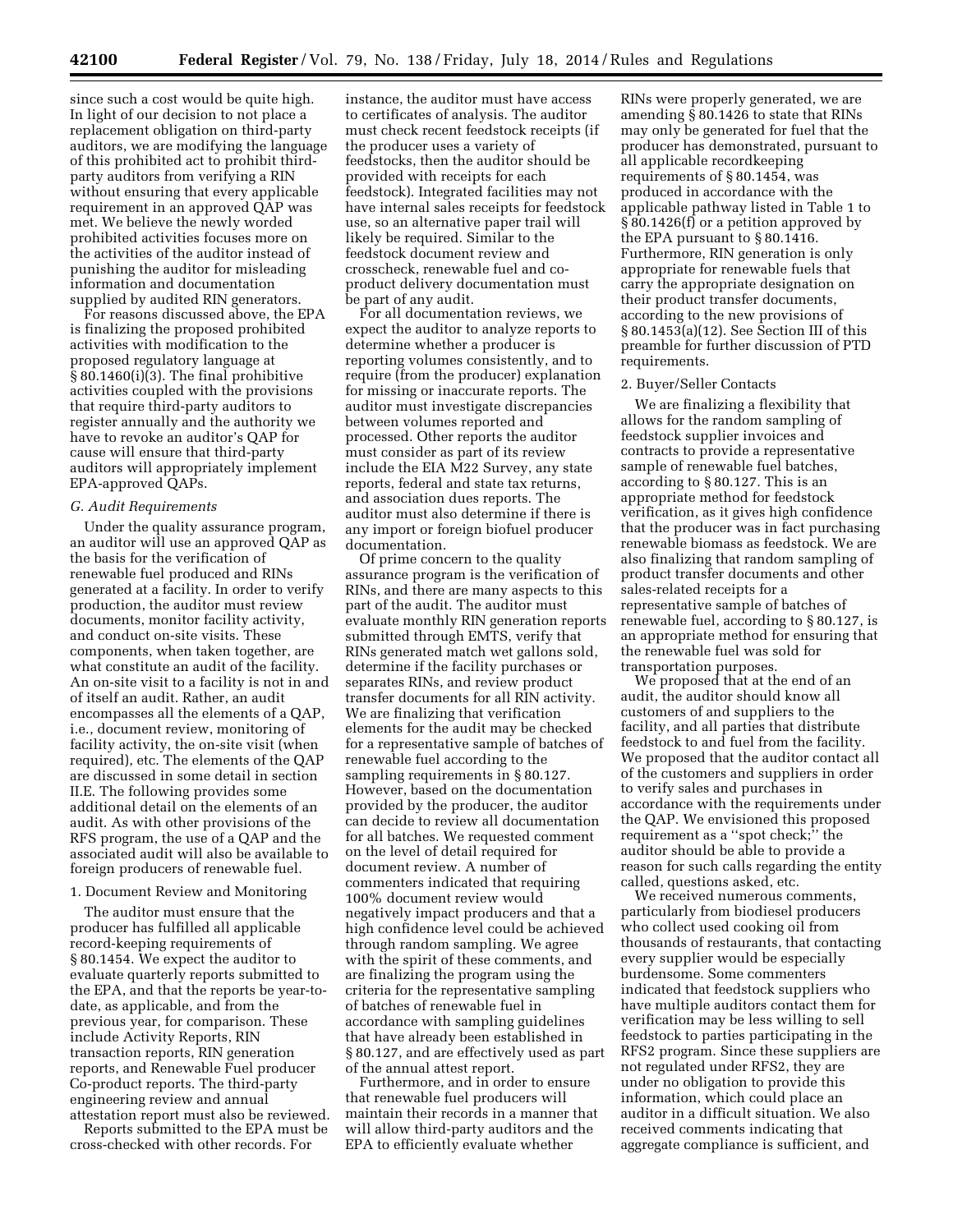records such as EMTS transactions, receipts, and product transfer documents would further prove that appropriate feedstocks were used and sales were completed properly. Moreover, there was not a single comment in favor of this provision. Therefore, the Agency is not finalizing the requirements of direct contact with all feedstock suppliers and direct contact with all purchasers of renewable fuel but rather a representative sample of contacts.

# 3. On-Site Visits

The goal of the on-site visit is to verify that the plant has the technology to produce, store, and blend biofuels at registered levels, is operating in accordance with the facility's registration, and that the RINs generated since the last visit are valid. The auditor will likely use plant maps and photos as part of this analysis, and should compare and contrast the plant's infrastructure with the third-party engineering review reports on file with the EPA. The auditor should note the size and number of storage and blending tanks, and observe the measurement of volume in the tanks. The auditor should determine whether the process rate is consistent with annual and quarterly production of the facility, and whether the facility has quality process controls in place (e.g., are ASTM International specifications being followed where appropriate).

We believe that mass and energy balances on the facility are critical components of any audit. Because integrated facilities will likely have energy use that is not directly related to biofuel production, the auditor should have alternate means of assessing and correlating energy use to production. We proposed that an auditor conduct at least four (4) on-site visits per year for QAP B, or every three (3) months.17

The majority of commenters indicated that quarterly on-site visits would impose an undue burden on both the auditor as well as the producer. They noted that the cost of such visits would be excessively high, and there would be little to no benefit, given the amount of other data collected as part of the audit process. Other commenters recommended a tiered system that consisted of more frequent audits during the first year, followed by some form of phase-out for site visits thereafter. A few commenters indicated that quarterly onsite visits were appropriate. In considering these comments, the agency

determined that the cost for the producer of adhering to a rule that required quarterly visits outweighed the benefits provided by the additional onsite visits. Therefore, for the single new QAP, we are finalizing that the auditor must conduct at least two on-site visits per year or at least one on-site visit along with ongoing remote monitoring.

If an auditor elects to conduct remote monitoring as a substitute for one of the two required on-site visits per year, the remote monitoring procedures must be approved by EPA prior to use. The remote monitoring setup may include equipment such as video cameras, tank level sensors and/or infrared cameras that clearly show tank levels where level sensors are not in place. Modifications may not be done to remote monitoring systems after the EPA review, unless the EPA has preauthorized the changes in writing. In no instance shall a facility go more than 380 days between physical on-site visits overseen by a licensed professional engineer. For new production facilities, the first on-site visit must be part of an audit, and the audit must be completed prior to the verification of RINs.

We expect that each on-site visit could take from one to several days, depending on the size and complexity of the facility, the availability of records, changes since the last audit, etc. Auditors are free to perform more onsite visits than the minimum required if deemed necessary.

# 4. RIN Verification

RINs will be verified only for a specified period *following* an audit. Although an audit of any entity usually certifies what *was* done, audits are prospective in that the audits are verifying that past practices and procedures have been followed, and are currently in place for future RINs that will be generated. RINs generated after the completion of the audit can then be verified until the next audit is completed, but for no longer than 100 days after completion of the previous audit. (Note that there may not be more than 200 days between on-site visits, unless remote monitoring is used, in which case there may not be more than 380 days between on-site visits). We believe this prospective approach is appropriate for the quality assurance program because the audit would be verifying the starting point from which future RINs would be generated. In that sense, the upcoming period of RIN generation is starting with a verified set of conditions. In addition, it could place a serious impediment in the market for RINs if their verification followed RIN

generation by any significant period of time.<sup>18</sup>

To allow for some flexibility around the standard audit schedule (i.e., quarterly, or roughly every 90 days), RINs generated for up to 100 days after the last audit can be verified, unless the real time monitoring data or other information obtained by the QAP auditor prior to the on-site audit indicated that RINs were invalid. If another audit was not conducted within 100 days, RINs could no longer be verified for that facility until a new audit was conducted.

We are finalizing that the on-site visit schedule remain the same, regardless of findings during the audit. Some commenters indicated that lower audit frequency levels should be allowed after a significant period of time with no invalidly generated RINs. We feel that by reducing the overall number of audits required, it sufficiently decreases the burden on auditors and producers, while at the same time, maintains the integrity of the program.

# **III. Additional Changes Related to the Definition and Treatment of Invalid RINs**

# *A. Export and Exporter Provisions*

In the NPRM, we proposed a number of regulatory changes regarding how RINs should be handled when renewable fuel is exported. Our intent was to ensure that exported renewable fuel is not included in meeting the mandated domestic annual renewable fuel volume requirement. We received a number of comments, primarily in support of these changes, and have made some minor changes to the proposed amendments in this final rule.

# 1. Exporter RVO (ERVO)

A volume of any renewable fuel which is exported, either neat or blended, requires the exporter to calculate an RVO and retire a like number and type of RINs as were generated for the exported renewable fuel. We proposed and are finalizing a minor change to the regulations to address concerns that some regulated parties may be misinterpreting the existing regulations and only establishing an RVO for exported renewable fuel that is in its neat form or blended with gasoline or diesel. The opening clause of 40 CFR 80.1430(a) provides that an RVO must be satisfied by any party that exports ''any amount

<sup>17</sup>Note that there are 4 site visits for a QAP A or QAP B used during the interim period. See § 80.1472(b) of the regulations.

<sup>18</sup>The only exception to the issuance of verified RINs only after the audit has occurred is the limited provision for verification of RINs issued prior to the audit, during the interim period, as discussed in section II.B.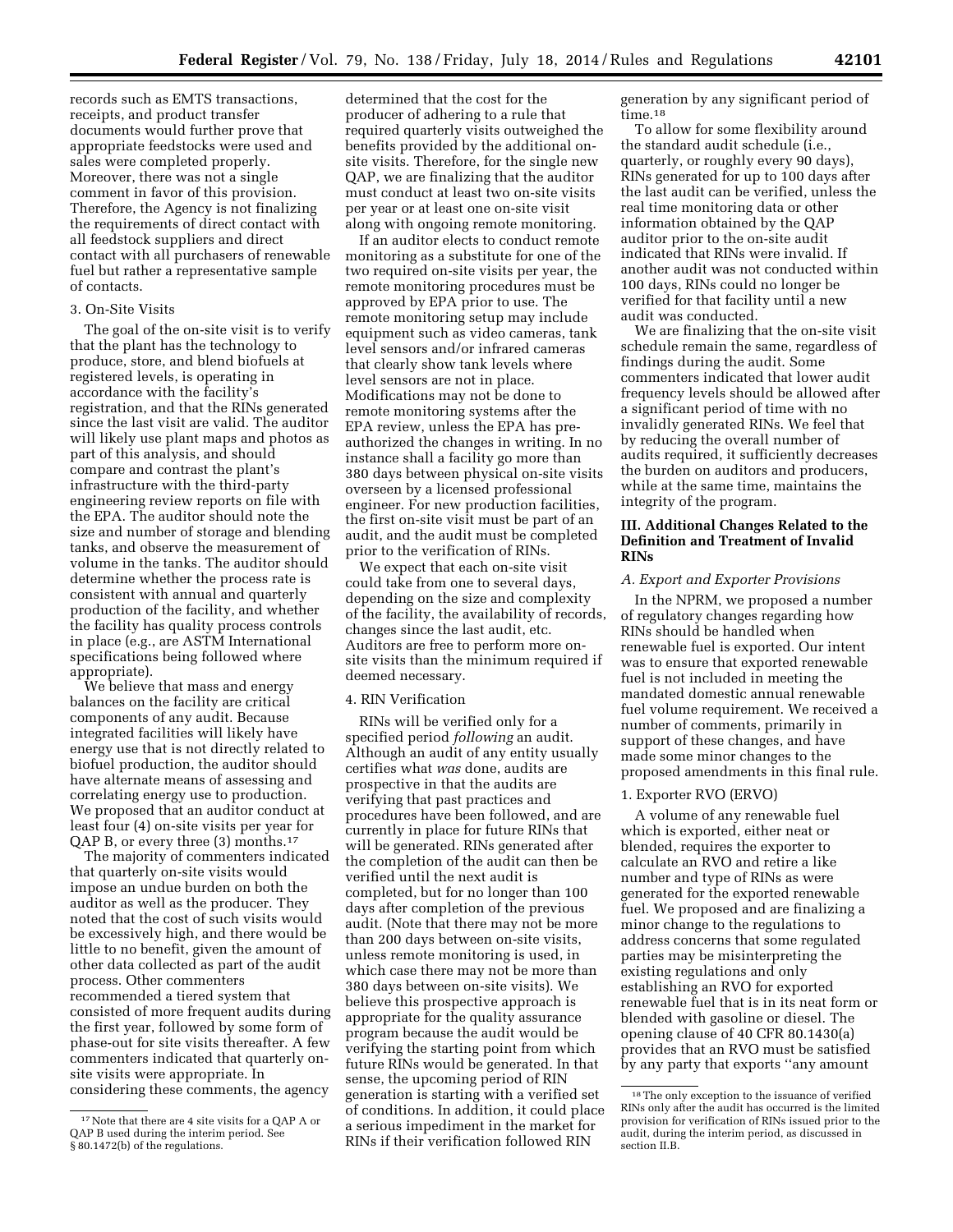of renewable fuel,'' and 40 CFR 80.1430(f) also states that ''each exporter of renewable fuel'' must satisfy an RVO. The portion of § 80.1430(a) stating that the regulation applies ''whether [the exported renewable fuel] is in its neat form or blended with gasoline or diesel'' was intended to point out through specific examples that the regulation applies to both neat and blended renewable fuels, not to limit the fuel blends to gasoline and diesel. It was not intended to exclude other exported renewable fuel blends, such as biodiesel blended into fuel oils, from the scope of the regulation. We are amending 40 CFR 80.1430(a) to simply state that the requirement to establish an RVO applies whether the exported renewable fuel is in its neat form or blended. Commenters on the proposed rule unanimously supported this change.

We also sought comment on whether the EPA should eliminate exporter RVO obligations in two situations: (1) Where exporters can document that no RINs were generated for the exported fuel, or (2) where exporters can demonstrate that any RINs generated for the fuel were previously retired ''upstream'' of the exporter. Regarding the first situation, most commenters supported the idea that renewable fuel for which RINs were not generated should not create an RVO for the fuel exporter. The EPA believes this change is consistent with the fundamental purpose of the exporter RVO; i.e., RINs are retired so the RINs generated for the fuel do not artificially inflate the RIN market and misrepresent the amount of renewable fuel produced for domestic use. If the renewable fuel is never intended for domestic use and no RINs are generated for it, then there is no reason for RINs to be retired upon export. Renewable fuel produced in the U.S. for export only can be clearly labeled as such on product transfer documents and RINs need not be generated for it. An exporter who exports renewable fuel for which RINs were never generated will not incur an RVO for such export, provided certain conditions are met. This final rule amends 40 CFR 80.1430 to set out this allowance, and to add the conditions that any exporter who does not incur an RVO for exported renewable fuel because no RINs were generated for it only does so for volumes purchased directly from the fuel producer. Further, the exporter must be able to show that no RINs were generated for the exported renewable fuel. This demonstration is made through fulfillment of the conforming recordkeeping requirement at 40 CFR 80.1454(a)(6) that the exporter must

maintain an affidavit or affidavits from the renewable fuel producer of the RINless exported fuel, attesting that no RINs were generated for the specific volume of exported fuel. These requirements are intended to further the programmatic goal of generating RINs only for fuel that is intended for domestic production and retiring any RINs associated with renewable fuel that is ultimately exported.

Regarding the second situation, while one commenter supported the idea of eliminating the RVO where the exporter can document that RINs were already retired (but not retired for compliance with an RVO) for the exported volume, another commenter asserted that such an allowance would complicate the RIN-tracking system and make it more difficult for the EPA to establish how much renewable fuel is being exported. The EPA believes such a provision would also complicate the retirement and compliance reporting requirements. Also, it is unlikely, given the functioning of the RIN market, that RINs would be retired by someone upstream of the exporter but not for compliance with an RVO. For these reasons, the EPA has decided not to add a provision allowing an exemption from the exporter RVO for renewable fuel for which RINs have already been retired (but not for compliance with an RVO) upstream.

In summary, the exporter RVO is incurred only for fuel for which RINs were generated and must be fulfilled only by the exporter and not by any upstream parties.

2. Require Identification of Renewable Fuel Content

Pursuant to Section 205 of the EISA, fuel blends containing up to five percent biodiesel or up to five percent biomassbased diesel, and that meet ASTM D975 (''Standard Specification for Diesel Fuel Oils''), need not be labeled as containing biofuel. Fuel blends containing more than five but less than twenty percent biodiesel or biomass-based diesel must be labeled ''contains biomass-based diesel or biodiesel in quantities between 5 percent and 20 percent'' and blends containing more than twenty percent must be labeled ''contains more than 20 percent biomass-based diesel or biodiesel.'' 19 Under current FTC regulations, blends containing more than 20 percent biodiesel or biomassbased diesel must also be labeled with the precise blend level.20 Since all

20*See* 73 FR 40155 (July 11, 2008), ''Federal Trade Commission Automotive Fuel Ratings, Certification and Posting; Final Rule.''

renewable fuel volumes for which RINs were generated, including any quantity blended into conventional fuel, trigger an RVO on export, exporters must be aware if any part of their fuel volume is renewable fuel. Given the lack of disclosure for blends of up to five percent and the non-specific disclosure for 5–20 percent blends, there is growing concern that renewable fuel may be exported without the required exporter RVO being calculated and fulfilled.

In the NPRM, we proposed that a person transferring any biomass-based diesel blend or biodiesel blend to any other person (including blends of less than five percent) shall include in the PTD a disclosure of the specific renewable fuel blend level. The PTD disclosure would include the name of the transferor, the name of the transferee, the date of transfer, the volume in gallons of the product transferred, and either the volume in gallons or the percentage of biomassbased diesel or biodiesel that is contained in the blended product.

We received a number of comments on this issue. Many commenters opposed the mandatory disclosure of renewable content blend level, asserting that it would disrupt the existing fuel transportation and pipeline system in place and prove costly, impractical, and unnecessary. Currently, some blended renewable fuel is shipped through fungible distribution systems, such as a common carrier pipeline. This diesel has some percentage of renewable fuel in it, as allowed by ASTM D975 and the pipeline's specification requirements, but the precise amount of renewable fuel is immaterial to the quality of the fuel. If the proposed PTD provisions were finalized, these commenters generally argued that the carriers could have to ship distinct, segregated batches of fuel based on different renewable fuel content ratings. This could be both expensive (requiring additional holding tanks and other physical improvements to the system, as well as requiring additional testing of the fuel) and time consuming (delaying shipments downstream). Commenters also suggested that the proposed PTD requirements would be contrary to the idea of allowing blended diesel to operate as a drop-in fuel, which encourages the development and purchase of biodiesel. Commenters also stated that it is not easy, at the terminal level, to determine the precise content of a blend and would cause delay and a ripple effect of increased costs to the terminal operators and downstream buyers.

<sup>19</sup>*See* EISA, section 205(b).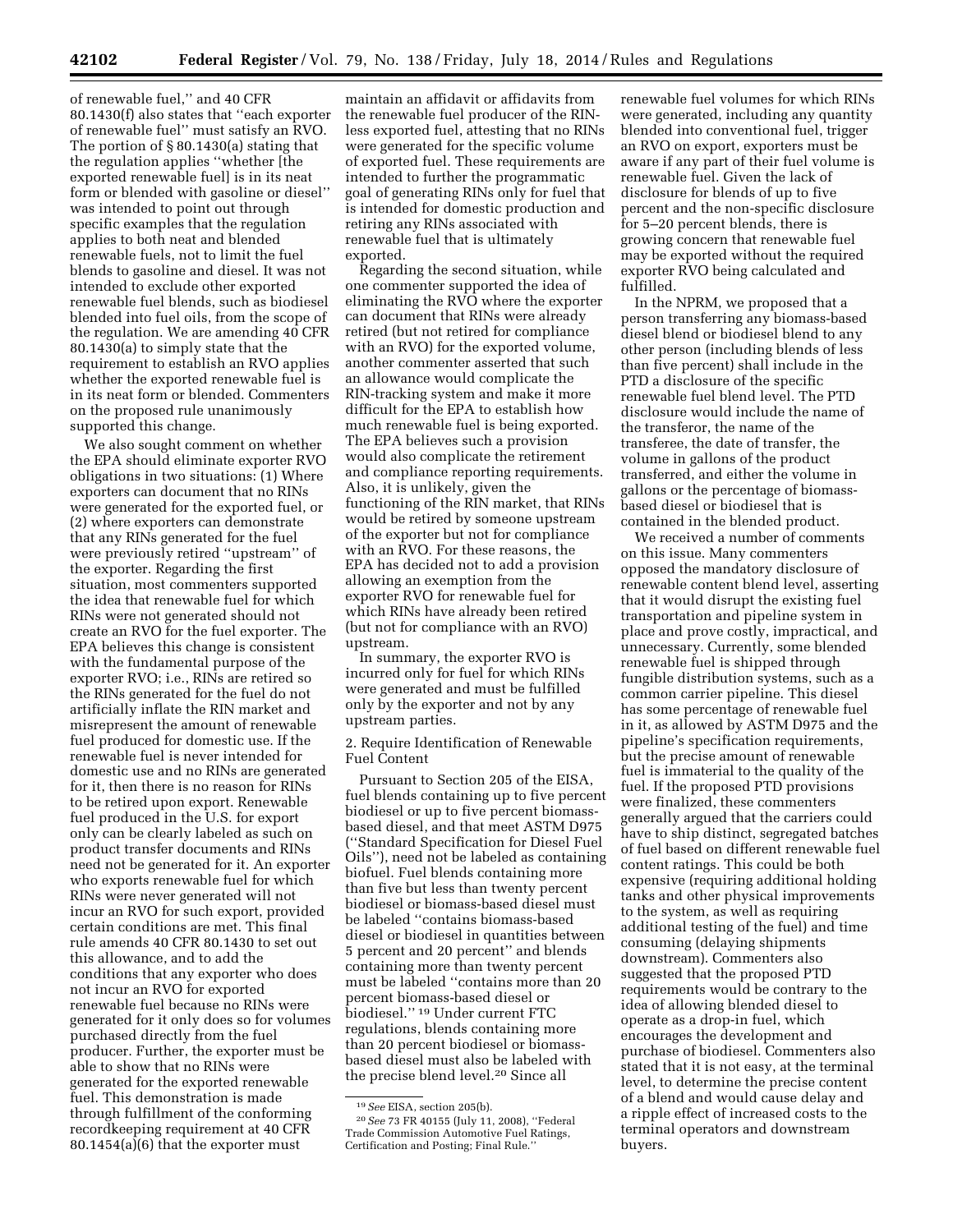Some commenters supported the idea of requiring a general label of renewable fuel content if less than five percent, but still opposed disclosure of the specific blend level. One commenter supported the disclosure of blend level, but suggested that residential heating oil should be exempt from the requirement because heating oil trucks would be unable to print all the required information on the tickets they generate for fuel sold. Some commenters suggested that below a de minimis level, e.g., one percent or some other level, the renewable fuel content should not need to be disclosed on the PTD or that disclosure should only be required where a party has actual knowledge of the renewable fuel content. Commenters also noted that the proposal lacks specificity as to how the requirements would be enforced, what degree of

be used on the PTDs. Other commenters supported the proposal to require disclosure of precise renewable fuel blend level in PTDs. These commenters stated that such disclosure would improve the safety of the marketplace for buyers, both with respect to RIN validity and the physical properties of the fuel. If a renewable fuel blend of five percent or less is not labeled, a blender might add in up to five percent more biodiesel or biomassbased diesel and sell it onward still without a label, though the resulting blend would be greater than five percent. This process could theoretically occur multiple times, resulting in significant concentrations of biodiesel or biomass-based diesel in diesel without notice to purchasers. Such concentrations would also result in the missed retirement of RINs for such renewable content upon export.

accuracy is required for testing the blend level, and the specific language to

Having considered all comments on this issue, we are not finalizing the requirements for disclosure of specific blend levels for any blend volume of any renewable fuel beyond what is already required by EISA and other regulations, noted above. This will relieve the potential burden and disruptions that may have occurred in the fuel distribution system and marketplace.

However, since the underlying purpose of these proposed requirements was to ensure that exporters are aware of their responsibility to fulfill an exporter RVO by making them aware of the renewable fuel content of their exports, we are taking this opportunity to remind exporters of their obligations under 40 CFR § 80.1430(e). If followed appropriately, this paragraph already provides the needed structure and

directions for exporters to determine the renewable fuel content of their exported volumes and calculate their RVOs, regardless of whether the blend level is specified in PTDs of the fuel they receive. 40 CFR 80.1430(e) states that the exporter shall determine the volume of renewable fuel blended with other fuel at the time of export by one of three methods. The regulation makes it clear that this is not a discretionary determination by the exporter, and the exporter must use one of these three methods for determining renewable fuel content of any exported fuel blend.

First, the type of renewable fuel and blend level may be specified in documents provided by the seller, according to  $\S 80.1430(e)(1)$ . This will usually be in the form of a product transfer document. For example, as discussed above, renewable diesel and biodiesel blends above 20 percent will most likely contain the specific blend level, per current FTC requirements, and blends between one percent and 20 percent may be labeled with the specific blend level, though this specific disclosure is not required by regulation or law. If the blend type and level is specifically stated by the supplier, the exporter may rely on such a statement to determine the volume of renewable fuel being exported and the exporter RVO.

The second way the renewable fuel content may be determined by the exporter is by testing the fuel for renewable fuel content using method B or C of ASTM 6866 or an alternative test method as approved by the EPA, per § 80.1430(e)(2).

The third way the exporter may determine the renewable fuel content of any exported fuel is by assuming the fuel contains the maximum concentration of renewable fuel allowed by law and/or regulation, per § 80.1430(e)(3). Therefore, for diesel that is not labeled as containing renewable fuel, the exporter must assume the volume contains five percent biodiesel or biomass-based diesel because that is the maximum concentration currently allowed without label by regulation. For diesel labeled as containing between five percent and 20 percent renewable diesel or biodiesel, the exporter must assume the fuel contains 20 percent because 20 percent is the maximum concentration that could be contained in that volume. If the exporter does not wish to assume the maximum percentage allowed by law (be it five percent or 20 percent), then it can use the testing method allowed in § 80.1430(e)(2) to determine the precise fuel content. Importantly, and as noted above, the exporter is responsible for

determining the renewable fuel content, even when the content is not necessarily stated on the PTD for diesel.

Regardless of which method is used to determine the renewable fuel content of exported volumes, the exporter must report their exported volume and RVO annually, per the existing regulations at 40 CFR 80.1451(a). Records demonstrating the method used to reach that determination (including any applicable testing results) must be maintained per 40 CFR 80.1454(a).

By clarifying that the exporter RVO is five percent of the exported volume for diesel not carrying a renewable fuel content label and is 20 percent of the exported volume for diesel labeled as containing between five percent and 20 percent renewable diesel or biodiesel, we have greater confidence that the underlying policy goal—to retire an appropriate number and type of RINs for any volume of exported renewable fuel—will be fulfilled. At the same time, if the exporter does not want to assume that maximum level, he or she can test the fuel at the time of export to determine if there is no renewable fuel content or some content less than five percent or less than 20 percent, and accordingly reduce the exporter RVO. Keeping the burden on exporters to determine the volume of renewable fuel they export and clarifying that they must assume the maximum percentage allowed by law where no percentage is specifically labeled on the PTD documents is the most straightforward way to remove RINs associated with exported fuel from the marketplace while alleviating the concerns expressed regarding the proposed specific blendlevel PTD disclosure.

#### 3. RIN Retirement Requirements

The current RFS regulations require exporters to demonstrate compliance with their ERVOs on an annual basis, in the same way that obligated parties fulfill their RVOs. We proposed in the NPRM that a shorter deadline for exporters' fulfillment of their RVOs and eliminating the deficit carryover provision 21 for exporters may ease concerns related to uncertainty in the export market. Reducing the amount of time available for exporters to meet their RVOs is intended to discourage ''shell companies'' being formed for the purpose of exporting renewable fuel without retiring appropriate RINs and then folding before the retirement deadline in order to avoid the cost of

<sup>21</sup>Under § 80.1427(b), an obligated party or exporter of renewable fuel may under certain conditions carryover a renewable volume obligation deficit until the end of the following compliance year.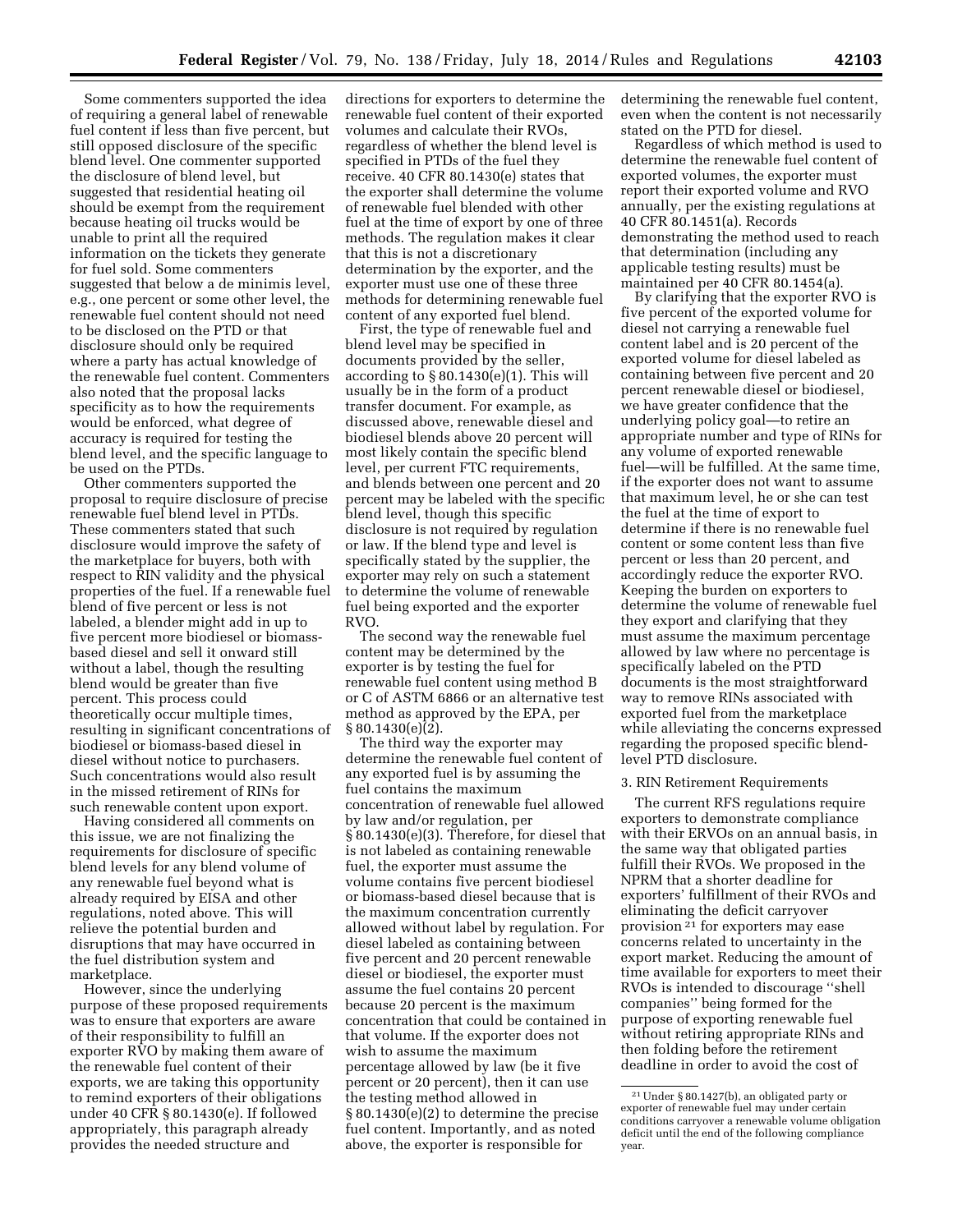meeting the RVO. They would also reduce incentives for exporters to profit from selling RINs received with renewable fuel to obligated parties at a time of high RIN prices and then purchasing and retiring RINs to meet their RVO when prices drop. We also suggested, as an option, that exporters could be required simply to demonstrate on a quarterly basis that they have acquired RINs sufficient to cover their RVO in that quarter.

We received a number of comments regarding these suggestions, the majority of which were in favor of eliminating the deficit carryover allowance for exporters and reducing the time available for compliance with the RVO after export. Some commenters suggested the RVO should be met ''immediately'' upon export, while others suggested thirty days, quarterly, sixty days or annual retirement to meet the exporter's RVO. Some suggested that RINs still attached to exported fuel should be immediately retired, whereas for fuel purchased without RINs still attached, the exporter should be given more time to fulfill its RVO. Many commenters cited ongoing concerns of exporters gaming the system by retiring RINs late (if at all) and suggested that shortening the time frame for compliance would tighten up this ''loose'' area of the RIN market and improve all other participants' understanding of what RINs are available for purchase at a given point in time. Other commenters suggested leaving the exporter RVO provisions as they are, because the exporter market has ''calmed down'' and exporters need the flexibility to carryover RIN retirement obligations to the next compliance year if needed.

Having considered all the comments on this issue, the EPA believes the advantages of requiring more immediate and ongoing fulfillment of the exporter RVO and elimination of the deficit carryover provision for exporters far outweigh the potential disadvantages and burdens on exporters. While the EPA does not believe that ''immediate'' retirement is required upon export, we believe 30 days is a reasonable deadline by which to require the retirement of RINs of the same number and type as were originally generated for the exported renewable fuel. This final rule therefore includes a provision at 40 CFR 80.1430(f) to set the retirement deadline for fulfilling the exporter's RVO at thirty (30) days from the date of export. It also removes the deficit carryover provision for exporters from the RVO formulae at § 80.1430(b) and from 80.1427. In order to ensure that 2014 ERVOs incurred after December 31, 2013 and prior to the

effective date of the final rule are still fulfilled, the final rule also includes a new provision at § 80.1430(g) that all 2014 ERVOs existing and unfulfilled as of the effective date of the final rule must be satisfied by the compliance demonstration deadline for the 2013 compliance period. This will give exporters sufficient time to retire RINs in fulfillment of their existing ERVOs, which may include previously reported carryover ERVOs from the previous year. The requirement for exporters to report all such retirements in quarterly reports and annual reports remains the same as is currently written in 40 CFR 80.1451(c)(2) and 80.1451(a)(1), respectively.

# *B. ''Downstream'' Invalidation and Product Transfer Documents*

In the NPRM, the EPA proposed to clarify and expand existing requirements regarding the designation of qualifying renewable fuel, in response to concerns that properly generated RINs may become invalid if the fuel is not ultimately used in or as transportation fuel, heating oil, or jet fuel. We also proposed additional PTD and tracking requirements for renewable fuels that are not generally expected to be used for a qualifying purpose, i.e., as transportation fuel, heating oil or jet fuel. We received numerous comments regarding these changes, and are finalizing them as proposed with only minor changes.

1. Designation of Intended Renewable Fuel Use

In the NPRM we proposed that all renewable fuel producers and importers must designate all RIN-generating renewable fuel as transportation fuel, heating oil or jet fuel on the PTDs prepared to accompany a fuel shipment. The NPRM stated that designations of intended use must be made in good faith; in other words, parties designating fuel for a qualifying use who in fact know or have reason to know that the fuel would likely not be used in or as transportation or jet fuel or heating oil would be in violation of the regulation, and subject to civil penalties.

Many commenters supported these PTD requirements, while some suggested that fuel traditionally used for conforming purposes (e.g. biodiesel) should not be required to meet the additional PTD designation requirements. Some commenters believed the extra language on PTDs would cause unnecessary expense and burden on producers and others involved in further transfers of the renewable fuel, and that the language was especially unnecessary if the PTD

was also required to include a disclosure of any renewable fuel content, as discussed above in section III.A.2.

After considering these comments, the EPA believes the additional PTD designations of intended use will cause minimal burden on regulated parties while providing useful information to blenders and end users downstream of the producer. Given that we are not finalizing the provisions requiring disclosure of specific blend levels for all renewable fuels, this basic PTD language will provide at least a basic disclosure that a blended fuel contains renewable content. There is therefore no redundancy in the disclosure, and it provides useful information to all potential purchasers.

We have made two minor adjustments in the required PTD language in the final rule. First, we removed any implication that there are negative consequences for the fuel's end user if the fuel is used for an improper purpose, i.e., not as transportation fuel, heating oil or jet fuel. The purpose of the PTD is to state the fuel's intended and appropriate end use and creates no burden or obligation on the end user. The second change is the addition of a sentence declaring that any person exporting the renewable fuel is subject to the provisions of § 80.1430. This statement creates no new right or obligation for exporters, but simply gives exporters additional notice that they are subject to the RFS, specifically the provisions requiring retirement of RINs for any RIN-generating fuel they export.

In addition to the PTD requirements, we also proposed that parties generating RINs for any renewable fuel not typically sold for use in or as transportation fuel, jet fuel, or heating oil must collect and submit documents certifying the fuel's appropriate end use. The EPA believes that denatured ethanol, biodiesel, and renewable diesel that meets ASTM 975–13a Grade No. 1– D or No. 2–D specifications are highly likely to be used as transportation fuel, heating oil or jet fuel and are therefore not subject to the additional documentation requirements. For all other renewable fuels, we proposed limiting the opportunity for RIN generation to circumstances where the RIN generator has taken actions to ensure that the fuel is used for transportation fuel, heating oil or jet fuel. Where the producer or importer has fulfilled the applicable registration requirements, at  $\S 80.1450(b)(1)(ix)$ , RINs generated for such fuel will remain valid regardless of the fuel's ultimate use. In the final rule, we are adding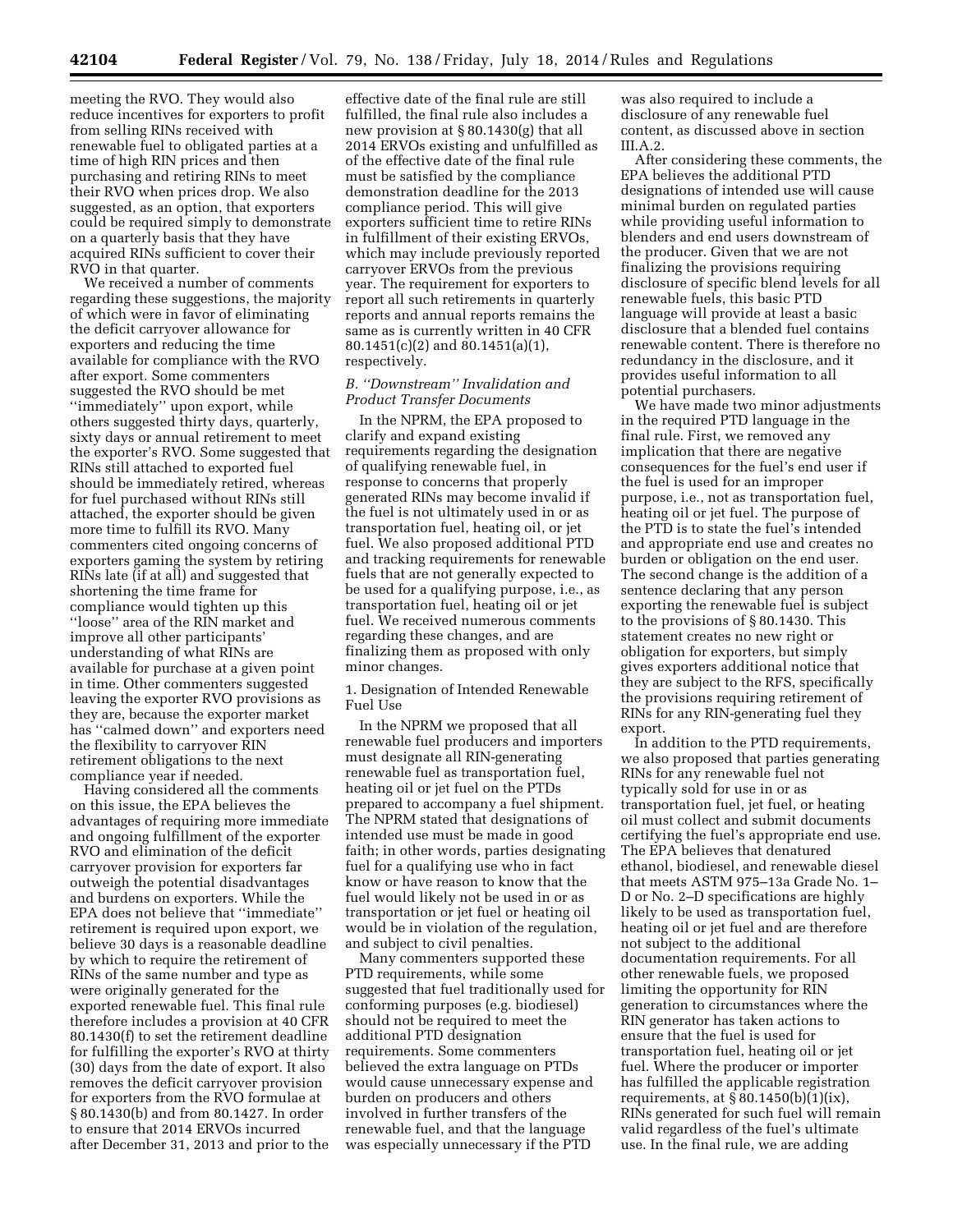renewable gasoline to the list of fuels that are highly likely to be used for a conforming purpose and renewable gasoline is therefore not subject to the additional requirements for all other RIN-generating renewable fuels.

There are two ways for the RIN generator to demonstrate that the fuel is sold for use as transportation fuel, heating oil or jet fuel. First, if the RIN generator uses the fuel itself as a blendstock or additive for gasoline or diesel fuel, it must maintain contemporaneous records demonstrating that it used the fuel as a blendstock or additive and that the final product is a transportation fuel, heating oil or jet fuel that met all applicable standards. Second, if the RIN generator does not use the fuel itself as a blendstock or additive for gasoline or diesel fuel, it may enter into a sales contract (or show a string of contracts) that requires the ultimate purchaser to use the fuel as a blendstock or additive for gasoline or diesel fuel, and that meets certain requirements designed to assure that the end user does, in fact, use the fuel as a blendstock or additive in a transportation fuel, heating oil or jet fuel that meets all applicable standards.

We sought comment on these requirements generally, and also how these new registration requirements should apply to currently registered entities.

One commenter agreed that the proposed requirements would help ensure that the fuels are used for the appropriate RFS purposes and no other purposes, and suggested that the requirements should apply immediately to currently registered entities who should update their registrations as soon as practicable. Other commenters, however, disagreed with the proposal, stating that the producers' involvement with the fuel should end at the time of sale and that such tracking is beyond the appropriate scope of the QAP system. Another commenter suggested that providing affidavits of appropriate use should be a burden placed on the end user, not the producer or RIN generator. Another commenter stated that these requirements only complicate an already complicated system.

After considering all comments, the EPA is finalizing the proposed registration, reporting and recordkeeping requirements for fuels not typically used as transportation fuel, heating oil or jet fuel as proposed. We believe that the RIN-generators are in the best position to collect and submit information regarding end use, because they are already regulated and registered parties, and they are the ones receiving the financial benefits of RIN generation.

Therefore, it is appropriate to require RIN generators to be able to demonstrate, through the affidavits of third-party end users, that the renewable fuel they produce is indeed being used or is intended for use for a qualifying purpose. While we recognize that this will require additional paperwork collection and submission, the benefits of such additional work outweigh the potential burdens on RIN generators.

Given the lag time between publication of this rule and the effective date of the final rule, we have determined that for parties already registered to generate RINs for these fuels, registrations must be updated as of the effective date of this rule. This should provide sufficient time for the initial collection of end user affidavits.

In determining which fuels are typically sold for use in or as transportation fuel, jet fuel, or heating oil, we realized that some fuels currently meeting the definition of ''renewable diesel'' should be subject to the same additional requirements to demonstrate appropriate end use. Some renewable fuel producers are currently generating RINs for fuel that they claim meets the existing definition of renewable diesel, but which is not chemically equivalent to a petroleum diesel fuel and is therefore not a dropin fuel. This product is primarily composed of triglycerides that have not been chemically converted to a hydrocarbon, through simple filtration of vegetable oils. It cannot be used as a drop-in transportation fuel but can only be used at blend levels with diesel fuel that are approved under 40 CFR part 79. To address this issue, we proposed to amend the definition of ''non-ester renewable diesel'' so that qualifying fuels must be approved under 40 CFR part 79 at specific blend levels with diesel fuel. This would explicitly allow those renewable fuels that are not fungible in their neat form with petroleum-based fuels to qualify as renewable diesel, while specifying that the end product must be fungible with petroleum diesel.

We also suggested that in order to differentiate between the two types of renewable diesel (''drop in'' and other) we could limit the definition of renewable diesel to fuels that meet the ASTM D 975 Grade No. 1–D or No. 2– D specifications, and that are homogenous hydrocarbons. We could then refer to all other fuels that meet the current definition of renewable diesel as viscous non-ester renewable diesel, effectively removing these ''other'' fuels from the definition of renewable diesel.

We received a number of comments in support of altering the definition to distinguish between renewable diesel that is fungible with conventional diesel and that which is not. One commenter additionally suggested that fuel not qualifying under the limited definition of renewable diesel should not qualify for RIN generation at all, or should have to petition for a new pathway in order to generate RINs. Other commenters suggested that triglycerides should never be considered renewable fuel capable of generating RINs.

After considering all comments on this issue, we determined that it is clearer to distinguish between fungible drop-in renewable diesels meeting ASTM D 975–13a Grade No. 1–D or No. 2–D specifications and other renewable fuels that can be blended at levels allowed under 40 CFR part 79 to create a product fungible with transportation fuel (petroleum diesel). However, the final rule creates this distinction within the definition of ''renewable diesel'' instead of creating a new definition of ''viscous non-ester renewable diesel,'' to avoid further complicating the system and creating a new class of renewable fuel. We are therefore amending the definition of renewable diesel to include two classes of renewable diesel, one that meets ASTM D975–13a Grade No. 1–D or No. 2–D specifications and one that does not. Both classes of renewable diesel must not be mono-alkyl esters. The first class of renewable diesel must meet the ASTM D 975–13a Grade No. 1– D or No. 2–D specifications and must be suitable for use in an engine designed to operate on conventional diesel. The second class of renewable diesel must be a fuel or fuel additive registered under 40 CFR part 79 and be intended for use in an engine designed to operate on conventional diesel. As discussed above, any renewable diesel that does not meet the ASTM D975–13a Grade No. 1–D or No. 2–D specifications, i.e. that is in the second class of the new definition of renewable diesel, is subject to the additional registration, recordkeeping and reporting requirements for fuels not typically sold for an RFS qualifying use. We do not find it necessary, as some suggested, to prohibit RIN generation for renewable diesel not meeting an ASTM specification. The increased recordkeeping and tracking requirements for renewable diesel not meeting the ASTM D975–13a Grade No. 1–D or 2–D specifications are designed to ensure the fuel is used for an RFS qualifying use and therefore is properly eligible for RIN generation.

In the NPRM, we also proposed new requirements at § 80.1433 for any party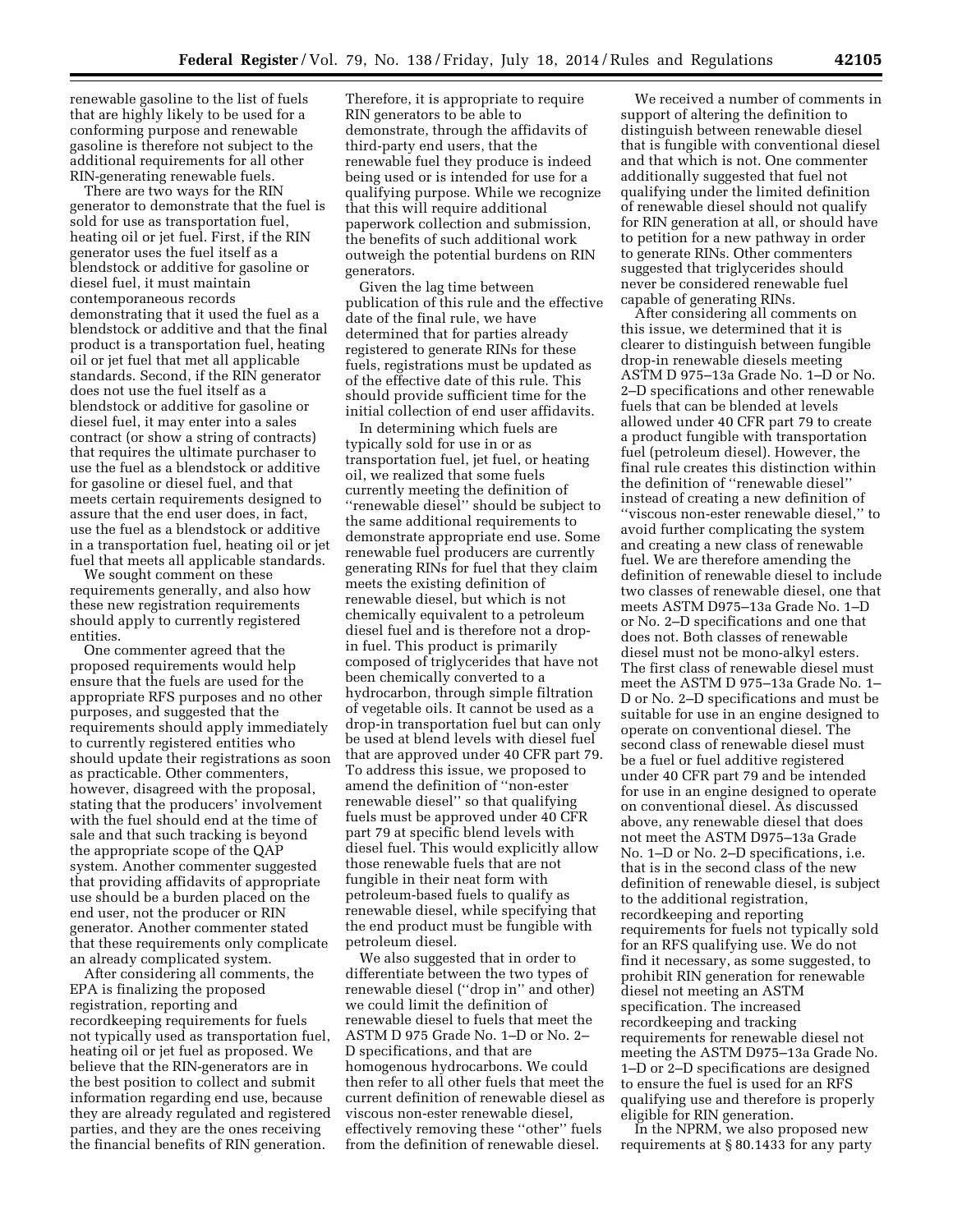selling or transferring a volume of renewable fuel for which RINs were generated, if that party knew or had reason to know that the volume would ultimately be used for a non-conforming purpose. We proposed that such a party would be obligated to redesignate the fuel (by removing the PTD designation of intended use) and to retire a like quantity and type of RINs as were originally generated for the volume. We also proposed a new prohibited act provision at § 80.1460(g) that established a failure to retire RINs when the designation of an RFS intended use was removed as a prohibited act. Upon further consideration, we have determined that these new retirement and redesignation requirements and the associated prohibited act provision are not needed to meet the program goal of ensuring that RIN-generating renewable fuel is used for an RFS qualifying fuel use, i.e., as transportation fuel, heating oil or jet fuel in the United States. Having added the requirements for 'intended use' PTD language to accompany all volumes of renewable fuel for which RINs were generated and new requirements for tracking and recordkeeping of actual end use for fuels not traditionally used for a qualifying use, we feel that the program goal of ensuring appropriate end use is already addressed and managed through the regulations. We are therefore not finalizing the proposed § 80.1433 and conforming prohibited act provision for sellers and transferors of RIN-generating renewable fuel.

2. Required Actions Regarding Fuel for Which RINs Have Been Generated That Is Redesignated for a Non-Qualifying Fuel Use

Section 80.1429(f) of the existing regulations provides that any person who uses or designates a renewable fuel for an application other than transportation fuel, heating oil or jet fuel (i.e., a non-qualifying fuel use) must retire any RINs *received* with that renewable fuel. This approach, however, places the burden of using fuel for a qualifying use on the end user (who may under the existing regulations have no idea of the appropriate use requirements) when the fuel already should have been redesignated upstream and the use restriction removed. In other words, once the fuel reaches the end user, it should be clearly designated either for use as a transportation fuel, heating oil or jet fuel and sold as such, or should have been redesignated for a non-qualifying fuel use and the redesignator should have retired an appropriate number of RINs. Redesignation in this context simply

means the removal of the PTD statement of intended end use required under section 1453(a)(12). A party removing this designation might also include a statement that the fuel is intended for some other specific use, but such additional or other specifications are not required under the regulations.

As noted above in section III.B.1, a transferor who uses the PTD language designating the fuel for use as transportation fuel, heating oil or jet fuel must not know or have reason to know that the fuel will be used for some other purpose. To do so would be a prohibited act and subject the transferor to civil penalties. Any person redesignating fuel for which RINs have been generated for a non-qualifying use must make the RIN system whole by retiring an equivalent number and type of RINs. The end user, on the other hand, has no obligation under the RFS to use fuel in a particular way or to retire RINs if the fuel is used for a non-qualifying purpose. The original producer or RIN generator for the fuel is similarly protected under this system, because the RINs are not invalidated by an improper end use. If RINs were generated for the fuel and it is sold for use as a transportation fuel, heating oil, or jet fuel (and any other additional requirements are met for special fuel types, see section III.B.1 of this Preamble), then the RINs generated for that fuel are valid and cannot be invalidated by any action of the end user.

To ensure that RINs generated with renewable fuels are retired if the fuel is redesignated for a non-qualifying fuel use, we proposed and are finalizing new requirements for any party that redesignates a renewable RIN-generating fuel for a non-qualifying fuel use. To accomplish this, we are removing and reserving § 80.1429(f) of the regulations and adding a new § 80.1433 to require parties that designate fuel for which RINs were generated for a nonqualifying fuel use, i.e. for something other than transportation fuel, heating oil, or jet fuel, to retire an appropriate number and type of RINs. We are also adding a new § 80.1460(g) which prohibits a person from designating a qualifying renewable fuel for which RINs were generated for a nonqualifying fuel use, unless the requirements of § 80.1433 have been met, i.e. an appropriate number and type of RINs were retired when the fuel was redesignated. These changes will relieve end users of the obligation to retire RINs.

Commenters on this issue supported the proposed changes for redesignators and removal of the retirement requirement for end users. Based on our initial rationale and the lack of any comments to the contrary, we are finalizing these changes as proposed. One commenter considered the proposed 10 day retirement deadline too short and suggested it should be extended to 15 days, starting on the date the fuel is re-designated or sold. The EPA foresees no harm in extending the deadline for § 80.1433 retirements, so is finalizing a 15 day deadline.

3. RIN Generation for Fuel Made With Renewable Fuel Feedstock

The existing regulations do not provide a pathway for the generation of RINs for a fuel produced using another renewable fuel as a feedstock. Parties seeking to do so, however, may submit a petition requesting approval pursuant to § 80.1416. 40 CFR 80.1426(c)(6)(ii) sets forth certain prohibitions that would apply if, in the future, the EPA approved a pathway that allowed a party to generate RINs for a fuel that was produced using another renewable fuel as a feedstock. These prohibitions are designed to prevent parties from generating more than one RIN for the same volume of renewable fuel. In the NPRM, the EPA proposed to modify § 80.1426(c)(6) to prohibit a party from generating RINs for a fuel made from a renewable fuel feedstock, where the feedstock was produced by another party, unless the EPA approves a petition under § 80.1416 and the petition and approval include an enforceable mechanism to prevent double counting of RINs. Having received no adverse comments on this proposal, we are finalizing the new paragraph as proposed.

We also proposed to amend § 80.1426(f)(4) to address the potential for ''double discounting'' for nonrenewable feedstocks when renewable fuel is produced by co-processing renewable biomass and non-renewable feedstocks to produce a fuel that is partially renewable. To correct this problem, we proposed to add a new paragraph  $(f)(4)(iii)$  so that for purposes of § 80.1426(f)(4) only, the equivalence value does not include a discount for non-renewable feedstocks. Having received no adverse comments on this proposal, we are finalizing the new paragraph as proposed.

4. Use of Renewable Fuel in Ocean-Going Vessels

Another issue the Agency is aware of concerns the use of renewable fuelcontaining Motor Vehicle, Nonroad, Locomotive and Marine diesel fuel (MVNRLM) in ocean-going vessels. The definition of ''transportation fuel'' specifically excludes ''fuel for use in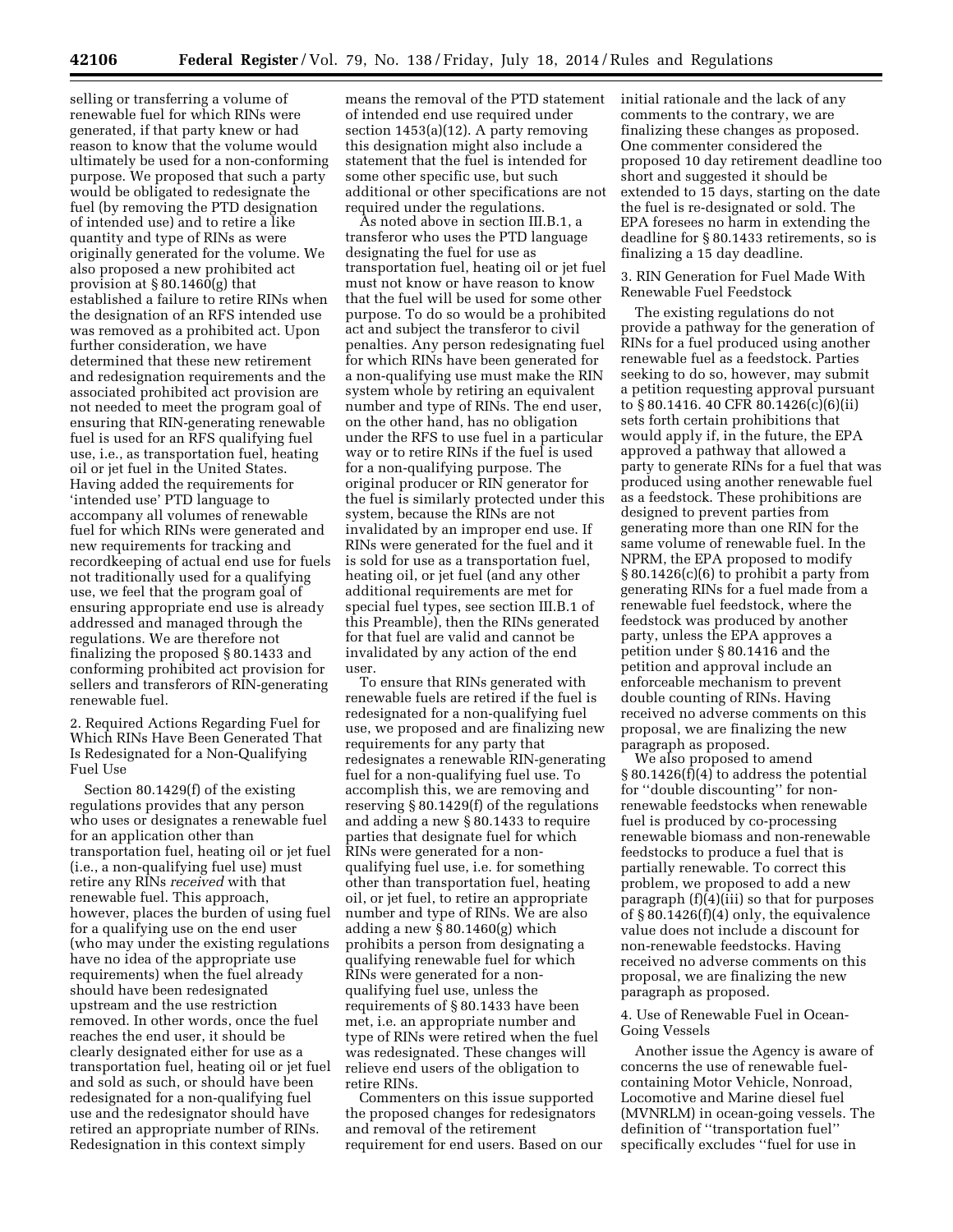ocean-going vessels''. See 40 CFR 80.1401. In the preamble to the March 26, 2010 RFS rule, the Agency stated that '''fuels for use in ocean-going vessels' means residual or distillate fuels other than MVNRLM intended to be used to power large ocean-going vessels.'' 75 FR 14670, 14721 (March 26, 2010). The rule also defines ''fuel for use in ocean going vessels'' as including ECA marine fuel. See 40 CFR 80.1401. Some parties have questioned whether MVNRLM that is blended into ECA marine fuel is ''fuel for ocean going vessels'' such that RINs generated for the renewable fuel component of MVNRLM become invalid upon that use. It is the Agency's interpretation that the definition of ''fuel for use in an ocean-going vessel'' in § 80.1401 does not include MVNRLM that is blended into ECA marine fuel. This is based on the definitions of fuel for use in an ocean-going vessel and of ECA marine fuel, as explained in the March 2010 rulemaking.22 Therefore, RINs that have been or are properly generated for any renewable fuel component of MVNRLM that is blended to produce ECA fuel remain valid. The EPA notes that the vast majority of MVNRLM is used for qualifying RFS purposes, and that only a trivial quantity of such fuels is used to produce ECA fuel for ocean-going vessels. Given the complexity and regulatory burden that would be involved in tracking trivial quantities of MVNRLM that may be used in ECA fuel, the RFS regulations appropriately treat all properly generated RINs for renewable fuel blended into MVNRLM as valid, regardless of the possible downstream blending of MVNRLM with ECA fuel. In addition, new regulatory requirements designed to ensure that renewable fuel is put to a qualifying use would be imposed on certain types of renewable fuel, as discussed above. These new requirements would further limit the quantity of renewable fuel that could ultimately be blended with ECA fuel used in ocean going vessels.

We sought comment on whether our interpretation of ''fuel for use in an ocean-going vessel'' created any potential problems. The Agency received several supportive comments and no comments against the proposed interpretation of ''fuel for use in an ocean-going vessel''. Therefore, the Agency is finalizing the proposed interpretation.

5. Treatment of Improperly Separated RINs

Under existing regulations, a RIN that was improperly separated pursuant to § 80.1429 is invalid and obligated parties may not use any invalid RINs for compliance purposes. In the NPRM, the EPA proposed to remove the provision that improperly separated RINs are invalid, and to add a provision identifying the improper separation of RINs as a prohibited act. The net effect of these changes would allow obligated parties to use RINs that were improperly separated for compliance purposes, since the RINs would no longer be considered invalid. However, improper RIN separation would continue to be a prohibited act under the regulations. We received a number of comments in support of this approach and therefore are finalizing it as written.

The EPA sought comment on whether the RFS regulations should instead maintain  $\S 80.1431(a)(1)(viii)$ , but also require a more comprehensive and robust mechanism to allow parties that acquire separated RINs and the EPA to evaluate whether the RINs were properly separated and used in or for a qualifying fuel. We received one comment in support of the proposal but a number of comments in opposition to this alternative idea, asserting that the RIN-related regulations are already complex and this would add additional complexity without a significant benefit in return. The simpler proposed alternative (above) was widely favored. The EPA is therefore not finalizing any additional requirements for tracking of separation events and separated RINs.

Additionally, the EPA requested comment on whether we should require RIN separators to include with their quarterly reports additional records related to qualifying separation events that are already required to be reported in basic form in quarterly reports. Enhanced reporting requirements for RIN separators could facilitate the EPA's ability to investigate and prosecute persons who engage in RIN separation violations. The EPA sought comment on the type and scope of reporting that would most likely assist the EPA in identifying RIN separation violators. We received no comments on this issue and are not prepared at this time to finalize additional reporting requirements regarding RIN separation. We intend to continue to evaluate this question and will take up the issue in a subsequent action if we determine it is warranted. As we are not finalizing a change, RIN separators will continue to be required to provide in quarterly reports a list and certain details of all RIN separation

events occurring in that quarter, per 40 CFR 80.1451(c)(1).

# *C. Treatment of Confidential Business Information*

1. Proposed Disclosure of Certain Registration and Reported Information

Due to the high level of interest in RFS compliance information since implementation of the RFS program, the EPA proposed to make certain RFS registration and reporting information public. The release of this information was intended to improve the integrity of information submitted for RFS compliance and deter fraudulent behavior, and was part of a broader effort to increase transparency and provide information to the public that would promote greater liquidity in the RIN market. We solicited comments on all aspects of the proposed information releases, and in particular whether there are unique circumstances where disclosing this information would cause substantial harm to a company's competitive position.

We received a substantial number of comments on our proposed Confidential Business Information (CBI) determination, many of which raised legitimate concerns regarding the appropriateness and lawfulness of the EPA releasing the proposed information. Given our desire to finalize the proposed QAP program in a timely manner and the significant serious issues raised on the CBI question, we are not finalizing a CBI determination in this action. We intend to continue to evaluate the issues raised in comment and if appropriate will make a CBI determination in a future action.

The EPA proposed to summarize and publish two classes of information: Registration information and information from quarterly reports. First, we proposed to publish registration and QAP information required under 40 CFR 80.1450(b), (c), and (g) from independent third-party auditors and renewable fuel producers and importers registered with the RFS program, by facility and on a monthly basis. For each facility, we would publish the company name, facility name, facility type/fuel product, total permitted capacity, production volume, production process type, feedstocks, D-Code, and any co-products. After publishing these monthly registration reports, we proposed to summarize and update the information in quarterly and annual registration reports of the same type of information.

Second, we proposed to publish monthly, quarterly and/or annual report of information reported to the EPA

<sup>22</sup>This does not change the fact that the blend of fuel that results from blending MVNRLM or NRLM with ECA marine fuel would still be ECA marine fuel and subject to the sulfur limits that apply to such fuel.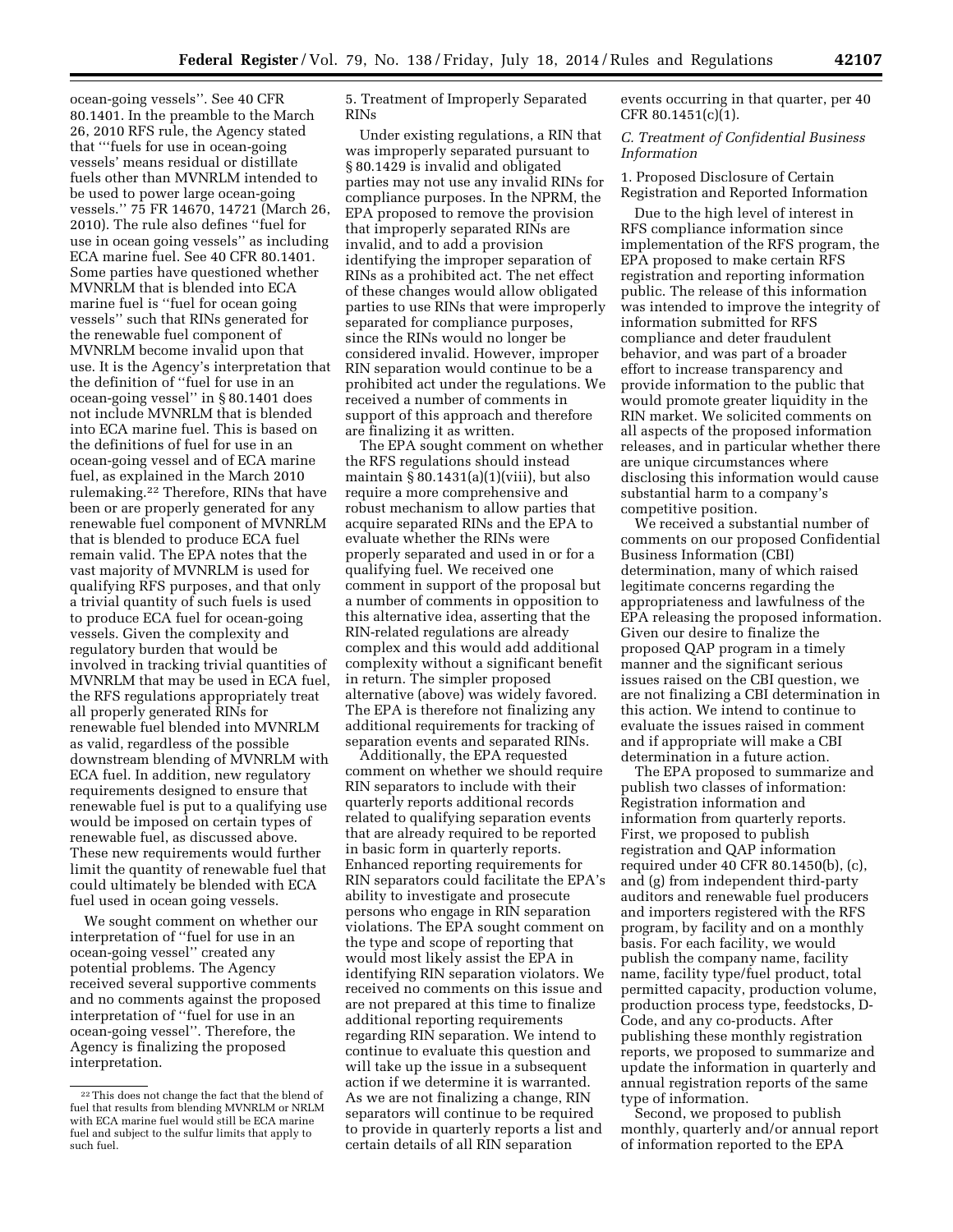under 40 CFR § 80.1452(b) by renewable fuel producers and importers, on a facility-by-facility basis. This information included:

• The name of the renewable fuel producer or importer and associated registration information (i.e., name, address, feedstock, process, fuel type, D-Code).

• The EPA company and facility registration numbers and the associated registration information of the renewable fuel producers, foreign ethanol producers and importers that generated RINs in EMTS during the applicable time period(s).

• The D-code of RINs generated by the facility during the time period (40 CFR 80.1452(b)(6)). For each D-code generated at a facility, the number of RINs generated (40 CFR 80.1452(b)(12)), volume of fuel produced (40 CFR 80.1452(b)(10)), fuel type (40 CFR 80.1452(b)(9)), production process (40 CFR 80.1452(b)(7)), feedstocks (40 CFR 80.1452(b)(13)), and co-products (40 CFR 80.1452(b)(15)).

• The volume of denaturant (for ethanol), applicable equivalence value, and whether all the feedstocks used during the time period were claimed to have met the definition of renewable biomass (40 CFR 80.1452(b)(11) and 80.1452(b)(14)).

The EPA believed that these data were not entitled to confidential treatment because we believed much of this information was already publicly available and widely known, for example renewable fuel producers' company names, facility names, RINgenerating names, locations, production years, fuel product types, RIN D-Codes, production volumes, production process types, feedstocks, equivalence values, and number of RINs generated. We also believed that disclosing this information was not likely to cause substantial harm to the competitive position of the business required to report these information elements under Part 80 because these elements of information do not reveal any proprietary information, or any other information that would likely provide insight for competitors to gain an advantage. Furthermore, because these information elements would be aggregated to the facility level and further aggregated for the time period of the EPA-published report, we did not believe the information could be used by a competitor to gain a competitive advantage.

We received a number of comments on this proposal. Many commenters noted that the most sensitive aspects of the information proposed for release are not already publicly available or widely

known. The EPA's assumption on this point was mistaken. Further, many commenters discussed at length the ways in which release of the data could cause competitive harm. For example, release of actual production volumes over time could reveal a company's market share and position, percent capacity production rate, marketing strategy and business partnerships with other entities such as feedstock suppliers. Feedstock type and production process type, in concert with other released data, could be reverseengineered to reveal the producers' process efficiencies, feedstock use rates and other proprietary information. Some commenters asserted that release of the data would have a disproportionately large negative impact on small producers, whose processes and business relationships are typically more sensitive and guarded than large producers'.

Given the recognition that much of this information is not already public or widely available and the many concerns expressed about potential harm to competitive position, the EPA is not finalizing the proposed release of registration and reported information. The decision not to finalize the proposed release of data is not a determination that the information proposed for release necessarily deserves confidential treatment, for example in response to a FOIA request. Such requests will continue to be evaluated on a case-by-case basis. The EPA will continue its current practice to treat as CBI any registration or reported information claimed as confidential, unless a specific determination to the contrary is made in a given case. Today's decision is simply a determination that, at this time, we are not prepared to make a class determination that the information proposed for release in the NPRM is not CBI.

2. Treatment of QAPs and Independent Engineering Reviews

For QAP plans and independent engineering reviews that are claimed as CBI, the EPA proposed to require submission of two versions of those documents: One clearly marked ''CBI version,'' with appropriate areas denoted as CBI, and a second ''public version,'' with CBI information redacted. Based on the Agency's experience with the RFS program, the EPA noted that certain information should not fall under a claim of CBI because it is generally available to the public or widely-known within the industry, and disclosure would not likely cause harm to the competitive

position of any submitting renewable producer, importer, or any other party to a RIN transaction. If the EPA receives a Freedom of Information Act (FOIA) request for the CBI version of an engineering review or QAP plan, the EPA would process the FOIA request pursuant to its CBI regulations under 40 CFR part 2, subpart B. Submission of the two versions of QAP plans and engineering reviews (CBI and public versions) would allow the Agency to clearly understand what information is claimed as CBI, and would also allow the Agency to make public versions available to the public without unnecessary delay. We received no adverse comments on this approach and are finalizing as proposed.

*D. Proposed Changes to Section 80.1452—EPA Moderated Transaction System (EMTS) Requirements— Alternative Reporting Method for Sell and Buy Transactions for Assigned RINs* 

In the NPRM, we suggested alternative reporting and PTD requirements found in §§ 80.1452 and 80.1453, respectively, which would allow buyers and sellers of assigned RINs flexibility concerning the invoice date reported to EMTS through the use of a unique identifier identified in advance between buying and selling parties. Some buyers and sellers of assigned RINs have expressed concerns with these requirements, stating they have difficulty determining the date of transfer since title of the renewable fuel is not transferred until the fuel physically reaches the buyer. Some transactions, for example those by rail or barge, may take several weeks, and their current accounting systems do not include a means for capturing the buyer's receipt date. We noted that such an alternative method would require substantial modification to the EMTS to accept such transactions.

We received a number of comments in support of adding flexibility in the reporting and PTD requirements. However, we did receive one comment from an obligated party stating that they and other parties had spent a substantial amount of resources in developing accounting systems to implement the current regulatory provisions and that such a change in flexibility would necessitate a major overhaul of accounting systems that have been functioning adequately for the past several years at significant cost to industry.

We believe that it is important to note that such changes to EMTS incur significant costs to both the Agency and industry. We also understand both the need for flexibility and the potential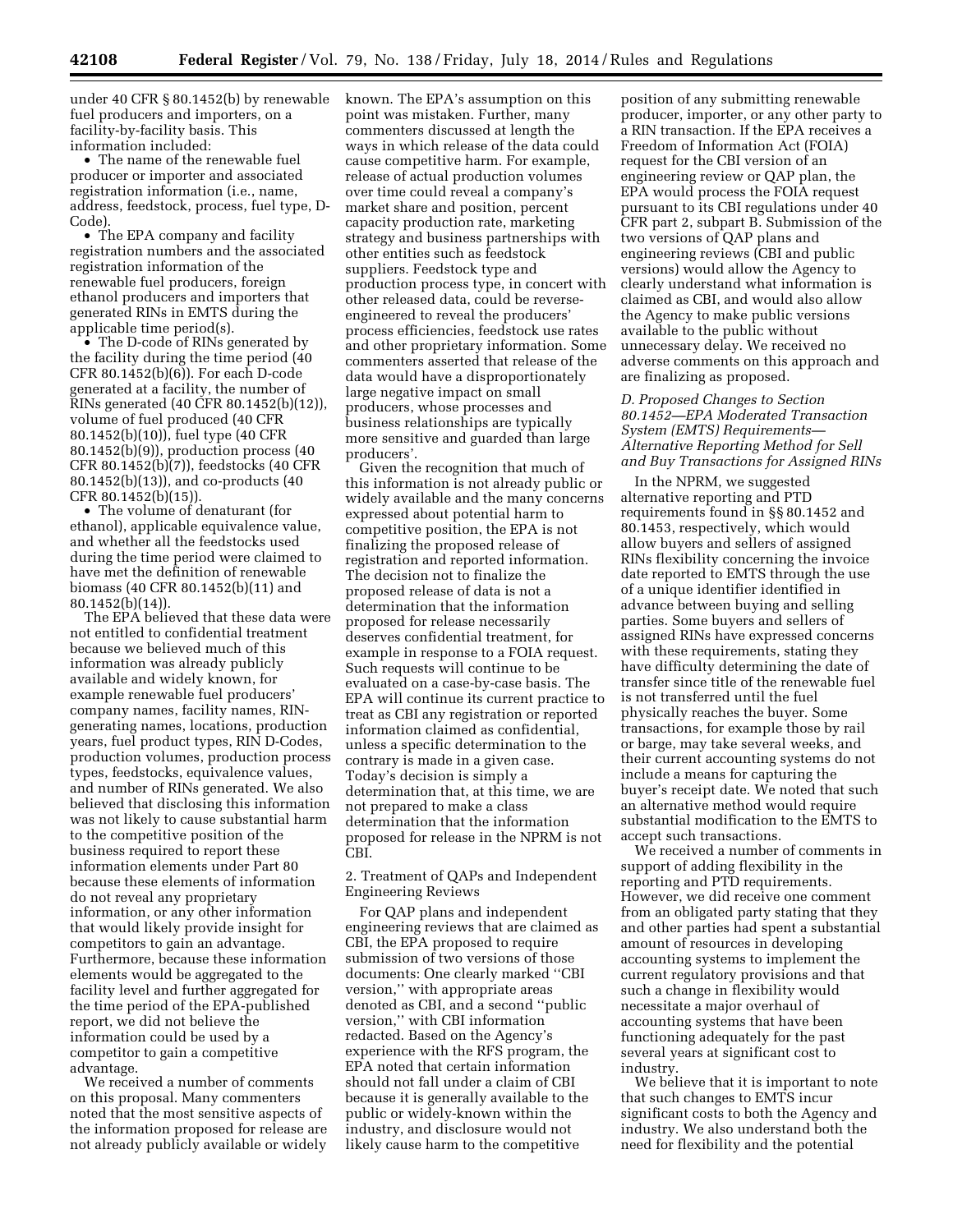costs to industry when we allow new flexibility in our reporting systems. While we agree that there may be some value in adding flexibility to make buying and selling transaction function more smoothly in EMTS, we are not prepared at this time to institute such a change to EMTS. Nor do we wish to disrupt the significant cost borne by industry to comply with existing reporting and PTD requirements. Therefore, we are not finalizing the proposed changes to the reporting and PTD requirements in §§ 80.1452 and 80.1453. However, we may consider further action on this at a later date.

# **IV. Impacts**

The quality assurance program that we are finalizing in today's final rulemaking provides a voluntary mechanism for regulated parties to verify that RINs are validly generated, provides an affirmative defense against violations if a regulated party transfers an invalidly generated RIN or uses it for compliance, and provides clarity regarding the responsibility of regulated parties to replace invalidly generated RINs. The program does not change the volume requirements of the RFS program, but instead helps to ensure that those volume requirements are met. Likewise, the changes to the regulations governing export of renewable fuel, separation of RINs from wet gallons, and qualifying uses of renewable fuel are also intended to ensure that the RFS volume requirements are met with qualifying renewable fuel. As a result, there is no change to the expected impacts of the RFS program in terms of volumes of renewable fuel consumed or the associated GHG or energy security benefits. Instead, the primary impacts of the quality assurance program will be improved liquidity in the RIN market and improved opportunities for smaller

renewable fuel producers to sell their RINs.

The quality assurance program finalized today is voluntary. As a result, there are no obligatory costs. There will be costs associated with an individual party's participation in the quality assurance program. However, the fact that the quality assurance program is voluntary means that a decision to participate will be made independently by each regulated party. Furthermore, any costs incurred will only be borne if the industry believes that those costs are less than current costs in the marketplace resulting from efforts to verify, acquire, and trade RINs.

Regulated parties face high costs if they unintentionally purchase invalid RINs (including civil penalties as well as the cost of purchasing additional RINs to meet their RVOs). Although they may make expenditures to implement the QAPs, they are making that investment to reduce the risk of incurring those future costs. As rational actors, the EPA anticipates that regulated parties will not spend more on QAPs than the costs they intend to avoid. Therefore, the EPA estimates that this rule will result in a net reduction in social costs.

As of June 2014, there are 559 biofuel producers operating more than 754 biofuel production facilities. Of these, there are 244 biomass-based diesel producers operating 261 biomass-based diesel production facilities. These numbers are expected to increase as the biofuel market expands. While it is unlikely that all biofuel producers will opt to participate in the quality assurance program, that was the assumption for the upper cost estimate range in order to reflect the maximum potential cost of the program.

The EPA staff consulted with a variety of parties who are expected to be involved in developing RIN validation

programs for the biofuels industry. These parties include current and potential RIN auditors, conventional and biofuel industry groups, and obligated parties which have been affected by RIN fraud. These parties all provided informal estimates of the costs associated with this type of quality assurance program which were used to inform our cost calculations.

For those biofuel producers who opt into the quality assurance program, each biofuel production facility must be visited and assessed as part of any audit conducted under the quality assurance program. An auditor will use an approved QAP as the basis for the verification of biofuel produced and RINs generated at a facility. In order to verify production, the auditor must conduct site visits, review documents, and contact entities that do business with the facility. The proposed components of audits are described in Section II.

For producers choosing to take advantage of the QAPs, we require that production facilities be visited on a semi-annual basis. New production facilities shall be visited prior to verification of any RINs and subsequently according to the RFS QAP schedule. We estimate that each visit could take from one to several days, depending on the size and complexity of the facility, the availability of records, changes since the last audit, etc.

Tables IV–1, IV–2, and IV–3 below itemize the activities anticipated for each biofuel production facility audit. The estimates include costs incurred by the biofuel producer (Table IV–1), the auditor (Table IV–2), and the EPA (Table IV–3). While we project costs for the QAP auditors, we expect they will recoup their costs by charging the producers in most cases for their audit and RIN verification services.

| Table IV-1—Costs to the Biofuel Producer for Implementing a QAP |  |
|-----------------------------------------------------------------|--|
|-----------------------------------------------------------------|--|

| Category                                      | Manager<br>time | Prof./tech.<br>time | Clerical<br>time | Number<br>per yr. | Capital \$ | Total hours | Total \$              |
|-----------------------------------------------|-----------------|---------------------|------------------|-------------------|------------|-------------|-----------------------|
| Site Visit<br>Reporting<br>Recordkeeping<br>. |                 | 16<br>12            | 4<br>4           |                   | <br><br>   | 42<br>36    | 3,588<br>3,040<br>148 |
| Total<br>                                     |                 |                     |                  |                   |            | 82          | 6,776                 |

# TABLE IV–2—COSTS TO THE QAP AUDITOR FOR IMPLEMENTING A QAP

| Category      | Manager<br>time | Prof./tech.<br>time | Clerical<br>time | Number<br>per yr. | Capital \$ | Total hours | Total \$ |
|---------------|-----------------|---------------------|------------------|-------------------|------------|-------------|----------|
| Auditor<br>   |                 |                     |                  |                   |            |             |          |
| Contract Init |                 |                     |                  |                   | 530        |             | 428. ا   |
| Site Visit    |                 | 16                  |                  |                   | .060       | 20          | 3,036    |
| Follow-up     |                 | 24                  | 10               |                   | 060.       | 72          | 5,778    |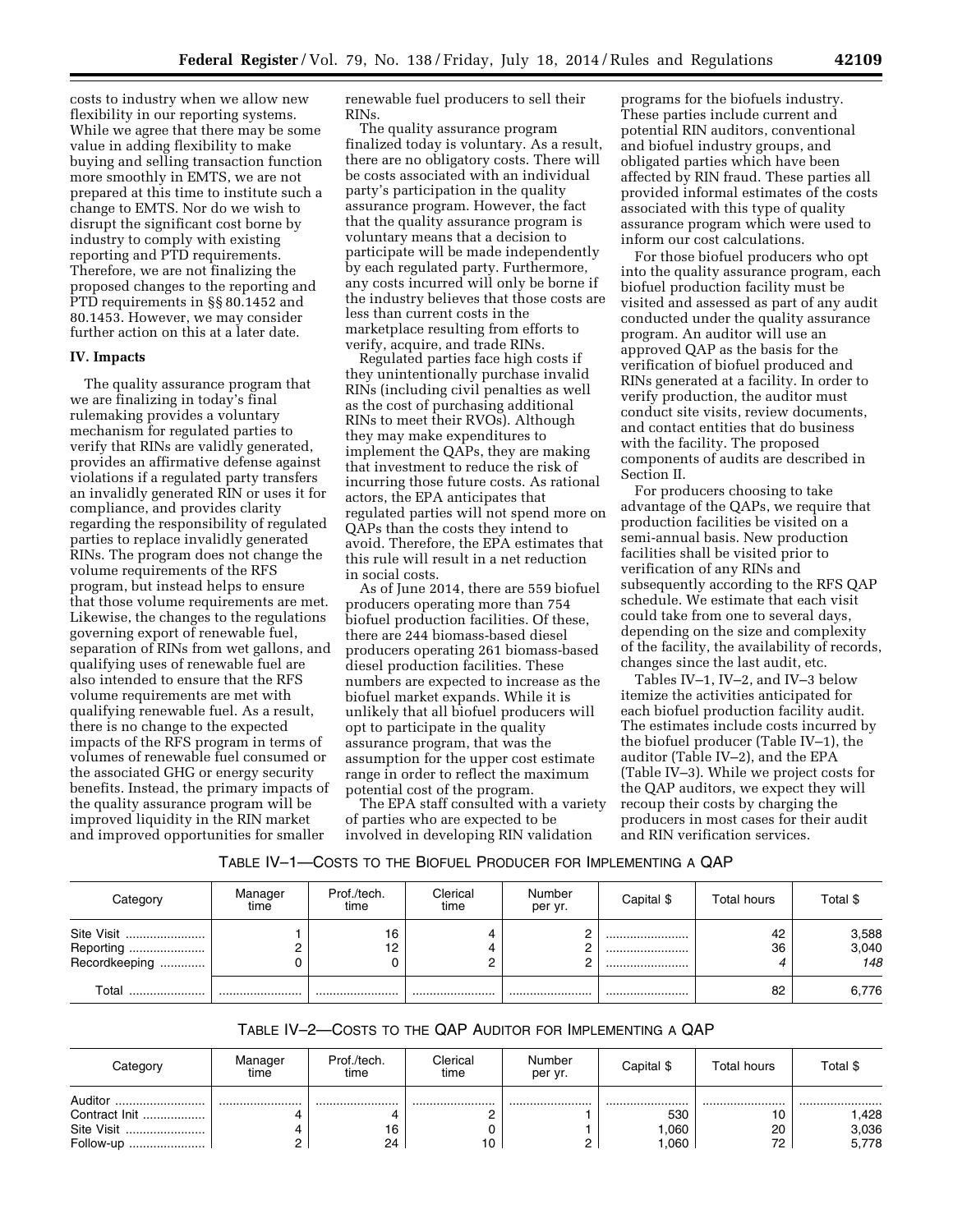# TABLE IV–2—COSTS TO THE QAP AUDITOR FOR IMPLEMENTING A QAP—Continued

| Categon                                                                             | Manager<br>time | Prof./tech.<br>time | Clerical<br>time  | Number<br>per yr. | Capital \$               | Total hours                    | Total \$                                            |
|-------------------------------------------------------------------------------------|-----------------|---------------------|-------------------|-------------------|--------------------------|--------------------------------|-----------------------------------------------------|
| Monitoring<br><br>Consultants<br>Reporting<br>QAP Prep<br>EMTS<br>Recordkeeping<br> |                 | 50<br><br>25<br>12  | υ<br><br>12<br>25 | <br><br>          | <br>.000<br><br><br><br> | 52<br><br>32<br>28<br>25<br>37 | 5,020<br>1,000<br>656. ا<br>2,272<br>2,400<br>2,077 |
| Total                                                                               |                 |                     |                   |                   |                          | 276                            | 24,667                                              |

# TABLE IV–3—COSTS TO THE EPA FOR IMPLEMENTING A QAP

| Category             | Manager<br>time | Prof./tech.<br>time | Clerical<br>time | Capital \$ | Total hours | Total \$  |
|----------------------|-----------------|---------------------|------------------|------------|-------------|-----------|
| EMTS Data Management | <br>            |                     | <br>             | <br>       |             | 267<br>89 |
| Total                |                 |                     |                  |            |             | 356       |

#### *A. Time and Cost Assumptions*

The specific times estimated for each task are shown in Tables IV–1, IV–2, and IV–3. These estimates are based on a number of basic assumptions. An initial site visit of the facility to be audited is assumed to require two days, and include estimated travel and per diem costs. For simplicity, we have estimated an average \$600 for airfare, \$150 for lodging, and \$80 for the per diem expenses. It is assumed that a plant manager would meet briefly with the auditor, and that a plant chemist or other professional would escort the auditor throughout the visit. Some clerical support would be required to locate files for the related document reviews.

It was assumed that an auditor would travel and spend half a day on contract initiation. Any follow up site visits were assumed to be shorter in duration, as the auditor would now be familiar with the facility and its normal operation. A substantial amount of the auditor's time would be spent in follow up documentation of the facility, such as checking feedstock suppliers, process fuel suppliers, doing volume and mass balances, and monitoring the ongoing operation of the facility. It was assumed that an auditor would employ a specialized consultant and/or local agent to perform some portion of the audit support.

In addition to tracking facility operation, an auditor would also be responsible for preparing the QAP, maintaining recordkeeping, monitoring and/or brokering activities on EMTS, and assisting with RFS reporting requirements.

# *B. Labor Cost Assumptions*

The labor costs used in this cost estimation are average mean wages for each labor category, as provided in the Bureau of Labor and Statistics Report dated May 2011. Based on this data, we used the following hourly wages for each employee type:

Managerial \$55.04 per hour Technical/Professional \$47.81 per hour

Clerical \$18.35 per hour Doubling to account for company overhead and benefits, and for convenience, rounding to the dollar, gives the following hourly rates: Managerial \$110 per hour Technical/Professional \$96 per hour Clerical \$37 per hour For the Agency costs, the work was assumed to be performed by a GS–13 technical employee, doubled and rounded up, for an hourly rate of \$89.

#### *C. Cost Estimate Results*

We considered two scenarios to provide a range of cost estimates with the first estimate assuming that all currently registered biofuel production facilities participate in the program and the second estimate assuming that just the biomass-based diesel production facilities participate. The first estimate represents our maximum total cost estimate based on the number of registered biofuel producers as of June 2014. This assumption of total participation by all biofuel producers equates to 559 RIN generators with 754 biofuel production facilities. This results in a maximum total cost for the program, including recordkeeping and reporting costs, of \$22,386,702. If all parties are participating in the program

and all RINs are verified, this results in a per-RIN cost of less than \$0.01. However, we do expect that the per-RIN cost would vary depending on the number of RINs generated by each fuel producer since the effort involved in validating many aspects of renewable fuel production is the same regardless of the size of the facility.

We do not expect that the costs of participation in the quality assurance program will vary significantly by the D code of RINs. While RINs with different D codes may command different prices in the market, the verification process for each RIN is expected to be similar regardless of D code, with the biggest cost differences in feedstock verification. For this reason we use the same estimated unit costs for the second estimate, where we assume that only the biomass-based diesel production facilities participate in the QAP program. There are currently 244 biomass-based diesel producers operating 261 biomass-based diesel production facilities. The total cost for the program, including recordkeeping and reporting costs, if just these facilities participated is estimated to be \$8,091,431.

# **V. Public Participation**

Many interested parties participated in the rulemaking process that culminates with this final rule. This process provided an opportunity for submitting written public comments following the proposal that we published on February 21, 2013 (78 FR 12158). We also held a public hearing on April 18, 2013, at which a number of parties provided both verbal and written testimony. All comments received, both verbal and written, are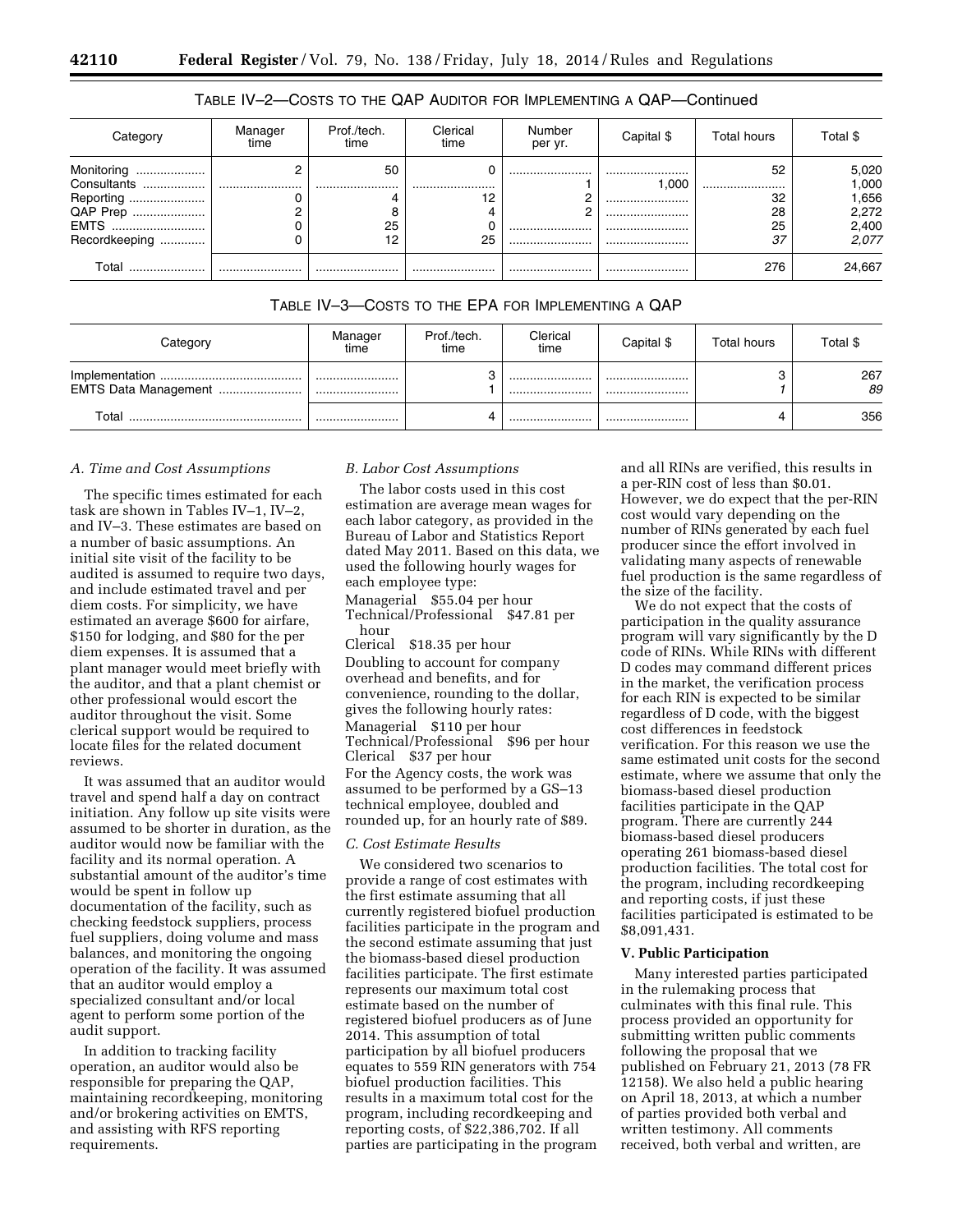available in the EPA docket EPA–HQ– OAR–2012–0621 and were considered in developing the final rule. Public comments and the EPA responses are discussed throughout this preamble.

# **VI. Statutory and Executive Order Review**

# *A. Executive Order 12866: Regulatory Planning and Review and Executive Order 13563: Improving Regulation and Regulatory Review*

Under Executive Order 12866 (58 FR 51735, October 4, 1993), this action is a ''significant regulatory action'' because it raises novel legal and policy issues. Accordingly the EPA submitted this action to the Office of Management and Budget (OMB) for review under Executive Orders 12866 and 13563 and any changes made in response to OMB recommendations have been documented in the docket for this action.

This action is being finalized today as a result of several cases of fraudulently generated RINs. As discussed above, several biodiesel production companies have been identified as having generated RINs that did not represent qualifying renewable fuel. While these invalid RINs represented a very small amount (about five percent) of the nationwide biodiesel volume in the 2009–2011 timeframe, the net result is that this fraud has impacted the liquidity of the biodiesel RIN market as some biodiesel RINs are perceived as having less value than others. In addition, as a result of fraudulent activities, obligated parties have been subject to monetary penalties and the additional cost of purchasing new RINs to cover the invalid RINs, even though they purchased the original RINs in good faith believing that they were valid. The EPA believes it is necessary to put in place an additional regulatory mechanism that provides an alternative, voluntary way to assure that RINs used for compliance are valid to restore confidence in the RIN market and level

the playing field for large and small producers.

# *B. Paperwork Reduction Act*

The information collection requirements in this final rule have been submitted for approval to the Office of Management and Budget (OMB) under the Paperwork Reduction Act, 44 U.S.C. 3501 et seq. The Information Collection Request (ICR) document prepared by the EPA has been assigned EPA ICR number 2473.02, OMB control number 2060– 0688. The information collection requirements are not enforceable until OMB approves them.

The RFS program requires that specified volumes of renewable fuel be used as transportation fuel, heating oil, and/or jet fuel each year. Obligated parties demonstrate compliance with the RFS standards through the acquisition of unique Renewable Identification Numbers (RINs) assigned by the producer or importer to every batch of renewable fuel produced or imported. Validly generated RINs show that a certain volume of qualifying renewable fuel was produced or imported. The RFS program also includes provisions stipulating the conditions under which RINs are invalid, the liability carried by a party that transfers or uses an invalid RIN, and how invalid RINs must be treated.

In this action we are promulgating a voluntary quality assurance program intended to provide a more structured way to assure that the RINs entering commerce are valid. The voluntary quality assurance program for RINs provides a means for regulated parties to ensure that RINs are properly generated, through audits of production facilities conducted by independent third parties using quality assurance plans (QAPs).

The annual public reporting and recordkeeping burden for this collection is estimated to be 320 hours per response. A document entitled ''Supporting Statement for Renewable Fuels Standard (RFS2) Voluntary RIN Quality Assurance Program (Final

Rule)'' has been placed in the public docket. The supporting statement provides a detailed explanation of the Agency's estimates by collection activity. The EPA did not receive any comment on the proposed burden collection. The estimates contained in the supporting statement are briefly summarized here:

# *Total No. of Respondents:* 559. *Total Burden Hours:* 74,386. *Total Cost to Respondents:* \$ 4,596,774.

Burden is defined at 5 CFR 1320.3(b). An agency may not conduct or sponsor, and a person is not required to respond to, a collection of information unless it displays a currently valid OMB control number. The OMB control numbers for the EPA's regulations in 40 CFR are listed in 40 CFR part 9.

# *C. Regulatory Flexibility Act*

The Regulatory Flexibility Act generally requires an agency to prepare a regulatory flexibility analysis of any rule subject to notice and comment rulemaking requirements under the Administrative Procedure Act or any other statute unless the agency certifies that the rule will not have a significant economic impact on a substantial number of small entities. Small entities include small businesses, small organizations, and small governmental jurisdictions. For purposes of assessing the impacts of this rule on small entities, small entity is defined as: (1) A small business as defined by the Small Business Administration's (SBA) regulations at 13 CFR 121.201 (see table below); (2) a small governmental jurisdiction that is a government of a city, county, town, school district or special district with a population of less than 50,000; and (3) a small organization that is any not-for-profit enterprise which is independently owned and operated and is not dominant in its field. The following table provides an overview of the primary SBA small business categories potentially affected by this regulation:

| Industry | Defined as small entity by SBA if: | NAICS <sup>a</sup> codes |
|----------|------------------------------------|--------------------------|
|          |                                    | 324110                   |

a North American Industrial Classification System.

The program finalized in today's action is a voluntary quality assurance program intended to provide a more structured way to assure that RINs entering commerce are valid. As a result of the fraud issue, obligated parties have been reluctant to purchase RINs from smaller refiners because of the

uncertainty of their validity. While this voluntary program may be beneficial for both larger and smaller refineries, it will be particularly beneficial for smaller petroleum refineries if they choose to participate. In the current climate, these smaller producers have been forced to offer their RINs at a significant discount

relative to RINs from larger producers, assuming they can find obligated parties or distributors willing to purchase them at all. While there is some cost to opt into the program, we believe these costs will be offset by leveling the playing field between larger producers and small producers, allowing small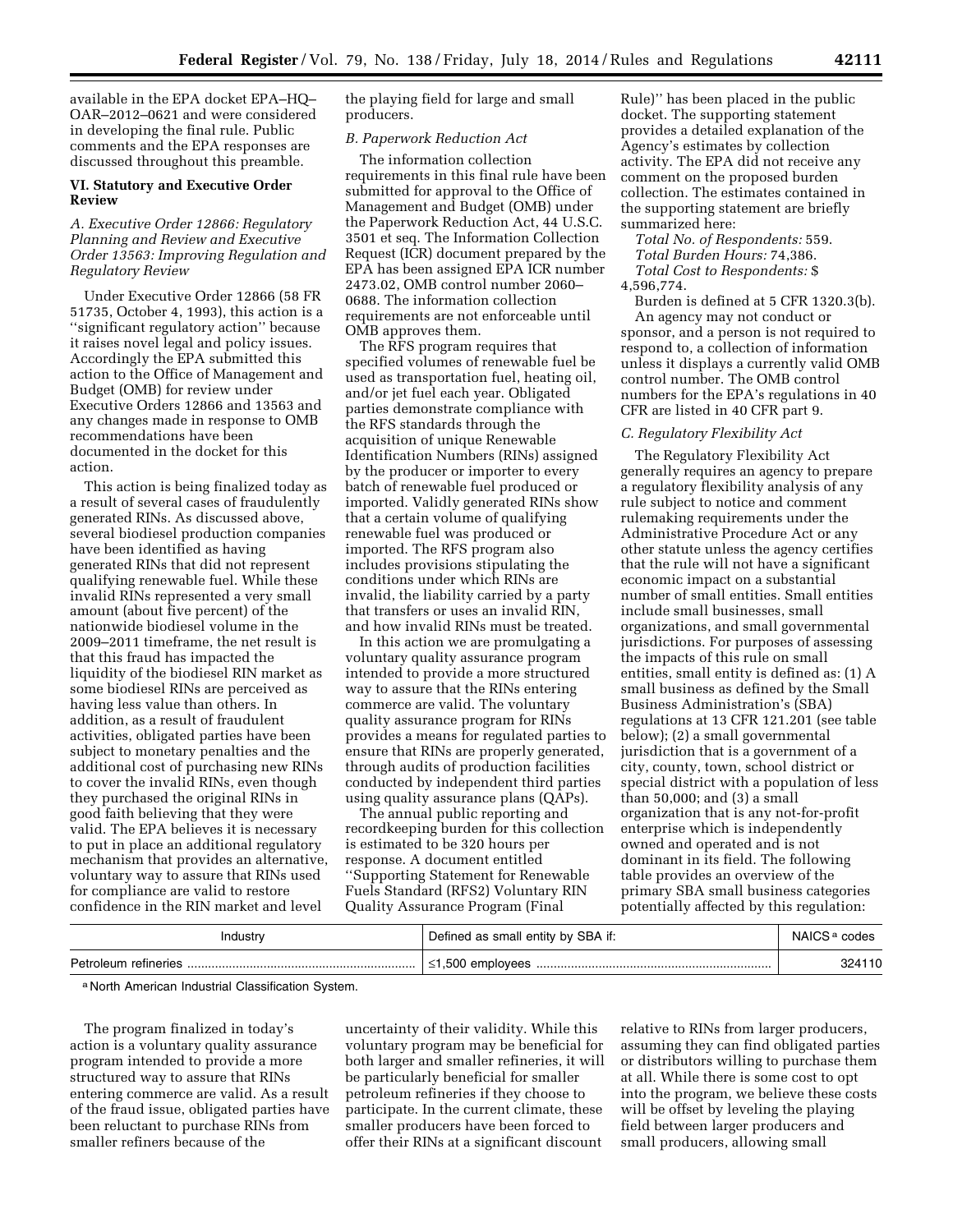producers to effectively compete in the market.

After considering the economic impacts of this action on small entities, I certify that this action will not have a significant economic impact on a substantial number of small entities. This action will not impose any requirements on small entities.

# *D. Unfunded Mandates Reform Act*

This rule does not contain a Federal mandate that may result in expenditures of \$100 million or more for State, local, and tribal governments, in the aggregate, or the private sector in any one year. The agency has determined that this action does not contain a Federal mandate that may result in expenditures of \$100 million or more for the private sector in any one year. Because the program outlined in this rule is optional, entities subject to this rule have the flexibility to participate or not. Thus, this action is not subject to the requirements of sections 202 or 205 of the UMRA. This action is also not subject to the requirements of section 203 of the UMRA because it contains no regulatory requirements that might significantly or uniquely affect small governments.

# *E. Executive Order 13132 (Federalism)*

Executive Order 13132, entitled ''Federalism'' (64 FR 43255, August 10, 1999), requires the EPA to develop an accountable process to ensure ''meaningful and timely input by State and local officials in the development of regulatory policies that have federalism implications.'' ''Policies that have federalism implications'' is defined in the Executive Order to include regulations that have ''substantial direct effects on the States, on the relationship between the national government and the States, or on the distribution of power and responsibilities among the various levels of government.''

This action does not have federalism implications. It does not have substantial direct effects on the States, on the relationship between the national government and the States, or on the distribution of power and responsibilities among the various levels of government, as specified in Executive Order 13132. This rule applies to manufacturers of transportation fuels and not to state or local governments. Thus, Executive Order 13132 does not apply to this action.

# *F. Executive Order 13175 (Consultation and Coordination With Indian Tribal Governments)*

This action does not have tribal implications, as specified in Executive Order 13175 (65 FR 67249, November 9, 2000). This rule will be implemented at the Federal level and impose compliance costs only on fuel producers who elect to participate in the program. Thus, Executive Order 13175 does not apply to this rule.

# *G. Executive Order 13045: Protection of Children From Environmental Health Risks and Safety Risks*

The EPA interprets Executive Order 13045 as applying only to those regulatory actions that are based on health or safety risks, such that the analysis required under section 5–501 of the Order has the potential to influence the regulation. This rule is not subject to Executive Order 13045 because it does not establish an environmental standard intended to mitigate health or safety risks.

# *H. Executive Order 13211 (Energy Effects)*

This action is not a ''significant energy action'' as defined in Executive Order 13211 (66 FR 28355 (May 22, 2001)), because it is not likely to have a significant adverse effect on the supply, distribution, or use of energy. We have concluded that any energy impacts of this rule will be negligible because the voluntary QAP audit process will ensure that the volume consumption goals of the statute are met while addressing the unique features of the RFS program that have resulted in inefficiencies and poor liquidity in the RIN market.

# *I. National Technology Transfer Advancement Act*

Section 12(d) of the National Technology Transfer and Advancement Act of 1995 (''NTTAA''), Public Law 104–113, 12(d) (15 U.S.C. 272 note) directs the agencies to use voluntary consensus standards in its regulatory activities unless to do so would be inconsistent with applicable law or otherwise impractical. Voluntary consensus standards are technical standards (e.g., materials, specifications, test methods, sampling procedures, and business practices) that are developed or adopted by voluntary consensus standards bodies. NTTAA directs the EPA to provide Congress, through OMB, explanations when the EPA decides not use available and applicable voluntary consensus standards.

This rulemaking involves technical standards. The EPA has decided to use

ASTM International (''ASTM'') D 975– 13a, entitled ''Standard Specification for Diesel Fuel Oils'' approved on December 1, 2013, to change its definition of renewable diesel in the RFS program. The rationale for this action is discussed in section III.B.1. of this preamble. Information about this standard may be obtained through the ASTM Web site (*<http://www.astm.org>*) or by calling ASTM at (610) 832–9585.

This rulemaking does not change this voluntary consensus standard, and does not involve any other technical standards. Therefore, the EPA is not considering the use of any voluntary consensus standards other than the one described above.

# *J. Executive Order 12898: Federal Actions To Address Environmental Justice in Minority Populations and Low-Income Populations*

Executive Order 12898 (59 FR 7629, February 16, 1994) establishes federal executive policy on environmental justice. Its main provision directs federal agencies, to the greatest extent practicable and permitted by law, to make environmental justice part of their mission by identifying and addressing, as appropriate, disproportionately high and adverse human health or environmental effects of their programs, policies, and activities on minority populations and low-income populations in the United States.

Today's action finalizes a voluntary set of regulatory provisions that provide regulated parties with a specific mechanism for demonstrating that they have conducted due diligence to verify the validity of RINs. Therefore, the EPA has determined that this action will not have disproportionately high and adverse human health or environmental effects on minority or low-income populations.

# *K. Congressional Review Act*

The Congressional Review Act, 5 U.S.C. 801 et seq., as added by the Small Business Regulatory Enforcement Fairness Act of 1996, generally provides that before a rule may take effect, the agency promulgating the rule must submit a rule report, which includes a copy of the rule, to each House of the Congress and to the Comptroller General of the United States. The EPA will submit a report containing this rule and other required information to the U.S. Senate, the U.S. House of Representatives, and the Comptroller General of the United States prior to publication of the rule in the **Federal Register**. A Major rule cannot take effect until 60 days after it is published in the **Federal Register**. This action is not a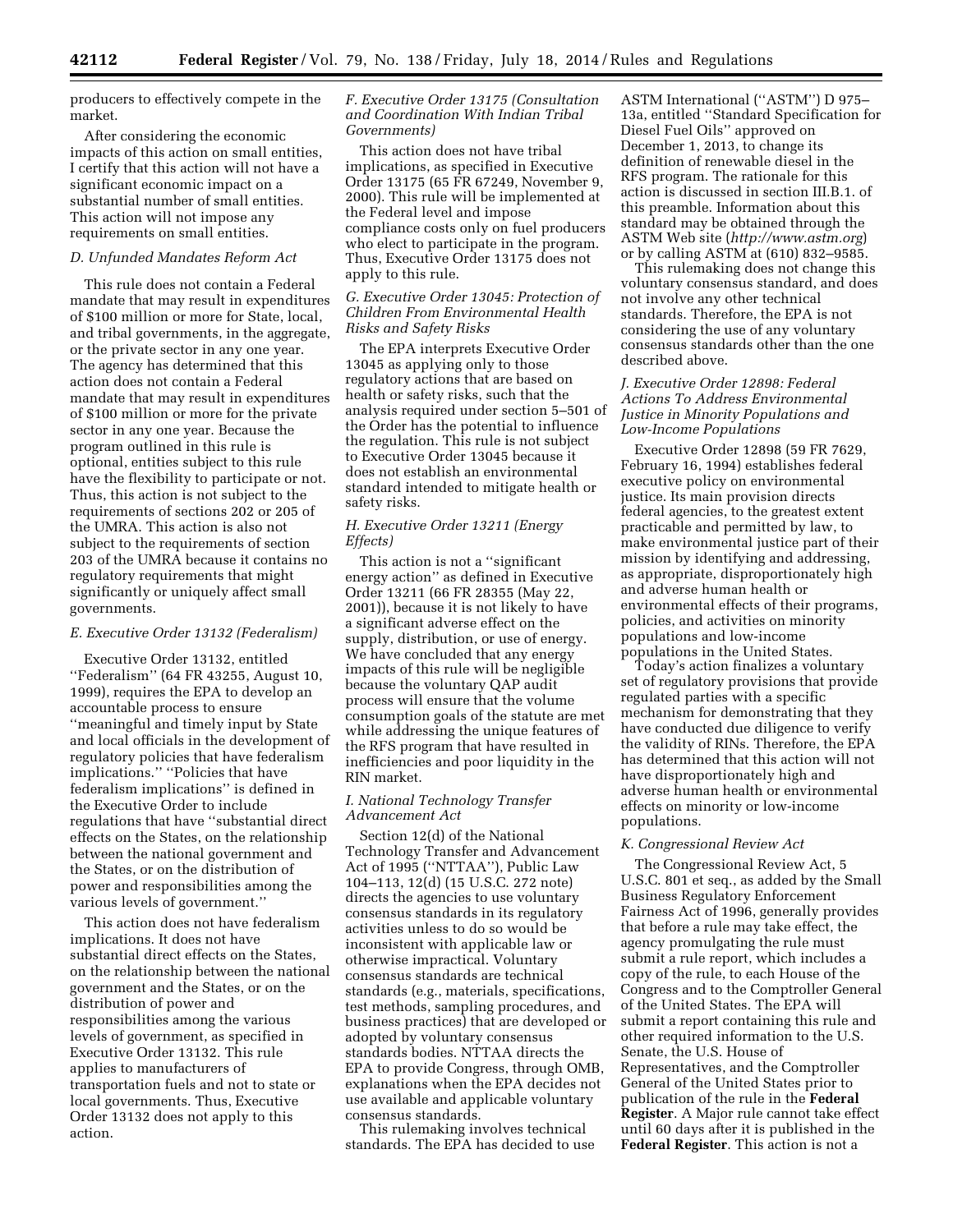''major rule'' as defined by 5 U.S.C. 804(2).

# **VII. Statutory Authority**

Statutory authority for the rule finalized today can be found in section 211 of the Clean Air Act, 42 U.S.C. 7545. Additional support for the procedural and compliance related aspects of today's rule, including the recordkeeping requirements, come from Sections 114, 208, and 301(a) of the Clean Air Act, 42 U.S.C. 7414, 7542, and 7601(a).

# **List of Subjects in 40 CFR Part 80**

Administrative practice and procedure, Air pollution control, Diesel fuel, Environmental protection, Fuel additives, Gasoline, Imports, Incorporation by reference, Oil imports, Petroleum.

Dated: July 2, 2014.

# **Gina McCarthy,**

*Administrator.* 

For the reasons set forth in the preamble, title 40, chapter I of the Code of Federal Regulations is amended as follows:

# **PART 80—REGULATION OF FUELS AND FUEL ADDITIVES**

■ 1. The authority citation for part 80 continues to read as follows:

**Authority:** 42 U.S.C. 7414, 7542, 7545, and 7601(a).

# **Subpart M—[Amended]**

■ 2. Section 80.1401 is amended as follows:

■ a. By revising the definition of "Nonester renewable diesel''.

 $\blacksquare$  b. By adding the definitions of "A-RIN'', ''B–RIN'', ''Independent thirdparty auditor'', ''Interim period'', ''Nonqualifying fuel use'', ''Q–RIN'', ''Quality assurance audit'', ''Quality assurance plan'', and ''Verified RIN'' in alphabetical order.

The added and revised text read as follows:

#### **§ 80.1401 Definitions.**

\* \* \* \* \* *A–RIN* means a RIN verified during the interim period by a registered independent third-party auditor using a QAP that has been approved under § 80.1469(a) following the audit process

described in § 80.1472. \* \* \* \* \*

*B–RIN* means a RIN verified during the interim period by a registered independent third-party auditor using a QAP that has been approved under

§ 80.1469(b) following the audit process described in § 80.1472.

\* \* \* \* \* *Independent third-party auditor*  means a party meeting the requirements of § 80.1471(b) that conducts QAP audits and verifies RINs.

*Interim period* means the period between February 21, 2013 and December 31, 2014.

\* \* \* \* \* *Non-ester renewable diesel,* also known as renewable diesel, means renewable fuel that is not a mono-alkyl ester and that is either:

(1) A fuel or fuel additive that meets the ASTM D 975–13a (incorporated by reference, see § 80.1468) Grade No. 1–D or No. 2–D specifications and can be used in an engine designed to operate on conventional diesel fuel; or

(2) A fuel or fuel additive that is registered under 40 CFR part 79 and can be used in an engine designed to operate using conventional diesel fuel.

\* \* \* \* \* *Non-qualifying fuel use* means a use of renewable fuel in an application other than transportation fuel, heating oil, or jet fuel.

\* \* \* \* \* *Q–RIN* means a RIN verified by a registered independent third-party auditor using a QAP that has been approved under § 80.1469(c) following the audit process described in § 80.1472.

*Quality assurance audit* means an audit of a renewable fuel production facility conducted by an independent third-party auditor in accordance with a QAP that meets the requirements of § 80.1469 and requirements of § 80.1472.

*Quality assurance plan,* or QAP, means the list of elements that an independent third-party auditor will check to verify that the RINs generated by a renewable fuel producer or importer are valid. A QAP includes both general and pathway specific elements. \* \* \* \* \*

*Verified RIN* means a RIN generated by a renewable fuel producer that was subject to a QAP audit executed by an independent third-party auditor, and determined by the independent thirdparty auditor to be valid. Verified RINs includes A–RINs, B–RINs, and Q–RINs. \* \* \* \* \*

■ 3. Section 80.1426 is amended as follows:

 $\blacksquare$  a. By revising paragraph (a)(1).

■ b. By revising paragraphs (c)(1) and  $(c)(6)$ .

 $\blacksquare$  c. By revising paragraphs  $(f)(4)(i)(A)(1)$ and  $(f)(4)(i)(B)$ .

 $\blacksquare$  d. By adding paragraph (f)(4)(iii).

 $\blacksquare$  e. By revising paragraph (f)(12).

■ f. By revising paragraph (f)(14).

The additions and revisions read as follows:

# **§ 80.1426 How are RINs generated and assigned to batches of renewable fuel by renewable fuel producers or importers?**   $(a) * * * *$

(1) To the extent permitted under paragraphs (b) and (c) of this section, producers and importers of renewable fuel must generate RINs to represent that fuel if all of the following occur:

(i) The fuel qualifies for a D code pursuant to § 80.1426(f), or the EPA has approved a petition for use of a D code pursuant to § 80.1416.

(ii) The fuel is demonstrated to be produced from renewable biomass pursuant to the reporting requirements of § 80.1451 and the recordkeeping requirements of § 80.1454.

(A) Feedstocks meeting the requirements of renewable biomass through the aggregate compliance provision at § 80.1454(g) are deemed to be renewable biomass.

(B) [Reserved]

(iii) Was produced in compliance with the registration requirements of § 80.1450, the reporting requirements of § 80.1451, the recordkeeping requirements of § 80.1454, and all other applicable requirements of this subpart M.

(iv) The renewable fuel is designated on a product transfer document (PTD) for use as transportation fuel, heating oil, or jet fuel in accordance with § 80.1453(a)(12).

- \* \* \* \* \*
- $(c) * * * *$

(1) Fuel producers and importers may not generate RINs for fuel that does not satisfy the requirements of paragraph (a)(1) of this section. \* \* \* \* \*

(6) A party is prohibited from generating RINs for a volume of fuel that it produces if the fuel has been produced by a process that uses a renewable fuel as a feedstock, and the renewable fuel that is used as a feedstock was produced by another party, except that RINs may be generated for such fuel if allowed by the EPA in response to a petition submitted pursuant to § 80.1416 and the petition approval specifies a mechanism to prevent double counting of RINs.

- \* \* \* \* \*
- (f) \* \* \*
- $(4) * * * *$
- $(i) * * * *$  $(A) * * * *$ 
	-

 $(1)$  V<sub>RIN</sub> shall be calculated according to the following formula: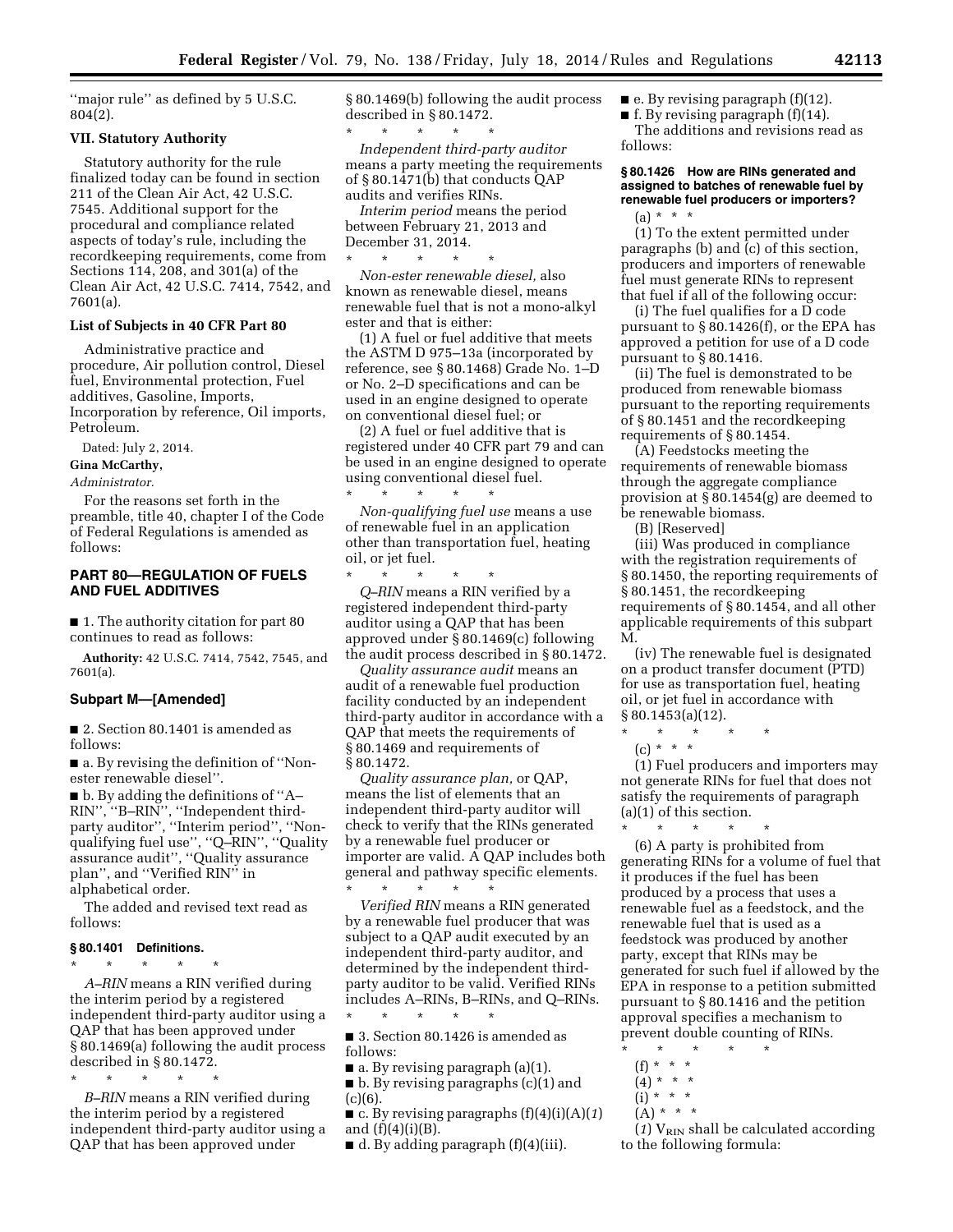$V_{RIN} = EV * V_s * FE_R/(FE_R + FE_{NR})$ Where:

- $\mathrm{V_{RIN}} = \mathrm{RIN}$  volume, in gallons, for use in determining the number of gallon-RINs that shall be generated for the batch.
- EV = Equivalence value for the batch of renewable fuel per § 80.1415, subject to qualification in paragraph (f)(4)(iii) of this section.
- $V_s$  = Standardized volume of the batch of renewable fuel at 60 °F, in gallons, calculated in accordance with paragraph (f)(8) of this section.
- $FE<sub>R</sub>$  = Feedstock energy from renewable biomass used to make the transportation fuel, in Btu.
- $FE_{NR}$  = Feedstock energy from non-renewable feedstocks used to make the transportation fuel, heating oil, or jet fuel, in Btu.

\* \* \* \* \*

(B) *Method B.* V<sub>RIN</sub> shall be calculated according to the following formula:

 $V_{\text{RIN}} = EV * V_s * R$ 

Where:

- $V_{\text{RIN}} = RIN$  volume, in gallons, for use in determining the number of gallon-RINs that shall be generated for the batch.
- EV = Equivalence value for the batch of renewable fuel per § 80.1415, subject to qualification in paragraph (f)(4)(iii) of this section.
- $V_s$  = Standardized volume of the batch of renewable fuel at 60 °F, in gallons, calculated in accordance with paragraph (f)(8) of this section.
- R = The renewable fraction of the fuel as measured by a carbon-14 dating test method as provided in paragraph (f)(9) of this section.

\* \* \* \* \*

(iii) In determining the RIN volume  $V_{\rm RIN}$  according to paragraph  $(f)(4)(i)(A)$ or (f)(4)(i)(B) of this section, the equivalence value used to determine  $V_{\text{RIN}}$  which is calculated according to § 80.1415 shall use a value of 1.0 to represent R, the renewable content of the renewable fuel.

\* \* \* \* \* (12)(i) For purposes of this section, any renewable fuel other than ethanol, biodiesel, or renewable diesel that meets the ASTM D 975–13a Grade No. 1–D or No. 2–D specifications (incorporated by reference, see § 80.1468) is considered renewable fuel and the producer or importer may generate RINs for such fuel only if all of the following apply:

(A) The fuel is produced from renewable biomass and qualifies for a D code in Table 1 to this section or has been otherwise approved by the Administrator;

(B) The fuel producer or importer maintains records demonstrating that the fuel was produced for use as a transportation fuel, heating oil or jet fuel by:

(*1*) Blending the renewable fuel into gasoline or diesel fuel to produce a

transportation fuel, heating oil or jet fuel that meets all applicable standards;

(*2*) Entering into a written contract for the sale of a the renewable fuel, which specifies the purchasing party shall blend the fuel into gasoline or diesel fuel to produce a transportation fuel, heating oil or jet fuel that meets all applicable standards; or

(*3*) Entering into a written contract for the sale of the renewable fuel, which specifies that the fuel shall be used in its neat form as a transportation fuel, heating oil or jet fuel that meets all applicable standards.

(C) The fuel was sold for use in or as a transportation fuel, heating oil, or jet fuel, and for no other purpose.

- (ii) [Reserved]
- (iii) [Reserved]

\* \* \* \* \* (14) For purposes of Table 1 to this section, process heat produced from combustion of gas at a renewable fuel facility is considered derived from biomass if the gas is biogas.

(i) For biogas directly transported to the facility without being placed in a commercial distribution system, all of the following conditions must be met:

(A) The producer has entered into a written contract for the procurement of a specific volume of biogas with a specific heat content.

(B) The volume of biogas was sold to the renewable fuel production facility, and to no other facility.

(C) The volume and heat content of biogas injected into the pipeline and the volume of gas used as process heat are measured by continuous metering.

(ii) For biogas that has been gathered, processed and injected into a common carrier pipeline, all of the following conditions must be met:

(A) The producer has entered into a written contract for the procurement of a specific volume of biogas with a specific heat content.

(B) The volume of biogas was sold to the renewable fuel production facility, and to no other facility.

(C) The volume of biogas that is withdrawn from the pipeline is withdrawn in a manner and at a time consistent with the transport of fuel between the injection and withdrawal points.

(D) The volume and heat content of biogas injected into the pipeline and the volume of gas used as process heat are measured by continuous metering.

(E) The common carrier pipeline into which the biogas is placed ultimately serves the producer's renewable fuel facility.

(iii) The process heat produced from combustion of gas at a renewable fuel

facility described in paragraph (f)(12)(i) of this section shall not be considered derived from biomass if any other party relied upon the contracted volume of biogas for the creation of RINs. \* \* \* \* \*

■ 4. Section 80.1427 is amended as follows:

■ a. By revising paragraph (a)(1) and the introductory text of paragraph (b)(1). ■ b. By adding paragraph (c).

# **§ 80.1427 How are RINs used to demonstrate compliance?**

(a) *Obligated party renewable volume obligations.* (1) Except as specified in paragraph (b) of this section or § 80.1456, each party that is an obligated party under § 80.1406 and is obligated to meet the Renewable Volume Obligations under § 80.1407 must demonstrate pursuant to § 80.1451(a)(1) that it has retired for compliance purposes a sufficient number of RINs to satisfy the following equations:

(i) *Cellulosic biofuel.* 

 $(\Sigma RINNUM)_{CB,i} + (\Sigma RINNUM)_{CB,i-1} =$  $RVO<sub>CB.i</sub>$ 

Where:

- $(\Sigma$ RINNUM $)_{CB,i}$  = Sum of all owned gallon-RINs that are valid for use in complying with the cellulosic biofuel RVO, were generated in year i, and are being applied towards the RVO<sub>CB,i</sub>, in gallons.
- $(\Sigma RINNUM)_{CB,i-1} = Sum of all owned gallon-$ RINs that are valid for use in complying with the cellulosic biofuel RVO, were generated in year i-1, and are being applied towards the  $RVO_{CB,i}$ , in gallons.
- RVOCB,i = The Renewable Volume Obligation for cellulosic biofuel for the obligated party for calendar year i, in gallons, pursuant to § 80.1407.

(ii) *Biomass-based diesel.* Except as provided in paragraph (a)(7) of this section,

 $(\Sigma RINNUM)_{\text{BBD},i} + (\Sigma RINNUM)_{\text{BBD},i-1}$  = RVOBBD,i

Where:

- $(\Sigma RINNUM)_{BBD,i} = Sum of all owned gallon-$ RINs that are valid for use in complying with the biomass-based diesel RVO, were generated in year i, and are being applied  $_{\rm towards}$  the  $_{\rm KVO_{BBD,i}}$ , in gallons.
- $(\Sigma RINNUM)_{\text{BBD},i-1}$  = Sum of all owned gallon-RINs that are valid for use in complying with the biomass-based diesel RVO, were generated in year i-1, and are being applied towards the RVOBBD,i, in gallons.
- $RVO<sub>BBD,i</sub> = The Renewable Volume$ Obligation for biomass-based diesel for the obligated party for calendar year i after 2010, in gallons, pursuant to § 80.1407.
- (iii) *Advanced biofuel.*

 $(\Sigma RINNUM)_{AB,i} + (\Sigma RINNUM)_{AB,i-1} =$ RVOAB,i

Where:

 $(\Sigma \text{RINNUM})_{\text{AB},i} = \text{Sum of all owned gallon}$ RINs that are valid for use in complying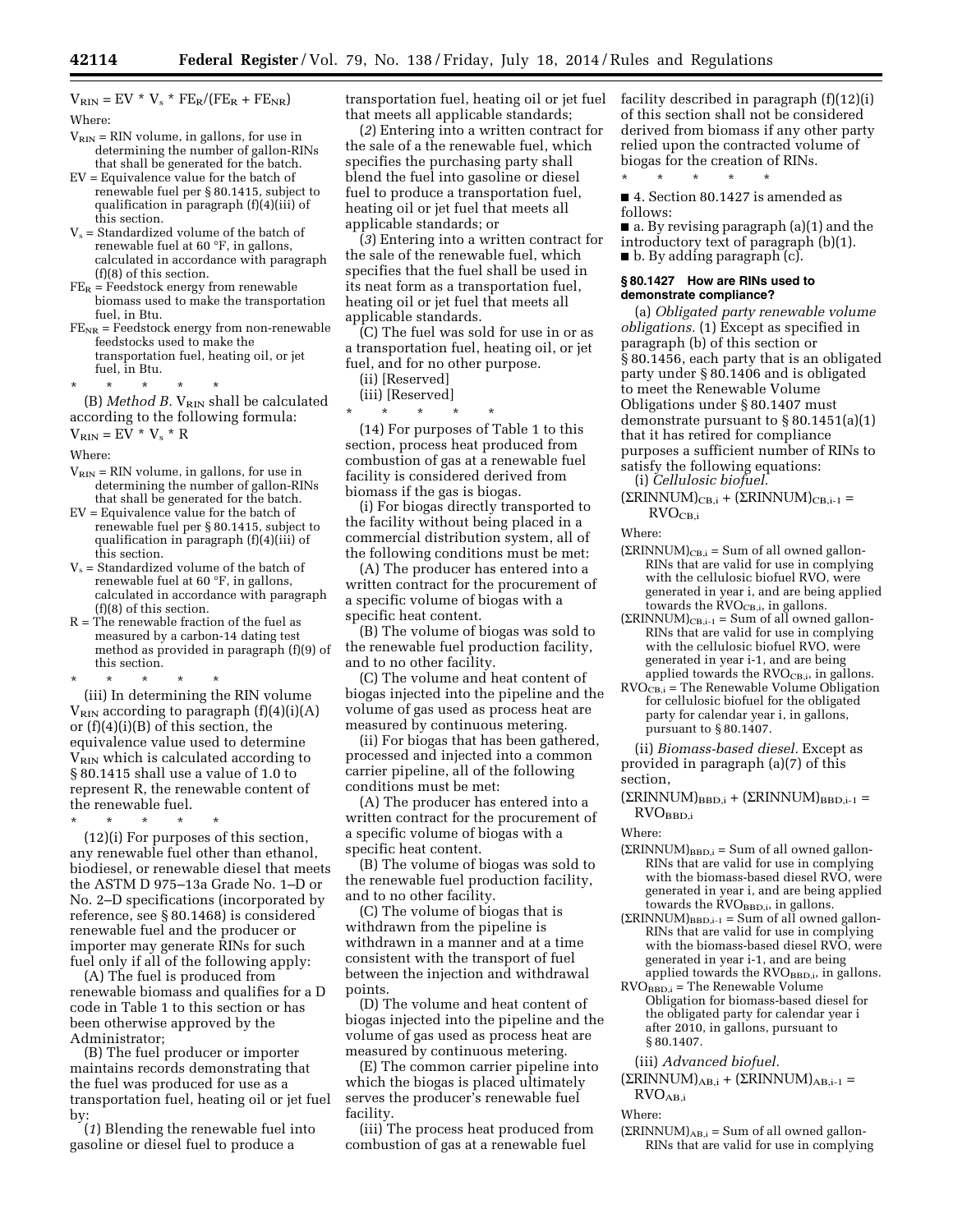with the advanced biofuel RVO, were generated in year i, and are being applied towards the  $\rm KVO_{AB,i}$ , in gallons.

- $(\Sigma RINNUM)_{AB,i-1} = Sum of all owned gallon-$ RINs that are valid for use in complying with the advanced biofuel RVO, were generated in year i-1, and are being applied towards the RVOAB,i, in gallons.
- $RVO<sub>AB,i</sub> = The Renewable Volume Obligation$ for advanced biofuel for the obligated party for calendar year i, in gallons, pursuant to § 80.1407.

(iv) *Renewable fuel.* 

 $(\Sigma RINNUM)_{RF,i} + (\Sigma RINNUM)_{RF,i-1} =$ RVORF,i

Where:

- $(\Sigma RINNUM)_{RF,i}$  = Sum of all owned gallon-RINs that are valid for use in complying with the renewable fuel RVO, were generated in year i, and are being applied towards the  $\text{RVO}_{\text{RF},i}$ , in gallons.
- $(\Sigma RINNUM)_{RF,i-1} = Sum of all owned gallon-$ RINs that are valid for use in complying with the renewable fuel RVO, were generated in year i-1, and are being applied towards the  $\text{RVO}_{\text{RF,i}}$ , in gallons.
- $\text{RVO}_{\text{RF,i}}$  = The Renewable Volume Obligation for renewable fuel for the obligated party for calendar year i, in gallons, pursuant to § 80.1407.
- \* \* \* \* \*

(b) \* \* \* (1) An obligated party that fails to meet the requirements of paragraph  $(a)(1)$  or  $(a)(7)$  of this section for calendar year i is permitted to carry a deficit into year i+1 under the following conditions:

\* \* \* \* \* (c) *Exporter Renewable Volume Obligations (ERVOs).* (1) Each exporter of renewable fuel that is obligated to meet Exporter Renewable Volume Obligations under § 80.1430 must demonstrate pursuant to § 80.1451(a)(1) that is has retired for compliance purposes a sufficient number of RINs to meet its ERVOs by the deadline specified in § 80.1430(f).

(2) In fulfillment of its ERVOs, each exporter is subject to the provisions of paragraphs (a)(2), (a)(3), (a)(6), and (a)(8) of this section.

(3) No more than 20 percent of the ERVO calculated according to a formula at § 80.1430(b) may be fulfilled using RINs generated in the year prior to the year in which the RVO was incurred.

■ 5. Section 80.1429 is amended by adding paragraph (b)(10) and removing and reserving paragraph (f) to read as follows:

# **§ 80.1429 Requirements for separating RINs from volumes of renewable fuel.**

\* \* \* \* \* (b) \* \* \*

(10) Any party that produces a volume of renewable fuel may separate any RINs that have been generated to

represent that volume of renewable fuel or that blend if that party retires the separated RINs to replace invalid RINs according to § 80.1474.

\* \* \* \* \* (f) [Reserved]

\* \* \* \* \*

■ 6. Section 80.1430 is amended as follows:

- a. By revising paragraph (a).
- b. By revising paragraph (b).
- c. By revising paragraph (e)
- introductory text.

■ d. By revising paragraph (f).

■ e. By adding paragraph (g).

# **§ 80.1430 Requirements for exporters of renewable fuel.**

(a) Any exporter of renewable fuel, whether in its neat form or blended shall acquire sufficient RINs to comply with all applicable Renewable Volume Obligations under paragraphs (b) through (e) of this section representing the exported renewable fuel. No provision of this section applies to renewable fuel purchased directly from the renewable fuel producer and for which the exporter can demonstrate that no RINs were generated through the recordkeeping requirements of  $§ 80.1454(a)(6).$ 

(b) *Exporter Renewable Volume Obligations (ERVOs).* An exporter of renewable fuel shall determine its Exporter Renewable Volume Obligations from the volumes of the renewable fuel exported.

- (1) *Cellulosic biofuel.*
- $ERVO_{CB,k} = VOL_k^*$   $EV_k$

Where:

- $ERVO<sub>CB,k</sub> = The Exporter Renewable Volume$ Obligation for cellulosic biofuel for discrete volume k in gallons.
- k = A discrete volume of renewable fuel that the exporter knows or has reason to know is cellulosic biofuel that is exported in a single shipment.
- $VOL_k$  = The standardized volume of discrete volume k, in gallons, calculated in accordance with § 80.1426(f)(8).
- $EV_k$  = The equivalence value associated with discrete volume k.
	- (2) *Biomass-based diesel.*
- $ERVO<sub>BBD,k</sub> = VOL<sub>k</sub>* EV<sub>k</sub>$

Where:

- $ERVO<sub>BBDI,k</sub> = The Exporter Renewable$ Volume Obligation for biomass-based diesel for discrete volume k, in gallons.
- k = A discrete volume of renewable fuel that is biodiesel or renewable diesel and is exported in a single shipment.
- $VOL_k = The standardized volume of discrete$ volume k calculated in accordance with § 80.1426(f)(8).
- $EV_k$  = The equivalence value associated with discrete volume k.
	- (3) *Advanced biofuel.*

 $ERVO<sub>AB,k</sub> = VOL<sub>k</sub><sup>*</sup> EV<sub>k</sub>$ 

Where:

- $ERVO<sub>AB,k</sub> = The Exporter Renewable Volume$ Obligation for advanced biofuel for discrete volume k, in gallons.
- k = A discrete volume of renewable fuel that is advanced biofuel (including biomassbased diesel, renewable diesel, cellulosic biofuel and other advanced biofuel) and is exported in a single shipment.
- $VOL_k = \hat{The standardized volume of discrete}$ volume k, in gallons, calculated in accordance with  $\S 80.1426(f)(8)$ .
- $EV_k$  = The equivalence value associated with discrete volume k.

(4) *Renewable fuel.* 

 $ERVO_{RF,i} = VOL_k * EV_k$ 

Where:

- $ERVO<sub>RF,i</sub> = The Renewable Volume$ Obligation for renewable fuel for discrete volume k, in gallons.
- k = A discrete volume of exported renewable fuel that is exported in a single shipment.
- $VOL_k$  = The standardized volume of discrete volume k, in gallons, calculated in accordance with § 80.1426(f)(8).
- $EV_k$  = The equivalence value associated with discrete volume k.

\* \* \* \* \*

(e) For renewable fuels that are in the form of a blend at the time of export, the exporter shall determine the volume of exported renewable fuel based on one of the following:

\* \* \* \* \* (f) Each exporter of renewable fuel must fulfill its ERVO for each discrete volume of exported renewable fuel within thirty days of export, and must demonstrate compliance with its ERVOs pursuant to  $\S 80.1427(c)$ .

(g) Each exporter of renewable fuel must fulfill any 2014 ERVOs existing as of September 16, 2014 for which RINs have not yet been retired by the compliance demonstration deadline for the 2013 compliance period, and must demonstrate compliance with such ERVOs pursuant to § 80.1427(c).

■ 7. Section 80.1431 is amended by removing and reserving paragraph (a)(1)(viii) and revising paragraph (b) introductory text to read as follows:

#### **§ 80.1431 Treatment of invalid RINs.**

- $(a) * * * *$  $(1) * * * *$
- (viii) [Reserved]
- \* \* \* \* \*

\* \* \* \* \*

(b) Except as provided in § 80.1473, the following provisions apply in the case of RINs that are invalid:

■ 8. Section 80.1450 is amended as follows:

- $\blacksquare$  a. By adding paragraph (b)(1)(xii).
- b. By revising paragraph (g).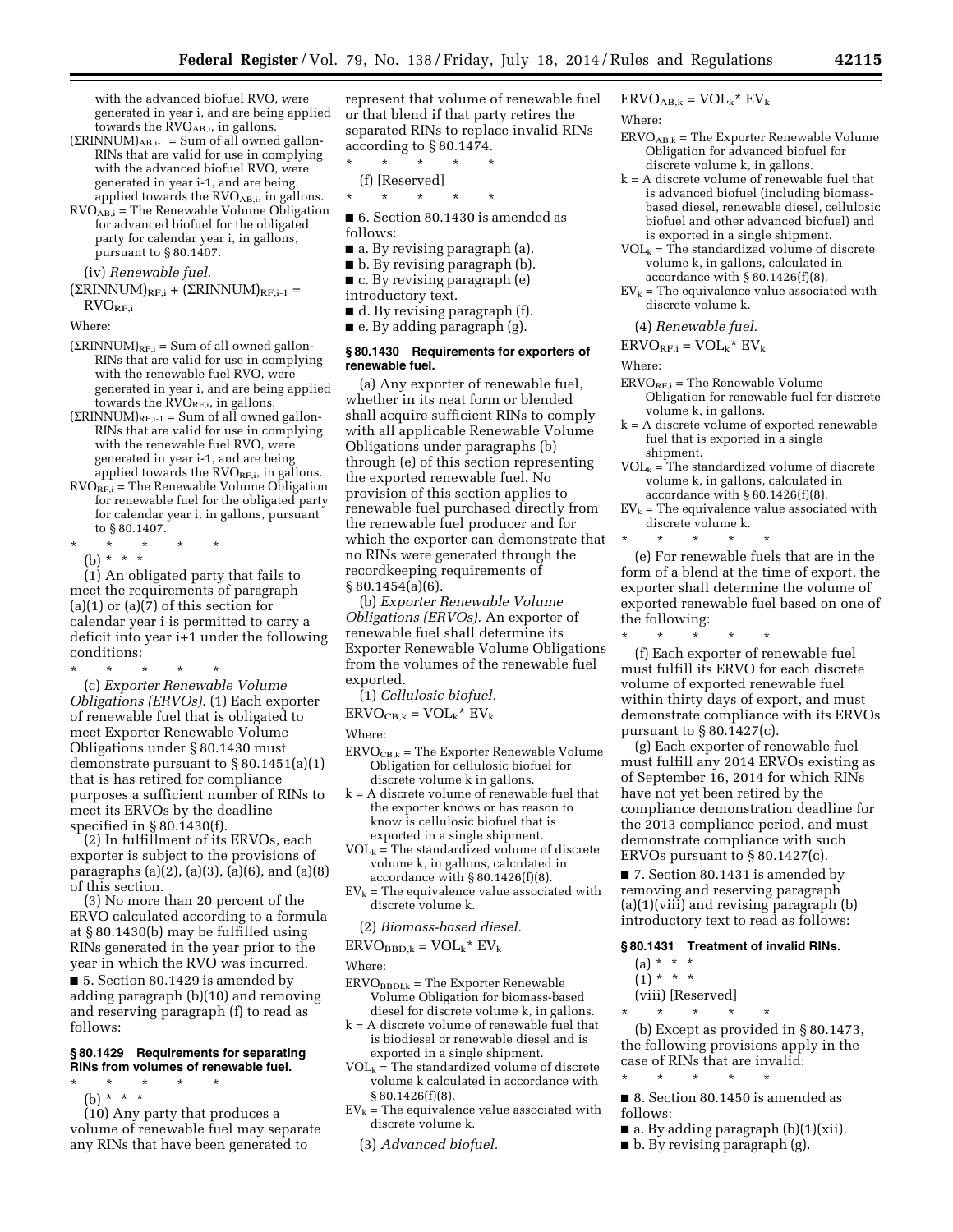The revisions and additions read as follows:

# **§ 80.1450 What are the registration requirements under the RFS program?**

- \* \* \* \* \*
- (b) \* \* \*
- $(1) * * * *$

(xii) For a producer or importer of any renewable fuel other than ethanol, biodiesel, renewable gasoline, renewable diesel that meets the ASTM 975–13a Grade No. 1–D or No. 2–D specifications (incorporated by reference, see § 80.1468), biogas or renewable electricity all the following:

(A) A description of the renewable fuel and how it will be blended to into gasoline or diesel fuel to produce a transportation fuel, heating oil or jet fuel that meets all applicable standards.

(B) A statement regarding whether the renewable fuel producer or importer will blend the renewable fuel into gasoline or diesel fuel or enter into a written contract for the sale and use of a specific quantity of the renewable fuel with a party who blends the fuel into gasoline or diesel fuel to produce a transportation fuel, heating oil or jet fuel that meets all applicable standards.

(C) If the renewable fuel producer or importer enters into a written contract for the sale and use of a specific quantity of the renewable fuel with a party who blends the fuel into gasoline or diesel fuel to produce a transportation fuel, heating oil or jet fuel, provide all the following:

(*1*) The name, location and contact information for the party that will blend the renewable fuel.

(*2*) A copy of the contract that requires the party to blend the renewable fuel into gasoline or diesel fuel to produce a transportation fuel, heating oil or jet fuel that meets all applicable standards.

\* \* \* \* \* (g) Any independent third-party auditor described in § 80.1471 must register with the EPA as an independent third-party auditor and receive an EPA issued company identification number prior to conducting quality assurance audits pursuant to § 80.1472. Registration information must be submitted at least 30 days prior to conducting audits of renewable fuel production facilities. The independent third-party auditor must provide to the EPA all the following:

(1) The information specified under § 80.76, if such information has not already been provided under the provisions of this part.

(2) Documentation of professional qualifications as follows:

(i) For a professional engineer as described in  $\S 80.1450(b)(2)(i)(A)$  and  $(b)(2)(i)(B).$ 

(ii) For a domestic independent thirdparty auditor or a foreign independent third-party auditor, a certified public accountant who is licensed by an appropriate state agency in the United States.

(iii) For a foreign independent thirdparty auditor, an accountant who is a foreign equivalent to a certified public accountant licensed in the United States.

(3) Documentation of professional liability insurance as described in § 80.1471(c).

(4) Any quality assurance plans as described in § 80.1469.

(5) Name, address, and company and facility identification numbers of all renewable fuel production facilities that the independent third-party auditor intends to audit under § 80.1472.

(6) An affidavit, or electronic consent, from each renewable fuel producer or foreign renewable fuel producer stating its intent to have the independent thirdparty auditor conduct a quality assurance audit of any of the renewable fuel producer's or foreign renewable fuel producer's facilities.

(7) An affidavit stating that an independent third-party auditor and its contractors and subcontractors are independent, as described in § 80.1471(b), of any renewable fuel producer or foreign renewable fuel producer.

(8) The name and contact information for each person employed (or under contract or subcontract) by the independent third-party auditor to conduct audits or verify RINs, as well as the name and contact information for any professional engineer and certified public accountant performing the review.

(9) *Registration updates*—(i) Any independent third-party auditor who makes changes to its quality assurance plan(s) that will allow it to audit new renewable fuel production facilities, as defined in § 80.1401 that is not reflected in the producer's registration information on file with the EPA must update its registration information and submit a copy of an updated QAP on file with the EPA at least 60 days prior to producing the new type of renewable fuel.

(ii) Any independent third-party auditor who makes any other changes to a QAP that will affect the third-party auditor's registration information but will not affect the renewable fuel category for which the producer is registered per paragraph (b) of this

section must update its registration information 7 days prior to the change.

(iii) Independent third-party auditors must update their QAPs at least 60 days prior to verifying RINs generated by a renewable fuel facility uses a new pathway.

(iv) Independent third-party auditors must update their QAPs at least 60 days prior to verifying RINs generated by any renewable fuel facility not identified in their existing registration.

(10) *Registration renewal.*  Registrations for independent thirdparty auditors expire December 31 of each calendar year. Previously approved registrations will renew automatically if all the following conditions are met:

(i) The independent third-party auditor resubmits all information, updated as necessary, described in § 80.1450(g)(1) through (g)(7) no later than October 31 before the next calendar year.

(ii) The independent third-party auditor submits an affidavit affirming that he or she has only verified RINs using a QAP approved under § 80.1469, notified all appropriate parties of all potentially invalid RINs as described in § 80.1471(d), and fulfilled all of his or her RIN replacement obligations under § 80.1474.

(iii) The auditor has not received a notice of deficiency from the EPA regarding its registration renewal materials.

(11) *Revocation of registration.* (i) The Administrator may issue a notice of intent to revoke the registration of a third-party auditor if the Administrator determines that the auditor has failed to fulfill any requirement of this subpart. The notice of intent shall include an explanation of the reasons for the proposed revocation.

(ii) Within 60 days of receipt of the notice of intent to revoke, the independent third-party auditor may submit written comments concerning the notice, including but not limited to a demonstration of compliance with the requirements which provide the basis for the proposed revocation. Communications should be sent to the EMTS support line (*[support@epamts](mailto:support@epamts-support.com)[support.com](mailto:support@epamts-support.com)*). The Administrator shall review and consider any such submission before taking final action concerning the proposed revocation.

(iii) If the auditor fails to respond in writing within 60 days to the notice of intent to revoke, the revocation shall become final by operation of law and the Administrator shall notify the independent third-party auditor of such revocation.

■ 9. Section 80.1451 is amended as follows: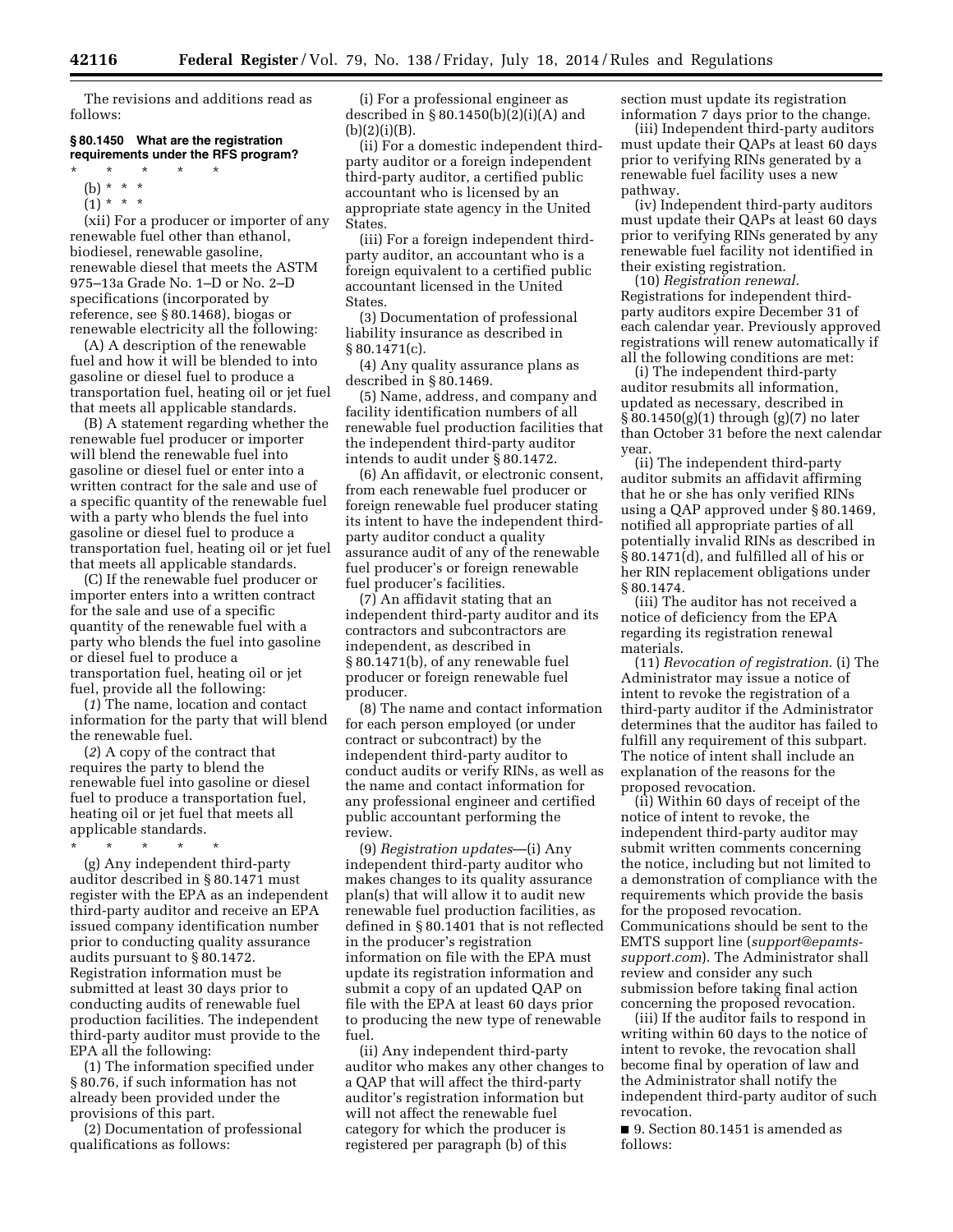■ a. By adding and reserving paragraph  $(a)(1)(xv)$ .

 $\blacksquare$  b. By adding paragraphs (a)(1)(xvi) through (xviii).

■ c. By revising paragraph (b)(1)(ii)(T).  $\blacksquare$  d. By revising paragraphs (c)(2)(x) through (xvi).

■ e. By adding paragraphs (c)(2)(xvii) and  $(c)(2)(x$ viii).

■ f. By revising paragraph (g).

 $\blacksquare$  g. By revising paragraphs  $(h)(1)$ 

through (5).

■ h. By adding paragraph (i).

The revisions and additions read as follows:

# **§ 80.1451 What are the reporting requirements under the RFS program?**

- $(a) * * * *$
- $(1) * * * *$
- (xv) [Reserved]

(xvi) The total current-year RINs by category of renewable fuel, as those fuels are defined in § 80.1401 (i.e., cellulosic biofuel, biomass-based diesel, advanced biofuel, renewable fuel, and cellulosic diesel), retired for compliance that are invalid as defined in § 80.1431(a).

(xvii) The total prior-year RINs by renewable fuel category, as those fuels are defined in § 80.1401, retired for compliance that are invalid as defined in § 80.1431(a).

(xviii) A list of all RINs that were retired for compliance in the reporting period and are invalid as defined in § 80.1431(a).

- \* \* \* \* \*
- (b) \* \* \*
- (1) \* \* \*
- $(ii) * * * *$

(T) Producers or importers of any renewable fuel other than ethanol, biodiesel, renewable gasoline, renewable diesel that meets ASTM D 975–13a Grade No. 1–D or No. 2–D specifications (incorporated by reference, see § 80.1468), biogas or renewable electricity, shall report, on a quarterly basis, all the following for each volume of fuel:

(*1*) Total volume of renewable fuel produced or imported, total volume of renewable fuel blended into gasoline and diesel fuel by the producer or importer, and the percentage of renewable fuel in each batch of finished fuel

(*2*) If the renewable fuel producer or importer enters into a written contract for the sale of a specific quantity of the renewable fuel to a party who blends the fuel into gasoline or diesel fuel to produce a transportation fuel, heating oil or jet fuel, or who uses the neat fuel for a qualifying fuel use, the name, location and contact information for each purchasing party, and one or more affidavits from that party including all the following information:

(*i*) Quantity of renewable fuel received from the producer or importer.

(*ii*) Date the renewable fuel was received from producer.

(*iii*) A description of the fuel that the renewable fuel was blended into and the blend ratios for each batch, if applicable.

(*iv*) A description of the finished fuel, and a statement that the fuel meets all applicable standards and was sold for use as a transportation fuel, heating oil or jet fuel.

(*v*) Quantity of assigned RINs received with the renewable fuel, if applicable.

(*vi*) Quantity of assigned RINs that the end user separated from the renewable fuel, if applicable.

 $(c) * *$ 

 $(2)^*$  \* \*

(x) The total current-year RINs retired that are invalid as defined in

§ 80.1431(a).

(xi) The total prior-year RINs retired. (xii) The total prior-year RINs retired that are invalid as defined in § 80.1431(a).

(xiii) The number of current-year RINs owned at the end of the quarter.

(xiv) The number of prior-year RINs owned at the end of the quarter.

(xv) The number of RINs generated. (xvi) The volume of renewable fuel (in

gallons) owned at the end of the quarter. (xvii) The total 2009 and 2010 retired

- RINs reinstated.
- (xviii) Any additional information that the Administrator may require. \* \* \* \* \*

(g) All independent third-party auditors. Any party that is an independent third-party auditor that verifies RINs must submit to the EPA reports according to the schedule, and containing all the information, that is set forth in this paragraph (g).

(1)(i) For RINs verified beginning on September 16, 2014, RIN verification reports for each facility audited by the independent third-party auditor shall be submitted according to the schedule specified in paragraph (f)(2) of this section.

(ii) The RIN verification reports shall include all the following information for each batch of renewable fuel produced or imported verified per § 80.1469(c), where ''batch'' means a discrete quantity of renewable fuel produced or imported and assigned a unique batch-RIN per § 80.1426(d):

(A) The RIN generator's name.

(B) The RIN generator's EPA company registration number.

(C) The renewable fuel producer EPA facility registration number.

(D) The importer EPA facility registration number and foreign renewable producer company registration number, if applicable.

(E) The applicable reporting period.

(F) The quantity of RINs generated for each verified batch according to § 80.1426.

(G) The production date of each verified batch.

(H) The D-code of each verified batch.

(I) The volume of denaturant and applicable equivalence value of each

verified batch.

(J) The volume of each verified batch produced.

(K) The volume and type of each feedstock used to produce the verified batch.

(L) Whether the feedstocks used to produce each verified batch met the definition of renewable biomass.

(M) Whether appropriate RIN generation calculations were followed per § 80.1426(f)(3), (4), or (5) for each verified batch, as applicable.

(N) The quantity and type of coproducts produced.

(O) Invoice document identification numbers associated with each verified batch, if applicable.

(P) Laboratory sample identification numbers for each verified batch associated with the generation of any certificates of analysis used to verify fuel type and quality, if applicable.

(Q) Any additional information the Administrator may require.

(2) Aggregate RIN verification reports shall be submitted to the EPA according to the schedule specified in paragraph (f)(2) of this section. Each report shall summarize RIN verification activities for the reporting period. The quarterly aggregate RIN verification reports shall include all of the following information:

(i) The submitting party's name.

(ii) The submitting party's EPA company registration number.

(iii) The number of current-year RINs verified at the start of the quarter.

(iv) The number of prior-year RINs verified at the start of the quarter.

(v) The total current-year RINs verified.

(vi) The number of current-year RINs verified at the end of the quarter.

(vii) A list of all facilities including the EPA's company and facility registration numbers audited under an approved quality assurance plan under § 80.1469 along with the date the independent third-party auditor conducted the on-site visit and audit.

(viii) Mass and energy balances calculated for each facility audited under an approved quality assurance plan under § 80.1469.

(ix) A list of all RINs that were identified as Potentially Invalid RINs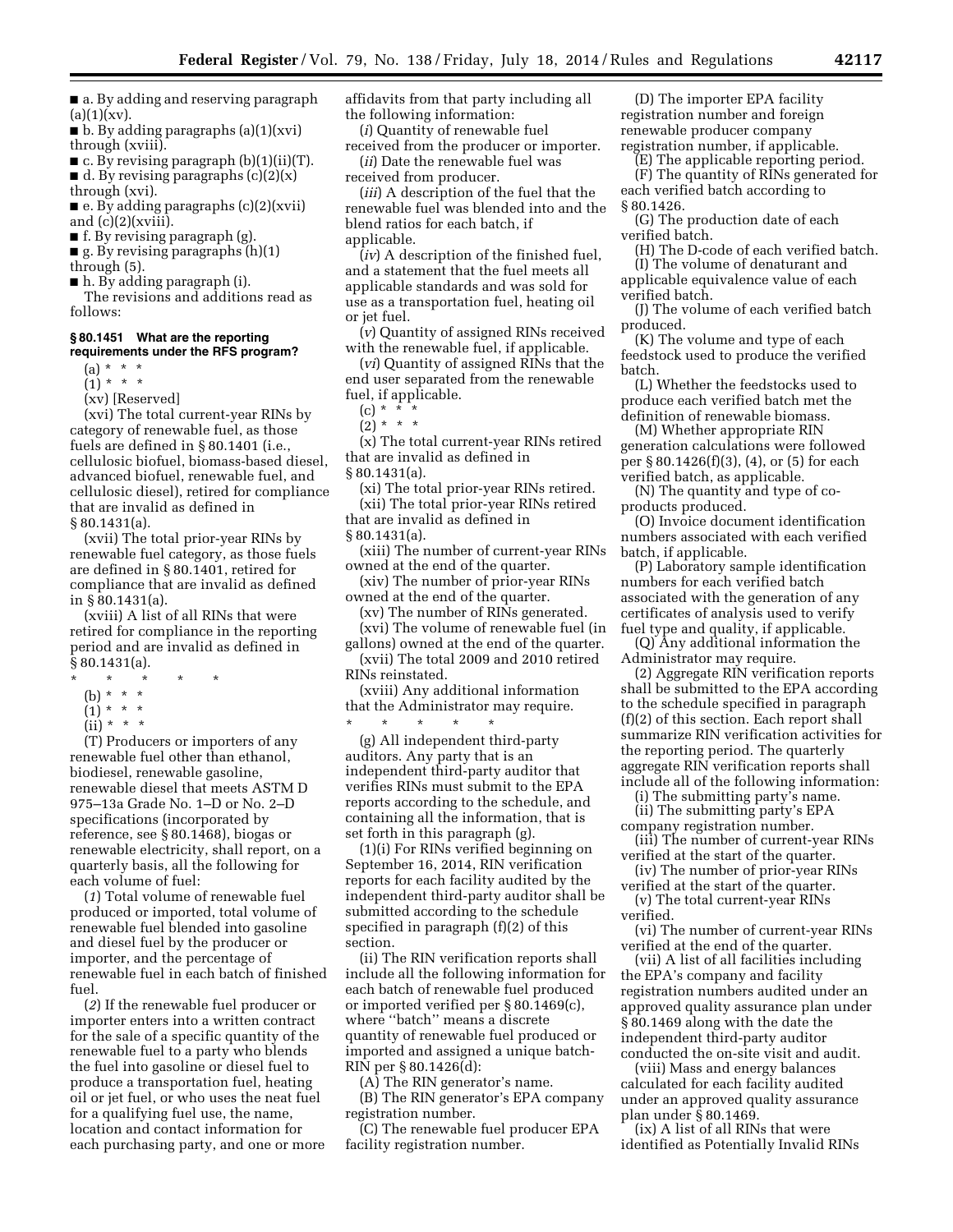(PIRs) pursuant to § 80.1474, along with a narrative description of why the RINs were not verified or were identified as PIRs.

(x) Any additional information that the Administrator may require.

(3) All reports required under this paragraph (g) must be signed and certified as meeting all the applicable requirements of this subpart by the independent third-party auditor or a responsible corporate officer of the independent third-party auditor.

(h) \* \* \*

(1) Any detected growth of *Arundo donax* or *Pennisetum purpureum*  outside the intended planting areas, both surrounding the field of production and feedstock storage sites, along the transportation route, and around the biofuel production facility, within 5 business days after detection and in accordance with the Risk Mitigation Plan, if applicable.

(2) As available, any updated information related to the Risk Mitigation Plan, as applicable. An updated Risk Mitigation Plan must be approved by the Administrator in consultation with USDA and as appropriate other federal agencies prior to its implementation.

(3) On an annual basis, a description of and maps or electronic data showing the average and total size and prior use of lands planted with *Arundo donax* or *Pennisetum purpureum,* the average and total size and prior use of lands set aside to control the invasive spread of these crops, and a description and explanation of any change in land use from the previous year.

(4) On an annual basis, the report from an independent third party auditor evaluating monitoring and reporting activities conducted in accordance with the Risk Mitigation Plan, as applicable subject to approval of a different frequency by the EPA.

(5) Information submitted pursuant to paragraphs (h)(3) and (h)(4) of this section must be submitted as part of the producer or importer's fourth quarterly report, which covers the reporting period October-December, according to the schedule in paragraph (f)(2) of this section.

(i) All reports required under this section shall be submitted on forms and following procedures prescribed by the Administrator.

■ 10. Section 80.1453 is amended as follows:

■ a. By revising paragraph (a) introductory text.

■ b. By adding paragraph (a)(12). The revisions and additions read as

follows:

# **§ 80.1453 What are the product transfer document (PTD) requirements for the RFS program?**

(a) On each occasion when any party transfers ownership of neat and/or blended renewable fuels or separated RINs subject to this subpart, the transferor must provide to the transferee documents that include all of the following information, as applicable:

\* \* \* \* \* (12) Except as provided in § 80.1433, for the transfer of renewable fuel for which RINs were generated, an accurate and clear statement on the product transfer document of the fuel type from Table 1 to § 80.1426, and designation of the fuel use(s) intended by the transferor, as follows:

(i) Ethanol. ''This volume of neat or blended ethanol is designated and intended for use as transportation fuel or jet fuel in the 48 U.S. contiguous states and Hawaii. Any person exporting this fuel is subject to the requirements of 40 CFR 80.1430.''.

(ii) Biodiesel. ''This volume of neat or blended biodiesel is designated and intended for use as transportation fuel, heating oil or jet fuel in the 48 U.S. contiguous states and Hawaii. Any person exporting this fuel is subject to the requirements of 40 CFR 80.1430.''.

(iii) Renewable heating oil. ''This volume of heating oil is designated and intended for use as heating oil in the 48 U.S. contiguous states and Hawaii. Any person exporting this fuel is subject to the requirements of 40 CFR 80.1430.''.

(iv) Renewable diesel. ''This volume of neat or blended renewable diesel is designated and intended for use as transportation fuel, heating oil or jet fuel in the 48 U.S. contiguous states and Hawaii. Any person exporting this fuel is subject to the requirements of 40 CFR 80.1430.''.

(v) Naphtha. ''This volume of neat or blended naphtha is designated and intended for use as transportation fuel or jet fuel in the 48 U.S. contiguous states and Hawaii. This naphtha may only be used as a gasoline blendstock or jet fuel. Any person exporting this fuel is subject to the requirements of 40 CFR 80.1430.''.

(vi) Butanol. ''This volume of neat or blended butanol is designated and intended for use as transportation fuel or jet fuel in the 48 U.S. contiguous states and Hawaii. This butanol may only be used as a gasoline blendstock or jet fuel. Any person exporting this fuel is subject to the requirements of 40 CFR 80.1430.''.

(vii) Renewable fuels other than ethanol, biodiesel, heating oil, renewable diesel, naptha or butanol. ''This volume of neat or blended

renewable fuel is designated and intended to be used as transportation fuel, heating oil, or jet fuel in the 48 U.S. contiguous states and Hawaii. Any person exporting this fuel is subject to the requirements of 40 CFR 80.1430.''. \* \* \* \* \*

■ 11. Section 80.1454 is amended as follows:

■ a. By adding paragraphs (a)(6)(i) and (ii).

■ b. By adding paragraph (b)(9).

■ c. By revising paragraphs (l) through (p).

■ d. By adding paragraphs (q) and (r). The revisions and additions read as follows:

# **§ 80.1454 What are the recordkeeping requirements under the RFS program?**

 $(a) * * * *$ 

 $(6) * * * *$ 

(i) For exporters of renewable fuel for which no RINs were generated, an affidavit signed by the producer of the exported renewable fuel affirming that no RINs were generated for that volume of renewable fuel.

(ii) [Reserved]

(b) \* \* \*

(9) Records, including contracts, related to the implementation of a QAP under § 80.1469.  $*$  \*

(l) Requirements for producers or importers of any renewable fuel other than ethanol, biodiesel, renewable gasoline, renewable diesel that meets ASTM D 975–13a Grade No. 1–D or No. 2–D specifications (incorporated by reference, see § 80.1468), biogas or renewable electricity. A renewable fuel producer that generates RINs for any renewable fuel other than ethanol, biodiesel, renewable gasoline, renewable diesel that meets ASTM D 975–13a Grade No. 1–D or No. 2–D specifications (incorporated by reference, see § 80.1468), biogas or renewable electricity shall keep all of the following additional records:

(1) Documents demonstrating the total volume of renewable fuel produced, total volume of renewable fuel blended into gasoline and diesel fuel, and the percentage of renewable fuel in each batch of finished fuel.

(2) Contracts and documents memorializing the sale of renewable fuel to parties who blend the fuel into gasoline or diesel fuel to produce a transportation fuel, heating oil or jet fuel, or who use the renewable fuel in its neat form for a qualifying fuel use.

(3) Such other records as may be requested by the Administrator.

(m) Requirements for independent third-party auditors. Any independent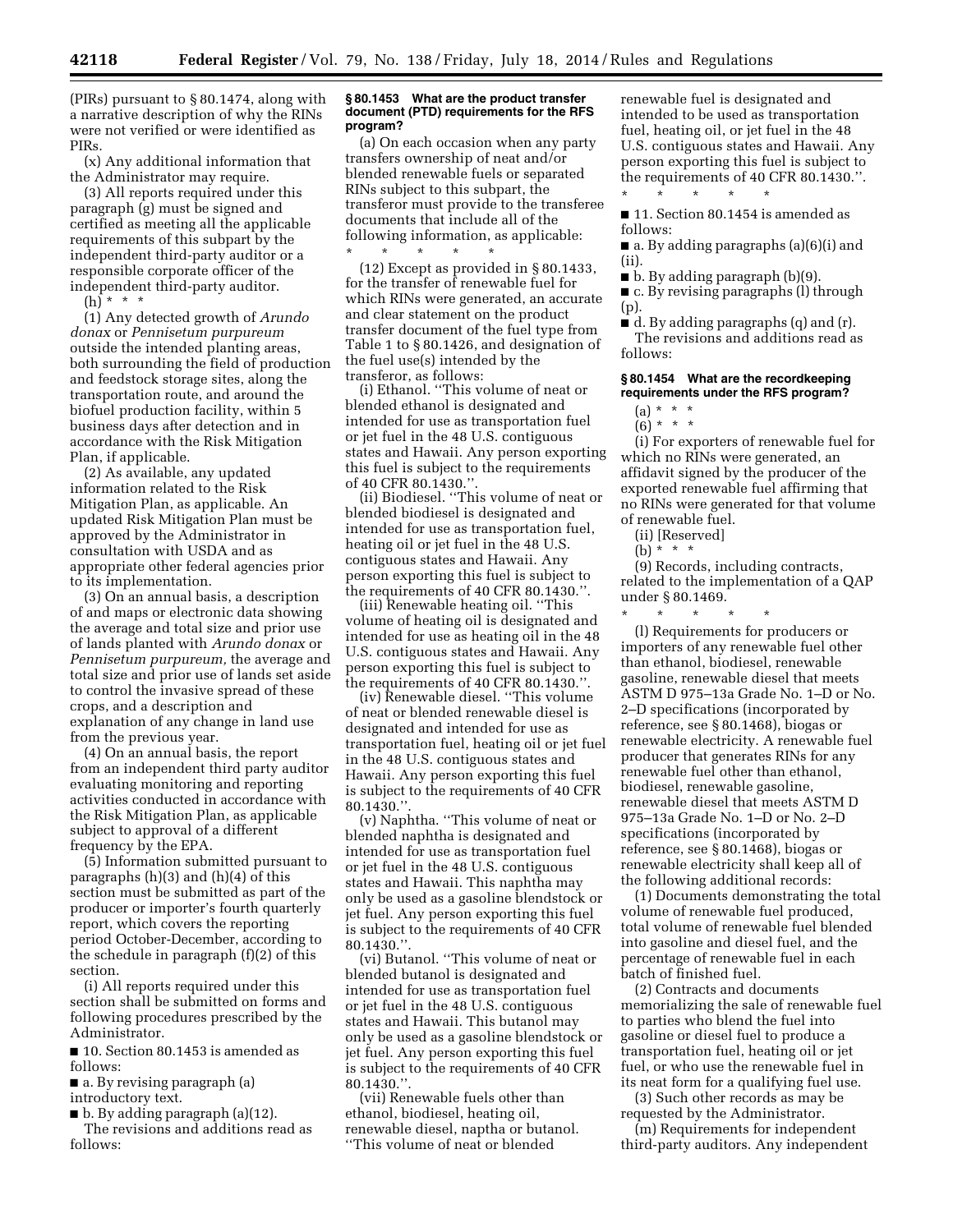third-party auditor (as described at § 80.1471) must keep all of the following records for a period of at least five years:

(1) Copies of all reports submitted to the EPA under  $\S 80.1451(g)$ , as applicable.

(2) Records related to the implementation of a QAP under § 80.1469 for each facility including records from facility audits and ongoing and quarterly monitoring activities.

(3) Records related to the verification of RINs under § 80.1471(e).

(4) Copies of communications sent to and received from renewable fuel producers or foreign renewable fuel producers, feedstock suppliers, purchasers of RINs, and obligated parties.

(5) Copies of all notes relating to the implementation of a QAP under § 80.1469.

(6) List of RINs reported to the EPA and renewable fuel producers or foreign renewable fuel producers as potentially invalidly generated under § 80.1474 compliance.

(7) Records related to the professional liability insurance requirement under § 80.1471(c).

(8) Copies of all records related to any financial assurance instrument as required under § 80.1470 under a quality assurance plan implemented under § 80.1469(a) during the interim period.

(9) Copies of all records and notifications related to the identification of a potentially invalid RIN under § 80.1474(b).

(10) Such other records as may be requested by the Administrator.

(n) The records required under paragraphs (a) through (d) and (f) through (l) of this section and under § 80.1453 shall be kept for five years from the date they were created, except that records related to transactions involving RINs shall be kept for five years from the date of the RIN transaction.

(o) The records required under paragraph (e) of this section shall be kept through calendar year 2022.

(p) On request by the EPA, the records required under this section and under § 80.1453 must be made available to the Administrator or the Administrator's authorized representative. For records that are electronically generated or maintained, the equipment or software necessary to read the records shall be made available; or, if requested by the EPA, electronic records shall be converted to paper documents.

(q) The records required in paragraphs (b)(3) and (c)(1) of this section must be transferred with any renewable fuel sent to the importer of that renewable fuel by

any foreign producer not generating RINs for its renewable fuel.

(r) Copies of all reports required under § 80.1464.

■ 12. Section 80.1460 is amended by adding paragraphs (h) and (i) to read as follows:

#### **§ 80.1460 What acts are prohibited under the RFS program?**

\* \* \* \* \* (h) *RIN separation violations.* No person shall do any of the following:

(1) Identify separated RINs in EMTS with the wrong separation reason code.

(2) Identify separated RINs in EMTS without having a qualifying separation event pursuant to § 80.1429.

(3) Separate more than 2.5 RINs per gallon of renewable fuel that has a valid qualifying separation event pursuant to § 80.1429.

(4) Separate RINs outside of the requirements in § 80.1452(c).

(5) Improperly separate RINs in any other way not listed in paragraphs  $(h)(1)$ – $(4)$  of this section.

(i) *Independent third-party auditor violations.* No person shall do any of the following:

(1) Fail to fully implement a QAP approved under § 80.1469.

(2) Fail to fully, accurately, and timely notify all appropriate parties of potentially invalid RINs under § 80.1474(b).

(3) Verify a RIN under § 80.1471(e) without verifying every applicable requirement in § 80.1469 and verifying each element in an approved QAP.

■ 13. Section 80.1461 is amended by revising paragraphs (a)(1) and (a)(2) to read as follows:

# **§ 80.1461 Who is liable for violations under the RFS program?**

 $(a) * * * *$ 

(1) Any person who violates a prohibition under § 80.1460(a) through (d) or  $\S 80.1460(g)$  through (h) is liable for the violation of that prohibition.

(2) Any person who causes another person to violate a prohibition under § 80.1460(a) through (d) or § 80.1460(g) through (h) is liable for a violation of § 80.1460(e).

\* \* \* \* \*

■ 14. Section 80.1464 is amended by adding and reserving paragraph (h), and adding paragraph (i), to read as follows:

# **§ 80.1464 What are the attest engagement requirements under the RFS program?**

\* \* \* \* \* (h) [Reserved]

(i) *Independent third-party auditors.*  The following attest procedures shall be completed for any independent thirdparty auditor that implements a quality assurance plan in a calendar year:

(1) *Comparing RIN verification reports with approved QAPs.* 

(i) Obtain and read copies of reports required under § 80.1451(g)(1).

(ii) Obtain and read copies of any quality assurance plans approved under § 80.1469.

(iii) Confirm that the independent third-party auditor only verified RINs covered by approved QAPs under § 80.1469. Identify as a finding any discrepancies.

(2) *Checking third-party auditor's RIN verification.* 

(i) Obtain and read copies of reports required under § 80.1451(g)(2).

(ii) Obtain all notifications of potentially invalid RINs submitted to the EPA under § 80.1474(b)(3).

(iii)(A) Obtain the database, spreadsheet, or other documentation used to generate the information in the RIN verification reports;

(B) Obtain all underlying documents that the QAP provider relied upon to verify the RINs;

(C) Review the documents that the QAP auditor relied on to prepare the reports obtained in paragraph (d)(2)(i) of this section, verify that the underlying documents appropriately reflect the information reported to the EPA, and identify as a finding any discrepancies between the underlying documents and the information in the RIN verification reports;

(D) Compute the total number of current-year RINs and current-year potentially invalid RINs verified at the start and end of each quarter, as represented in these documents; and state whether this information agrees with the party's reports to the EPA; and

(E) Verify that all parties were appropriately notified under § 80.1474(b)(3) and report any missing notifications as a finding.

■ 15. Section 80.1468 is amended by adding paragraph (b)(8) as follows.

# **§ 80.1468 Incorporation by reference.**

- \* \* \* \* \*
- (b) \* \* \*

(8) ASTM D 975–13a, Standard Specification for Diesel Fuel Oils, Approved December 1, 2013; IBR approved for §§ 80.1401, 80.1426(f), 80.1450(b), 80.1451(b), and 80.1454(l). ■ 16. A new § 80.1469 is added to

subpart M to read as follows: **§ 80.1469 Requirements for Quality** 

**Assurance Plans.** 

This section specifies the requirements for Quality Assurance Plans (QAPs).

(a) Option A QAP Requirements, for Option A QAPs that were performed during the interim period.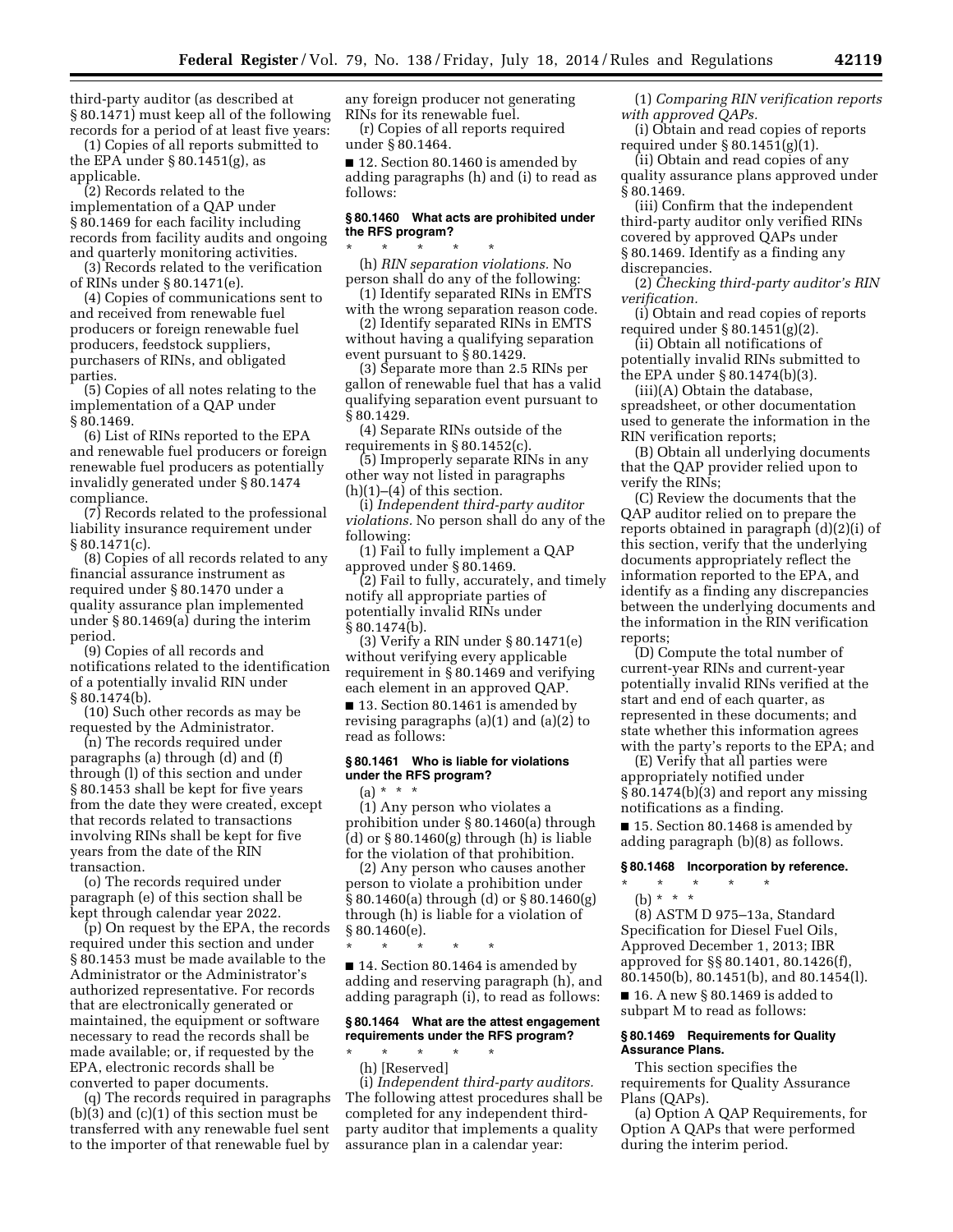(1) *Feedstock-related components.* (i) Components requiring ongoing monitoring:

(A) Feedstocks are renewable biomass as defined in § 80.1401.

(B) Feedstocks are being separated according to a separation plan, if applicable under § 80.1426(f)(5)(ii).

(C) Crop and crop residue feedstocks meet land use restrictions, or alternatively the aggregate compliance provisions of § 80.1454(g).

(D) If applicable, verify that feedstocks with additional recordkeeping requirements meet requirements of § 80.1454(d).

(E) Feedstocks are valid for the D code being used, and are consistent with information recorded in EMTS.

(F) Feedstock is consistent with production process and D code being used as permitted under Table 1 to § 80.1426 or a petition approved through § 80.1416.

(G) Feedstock is not renewable fuel for which RINs were previously generated.

(ii) Components requiring quarterly monitoring:

(A) Separated food waste or separated yard waste plan is accepted and up to date, if applicable under  $§ 80.1426(f)(5)(ii).$ 

(B) Separated municipal solid waste plan is approved and up to date, if

applicable under § 80.1426(f)(5)(ii). (C) Contracts or agreements for feedstock acquisition are sufficient for

facility production. (D) Feedstock processing and storage

equipment are sufficient and are consistent with the most recent engineering review under  $§ 80.1450(b)(2).$ 

(E) If applicable, accuracy of feedstock energy FE calculation factors related to feedstocks, including average moisture content m and feedstock energy content E.

(2) *Production process-related components.* (i) Components requiring ongoing monitoring:

(A) Production process is consistent with that reported in EMTS.

(B) Production process is consistent with D code being used as permitted under Table 1 to  $\bar{\S}$  80.1426 or a petition approved through § 80.1416.

(C) Certificates of analysis verifying fuel type and quality, as applicable.

(ii) Components requiring quarterly monitoring:

(A) Mass and energy balances are appropriate for type and size of facility.

(B) Workforce size is appropriate for type and size of facility, and sufficient workers are on site for facility

operations. (C) If applicable, process-related factors used in feedstock energy FE calculation are accurate, in particular the converted fraction CF.

(D) Verify existence of quality process controls designed to ensure that fuel continues to meet applicable property and quality specifications.

(E) Volume production is consistent with that reported to the EPA and EIA, as well as other federal or state reporting.

(F) Volume production is consistent with storage and distribution capacity.

(G) Volume production capacity is consistent with RFS registration.

(3) *RIN generation-related components.* (i) Components requiring

ongoing monitoring: (A) Standardization of volumes pursuant to § 80.1426(f)(8) are accurate.

(B) Renewable fuel type matches the D code being used.

(C) RIN generation is consistent with wet gallons produced or imported.

(D) Fuel shipments are consistent with production volumes.

(E) If applicable, renewable content R is accurate pursuant to  $\S 80.1426(f)(9)$ .

(F) Equivalence value EV is accurate and appropriate.

(G) Renewable fuel was intended and sold for qualifying uses as

transportation fuel, heating oil, or jet fuel.

(H) Verify that appropriate RIN generation calculations are being followed under  $\S 80.1426(f)(3)$ ,  $(f)(4)$ , or (f)(5), as applicable.

(ii) Components requiring quarterly monitoring:

(A) Registration, reporting and recordkeeping components.

(B) [Reserved]

(4) *RIN separation-related components.* (i) Components requiring ongoing monitoring:

(A) If applicable, verify that RIN separation is appropriate under § 80.1429(b)(4).

(B) If applicable, verify that RINs were retired for any fuel that the producer produced and exported.

(ii) Components requiring quarterly monitoring:

(A) Verify that annual attestation report is accurate.

(B) [Reserved]

(b) Option B QAP Requirements, for Option B QAPs that were performed during the interim period. All components specified in this paragraph (b) require quarterly monitoring, except for paragraph (b)(4)(iii) of this section, which must be done annually.

(1) *Feedstock-related components.* (i) Feedstocks are renewable biomass as defined in § 80.1401.

(ii) If applicable, separated food waste or separated yard waste plan under § 80.1426(f)(5)(ii) is accepted and up to date.

(iii) If applicable, separated municipal solid waste plan under § 80.1426(f)(5)(ii) is approved and current.

(iv) Feedstocks are being separated according to a separation plan, if applicable under § 80.1426(f)(5)(ii).

(v) Crop and crop residue feedstocks meet land use restrictions, or alternatively the aggregate compliance provisions of § 80.1454(g).

(vi) Feedstock is consistent with production process and D code being used as permitted under Table 1 to § 80.1426 or a petition approved through § 80.1416, and is consistent with information recorded in EMTS.

(vii) Feedstock is not renewable fuel for which RINs were previously generated.

(viii) If applicable, accuracy of feedstock energy FE calculation factors related to feedstocks, including average moisture content m and feedstock energy content E.

(2) *Production process-related components.* (i) Production process is consistent with that reported in EMTS.

(ii) Production process is consistent with D code being used as permitted under Table 1 to  $\bar{\S}$  80.1426 or a petition approved through § 80.1416.

(iii) Mass and energy balances are appropriate for type and size of facility.

(iv) If applicable, process-related factors used in feedstock energy FE calculation are accurate, in particular the converted fraction CF.

(3) *RIN generation-related components.* (i) Renewable fuel was intended and sold for qualifying uses as transportation fuel, heating oil, or jet fuel.

(ii) Certificates of analysis verifying fuel type and quality, as applicable.

(iii) Renewable fuel type matches the D code being used.

(iv) If applicable, renewable content R is accurate pursuant to  $\S 80.1426(f)(9)$ .

(v) Equivalence value EV is accurate and appropriate.

(vi) Volume production capacity is consistent with RFS registration.

(vii) Verify that appropriate RIN generation calculations are being

followed under  $\S 80.1426(f)(3)$ ,  $(f)(4)$ , or (f)(5), as applicable.

(4) *RIN separation-related components.* (i) If applicable, verify that RIN separation is appropriate under § 80.1429(b)(4).

(ii) Verify that fuel that is exported was not used to generate RINs, or alternatively that were generated but retired.

(iii) Verify that annual attestation report is accurate.

(c) *QAP Requirements.* All components specified in this paragraph (c) require quarterly monitoring, except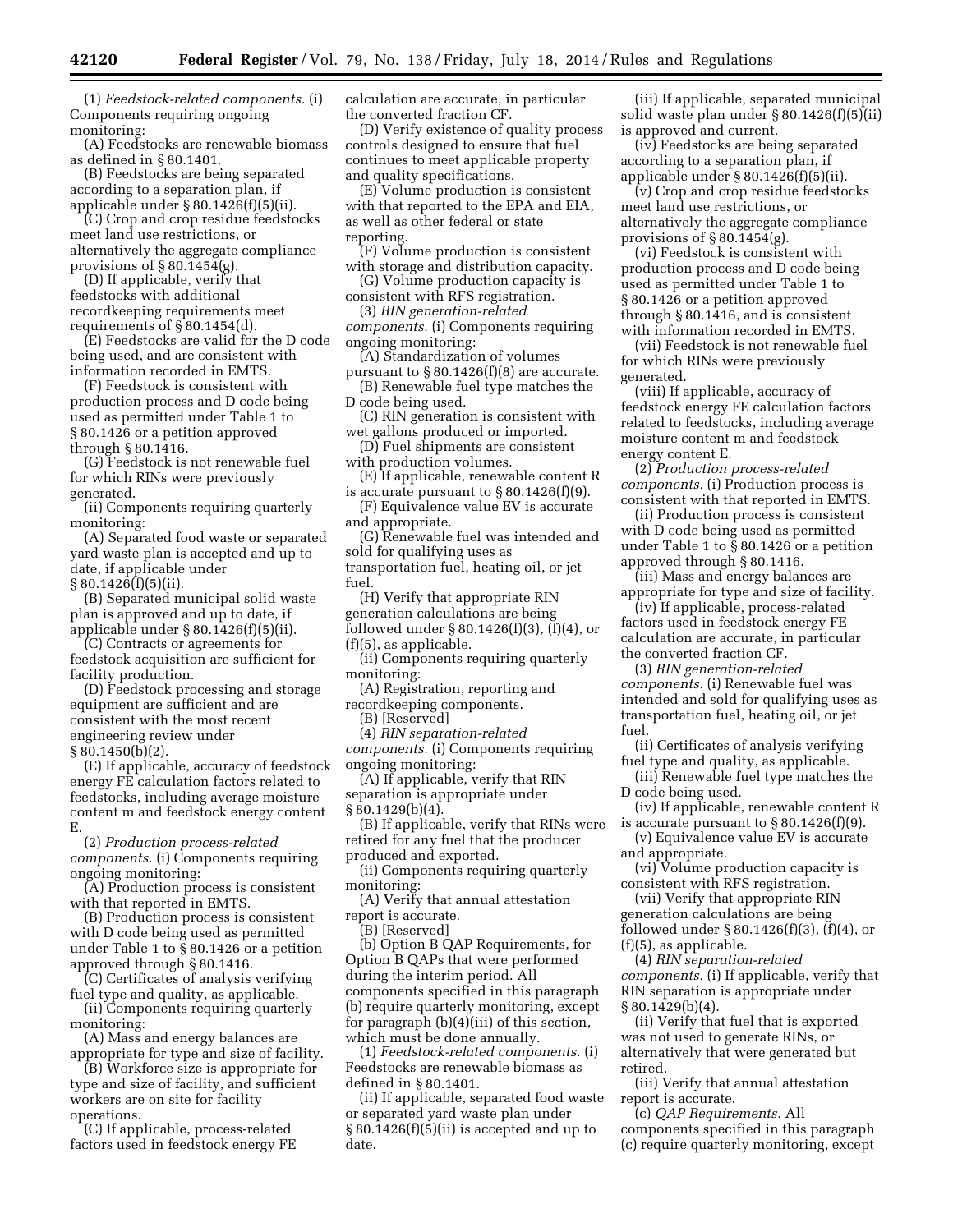for paragraph (c)(4)(iii) of this section which must be done annually.

(1) *Feedstock-related components.* (i) Feedstocks are renewable biomass as defined in § 80.1401.

(ii) If applicable, separated food waste or separated yard waste plan under § 80.1426(f)(5)(ii) is accepted and up to date.

(iii) If applicable, separated municipal solid waste plan under § 80.1426(f)(5) is approved and current.

(iv) Feedstocks are being separated according to a separation plan, if applicable under § 80.1426(f)(5).

(v) Crop and crop residue feedstocks meet land use restrictions, or alternatively the aggregate compliance provisions of § 80.1454(g).

(vi) Feedstock is consistent with production process and D code being used as permitted under Table 1 to § 80.1426 or a petition approved through § 80.1416, and is consistent with information recorded in EMTS.

(vii) Feedstock is not renewable fuel for which RINs were previously generated.

(viii) If applicable, accuracy of feedstock energy FE calculation factors related to feedstocks, including average moisture content m and feedstock energy content E.

(2) *Production process-related components.* (i) Production process is consistent with that reported in EMTS.

(ii) Mass and energy balances are appropriate for type and size of facility. (iii) If applicable, process-related

factors used in feedstock energy FE calculation are accurate, in particular the converted fraction CF, pursuant to § 80.1426(f)(3).

(3) *RIN generation-related components.* (i) Renewable fuel was designated for qualifying uses as transportation fuel, heating oil, or jet fuel in the 48 contiguous states or Hawaii pursuant to § 80.1453.

(ii) Certificates of analysis verifying fuel type and quality, as applicable.

(iii) Renewable fuel type matches the D code being used.

(iv) If applicable, renewable content R is accurate pursuant to  $\S 80.1426(f)(9)$ .

(v) Equivalence value EV is accurate and appropriate.

(vi) Volume production capacity is consistent with RFS registration.

(vii) Verify that appropriate RIN generation calculations are being followed under § 80.1426(f)(3), (f)(4), or (f)(5), as applicable.

(viii) RIN generation is consistent with wet gallons produced or imported.

(4) *RIN separation-related components.* (i) If applicable, verify that RIN separation is appropriate under § 80.1429(b)(4).

(ii) Verify that fuel that is exported was not used to generate RINs, or alternatively that were generated but retired pursuant to § 80.1430.

(iii) Verify that annual attestation report is accurate.

(5) *Representative sampling.*  Independent third-party auditors may use a representative sample of batches of renewable fuel in accordance with the procedures described in § 80.127 for all components of this paragraph (c) except for paragraphs (c)(1)(ii),  $(c)(1)(iii), (c)(2)(ii), (c)(3)(vi), (c)(4)(ii),$ and (c)(4)(iii) of this section.

(d) In addition to a general QAP encompassing elements common to all pathways, for each QAP there shall be at least one pathway-specific plan for a RIN-generating pathway as provided in Table 1 to § 80.1426 or as approved by the Administrator pursuant to § 80.1416, and shall contain elements specific to particular feedstocks, production processes, and fuel types as applicable.

(e) *Submission and approval of a QAP.* (1) Each independent third-party auditor shall annually submit a general and at least one pathway-specific QAP to the EPA which demonstrates adherence to the requirements of paragraphs (a) and (d), (b) and (d), or (c) and (d) of this section, as applicable, and request approval on forms and using procedures specified by the Administrator.

(2) No third-party independent auditor may present a QAP as approved by the EPA without having received written approval from the EPA.

 $(3)$  A QAP is approved on the date that the EPA notifies the third-party independent auditor of such approval.

(4) The EPA may revoke its approval of a QAP for cause, including, but not limited to, an EPA determination that the approved QAP has proven to be inadequate in practice.

(5) The EPA may void *ab initio* its approval of a QAP upon the EPA's determination that the approval was based on false information, misleading information, or incomplete information, or if there was a failure to fulfill, or cause to be fulfilled, any of the requirements of the QAP.

(f) *Conditions for revisions of a QAP.*  (1) A new QAP shall be submitted to the EPA according to paragraph (e) of this section whenever any of the following changes occur at a production facility audited by a third-party independent auditor and the auditor does not possess an appropriate pathway-specific QAP that encompasses the changes:

(i) Change in feedstock.

(ii) Change in type of fuel produced. (iii) Change in facility operations or equipment that may impact the

capability of the QAP to verify that RINs are validly generated.

(2) A QAP ceases to be valid as the basis for verifying RINs under a new pathway until a new pathway-specific QAP, submitted to the EPA under this paragraph (f), is approved pursuant to paragraph (e) of this section.

■ 17. A new § 80.1470 is added to subpart M to read as follows:

#### **§ 80.1470 RIN replacement mechanisms for Option A independent third party auditors.**

(a) *Applicability.* This section applies to independent third-party auditors using a QAP approved under Option A pursuant to § 80.1469(a) and (d) during the interim period.

(b) *Requirements.* An independent third party auditor must establish or participate in the establishment of a RIN replacement mechanism. The RIN replacement mechanism must fulfill, at a minimum, all the following conditions:

(1) The RIN replacement mechanism must be capable of fulfilling the independent third party auditor's RIN replacement responsibility, as described in § 80.1474(b)(5)(i).

(2) The independent third party auditor is responsible for calculating and maintaining the minimum coverage afforded by the RIN replacement mechanism at all times.

(3) RINs held by the RIN replacement mechanism (if any) must be identified in a unique EMTS account designated for the exclusive use of the replacement mechanism.

(4) Distribution and removal of RINs from the replacement mechanism may not be under the sole operational control of the third-party auditor.

(5) An originally signed duplicate of the agreement or contract establishing the RIN replacement mechanism must be submitted to the EPA by the independent third party auditor in accordance with § 80.1450(g)(7).

(6) Any substantive change to the agreement establishing the RIN replacement mechanism must be submitted to the EPA within 30 days of the change.

(c) *Cap on RIN replacement for independent third party auditors of A– RINs.* (1) If required to replace invalid A–RINs pursuant to paragraph (b) of this section, the independent third party auditor shall be required to replace no more than the percentage specified in paragraph (c)(2) of this section of each D code of A–RINs verified by the auditor in the current calendar year and four previous calendar years.

(2) The cap on RIN replacement for auditors of A–RINs shall be two percent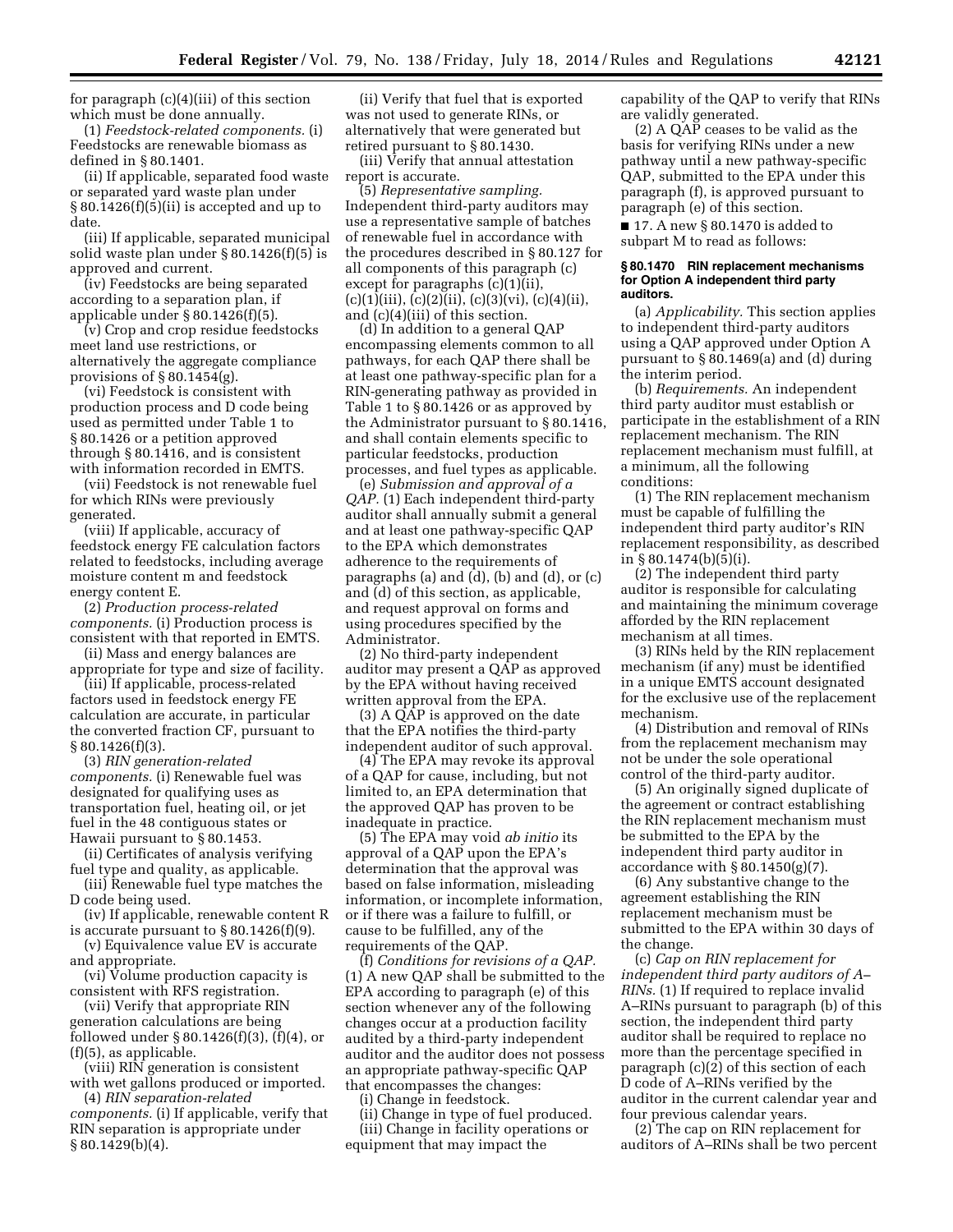for A–RINs generated in the interim period.

(3) The auditor's potential replacement responsibility for a given RIN will expire at the end of the fourth calendar year after the calendar year in which the RIN was verified.

(d) *Applicability of the RIN replacement cap.* The cap on RIN replacement does not apply when invalid verified RINs are a result of auditor error, omission, negligence, fraud, collusion with the renewable fuel producer, or a failure to implement the QAP properly or fully.

 $\blacksquare$  18. A new § 80.1471 is added to subpart M to read as follows:

#### **§ 80.1471 Requirements for QAP auditors.**

(a) QAP audits conducted pursuant to § 80.1472 must be conducted by an independent third-party auditor.

(b) To be considered an independent third-party auditor under paragraph (a) of this section:

(1) The independent third-party auditor and its contractors and subcontractors shall not be owned or operated by the renewable fuel producer or foreign ethanol producer, or any subsidiary or employee of the renewable fuel producer or foreign ethanol producer.

(2) The independent third-party auditor and its contractors and subcontractors shall not be owned or operated by an obligated party or any subsidiary or employee of an obligated party as defined in § 80.1406.

(3) The independent third-party auditor shall not own, buy, sell, or otherwise trade RINs unless required to maintain a financial assurance mechanism for a QAP implemented under QAP Option A pursuant to § 80.1469(a) during the interim period or to replace an invalid RIN pursuant to § 80.1474.

(4) The independent third-party auditor and its contractors and subcontractors shall be free from any interest or the appearance of any interest in the renewable fuel producer or foreign renewable fuel producer's business.

(5) The renewable fuel producer or foreign renewable fuel producer shall be free from any interest or the appearance of any interest in the third-party auditor's business and the businesses of third-party auditor's contractors and subcontractors.

(6) The independent third-party auditor and its contractors and subcontractors shall not have performed an attest engagement under § 80.1464 for the renewable fuel producer or foreign renewable fuel producer in the

same calendar year as a QAP audit conducted pursuant to § 80.1472.

(7) The independent third-party auditor and its contractors and subcontractors must not be debarred, suspended, or proposed for debarment pursuant to the Government-wide Debarment and Suspension regulations, 40 CFR part 32, or the Debarment, Suspension and Ineligibility provisions of the Federal Acquisition Regulations, 48 CFR part 9, subpart 9.4.

(c) Independent third-party auditors shall maintain professional liability insurance, as defined in 31 CFR 50.5(q). Independent third-party auditors shall use insurance providers that possess a financial strength rating in the top four categories from either Standard & Poor's or Moody's, i.e., AAA, AA, A or BBB for Standard & Poor's and Aaa, Aa, A, or Baa for Moody's. Independent thirdparty auditors shall disclose the level of professional liability insurance they possess when entering into contracts to provide RIN verification services.

(d)(1) In the event that an independent third-party auditor identifies a RIN that may have been invalidly generated, the independent third-party auditor shall, within the next business day, send notification of the potentially invalidly generated RIN to the EPA and the renewable fuel producer that generated the RIN.

(2) The independent third-party auditor shall provide the notification required under paragraph (d)(1) of this section in writing (which includes email or facsimile) and, if requested by the party being notified of a potentially invalidly generated RIN, by telephone.

(e) The independent third-party auditor shall identify RINs generated from a renewable fuel producer or foreign renewable fuel producer as having been verified under a QAP.

(1) For RINs verified under QAP Option A pursuant to § 80.1469(a) during the interim period, RINs shall be designated as A–RINs.

(2) For RINs verified under QAP Option B pursuant to § 80.1469(b), during the interim period, RINs shall be designated as B–RINs.

(3) For RINs verified under a QAP pursuant to § 80.1469(c), RINs shall be designated as Q–RINs and shall be identified as having been verified under a QAP in EMTS.

(4) The independent third-party auditor shall not identify RINs generated from a renewable fuel producer or foreign renewable fuel producer as having been verified under a QAP if a revised QAP must be submitted to and approved by the EPA under § 80.1469(f).

(f)(1) Except as specified in paragraph (f)(2) of this section, auditors may only verify RINs that have been generated after the audit required under § 80.1472 has been completed.

(i) For A–RINs, ongoing monitoring must have been initiated.

(ii) Verification of RINs may continue for no more than 200 days following an on-site visit or 380 days after an on-site visit if a previously the EPA-approved remote monitoring system is in place at the renewable fuel production facility.

(2) Auditors may verify RINs that were generated before the audit required under § 80.1472 has been completed, under the following conditions:

(i) The RINs in question were

generated during the interim period. (ii) The audit is completed during the interim period.

(iii) The audit is performed in accordance with the elements specified in a QAP that has been approved by the EPA per § 80.1469(e).

(iv) The audit requirements of § 80.1472 are met for every batch of renewable fuel for which RINs were generated and are being verified.

(v) The auditor may not perform more than one audit under this subparagraph for any single RIN generator.

(g) The independent third-party auditor shall permit any representative of the EPA to monitor at any time the implementation of QAPs and renewable fuel production facility audits.

(h) Any person who fails to meet a requirement under of this section shall be subject to a separate violation pursuant to  $\S 80.1460(f)$ .

 $\blacksquare$  19. A new § 80.1472 is added to subpart M to read as follows:

#### **§ 80.1472 Requirements for quality assurance audits.**

(a) *General requirements.* (1) An audit shall be performed by an auditor who meets the requirements of § 80.1471.

(2) An audit shall be based on either an Option A QAP per § 80.1469(a) during the interim period, an Option B QAP per § 80.1469(b) during the interim period, or a QAP per § 80.1469(c).

(3) Each audit shall verify every element contained in an applicable and approved QAP.

(4) Each audit shall include a review of documents generated by the renewable fuel producer.

(b) *On-site visits*—(1) *Option A QAP during the interim period.* (i) The auditor shall conduct an on-site visit at the renewable fuel production facility at least 4 times per calendar year.

(ii) The on-site visits specified in paragraph (b)(1)(i) of this section shall occur at least 60 days apart. The 60-day period shall start the day after the previous on-site ends.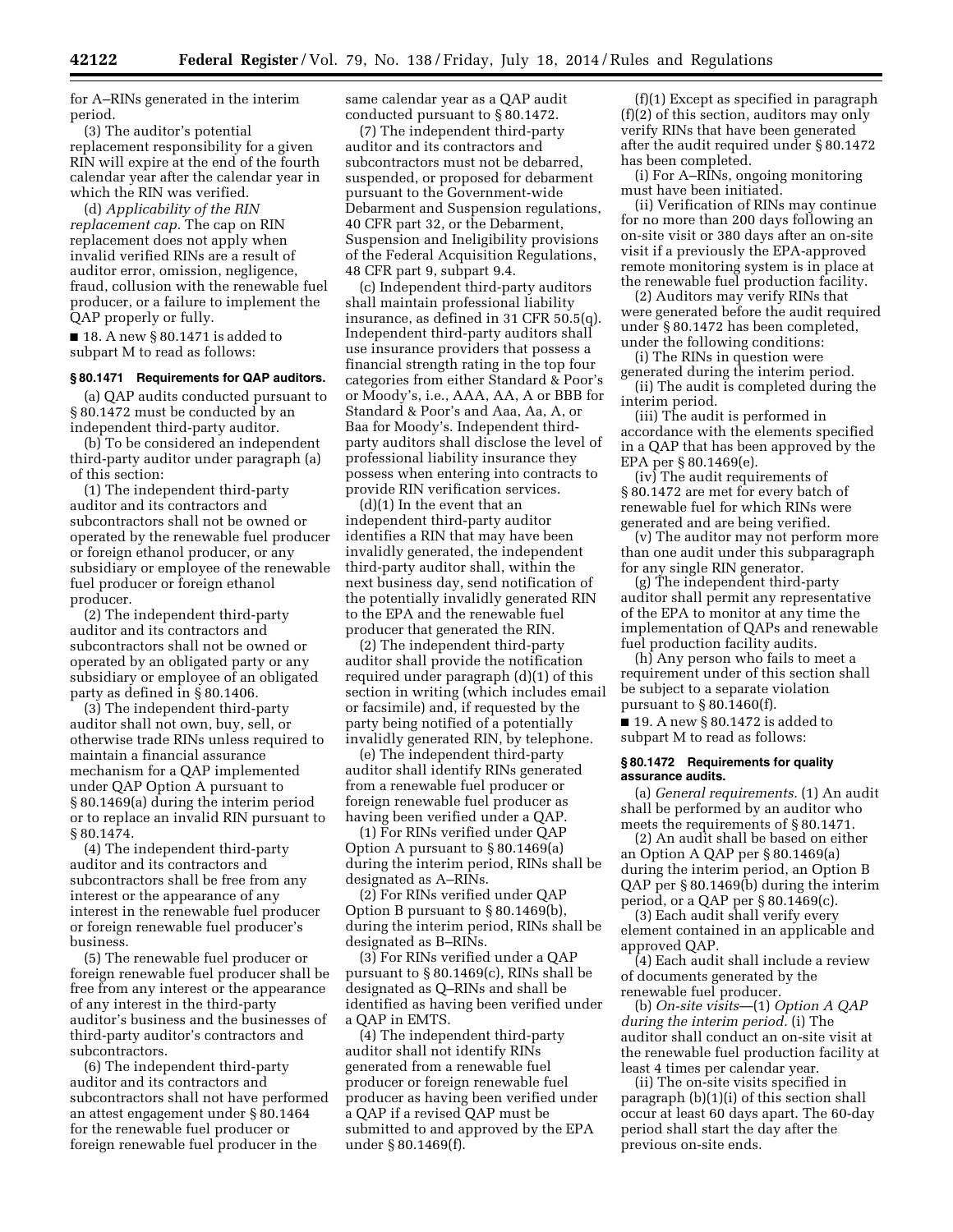(iii) The on-site visit shall include verification of all QAP elements that require inspection or evaluation of the physical attributes of the renewable fuel production facility, except for any physical attribute that is verified through remote monitoring equipment per the applicable QAP.

(2) *Option B QAP during the interim period.* (i) The auditor shall conduct an on-site visit at the renewable fuel production facility at least 4 times per calendar year.

(ii) The on-site visits specified in paragraph (b)(2)(i) of this section shall occur at least 60 days apart. The 60-day period shall start the day after the previous on-site ends.

(iii) The on-site visit shall include verification of all QAP elements that require inspection or evaluation of the physical attributes of the renewable fuel production facility.

(3) *QAP.* (i) The auditor shall conduct an on-site visit at the renewable fuel production facility:

(A) At least two times per calendar year; or

(B) In the event an auditor uses a remote monitoring system approved by the EPA, at least one time per calendar year.

(ii) An on-site visit specified in paragraph (b)(3)(i) of this section shall occur no more than:

(A) 200 days after the previous on-site visit. The 200-day period shall start the day after the previous on-site visit ends; or

(B) 380 days after the previous on-site visit if a previously approved by the EPA remote monitoring system is in place at the renewable fuel production facility. The 380-day period shall start the day after the previous on-site visit ends.

(iii) An on-site visit shall include verification of all QAP elements that require inspection or evaluation of the physical attributes of the renewable fuel production facility.

(iv) The on-site visit shall be overseen by a professional engineer, as specified in § 80.1450(b)(2)(i)(A) and (b)(2)(i)(B).

 $\blacksquare$  20. A new § 80.1473 is added to subpart M to read as follows:

#### **§ 80.1473 Affirmative defenses.**

(a) *Criteria.* Any person who engages in actions that would be a violation of the provisions of either § 80.1460(b)(2) or (c)(1), other than the generator of an invalid RIN, will not be deemed in violation if the person demonstrates that the criteria under paragraphs (c), (d), or (e) of this section are met.

(b) *Applicability of affirmative defenses.* The following provisions apply to affirmative defenses asserted under paragraph (a) of this section:

(1) Affirmative defenses only apply to RINs that were invalidly generated and verified through a quality assurance audit using an EPA-approved QAP.

(2) Affirmative defenses only apply in situations where an invalidly generated verified RIN is either transferred to another person (violation of § 80.1460(b)(2)) or used for compliance for an obligated party's RVO (use violation of § 80.1460(c)(1)).

(3) Affirmative defenses do not apply to the generator of an invalid RIN.

(c) *Asserting an affirmative defense for invalid A–RINs verified during the interim period.* To establish an affirmative defense to a violation of § 80.1460(b)(2) or (c)(1) involving invalid A–RINs, the person must meet the notification requirements of paragraph (f) of this section and prove by a preponderance of evidence all of the following:

(1) The RIN in question was verified through a quality assurance audit pursuant to § 80.1472 using an approved Option A QAP as defined in § 80.1469(a).

(2) The person did not know or have reason to know that the RINs were invalidly generated prior to being verified by the independent third-party auditor.

(3) If the person self-identified the RIN as having been invalidly generated, the person notified the EPA within five business days of discovering the invalidity.

(4) The person did not cause the invalidity.

(5) The person did not have a financial interest in the company that generated the invalid RIN.

(d) *Asserting an affirmative defense for invalid B–RINs verified during the interim period.* To establish an affirmative defense to a violation of § 80.1460(b)(2) or (c)(1) involving invalid B–RINs, the person must meet the notification requirements of paragraph (f) of this section and prove by a preponderance of evidence all of the following:

(1) The RIN in question was verified through a quality assurance audit pursuant to § 80.1472 using an approved Option B QAP as defined in § 80.1469(b).

(2) The person did not know or have reason to know that the RINs were invalidly generated at the time of transfer or use for compliance, unless the RIN generator replaced the RIN pursuant to § 80.1474.

(3) If the person self-identified the RIN as having been invalidly generated, the person notified the EPA within five

business days of discovering the invalidity.

(4) The person did not cause the invalidity.

(5) The person did not have a financial interest in the company that generated the invalid RIN.

(6) If the person used the invalid B– RIN for compliance, the person adjusted its records, reports, and compliance calculations in which the invalid B–RIN was used as required by § 80.1431, unless the RIN generator replaced the RIN pursuant to § 80.1474.

(e) *Asserting an affirmative defense for invalid Q–RINs.* To establish an affirmative defense to a violation of § 80.1460(b)(2) or (c)(1) involving invalid Q–RINs, the person must meet the notification requirements of paragraph (f) of this section and prove by a preponderance of evidence all of the following:

(1) The RIN in question was verified through a quality assurance audit pursuant to § 80.1472 using an approved QAP as defined in § 80.1469(c).

(2) The person did not know or have reason to know that the RINs were invalidly generated at the time of transfer or use for compliance, unless the RIN generator replaced the RIN pursuant to § 80.1474.

(3) If the person self-identified the RIN as having been invalidly generated, the person notified the EPA within five business days of discovering the invalidity.

(4) The person did not cause the invalidity.

(5) The person did not have a financial interest in the company that generated the invalid RIN.

(6) If the person used the invalid Q– RIN for compliance, the person adjusted its records, reports, and compliance calculations in which the invalid Q–RIN was used as required by § 80.1431, unless the RIN generator replaced the RIN pursuant to § 80.1474.

(f) *Notification requirements.* A person asserting an affirmative defense to a violation of  $\S 80.1460(b)(2)$  or (c)(1), arising from the transfer or use of an invalid A–RIN, B–RIN, or Q–RIN must submit a written report to the EPA via the EMTS support line (*[support@](mailto:support@epamts-support.com) [epamts-support.com](mailto:support@epamts-support.com)*), including all pertinent supporting documentation, demonstrating that the requirements of paragraphs (c), (d), or (e) of this section were met. The written report must be submitted within 30 days of the person discovering the invalidity.

 $\blacksquare$  21. A new § 80.1474 is added to subpart M to read as follows: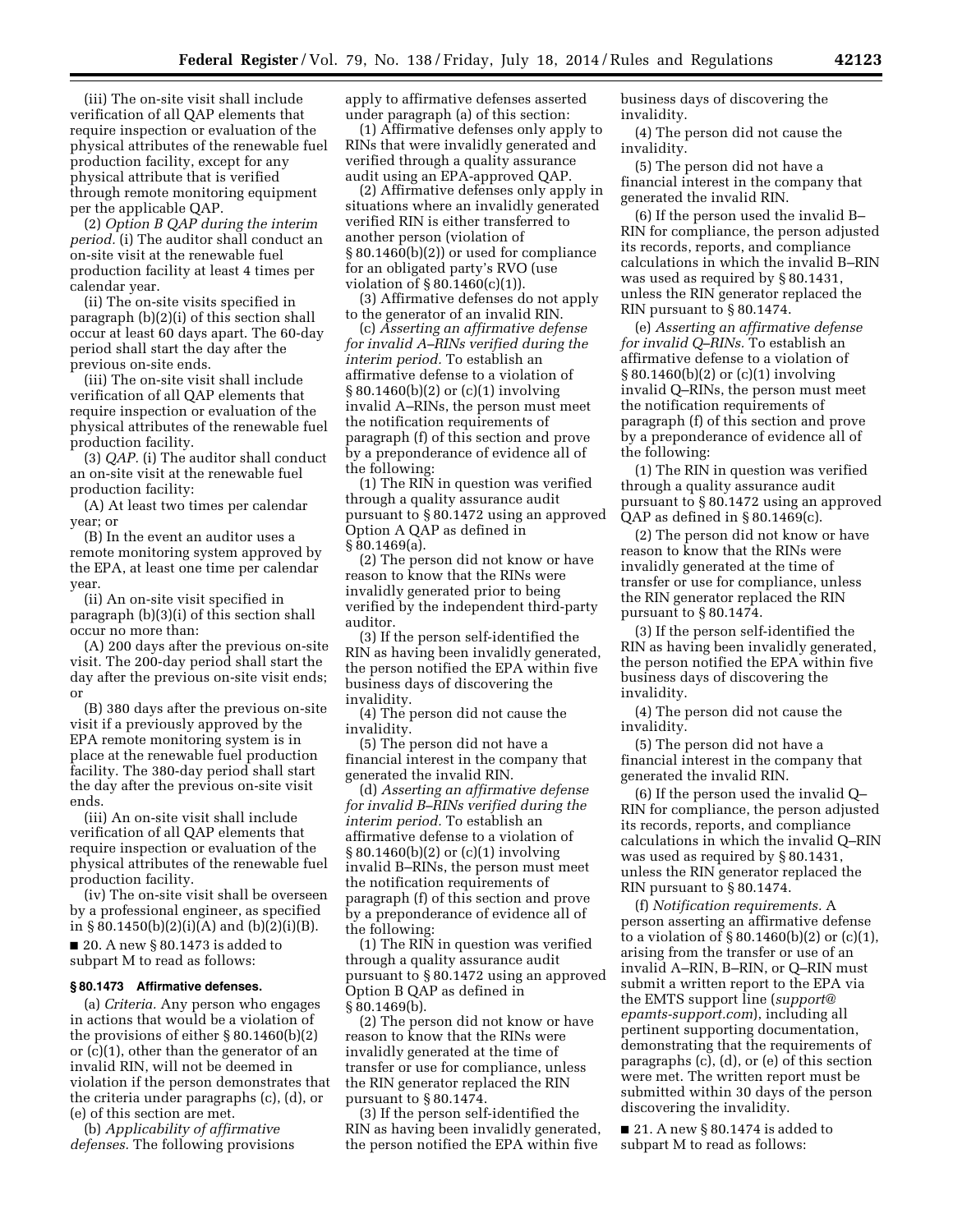# **§ 80.1474 Replacement requirements for invalidly generated RINs.**

(a) *Responsibility for replacement of invalid verified RINs.* (1) The generator of the A–RIN and the independent third-party auditor that verified the A– RIN are required to replace invalidly generated A–RINs with valid RINs pursuant to the procedures specified in paragraph (b) of this section.

(2) The generator of the B–RIN and the obligated party that owns the B–RIN are required to replace invalidly generated B–RINs with valid RINs pursuant to the procedures specified in paragraph (b) of this section.

(3) The generator of the Q–RIN and the obligated party that owns the Q–RIN are required to replace invalidly generated Q–RINs with valid RINs pursuant to the procedures specified in paragraph (b) of this section.

(4) The generator of an unverified RIN and the obligated party that owns an unverified RIN are required to replace invalidly generated and unverified RINs pursuant to the procedures specified in paragraph (b) of this section.

(b) *Identification and treatment of potentially invalid RINs (PIRs).* (1) Any RIN can be identified as a PIR by the RIN generator, an independent thirdparty auditor that verified the RIN, or the EPA.

(2) For PIRs identified by the RIN generator, the generator is required to notify the EPA via the EMTS support line (*[support@epamts-support.com](mailto:support@epamts-support.com)*) within five business days of the identification, including an initial explanation of why the RIN is believed to be invalid, and is required to take any of the following corrective actions within 30 days:

(i) Retire the PIR.

(ii) Retire a valid RIN meeting the requirements of paragraph (d) of this section.

(3) For PIRs identified by the independent third-party auditor that verified the RIN, the independent thirdparty auditor is required to notify the EPA via the EMTS support line (*[support@epamts-support.com](mailto:support@epamts-support.com)*) and the RIN generator in writing within five business days of the identification, including an initial explanation of why the RIN is believed to be invalid.

(4) Within 30 days of being notified by the EPA or the independent thirdparty auditor that verified the RIN that a RIN is a PIR, the RIN generator is required to take one of the following actions:

(i) In the event that the EPA identifies a RIN as a PIR, do one of the following: (A) Retire the PIR.

(B) Retire a valid RIN following the requirements of paragraph (d) of this section.

(C) Submit a demonstration in writing to the EPA via the EMTS support line (*[support@epamts-support.com](mailto:support@epamts-support.com)*) that the PIR is valid.

(*1*) If the EPA determines that the demonstration is satisfactory, the RIN will no longer be considered a PIR.

(*2*) If the EPA determines that the demonstration is not satisfactory, the PIR will be deemed invalid and the PIR generator must retire the PIR or a valid RIN following the requirements of paragraph (d) of this section within 30 days of notification by the EPA.

(ii) In the event that the independent third-party auditor identifies a RIN as a PIR, do one of the following:

(A) Retire the PIR.

(B) Retire a valid RIN following the requirements of paragraph (d) of this section.

(C) Submit a demonstration in writing to the independent third-party auditor and the EPA via the EMTS support line (*[support@epamts-support.com](mailto:support@epamts-support.com)*) that the PIR is valid.

(*1*) If the independent third-party auditor determines that the demonstration is satisfactory, the PIR will be deemed to be a valid RIN; however, the EPA reserves the right to make a determination regarding the validity of the RIN.

(*2*) If the independent third-party auditor determines that the demonstration is not satisfactory, the EPA will then make a determination whether the demonstration is not satisfactory, and if so, the PIR will be deemed invalid and the PIR generator must retire the PIR or a valid RIN following the requirements of paragraph (d) of this section within 30 days of notification by the EPA.

(5) Within 60 days of receiving a notification from the EPA that a PIR generator has failed to perform a corrective action required pursuant to this section:

(i) For A–RINs, the independent thirdparty auditor that verified the PIR is required to retire valid RINs meeting the requirements of paragraph (d) of this section.

(ii) For Q–RINs, B–RINs, and unverified RINs, the party that owns the invalid RIN is required to do one of the following:

(A) Retire the invalid RIN.

(B) If the invalid RIN has already been used for compliance with an obligated party's RVO, correct the RVO to subtract the invalid RIN.

(c) *Failure to take corrective action.*  Any person who fails to meet a requirement under paragraph (b)(4) or

(b)(5) of this section shall be liable for full performance of such requirement, and each day of non-compliance shall be deemed a separate violation pursuant to § 80.1460(f). The administrative process for replacement of invalid RINs does not, in any way, limit the ability of the United States to exercise any other authority to bring an enforcement action under section 211 of the Clean Air Act, the fuels regulations at 40 CFR part 80, or any other applicable law.

(d) The following specifications apply when retiring valid RINs to replace PIRs or invalid RINs:

(1) When a RIN is retired to replace a PIR or invalid RIN, the D code of the retired RIN must be eligible to be used towards meeting all the renewable volume obligations as the PIR or invalid RIN it is replacing, as specified in § 80.1427(a)(2).

(2) The number of RINs retired must be equal to the number of PIRs or invalid RINs being replaced, subject to paragraph (e) or (f) of this section if applicable, and § 80.1470(c).

(e) *Limited exemption for invalid B– RINs verified during the interim period.*  (1) In the event that an obligated party is required to retire or replace an invalid RIN that is a B–RIN pursuant to paragraph (b) of this section, the obligated party will be afforded a ''limited exemption'' (LE) equal to two percent of its annual Renewable Volume Obligation (RVO) for calendar years 2013 and 2014 during the interim period.

(2) Limited exemptions are calculated as follows:

 $LE_{CB,i} = 0.02 \times RVO_{CB,i}$ 

 $LE_{\mathrm{BBD},i} = 0.02 \times \mathrm{RVO}_{\mathrm{BBD},i}$ 

 $LE<sub>AB,i</sub> = 0.02 \times RVO<sub>AB,i</sub>$ 

 $LE_{RF,i} = 0.02 \times RVO_{RF,i}$ 

Where:

 $LE_{CB,i}$  = Limited exemption for cellulosic biofuel for year i.

 $LE<sub>BBD,i</sub> = Limited$  exemption for biomassbased diesel for year i.

 $LE<sub>AB,i</sub> = Limited$  exemption for advanced biofuel for year i.

- $LE_{RF,i}$  = Limited exemption for renewable for year i.
- $RVO<sub>CB,i</sub> = The Renewable Volume Obligation$ for cellulosic biofuel for the obligated party for calendar year i, in gallons, pursuant to § 80.1407.
- $\widehat{RVO}_{\mathrm{BBD},i}$  = The Renewable Volume Obligation for biomass-based diesel for the obligated party for calendar year i after 2010, in gallons, pursuant to § 80.1407.
- $\rm RVO_{AB,i}$  = The Renewable Volume Obligation for advanced biofuel for the obligated party for calendar year i, in gallons, pursuant to § 80.1407.
- $\overline{RVO}_{RF,i}$  = The Renewable Volume Obligation for renewable fuel for the obligated party for calendar year i, in gallons, pursuant to § 80.1407.